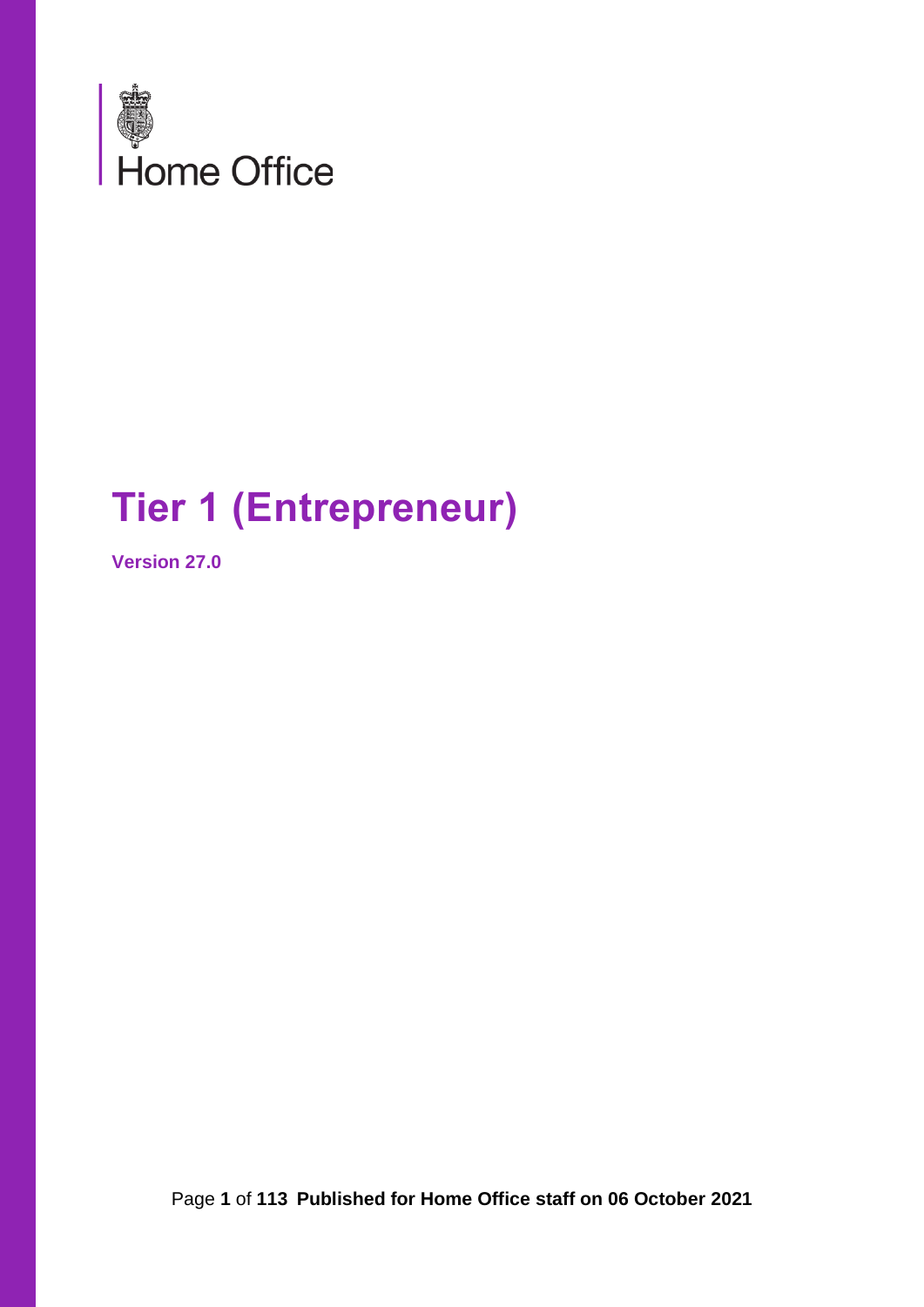# <span id="page-1-0"></span>**Contents**

Page 2 of 113 Published for Home Office staff on 06 October 2021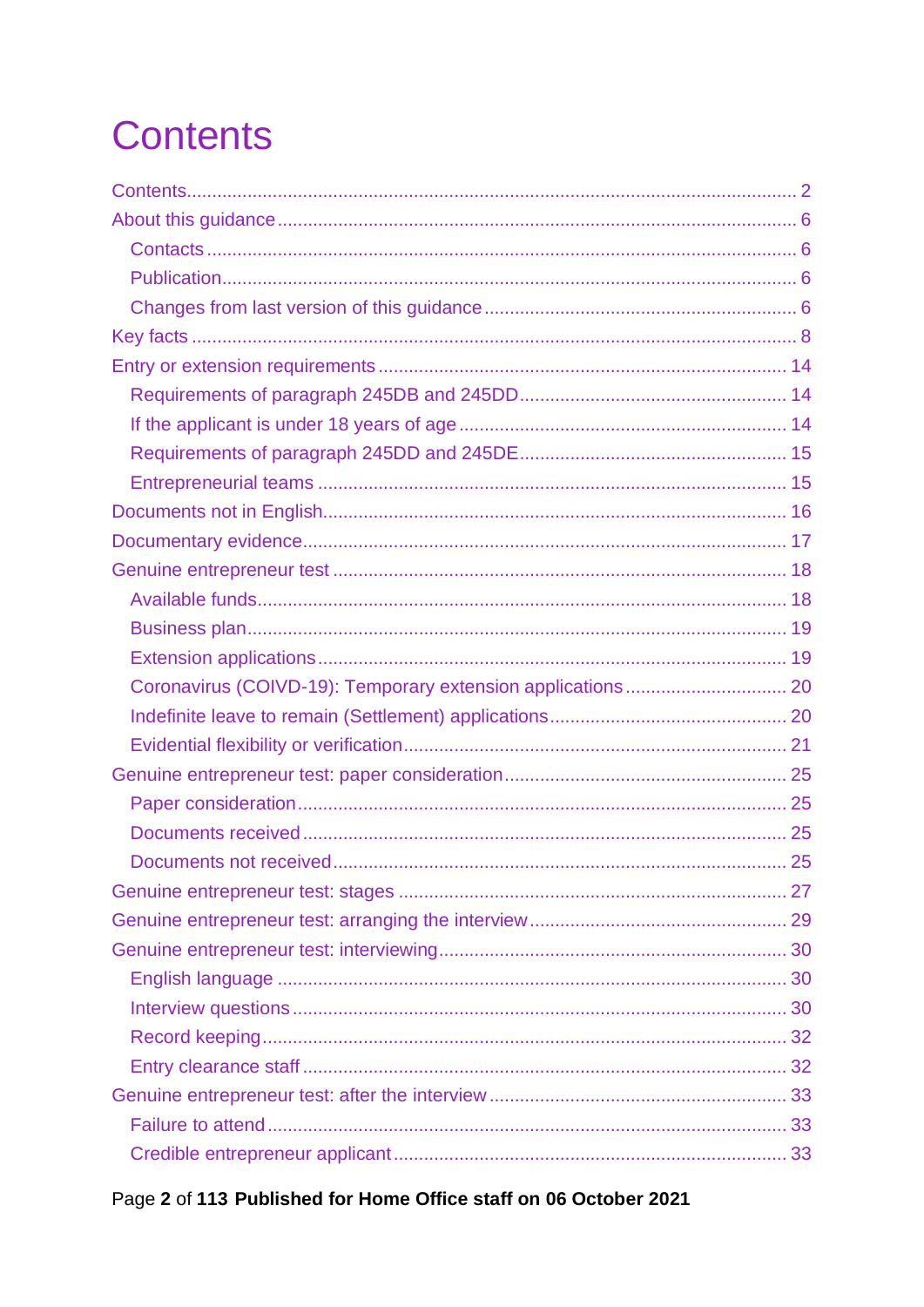| Money available for investment must be disposable in the UK 46   |  |
|------------------------------------------------------------------|--|
|                                                                  |  |
|                                                                  |  |
|                                                                  |  |
|                                                                  |  |
|                                                                  |  |
|                                                                  |  |
|                                                                  |  |
|                                                                  |  |
|                                                                  |  |
|                                                                  |  |
|                                                                  |  |
|                                                                  |  |
|                                                                  |  |
|                                                                  |  |
|                                                                  |  |
|                                                                  |  |
|                                                                  |  |
|                                                                  |  |
|                                                                  |  |
|                                                                  |  |
|                                                                  |  |
|                                                                  |  |
|                                                                  |  |
|                                                                  |  |
| Page 3 of 113 Published for Home Office staff on 06 October 2021 |  |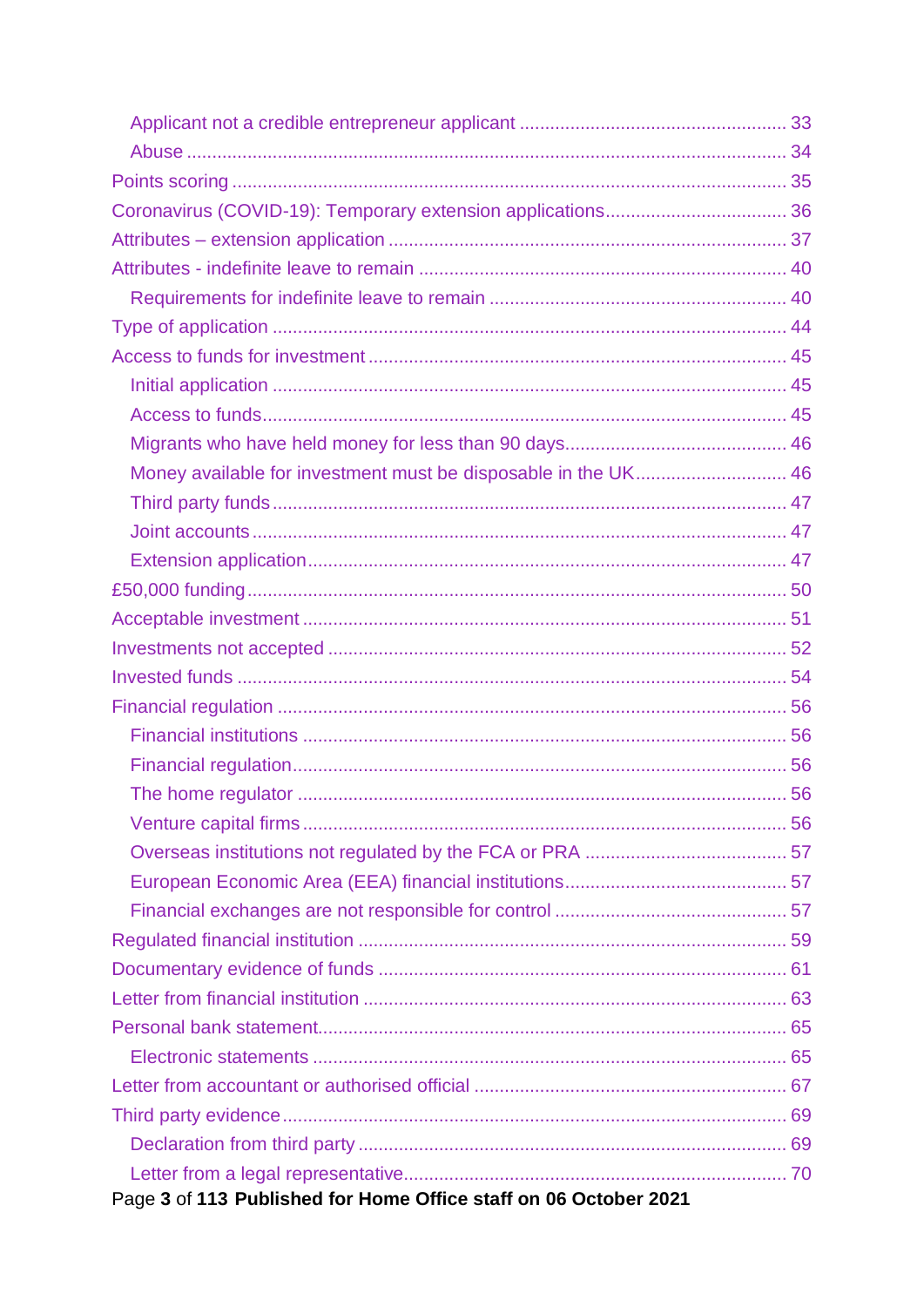| Evidence to show they met the criteria required immediately after entry to the UK                                                                        |  |
|----------------------------------------------------------------------------------------------------------------------------------------------------------|--|
|                                                                                                                                                          |  |
|                                                                                                                                                          |  |
|                                                                                                                                                          |  |
|                                                                                                                                                          |  |
|                                                                                                                                                          |  |
|                                                                                                                                                          |  |
| Job Creation: If the applicant holds leave as a Tier 1 (Entrepreneur) and their<br>business has been impacted by the Coronavirus (COVID-19) pandemic  86 |  |
| Job Creation: Settlement applications where applicant's last extension was<br>granted under the concession for businesses impacted by the Coronavirus    |  |
|                                                                                                                                                          |  |
|                                                                                                                                                          |  |
|                                                                                                                                                          |  |
|                                                                                                                                                          |  |
|                                                                                                                                                          |  |
|                                                                                                                                                          |  |
|                                                                                                                                                          |  |
|                                                                                                                                                          |  |
|                                                                                                                                                          |  |
|                                                                                                                                                          |  |
|                                                                                                                                                          |  |
| Page 4 of 113 Published for Home Office staff on 06 October 2021                                                                                         |  |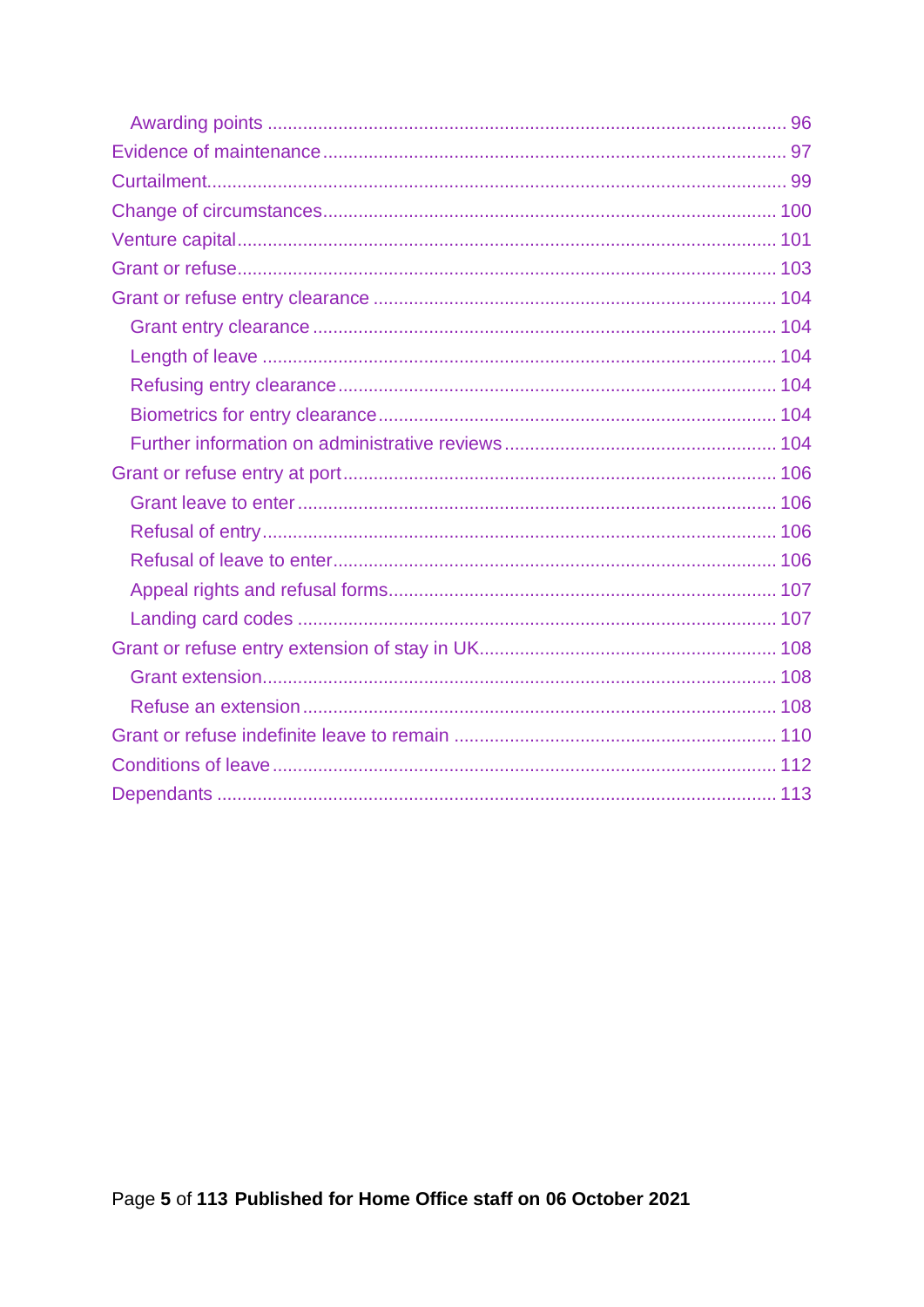# <span id="page-5-0"></span>About this guidance

This guidance tells you about the Tier 1 (Entrepreneur) route.

It is based on the [Immigration Rules part 6A, paragraphs 245D to 245DF a](https://www.gov.uk/guidance/immigration-rules/immigration-rules-part-6a-the-points-based-system)nd [Immigration Rules appendix A.](https://www.gov.uk/guidance/immigration-rules/immigration-rules-appendix-a-attributes)

It is for those investing in the UK by setting up or taking over, and being actively involved in the running of, one or more businesses in the UK.

This category is now closed to new applicants.

For the purpose of [paragraphs 245D to 245DF](https://www.gov.uk/guidance/immigration-rules/immigration-rules-part-6a-the-points-based-system) and paragraphs 35 to 53 of appendix [A,](https://www.gov.uk/guidance/immigration-rules/immigration-rules-appendix-a-attributes) 'business' means an enterprise such as a:

- sole trader
- partnership
- company registered in the UK

All migrants entering the UK as a Tier 1 (Entrepreneur) migrant must have a valid entry clearance under this route. If they do not, entry will be refused.

## <span id="page-5-1"></span>**Contacts**

If you have any questions about the guidance and your line manager or senior caseworker cannot help you, or you think that the guidance has factual errors, then you can email the Economic Migration Policy team.

If you notice any formatting errors in this guidance (broken links, spelling mistakes and so on), or have any comments about the layout or navigability of the guidance, then you can email the Guidance Rules and Forms team.

## <span id="page-5-2"></span>**Publication**

Below is information on when this version of the guidance was published:

- version **27.0**
- published for Home Office staff on **06 October 2021**

## <span id="page-5-3"></span>**Changes from last version of this guidance**

This version replaces the Tier 1 (Entrepreneur) guidance version 26.0 which has been withdrawn and archived. The guidance has been updated to reflect changes to the settlement requirements for applicants who successfully extended under the concession for individuals whose business had been negatively affected by the COVID-19 pandemic. Changes have also been made to reflect that the route is now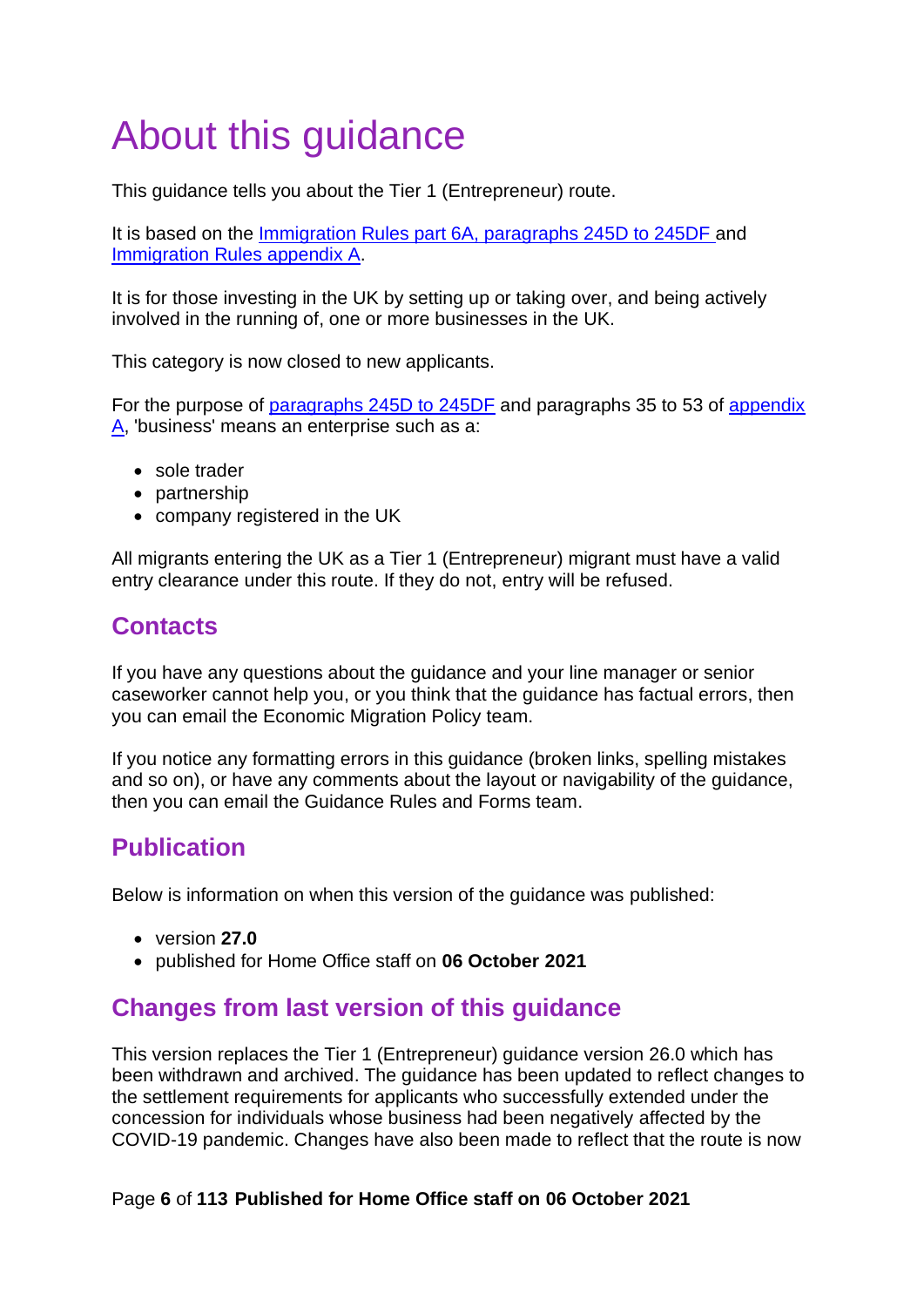closed for new applicants including where they previously held leave in the Tier 1 (Graduate Entrepreneur) route.

### **Related content**

**[Contents](#page-1-0)** Safeguard and promote child welfare

#### **Related external links**

[Immigration Rules part 6A, paragraphs 245D to 245DF](https://www.gov.uk/guidance/immigration-rules/immigration-rules-part-6a-the-points-based-system)  [Immigration Rules appendix A](https://www.gov.uk/guidance/immigration-rules/immigration-rules-appendix-a-attributes)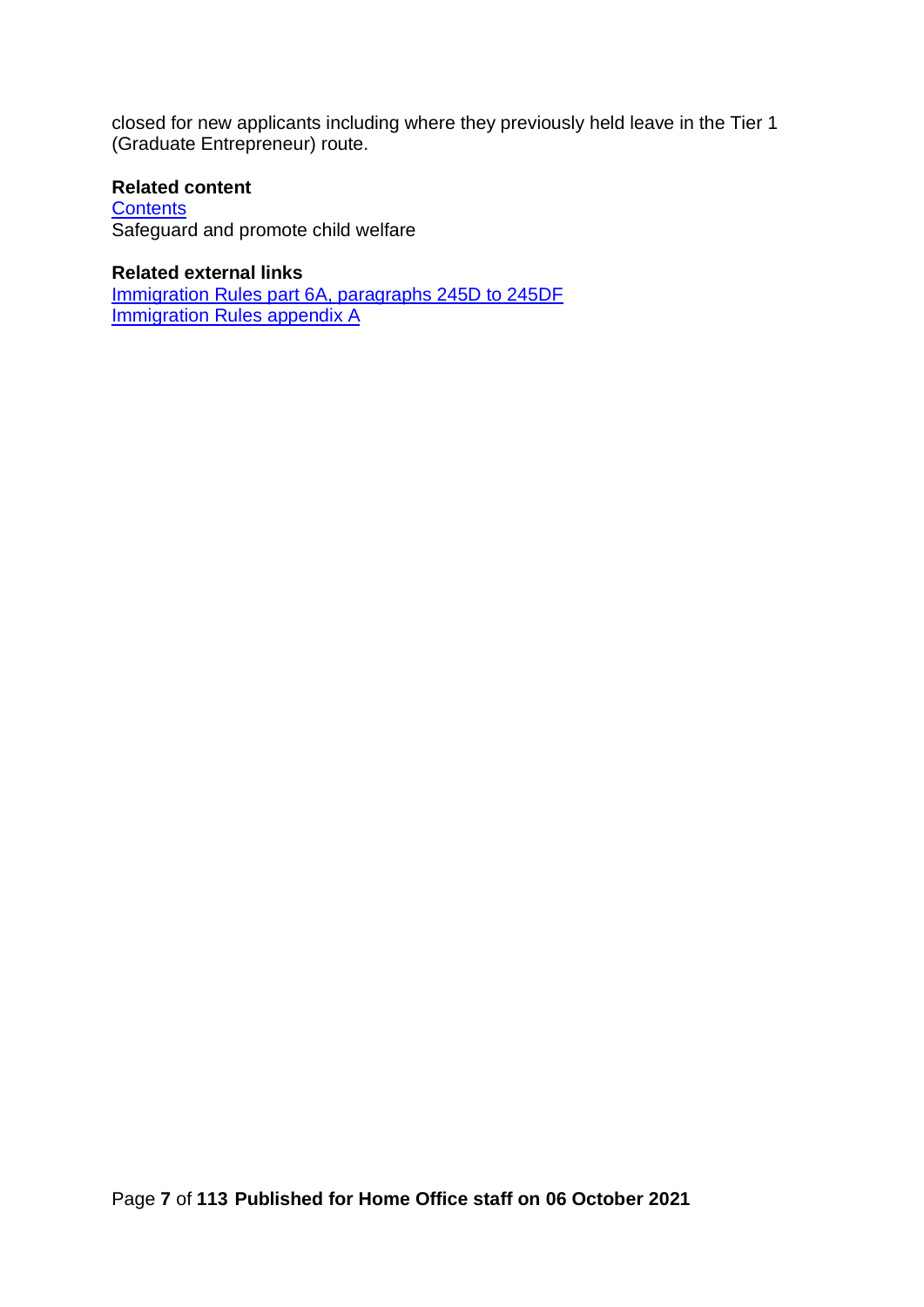# <span id="page-7-0"></span>Key facts

This page shows you the key facts for the Tier 1 (Entrepreneur) category.

| <b>Key facts</b>                | <b>Summary</b>                                                                                                                                                                                                                                                   |
|---------------------------------|------------------------------------------------------------------------------------------------------------------------------------------------------------------------------------------------------------------------------------------------------------------|
| <b>Eligibility requirements</b> | Applicants must score 95 points, made<br>up of:                                                                                                                                                                                                                  |
|                                 | • 75 points for attributes<br>• 10 points for meeting the English<br>language requirement<br>• 10 points for meeting the<br>maintenance requirement                                                                                                              |
|                                 | Applicants must be at least 16 years old.                                                                                                                                                                                                                        |
|                                 | If the applicant is under 18 years of age<br>the applicant's parents, legal guardian,<br>or sole parent with legal responsibility<br>for the child must:                                                                                                         |
|                                 | • support the application<br>• give their consent to the<br>applicant's:<br>$\circ$ travel arrangements to the UK<br>$\circ$ reception and care in the UK                                                                                                        |
|                                 | Two applicants can claim points for the<br>same investment and business activity if<br>they name each other on their<br>application forms and documents. The<br>money for investment can be shared by<br>a team of up to 2 entrepreneurs.                        |
|                                 | Each member of the team may work in<br>the UK as a Tier 1 (Entrepreneur) using<br>the same investment funds. A maximum<br>of 2 people in an entrepreneurial team<br>are allowed. Neither applicant must<br>have used the same funds with any<br>other applicant. |
|                                 | Tier 1 (Entrepreneur) migrants who<br>invest in the same business and are not<br>part of an entrepreneurial team may not<br>use the same evidence of job creation.                                                                                               |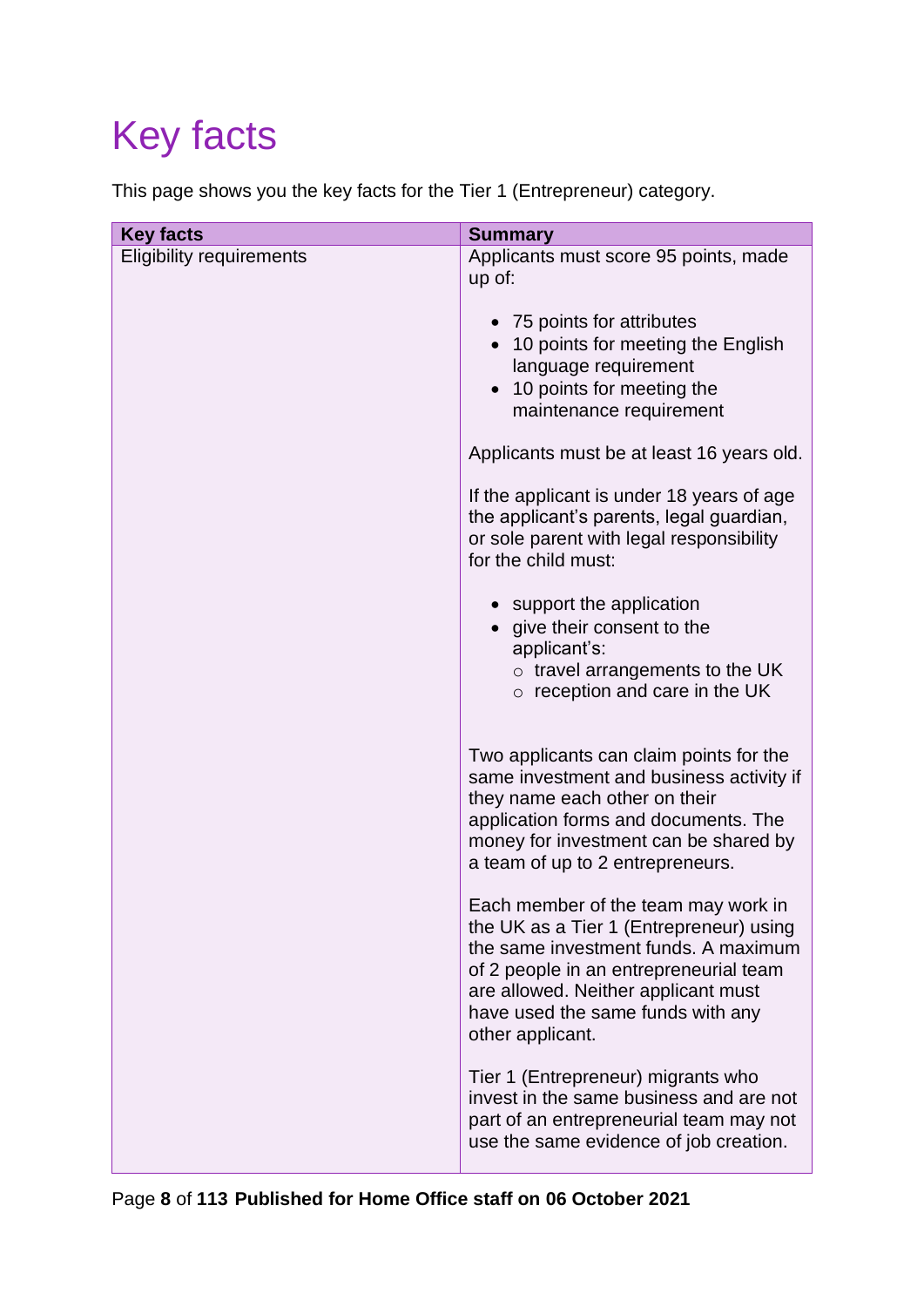| <b>Key facts</b>               | <b>Summary</b>                                                                                                                                                                                                                                                                     |
|--------------------------------|------------------------------------------------------------------------------------------------------------------------------------------------------------------------------------------------------------------------------------------------------------------------------------|
|                                | An applicant who has had entry<br>clearance, leave to enter or leave to<br>remain as a Tier 1 (Entrepreneur)<br>migrant in the 12 months immediately<br>before the date of application, must<br>meet the extension criteria and cannot<br>use the initial criteria.                |
| Closing dates for applications | Existing Tier 1 (Entrepreneur) migrants<br>who have never held leave as a Tier 1<br>(Graduate Entrepreneur) can submit<br>applications to:<br>extend their stay before 6 April<br>2023                                                                                             |
|                                | settle before 6 April 2025                                                                                                                                                                                                                                                         |
|                                | If an application is received after these<br>dates, you must check to see if the<br>migrants last grant of leave was granted<br>after a successful challenge by way of<br>Administrative Review, Appeal or<br>Judicial Review. If so seek advice from<br>policy on how to proceed. |
|                                | Applicants who have previously held<br>leave as a Tier 1 (Graduate<br>Entrepreneur) or who switched to the<br>Start-up visa before switching into Tier 1<br>(Entrepreneur), can submit applications<br>to:                                                                         |
|                                | extend their stay after switching<br>into Tier 1 (Entrepreneur) before<br>6 July 2025                                                                                                                                                                                              |
|                                | settle after switching into Tier 1<br>(Entrepreneur) before 6 July<br>2027                                                                                                                                                                                                         |
| Application forms              | Application made outside UK - Visa4UK<br>Application made inside UK - Switching<br>or extension - Tier 1 (Entrepreneur)<br>Indefinite leave to remain - SET(O)                                                                                                                     |
| Cost of application            | See Fees for Home Office services                                                                                                                                                                                                                                                  |
| Is entry clearance mandatory?  | Yes                                                                                                                                                                                                                                                                                |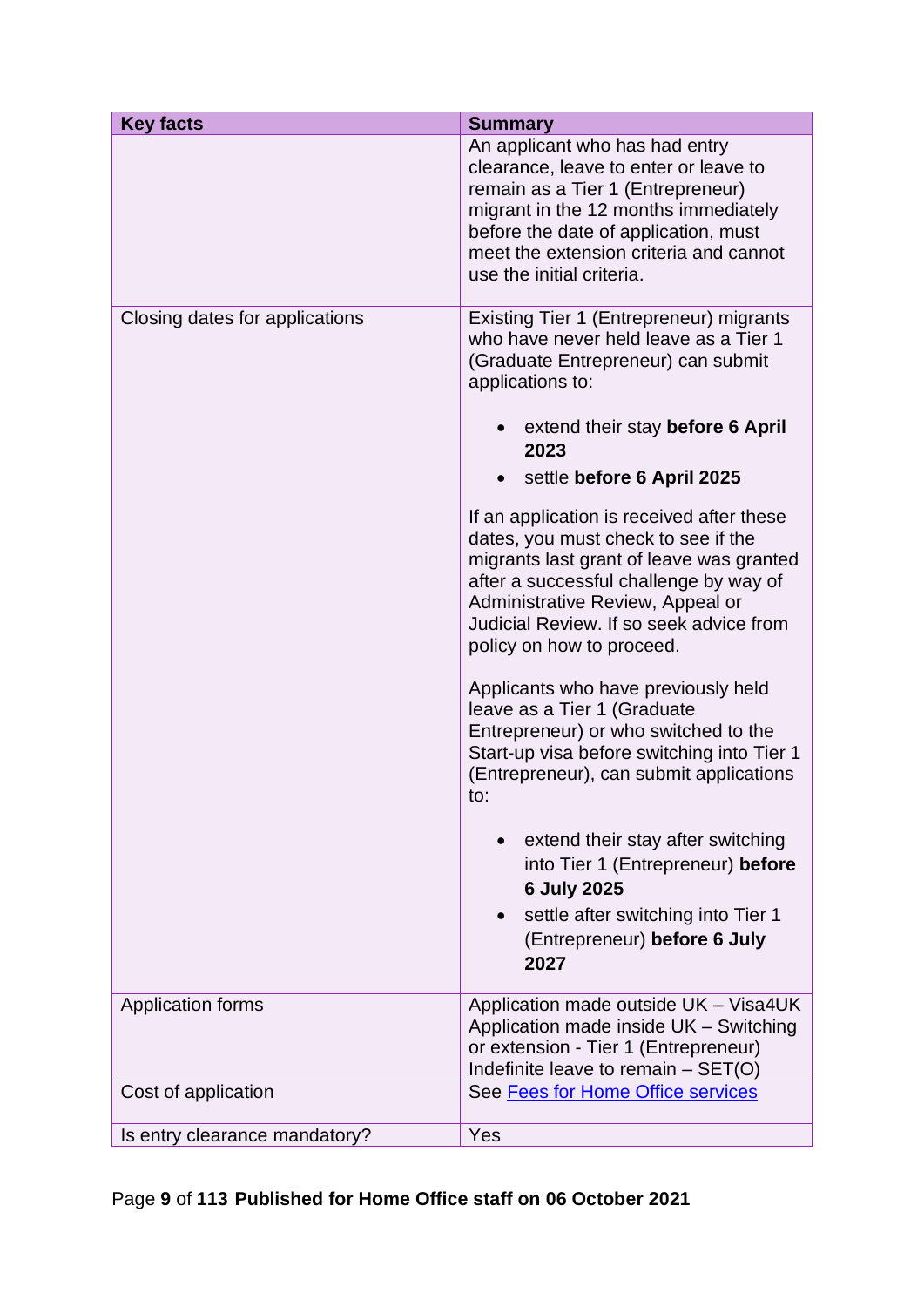| <b>Key facts</b>                                                      | <b>Summary</b>                                                                                                                                                                                                                                                                                                                                                                                                                                                                                                                                                                                                                                                                                                                                                                                                                                                                                                                                                                                                                                                                       |
|-----------------------------------------------------------------------|--------------------------------------------------------------------------------------------------------------------------------------------------------------------------------------------------------------------------------------------------------------------------------------------------------------------------------------------------------------------------------------------------------------------------------------------------------------------------------------------------------------------------------------------------------------------------------------------------------------------------------------------------------------------------------------------------------------------------------------------------------------------------------------------------------------------------------------------------------------------------------------------------------------------------------------------------------------------------------------------------------------------------------------------------------------------------------------|
| Is biometric information required for<br>applications made in the UK? | Yes                                                                                                                                                                                                                                                                                                                                                                                                                                                                                                                                                                                                                                                                                                                                                                                                                                                                                                                                                                                                                                                                                  |
| Entry clearance endorsement                                           | CAT D: Tier 1 (Entrepreneur) Migrant                                                                                                                                                                                                                                                                                                                                                                                                                                                                                                                                                                                                                                                                                                                                                                                                                                                                                                                                                                                                                                                 |
| Overseas criminal record certificate                                  | Tier 1 (Entrepreneur) entry clearance<br>applicants, and their adult partners<br>(aged over 18), must provide an<br>overseas criminal record certificate for<br>any country they have been present in<br>continuously or in total for 12 months or<br>more in the last 10 years prior to their<br>application.                                                                                                                                                                                                                                                                                                                                                                                                                                                                                                                                                                                                                                                                                                                                                                       |
| Entry clearance condition code                                        | Code 1 (+bus) (+sport)                                                                                                                                                                                                                                                                                                                                                                                                                                                                                                                                                                                                                                                                                                                                                                                                                                                                                                                                                                                                                                                               |
| Code of leave to remain granted                                       | Code 4D                                                                                                                                                                                                                                                                                                                                                                                                                                                                                                                                                                                                                                                                                                                                                                                                                                                                                                                                                                                                                                                                              |
| Conditions of leave to remain                                         | Leave under this route is subject to the<br>following conditions:<br>no recourse to public funds<br>registration with the police, if this is<br>required by paragraph 326 of the<br><b>Immigration Rules</b><br>no employment other than working<br>for the business or businesses the<br>applicant has established, joined<br>or taken over - working for such a<br>business or businesses does not<br>include any work the applicant<br>does pursuant to (in line with) a<br>contract of service or<br>apprenticeship with another<br>business whether express or<br>implied, oral or written<br>no employment as a professional<br>sportsperson (including as a sports<br>coach) - this applies to applications<br>made after 6 April 2011, but the<br>biometric residence permit (BRP)<br>only contained this condition from<br>1 December 2012- if you come<br>across someone without the<br>condition on their BRP, who is<br>working as a sportsperson or<br>coach, please contact the<br>economic migration policy team for<br>advice<br>• study subject to the condition in |
|                                                                       | <b>Appendix ATAS</b>                                                                                                                                                                                                                                                                                                                                                                                                                                                                                                                                                                                                                                                                                                                                                                                                                                                                                                                                                                                                                                                                 |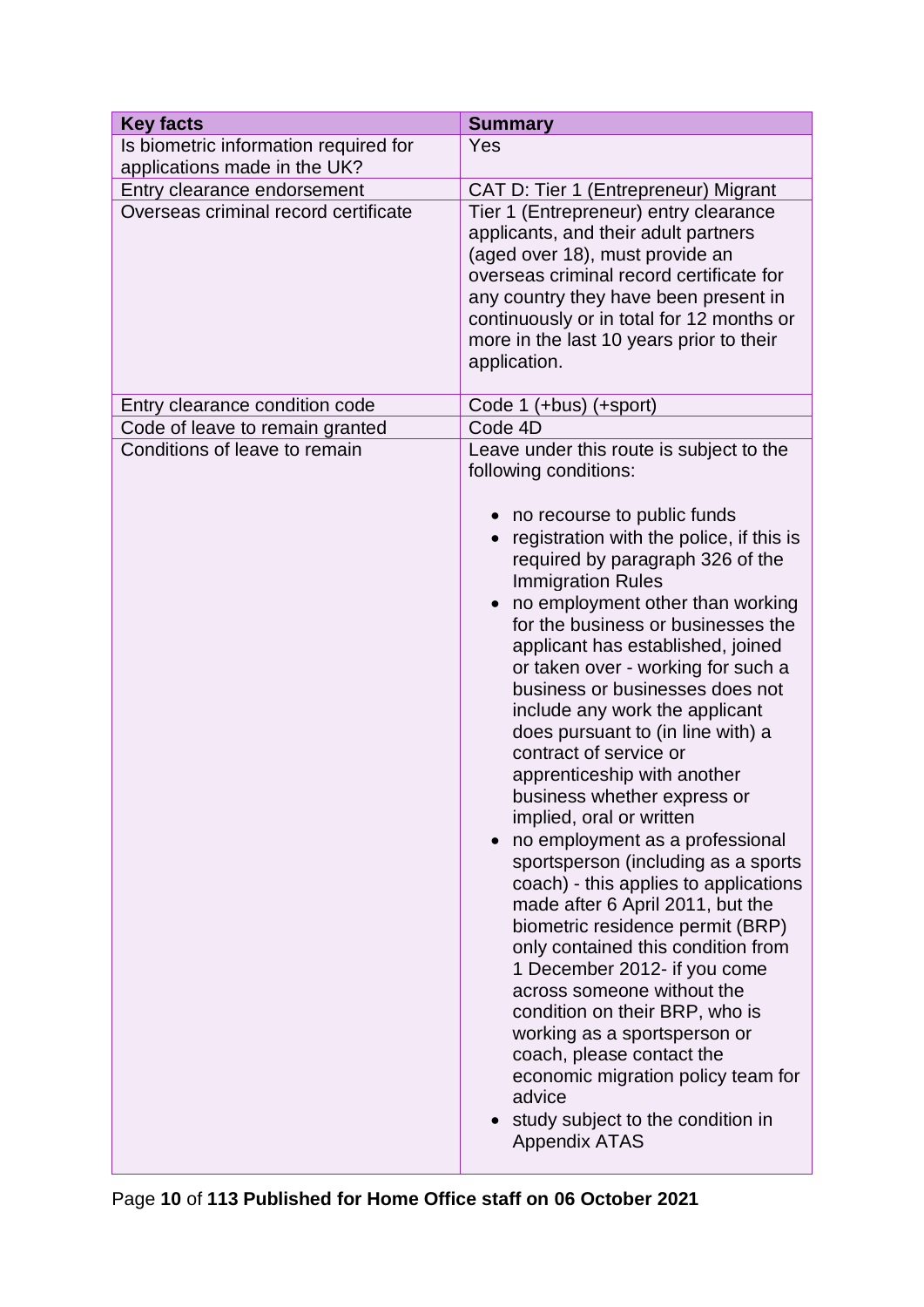| <b>Key facts</b>                        | <b>Summary</b>                                                                                                                                                                                                                                                                                                                                                                                                                                                                                                                                        |
|-----------------------------------------|-------------------------------------------------------------------------------------------------------------------------------------------------------------------------------------------------------------------------------------------------------------------------------------------------------------------------------------------------------------------------------------------------------------------------------------------------------------------------------------------------------------------------------------------------------|
| How long is leave normally granted for? | Leave is normally granted for2<br>years for extensions (leave to<br>remain where previous grant of<br>leave was as a Tier 1<br>(Entrepreneur) migrant                                                                                                                                                                                                                                                                                                                                                                                                 |
| Are dependants allowed?                 | Yes                                                                                                                                                                                                                                                                                                                                                                                                                                                                                                                                                   |
| Are work and study allowed?             | Genuine entrepreneur activity (no<br>contract of service with another<br>business)<br>Migrants must only work for the                                                                                                                                                                                                                                                                                                                                                                                                                                 |
|                                         | business or businesses they have<br>established, joined or taken over.<br>Working for such a business or<br>businesses does not include any work<br>the applicant does pursuant to a<br>contract of service or apprenticeship for<br>another business, whether express or<br>implied, oral or written.<br>The migrant must be:                                                                                                                                                                                                                        |
|                                         | • employed as the director of the<br>business they have invested in<br>• working in a genuinely self-<br>employed capacity                                                                                                                                                                                                                                                                                                                                                                                                                            |
|                                         | Where a migrant enters into contracts<br>with another business in this capacity,<br>this will normally be regarded as<br>contracts for service.                                                                                                                                                                                                                                                                                                                                                                                                       |
|                                         | They may not be considered to be<br>working for their own business if the<br>work they do is considered to be<br>employment by another business. For<br>example, where the migrant's work<br>involves the business, in effect, hiring<br>them for their labour or to fill a position<br>or vacancy. This includes where the<br>business hires the individual using a<br>recruitment or employment agency.<br>Contracts entered into by the migrant<br>with another business in this capacity<br>will normally be regarded as contracts of<br>service. |
|                                         | This applies even if the applicant claims<br>the work is undertaken on a self-                                                                                                                                                                                                                                                                                                                                                                                                                                                                        |

Page **11** of **113 Published for Home Office staff on 06 October 2021**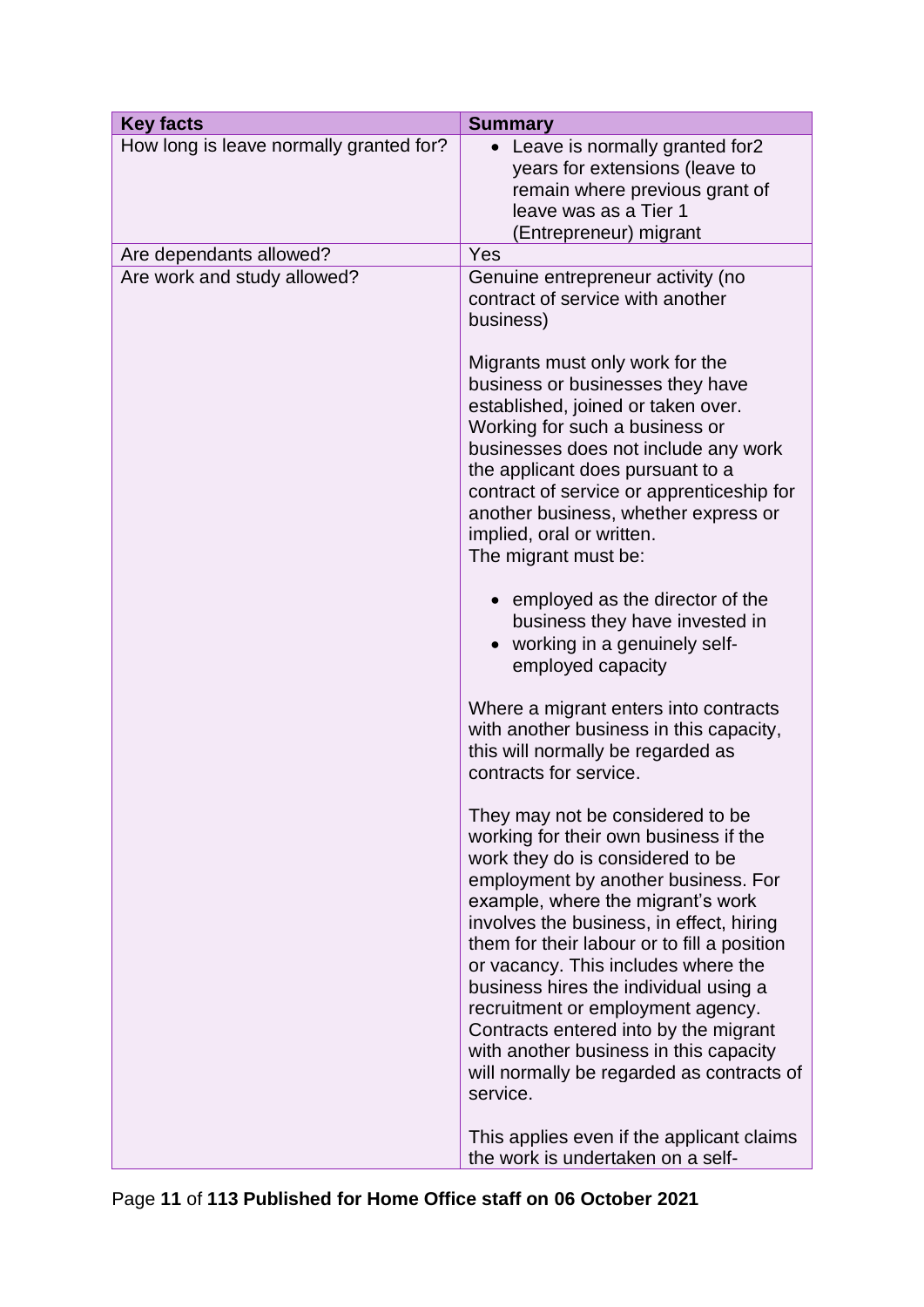| <b>Key facts</b> | <b>Summary</b>                                                                                                                                                                                                                                                                                                                                                                                                                                                                                                                                                                                                                                                                                                                                                                                                                                                                                                                                                                                                                          |  |  |
|------------------|-----------------------------------------------------------------------------------------------------------------------------------------------------------------------------------------------------------------------------------------------------------------------------------------------------------------------------------------------------------------------------------------------------------------------------------------------------------------------------------------------------------------------------------------------------------------------------------------------------------------------------------------------------------------------------------------------------------------------------------------------------------------------------------------------------------------------------------------------------------------------------------------------------------------------------------------------------------------------------------------------------------------------------------------|--|--|
|                  | employed basis.                                                                                                                                                                                                                                                                                                                                                                                                                                                                                                                                                                                                                                                                                                                                                                                                                                                                                                                                                                                                                         |  |  |
|                  | You must consider all of the factors<br>below when considering whether the<br>applicant's work amounts to genuine<br>self-employment or is in fact<br>employment by another business:                                                                                                                                                                                                                                                                                                                                                                                                                                                                                                                                                                                                                                                                                                                                                                                                                                                   |  |  |
|                  | • whether the applicant is in<br>business for themselves and is<br>responsible for the success or<br>failure of that business and it can<br>make either a profit or a loss<br>whether the applicant can decide<br>what work they do and when,<br>where or how they do it<br>whether the applicant can hire<br>someone else to do the work<br>whether the applicant is<br>responsible for fixing any<br>unsatisfactory work in their own<br>time<br>whether the applicant agrees a<br>fixed price for the work $-$ it does<br>not depend on how long it takes to<br>finish<br>whether the applicant uses their<br>own money to buy business<br>assets, cover running costs and<br>provide tools and equipment for<br>their own work<br>whether the applicant can work for<br>more than one client<br>whether the applicant can put in<br>bids or give quotes to get work<br>• whether the applicant is under<br>direct supervision when working<br>whether the applicant submits<br>$\bullet$<br>invoices for the work they have<br>done |  |  |
|                  | • whether the applicant is<br>responsible for their own National                                                                                                                                                                                                                                                                                                                                                                                                                                                                                                                                                                                                                                                                                                                                                                                                                                                                                                                                                                        |  |  |
|                  | Insurance and tax<br>whether the applicant gets holiday<br>or sick pay when they are not<br>working                                                                                                                                                                                                                                                                                                                                                                                                                                                                                                                                                                                                                                                                                                                                                                                                                                                                                                                                     |  |  |
|                  | whether the applicant operates<br>under a contract for services or                                                                                                                                                                                                                                                                                                                                                                                                                                                                                                                                                                                                                                                                                                                                                                                                                                                                                                                                                                      |  |  |

Page **12** of **113 Published for Home Office staff on 06 October 2021**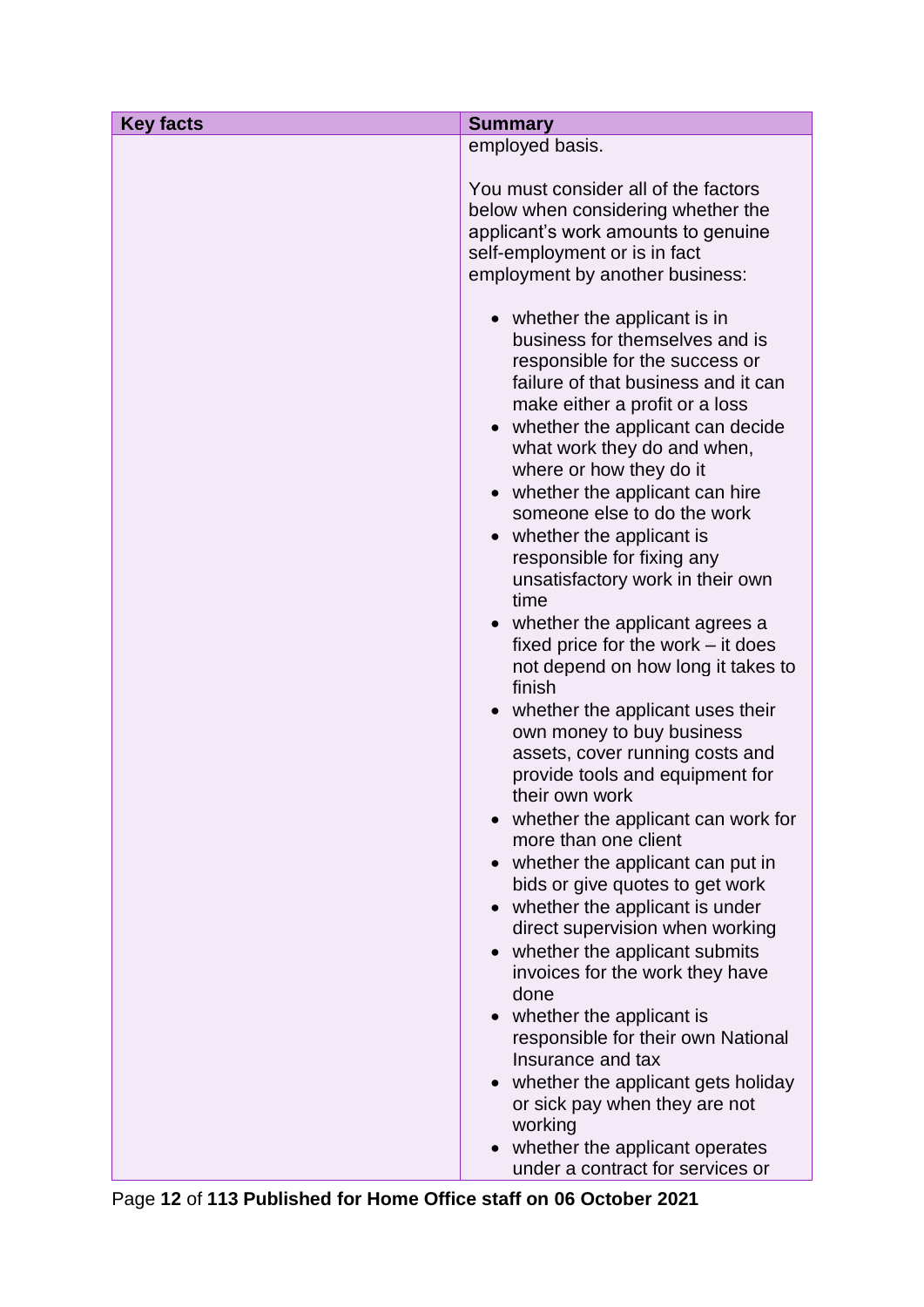| <b>Key facts</b>                                                              | <b>Summary</b>                                                                                                                                                                                                                                                                                                                                                                                                                                                                                                                  |
|-------------------------------------------------------------------------------|---------------------------------------------------------------------------------------------------------------------------------------------------------------------------------------------------------------------------------------------------------------------------------------------------------------------------------------------------------------------------------------------------------------------------------------------------------------------------------------------------------------------------------|
|                                                                               | consultancy agreement that uses<br>terms like 'self-employed',<br>'consultant' or an 'independent<br>contractor'                                                                                                                                                                                                                                                                                                                                                                                                                |
|                                                                               | You should consider all of the available<br>evidence as a whole. A single factor<br>may not in itself determine whether the<br>applicant's work is genuine self-<br>employment.<br>If you consider an applicant's work to be<br>employment by another business, you<br>may consider them to be working in<br>breach of their conditions of stay. This<br>makes them liable for curtailment and/or<br>removal action.<br>Study is allowed providing this does not<br>prevent the migrant from meeting the<br>extension criteria. |
| Is switching allowed?                                                         | • The route is now closed for new<br>entrants.                                                                                                                                                                                                                                                                                                                                                                                                                                                                                  |
| Does time spent in this category count<br>towards indefinite leave to remain? | Yes                                                                                                                                                                                                                                                                                                                                                                                                                                                                                                                             |
| Is knowledge of language and life<br>required?                                | Yes, for indefinite leave to remain<br>applications.                                                                                                                                                                                                                                                                                                                                                                                                                                                                            |
| CID case type                                                                 | Tier 1 HS Entrepreneur                                                                                                                                                                                                                                                                                                                                                                                                                                                                                                          |
| Immigration Rules paragraphs                                                  | Paragraphs 245D to 245DF, and<br>appendices A, B and C                                                                                                                                                                                                                                                                                                                                                                                                                                                                          |

#### **Related content**

**[Contents](#page-1-0)** 

### **Related external links**

[Immigration Rules part 6A, paragraphs 245D to 245DF](https://www.gov.uk/guidance/immigration-rules/immigration-rules-part-6a-the-points-based-system)  **[Immigration Rules appendix A](https://www.gov.uk/guidance/immigration-rules/immigration-rules-appendix-a-attributes)** [Fees for Home Office](https://www.gov.uk/government/publications/visa-regulations-revised-table) services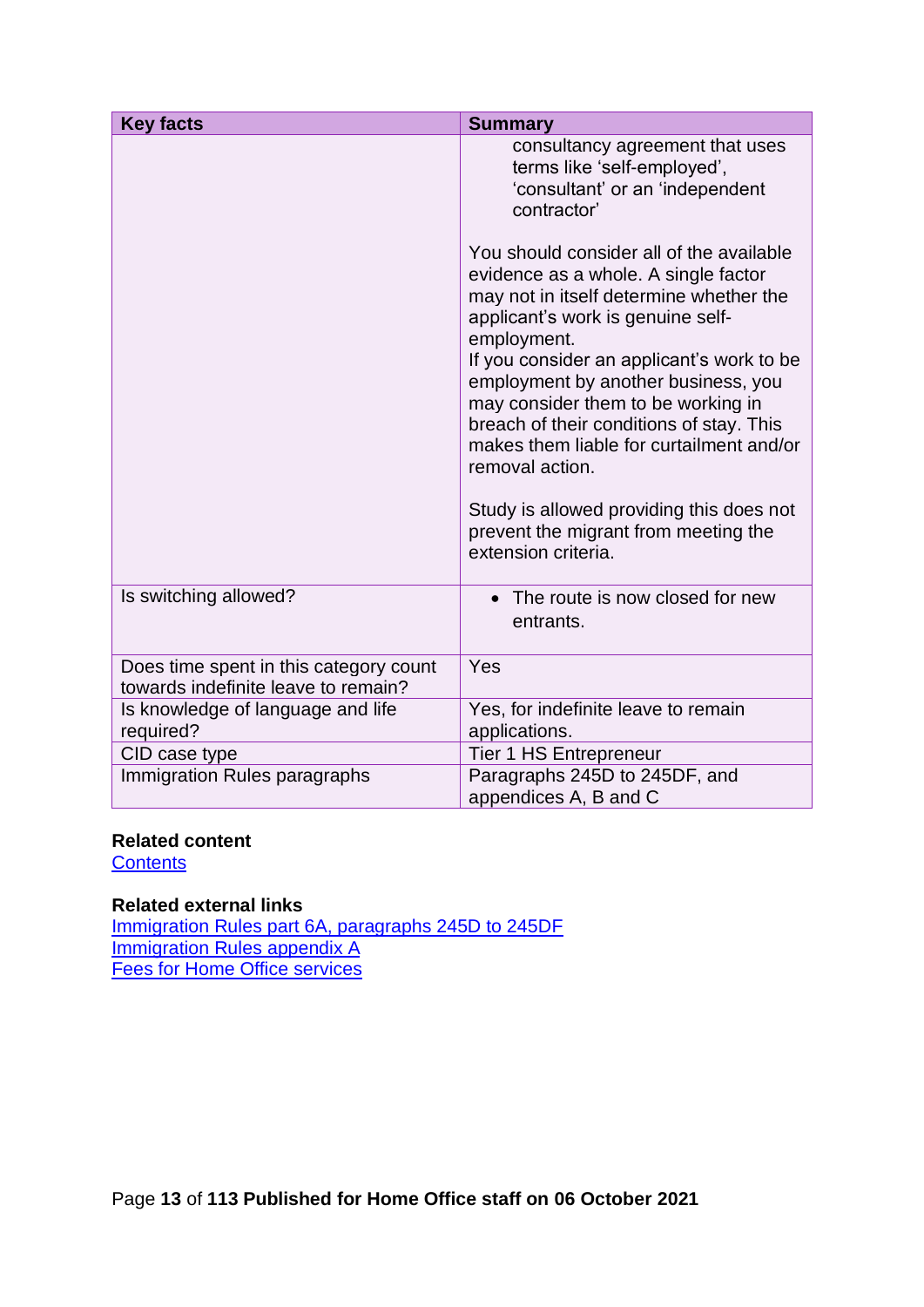## <span id="page-13-0"></span>Entry or extension requirements

It is no longer possible for an application to be made to enter this route. Any applications from individuals who held leave in either Tier 1 (Graduate Entrepreneur) or the Start-up route (where they previously held leave in Tier 1 (Graduate Entrepreneur) submitted before 6 July 2021 must be considered in accordance with the Rules and guidance valid at that time. Any application for an initial grant of leave submitted on or after 6 July 2021 must be refused.

Applicants can apply for extensions from overseas if they have held leave as a Tier 1 (Entrepreneur) migrant in the past 12 months. It is therefore still possible for entry clearance applications to be made.

This page tells you what requirements a person must meet in order to be granted entry clearance or leave to remain as a Tier 1 (Entrepreneur) migrant.

Before you consider awarding points to an application, you must check that the:

- application is valid
- applicant's passport or travel document is genuine
- Part 9: grounds for refusal do not apply

For more information, see:

- Applications for leave to remain: validation, variation and withdrawal
- Part 9: grounds for refusal
- Biometric information: introduction

## <span id="page-13-1"></span>**Requirements of paragraph 245DB and 245DD**

To be granted entry clearance or leave to remain as a Tier 1 (Entrepreneur) migrant, a person must:

- score 75 points for attributes
- score 10 points for English language
- score 10 points for maintenance
- have leave as a Tier 1 (Entrepreneur) migrant
- for entry clearance applications, provide an overseas criminal record certificate

## <span id="page-13-2"></span>**If the applicant is under 18 years of age**

Their parents, legal guardian, or just one parent with sole legal responsibility for the child, must:

- support the application
- give their consent to the arrangements for the applicant's: o travel to the UK

### Page **14** of **113 Published for Home Office staff on 06 October 2021**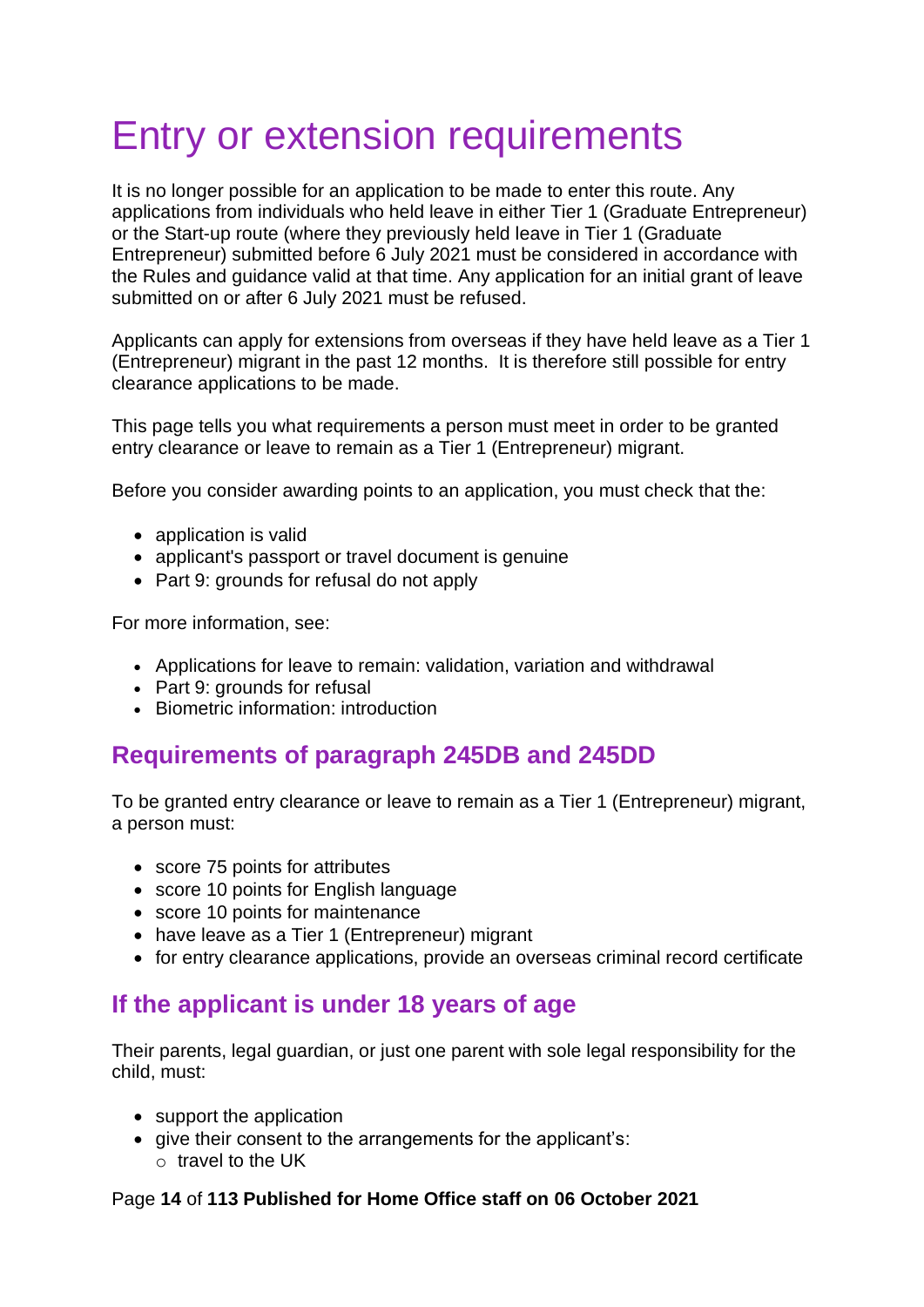o reception and care in the UK

## <span id="page-14-0"></span>**Requirements of paragraph 245DD and 245DE**

To be granted an extension of leave to remain as a Tier 1 (Entrepreneur) migrant, a person must meet the following requirements and send in the appropriate supporting evidence. They must:

- have previous leave in the 12 months immediately before the date of this application as a Tier 1 (Entrepreneur) migrant
- be applying for leave to remain and have or were last granted, entry clearance, leave to enter or leave to remain as a Tier 1 (Entrepreneur) migrant
- score 75 points for attributes
- score 10 points for English language
- score 10 points for maintenance

## <span id="page-14-1"></span>**Entrepreneurial teams**

Money for investment can be shared between a team with a maximum of 2 entrepreneurs. Each team member may apply to come to the UK as a Tier 1 (Entrepreneur) migrant using the same investment funds. Neither applicant must have used the same funds with any other applicant.

For further details, see [Entrepreneurial teams.](#page-87-0)

#### **Related content**

#### **[Contents](#page-1-0)**

Applications for leave to remain: validation, variation and withdrawal Part 9: grounds for refusal Biometric information: introduction Knowledge of language and life in the UK ILR – calculating continuous period in UK Applications from overstayers (non family routes)

#### **Related external links**

[Immigration Rules part 6A, paragraphs 245D to 245DF](https://www.gov.uk/guidance/immigration-rules/immigration-rules-part-6a-the-points-based-system)  [Immigration Rules appendix A](https://www.gov.uk/guidance/immigration-rules/immigration-rules-appendix-a-attributes) [Appendix 6 of the Immigration Rules](https://www.gov.uk/guidance/immigration-rules/immigration-rules-appendix-6-academic-subjects-that-need-a-certificate)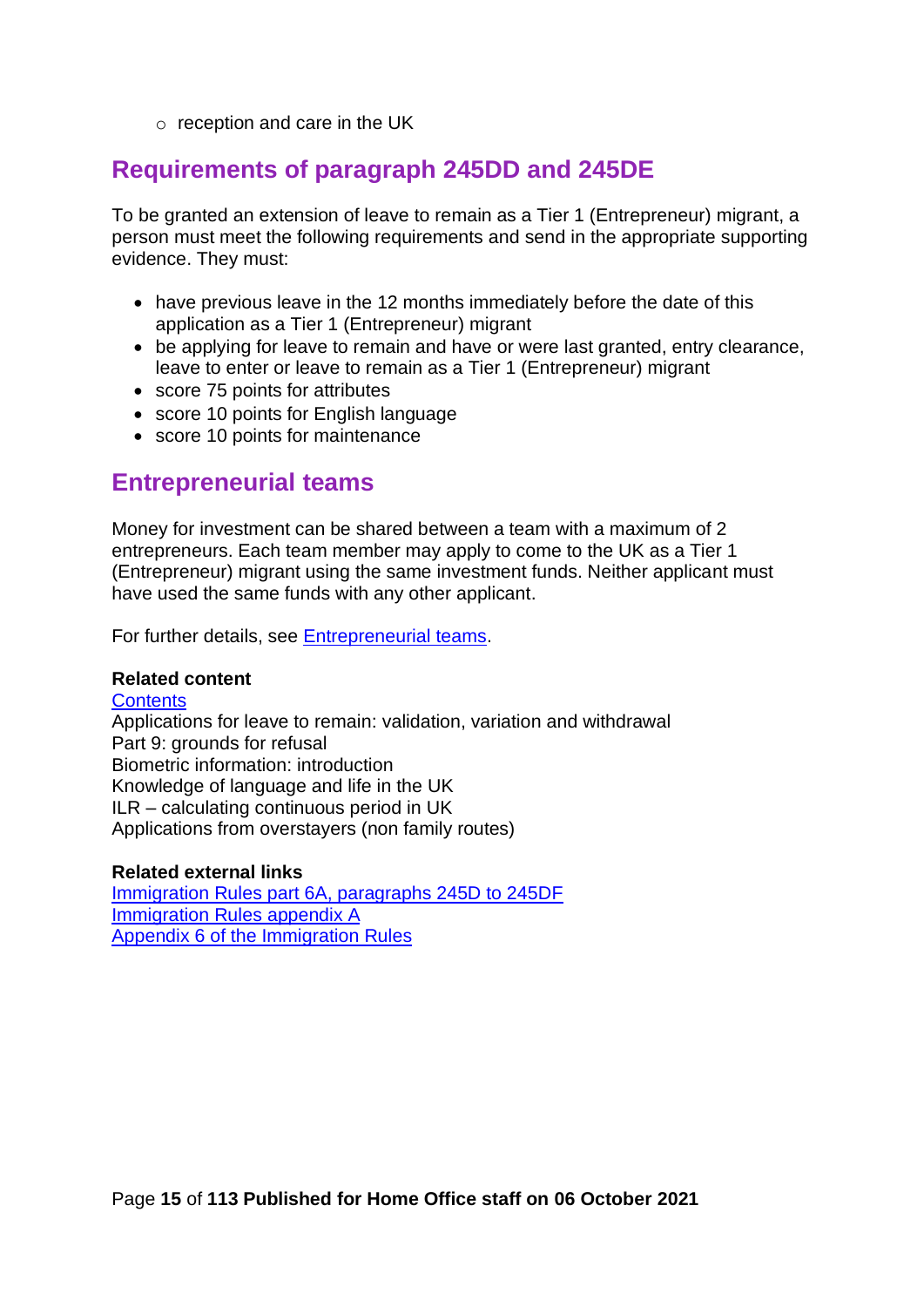# <span id="page-15-0"></span>Documents not in English

This page tells you about what an applicant must provide if they are providing a document which is not in English.

All documents provided with an application must be in English. If they are not, the applicant must provide a copy of the original and a full translation which has been independently verified.

The translation must:

- confirm that it is an accurate translation of the original document
- be dated
- include the full name and signature of the translator or an authorised official of the translation company
- include the translator or translation company's contact details
- be fully certified and include details of the translator or translation company's credentials, if the applicant is applying in the UK

## **Related content**

**[Contents](#page-1-0)** 

**Related external links**

[Immigration Rules part 6A, paragraphs 245D to 245DF](https://www.gov.uk/guidance/immigration-rules/immigration-rules-part-6a-the-points-based-system)  [Immigration Rules appendix A](https://www.gov.uk/guidance/immigration-rules/immigration-rules-appendix-a-attributes)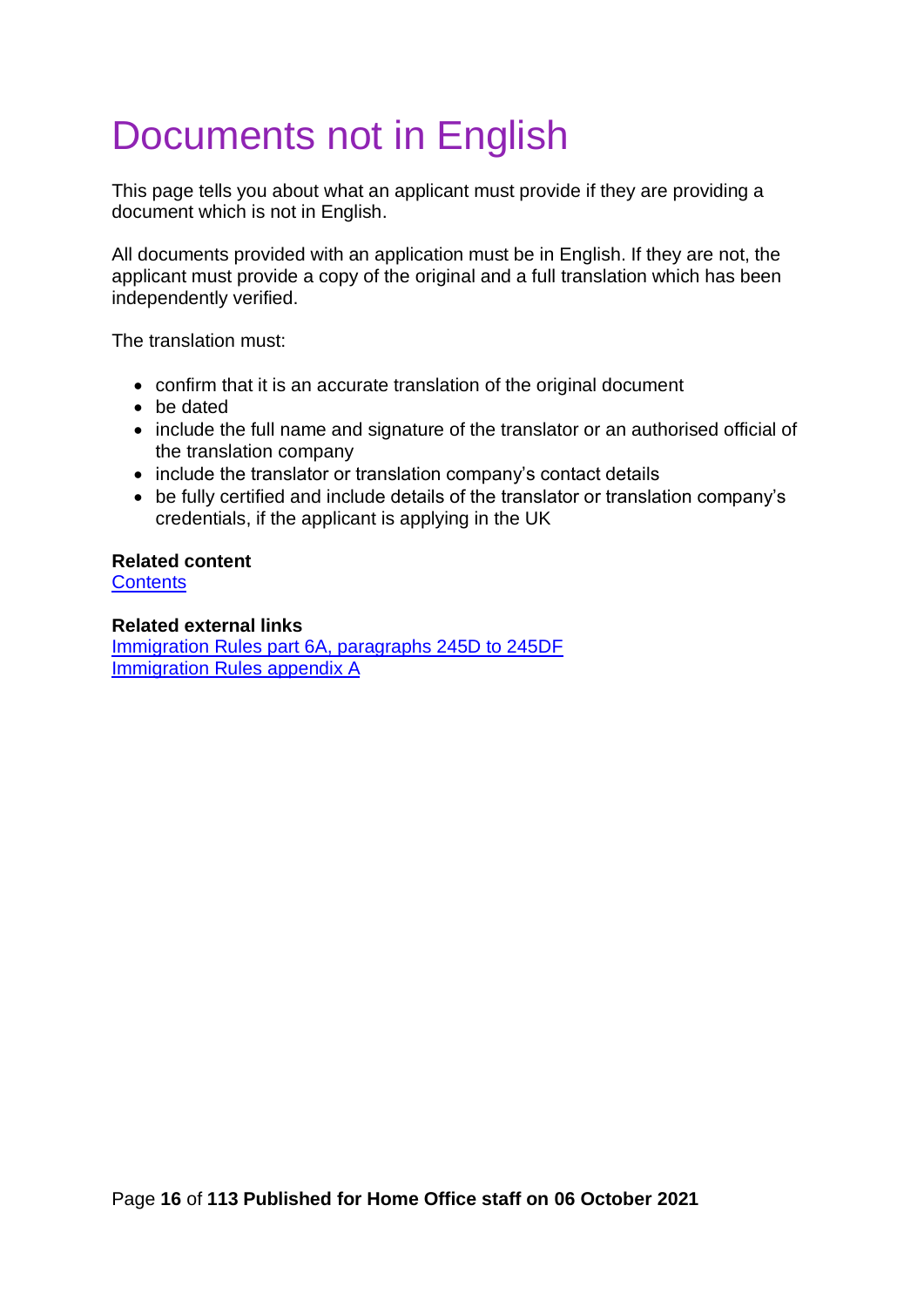## <span id="page-16-0"></span>Documentary evidence

This page tells you about documentary evidence.

If the specified evidence does not meet all the requirements of the rules, it may be appropriate for you to contact the applicant or their representative, where applicable, to allow them to correct this - for example, if a bank statement from a series of statements is missing. For more information on this see evidential flexibility.

If an applicant's situation is unusual or particularly complex they may wish to include a covering letter with their application to:

- give an explanation of how they are claiming points, where it is not immediately clear how they score the necessary points from the specified documents they are providing with their application, and offer clarification on any complex parts to their application (if applicable)
- give a brief history of the business or businesses they have created or joined, the investments they have made, and the jobs they have created since their initial application was granted (for extension applications)

You must continue to process applications without this letter. It is important to note that, in all circumstances, applications must be caseworked using the evidence criteria set out in this guidance and in the Immigration Rules.

The information provided in their letter must not be used as a substitute for any of the specified documents and information the Immigration Rules require to be provided with Tier 1 (Entrepreneur) applications.

## **Related content**

**[Contents](#page-1-0)** 

### **Related external links**

[Immigration Rules part 6A, paragraphs 245D to 245DF](https://www.gov.uk/guidance/immigration-rules/immigration-rules-part-6a-the-points-based-system)  [Immigration Rules part 6A, paragraphs 245AA](https://www.gov.uk/guidance/immigration-rules/immigration-rules-part-6a-the-points-based-system) [Immigration Rules appendix A](https://www.gov.uk/guidance/immigration-rules/immigration-rules-appendix-a-attributes)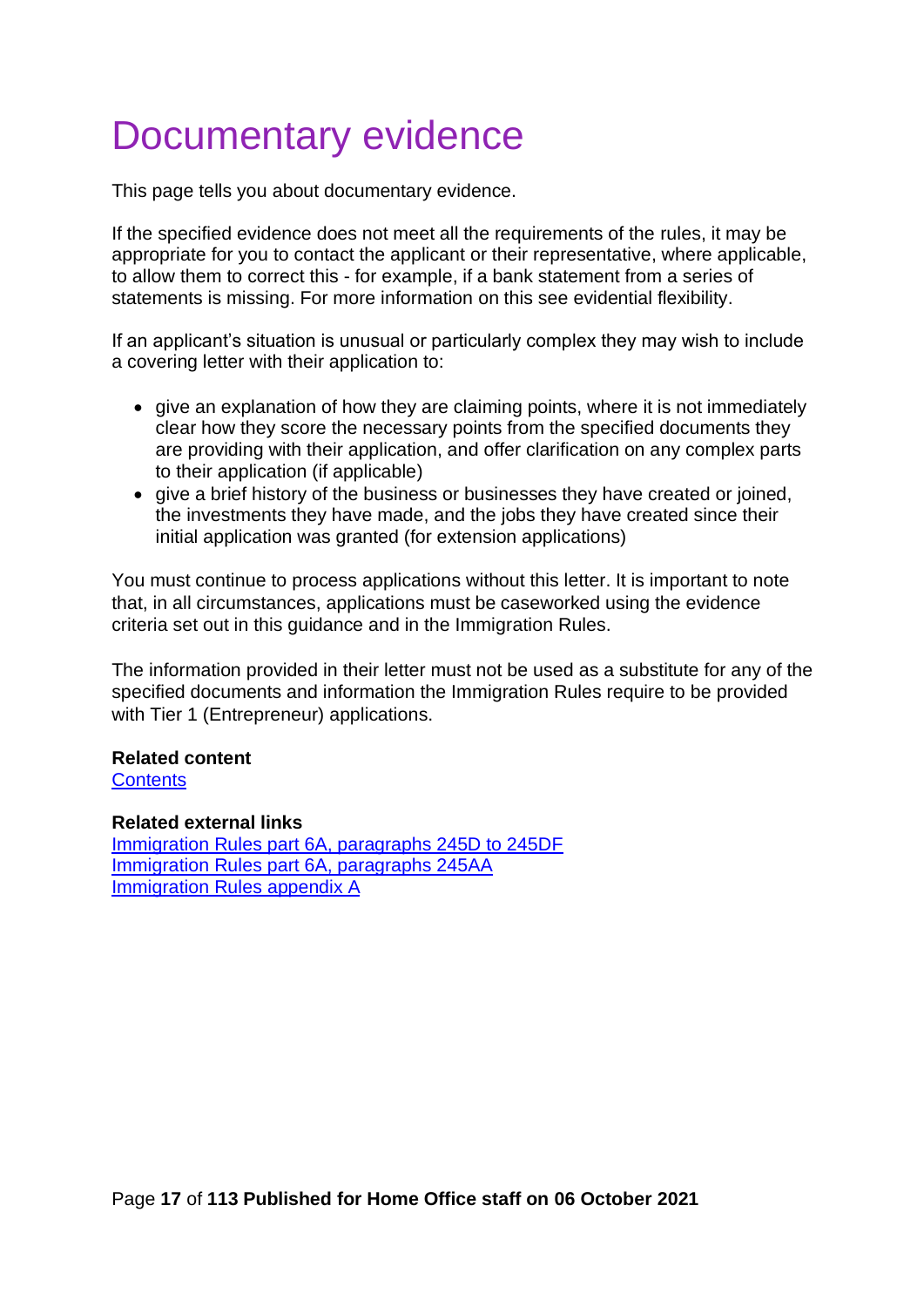## <span id="page-17-0"></span>Genuine entrepreneur test

This section tells you about the genuine entrepreneur test for initial, extension and indefinite leave to remain applications.

If you have doubts over the credibility of an application, you can conduct a genuine entrepreneur test as follows:

- where you don't require any further evidence from the applicant, you can undertake a paper genuineness consideration on the evidence provided with the application
- if you need further information from the applicant in order to make the paper genuineness consideration, you must allow the applicant 28 calendar days from the date of request to submit this evidence to you
- if you cannot determine the credibility of the applicant from a paper genuineness test, you may invite the applicant to interview either in person, by telephone or by video conference

## <span id="page-17-1"></span>**Available funds**

You may ask the applicant to demonstrate that the funds they have used to apply under this category are still available to them beyond the date of their application. The funds must continue to be available to them until the funds are invested or spent as required by the Immigration Rules.

'Available' means that the funds must be one of the following:

- in the applicant's own possession
- in the financial accounts of a UK business which they are running as a member of a partnership or as a director
- available from the third party or parties named in their application (if applicable)

Invested or spent by the applicant's business excludes spending on all of the following:

- their own remuneration
- buying the business from a previous owner, where the money ultimately goes to that previous owner, rather than into the business being purchased, this applies:
	- o irrespective of whether invested funds are received or held directly or indirectly by that previous owner
	- o regardless of whether the money is channelled through the business on its way to the previous owner, for example, by means of the applicant or business purchasing 'goodwill' or other assets which were previously part of the business
- investing in businesses (other than those the migrant is running as selfemployed or as a director)

## Page **18** of **113 Published for Home Office staff on 06 October 2021**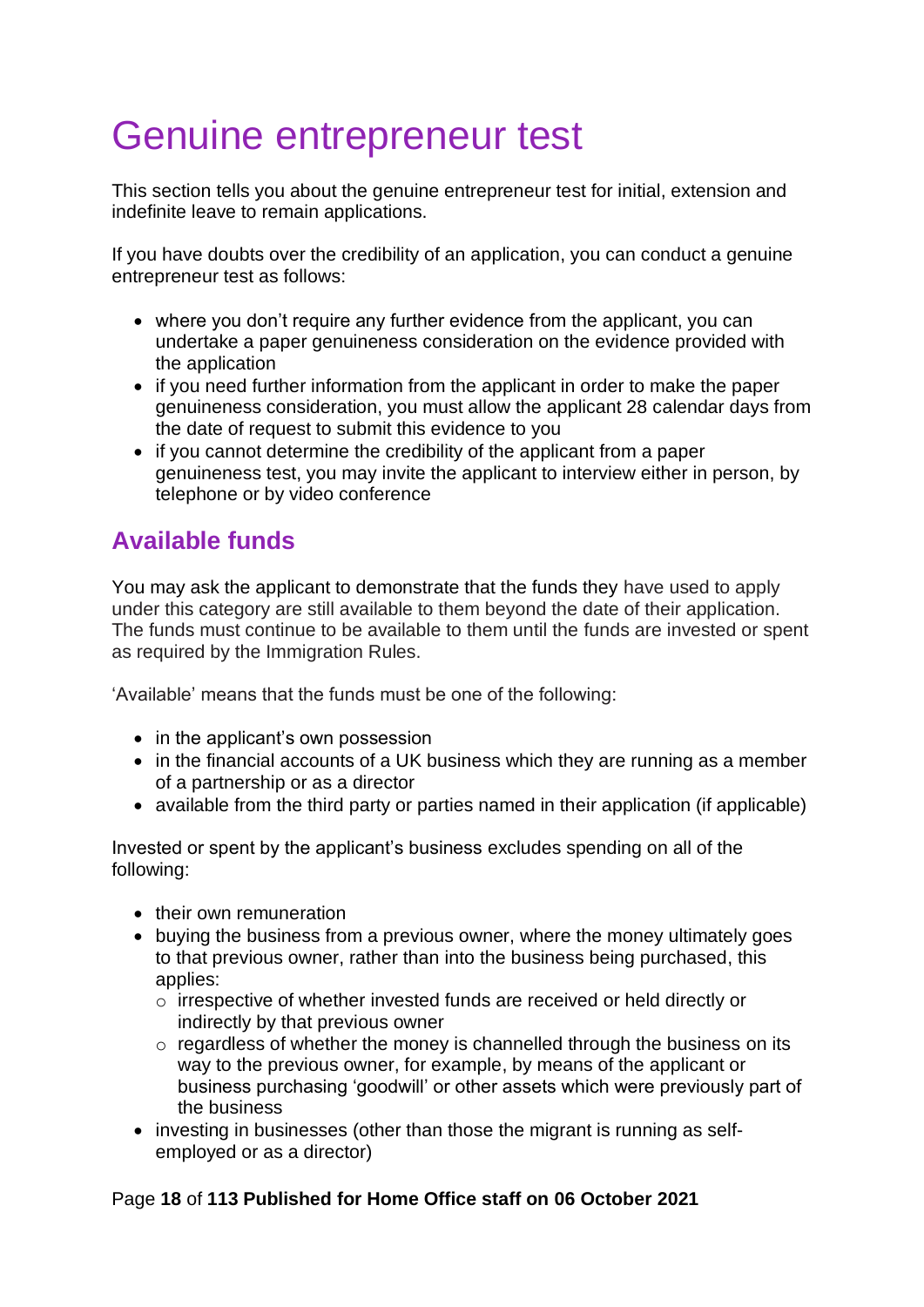• any spending which is not directly for the purpose of establishing or running their own business or businesses

It may also be appropriate to test if the funds remain available to the applicant at other stages, for example, where the Immigration Tribunal has sent a case back to the Home Office for reconsideration and the evidence of funds originally provided by the applicant is significantly out of date.

Additionally, if the funds cease to be available to the applicant, this can be a ground for curtailment following the approval of a case.

If the applicant relies on third party funding, the declaration from the third party must confirm the funds will remain available to the applicant until they are transferred to the applicant or to their business.

## <span id="page-18-0"></span>**Business plan**

If the applicant is making an initial application, they must provide a business plan, setting out their proposed business activities in the UK and how they expect to make their business succeed.

## <span id="page-18-1"></span>**Extension applications**

**Tier 1 (Entrepreneur) migrants can submit applications to extend their stay before 6 April 2023.** If an application is received after this date, you must check to see if the migrants last grant of leave was granted after a successful challenge by way of Administrative Review, Appeal or Judicial Review. If so seek advice from policy on how to proceed.

### **Applicants who previously held leave as a Tier 1 (Graduate Entrepreneur) at any time before switching into Tier 1 (Entrepreneur) can submit applications to extend their stay before 6 July 2025.**

Migrants making an extension application are subject to a genuine entrepreneur test.

You must be satisfied that the migrant:

- has established, taken over or become a director of one or more genuine businesses in the UK, and has genuinely operated that business
- has genuinely invested the money referred to in table 5 of appendix A into one or more genuine businesses in the UK
- intends to continue operating one or more businesses in the UK
- does not intend to take employment other than under the terms of paragraph 245DE

You must take into account the following:

• the evidence they submit

## Page **19** of **113 Published for Home Office staff on 06 October 2021**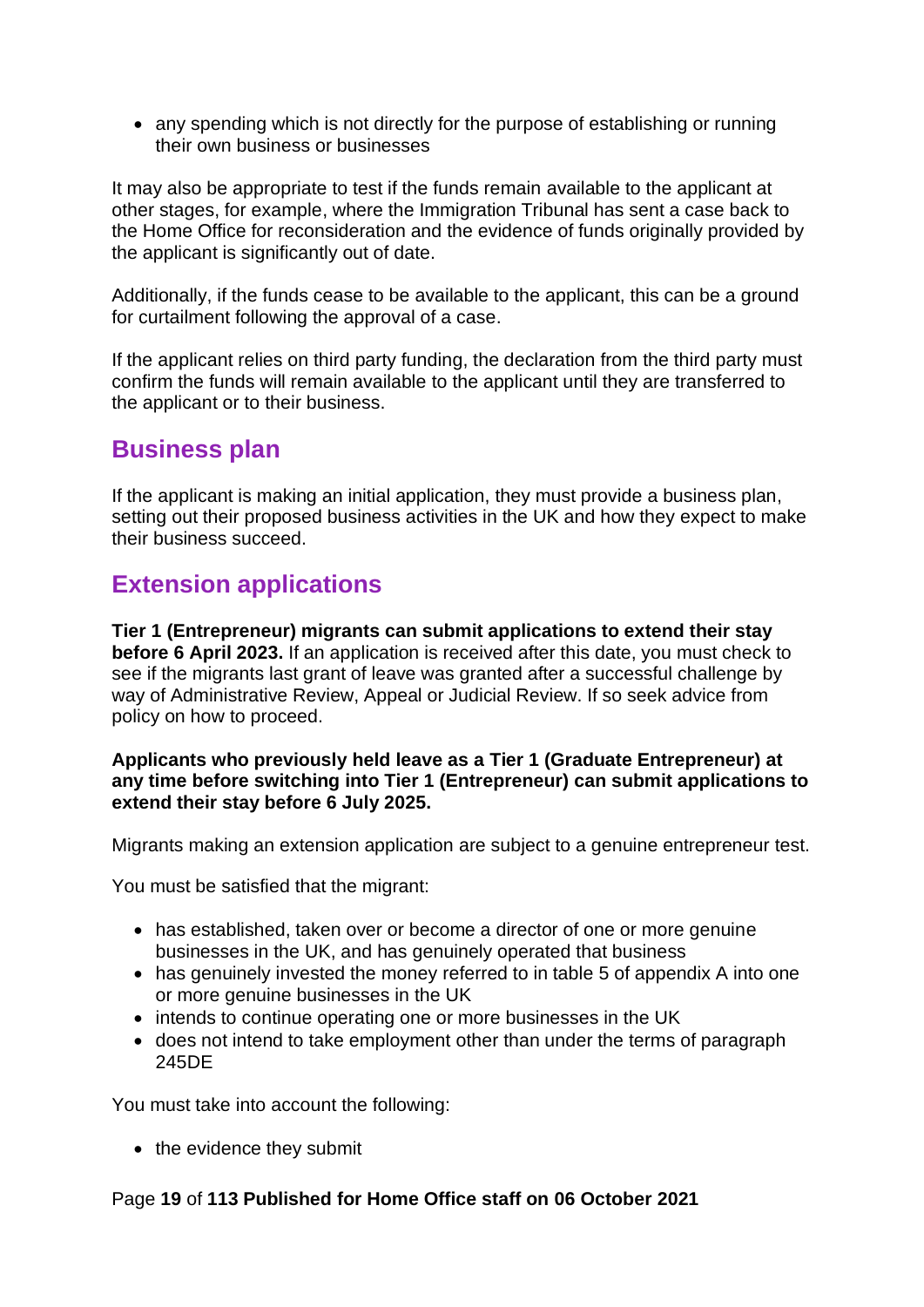- the viability and credibility of the source of the money referred to in table 5 of appendix A
- the credibility of the financial accounts of their business or businesses
- the credibility of their business activity in the UK
- the credibility of the job creation for which they are claiming points if the nature of the business requires mandatory accreditation, registration and/or insurance, whether that accreditation, registration and/or insurance has been obtained
- any other relevant information

## <span id="page-19-0"></span>**Coronavirus (COIVD-19): Temporary extension applications**

**Existing Tier 1 (Entrepreneur) migrants can submit an application for temporary extension of leave, if their business has been impacted by the Coronavirus (COVID-19) pandemic.**

Migrants making a temporary extension application are subject to a genuine entrepreneur test.

You must be satisfied that the migrant:

- has established, taken over or become a director of one or more genuine businesses in the UK, and has genuinely operated that business
- has genuinely invested the money referred to in table 5 of appendix A into one or more genuine businesses in the UK
- intends to continue operating one or more businesses in the UK
- does not intend to take employment other than under the terms of paragraph 245DE

You must take into account the following:

- the evidence they submit
- the viability and credibility of the source of the money referred to in table 5 of appendix A
- the credibility of the financial accounts of their business or businesses
- the credibility of their business activity in the UK
- the credibility of the job creation for which they are claiming points if the nature of the business requires mandatory accreditation, registration and/or insurance, whether that accreditation, registration and/or insurance has been obtained
- any other relevant information

## <span id="page-19-1"></span>**Indefinite leave to remain (Settlement) applications**

**Tier 1 (Entrepreneur) migrants who have never held leave as a Tier 1 (Graduate Entrepreneur) can submit applications to Settle before 6 April 2025.** If an application is received after this date, you must check to see if the migrants last grant of leave was granted after a successful challenge by way of Administrative Review, Appeal or Judicial Review. If so seek advice from policy on how to proceed.

Page **20** of **113 Published for Home Office staff on 06 October 2021**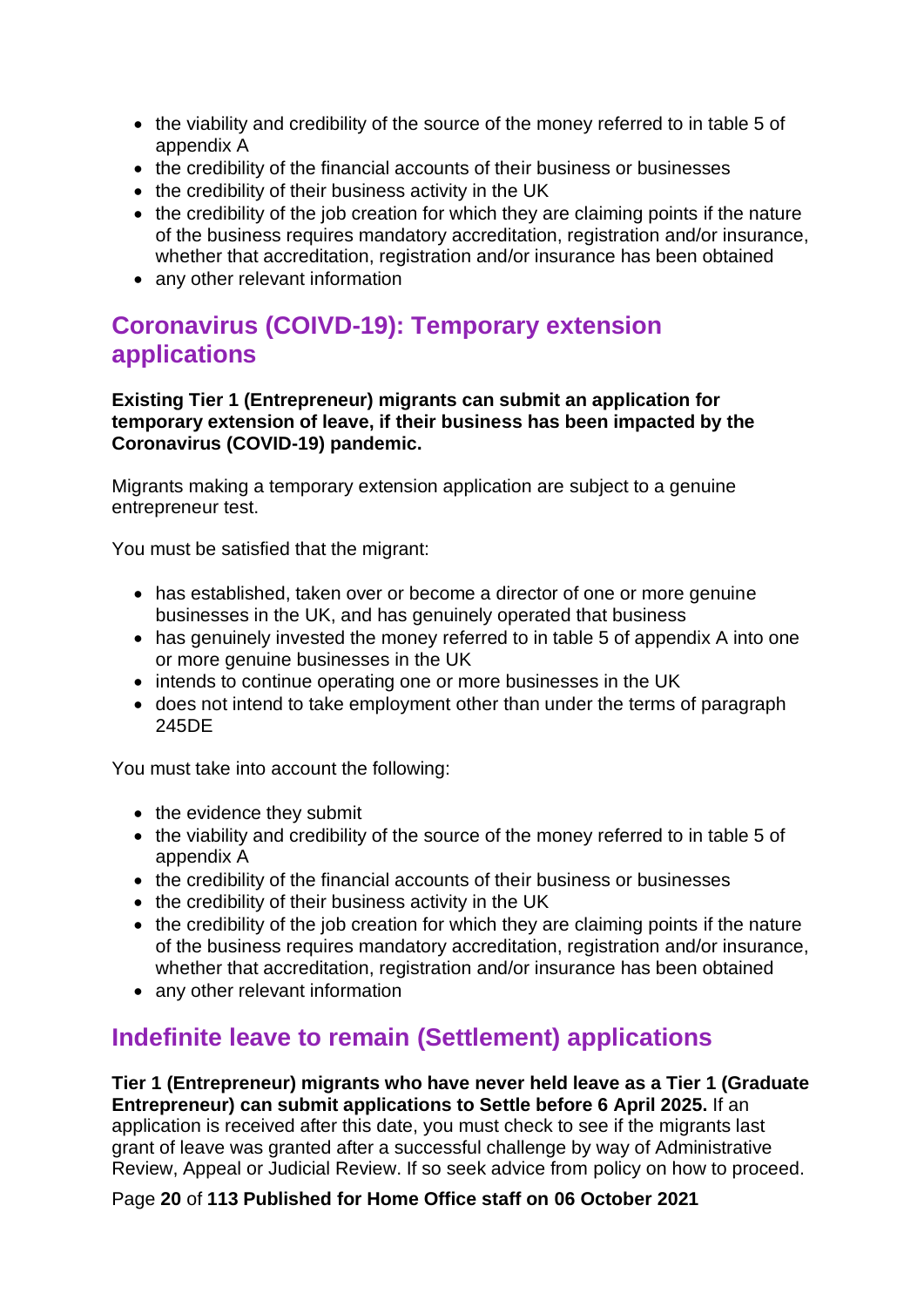### **Tier 1 (Entrepreneur) migrants who have held leave as a Tier 1 (Graduate Entrepreneur) before switching into Tier 1 (Entrepreneur) can submit applications before 6 July 2027.**

Migrants making an application for indefinite leave to remain are subject to a genuine entrepreneur test.

You must be satisfied that the migrant:

- has established, taken over or become a director of one or more genuine businesses in the UK, and has genuinely operated that business or businesses while they had leave as a Tier 1 (Entrepreneur) Migrant
- has genuinely invested the money referred to in table 6 of appendix A into one or more businesses in the UK to be spent for the purpose of that business or businesses
- genuinely intends to continue operating one or more businesses in the UK

You must take into account the following:

- the evidence that they submit
- the viability and credibility of the source of the money referred to in table 5 of appendix A
- the credibility of the financial accounts of their business or businesses
- the credibility of their business activity in the UK
- the credibility of the job creation which they are claiming points for
- if the nature of the business requires mandatory accreditation, registration and/or insurance, whether that accreditation, registration and/or insurance has been obtained
- any other relevant information

You may request additional information to support the assessment of the application and can refuse the application if the evidence is not provided. Any requested documents must be received within 28 calendar days of the date of request.

At extension and indefinite leave to remain stage, migrants must comply with any request we make for them to attend an interview, unless a reasonable explanation is provided as to why they cannot comply.

## <span id="page-20-0"></span>**Evidential flexibility or verification**

Before you consider a genuine entrepreneur test, you should decide whether to apply the evidential flexibility rules and / or verify any of the documents supplied by the applicant. If you apply evidential flexibility, you must follow the published guidance on this.

It is good practice to verify documents submitted with the application before doing the genuine entrepreneur test. If you think an interview is required, you can go

### Page **21** of **113 Published for Home Office staff on 06 October 2021**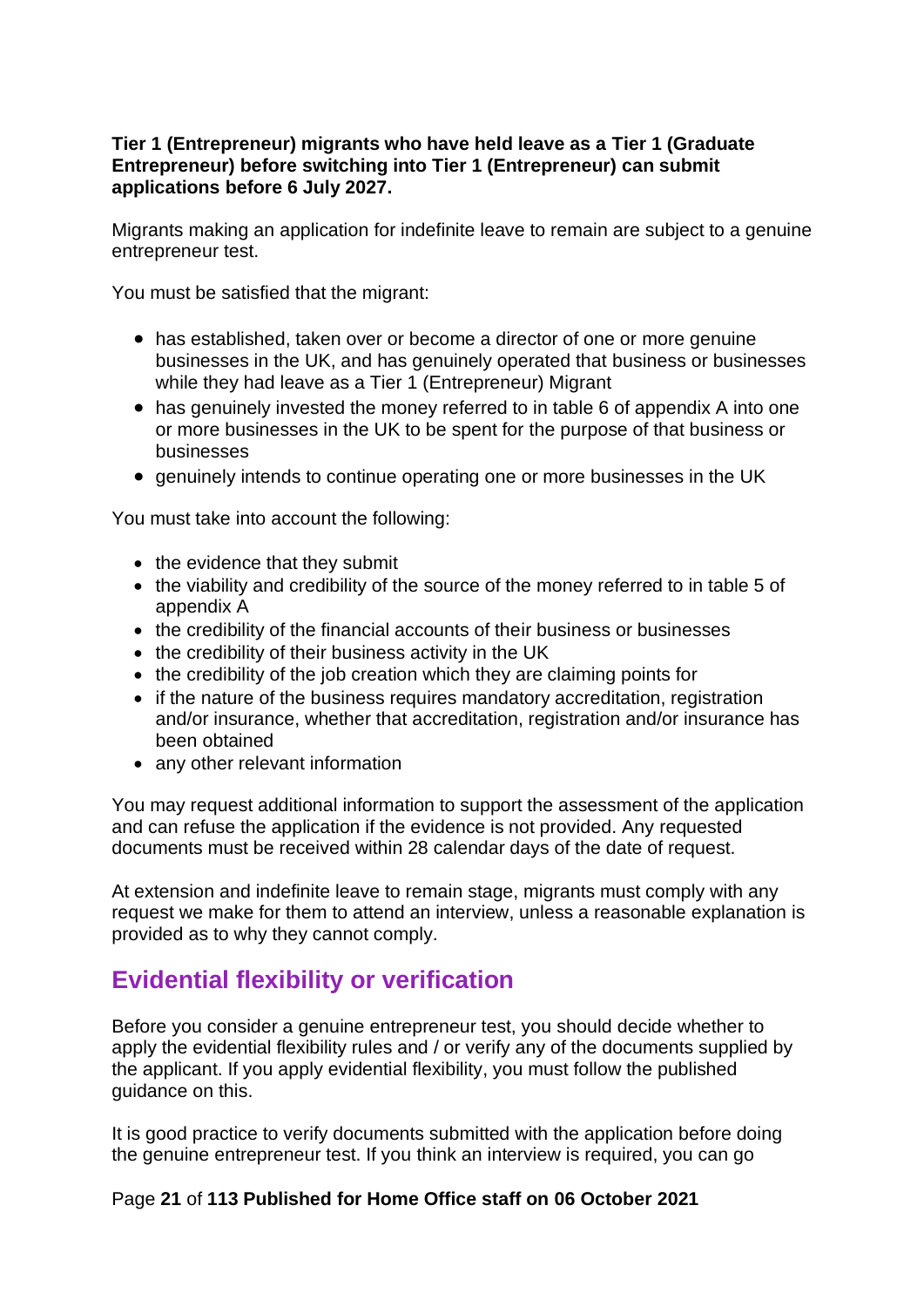straight to this stage without the need to verify documents first. This is not obligatory (essential) because of the time added to the consideration as a result of this process.

If you expect to refuse the application on other grounds, you can still carry out the genuine entrepreneur test, if it is likely to make the refusal decision more robust. If you do not apply the test, it can be done with any subsequent application or appeal where the Tribunal has sent the case back to the Home Office to reconsider the decision.

### **Official – sensitive: start of section**

The information on this page has been removed as it is restricted for internal Home Office use.

The information on this page has been removed as it is restricted for internal Home Office use.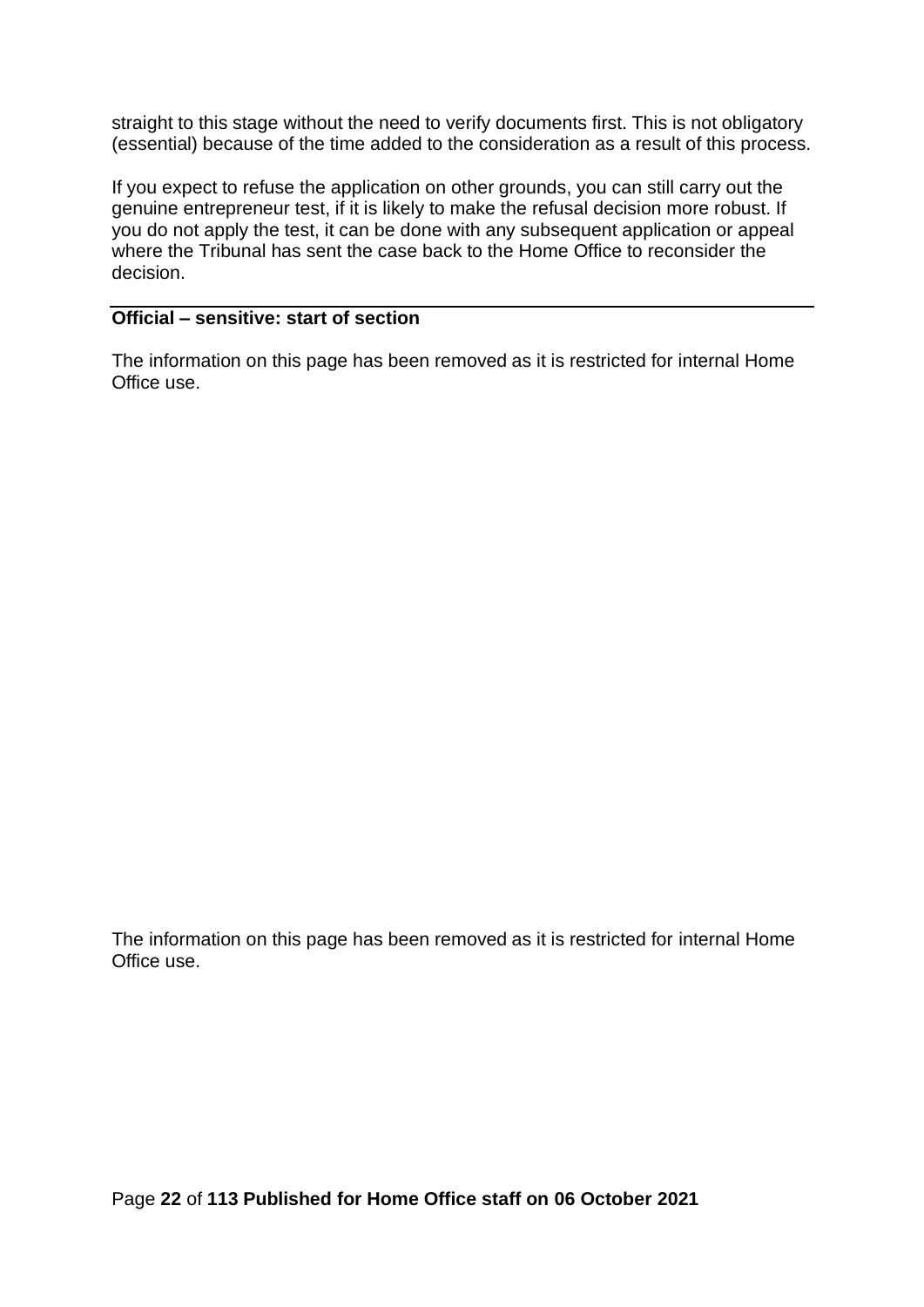The information on this page has been removed as it is restricted for internal Home Office use.

The information on this page has been removed as it is restricted for internal Home Office use.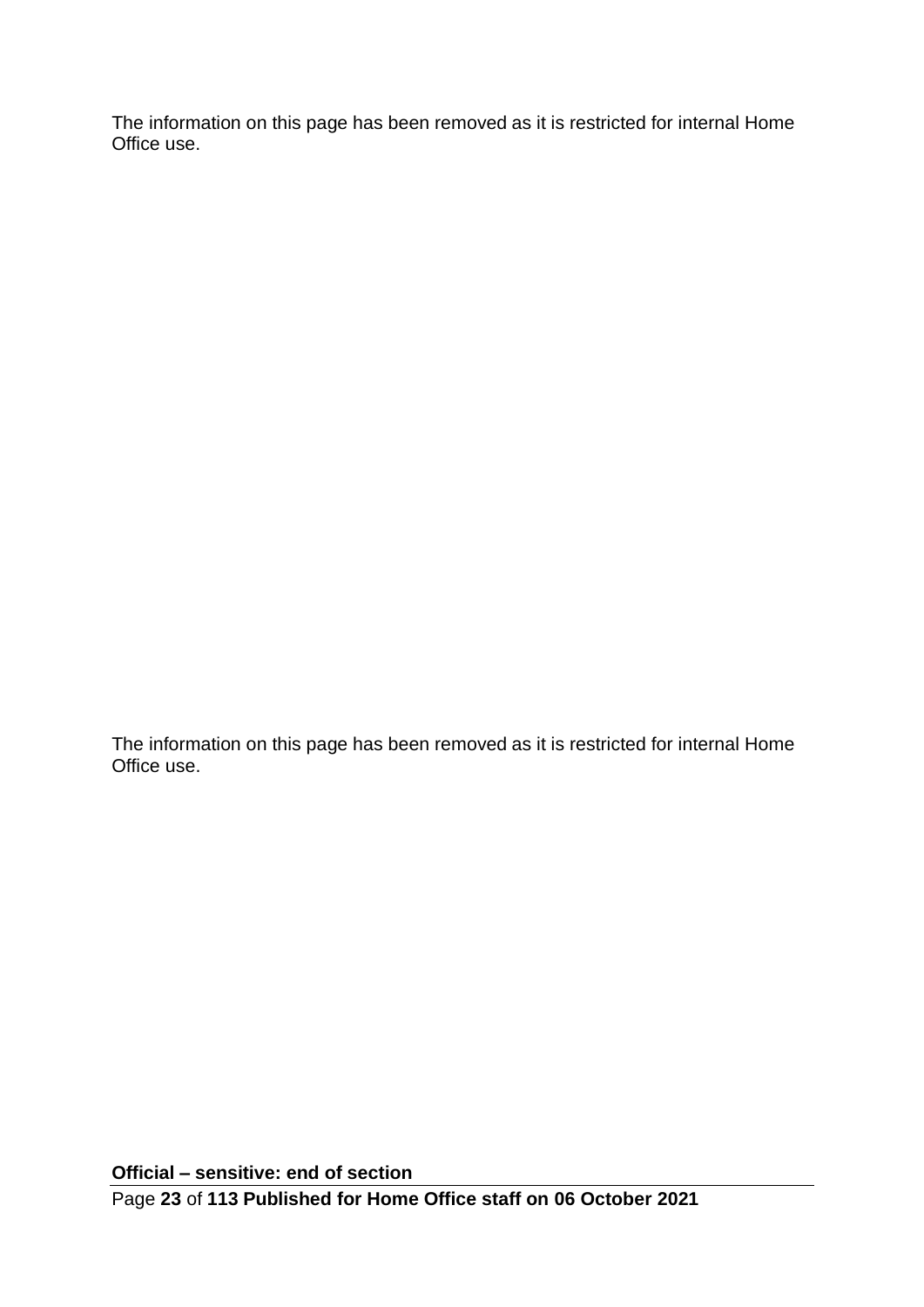#### **Related content**

**[Contents](#page-1-0)** Points–based system – evidential flexibility Genuine entrepreneur test form

#### **Related external links**

[Immigration Rules part 6A, paragraphs 245D to 245DF](https://www.gov.uk/guidance/immigration-rules/immigration-rules-part-6a-the-points-based-system)  [Immigration Rules appendix A](https://www.gov.uk/guidance/immigration-rules/immigration-rules-appendix-a-attributes) [Statement of change for January 2013](https://www.gov.uk/government/publications/statement-of-changes-to-the-immigration-rules-hc943-30-january-2013)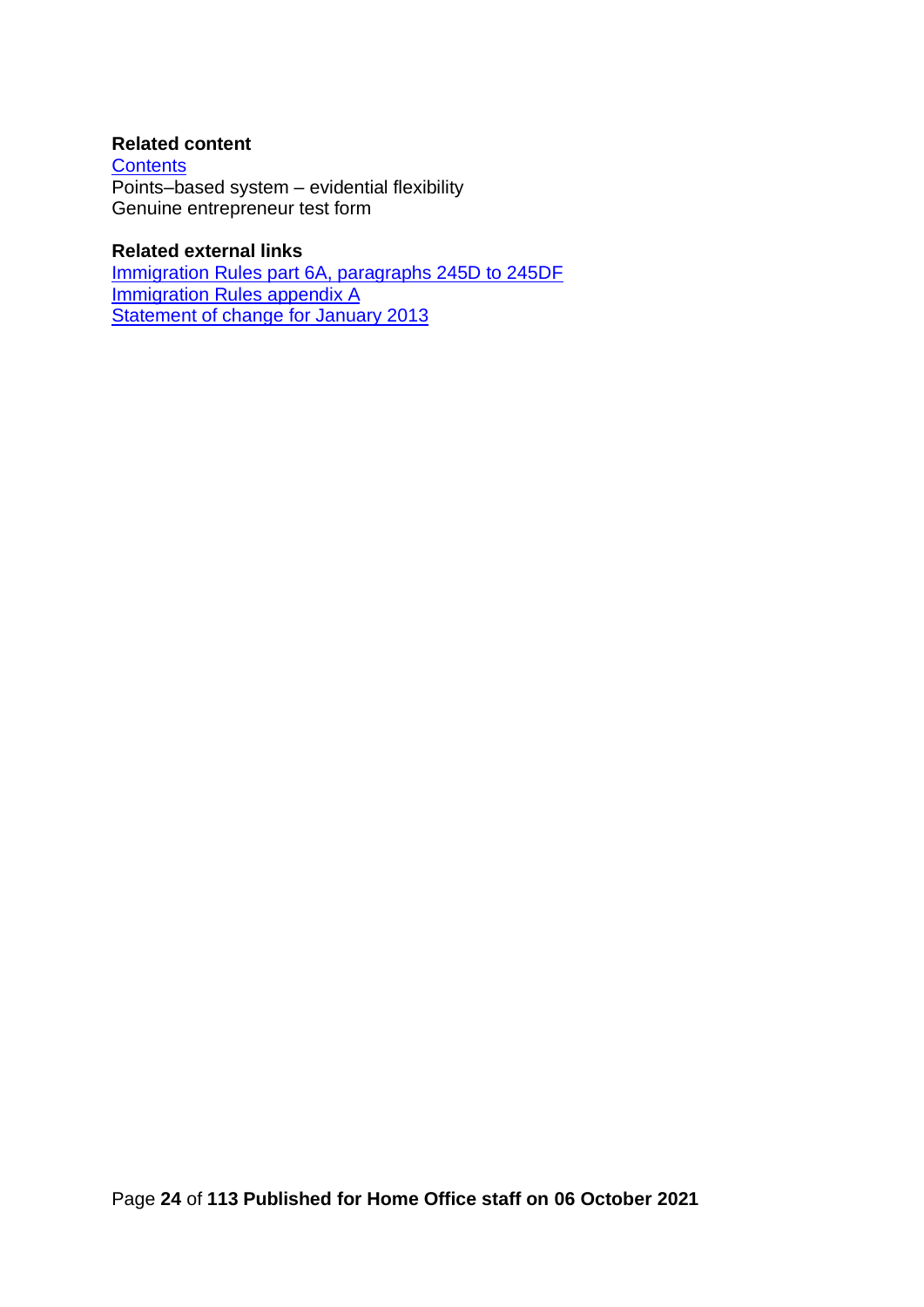## <span id="page-24-0"></span>Genuine entrepreneur test: paper consideration

This page tells you how to consider a genuine entrepreneur test on paper.

You can refuse an application without requesting any further information, evidence or them being invited for interview if the applicant falls for refusal:

- because they do not meet the points requirement for entry clearance to be granted
- on Part 9: grounds for refusal

However, if the applicant meets the above criteria and you have concerns over the credibility of the application, you may need to conduct a paper genuineness test.

## <span id="page-24-1"></span>**Paper consideration**

This test can be instead of, or in addition to, an interview. If you do not require further evidence from the applicant in order to make the genuineness assessment, then you should consider the evidence submitted with the application. However, if you require extra evidence from the applicant, you must allow them 28 days to submit this to you. If you intend to conduct a paper only assessment, you must consult a manager to make sure that the proposed course of action is fair and proportionate.

## <span id="page-24-2"></span>**Documents received**

When you assess the credibility of the migrant and/ or their funds, you must complete a genuine entrepreneur test form. This allows you to set out your consideration, showing information or evidence to suggest the application is credible or not, against the Immigration Rules for the genuine entrepreneur test.

If, on the balance of probabilities, you are satisfied the applicant meets the genuine entrepreneur test, you must grant the application. If you are not satisfied, you must arrange for an interview or refuse the application.

## <span id="page-24-3"></span>**Documents not received**

If the applicant fails to provide the information or evidence within 28 days of the date of request, you must refuse the application under paragraph 245DB(h) or 245DD(j). If the information or evidence requested relates to the award of points, for example, evidence of investment, the application must also be refused under paragraph 245DB(b).

For more information on the test, see the related links below:

### **Related content**

Page **25** of **113 Published for Home Office staff on 06 October 2021**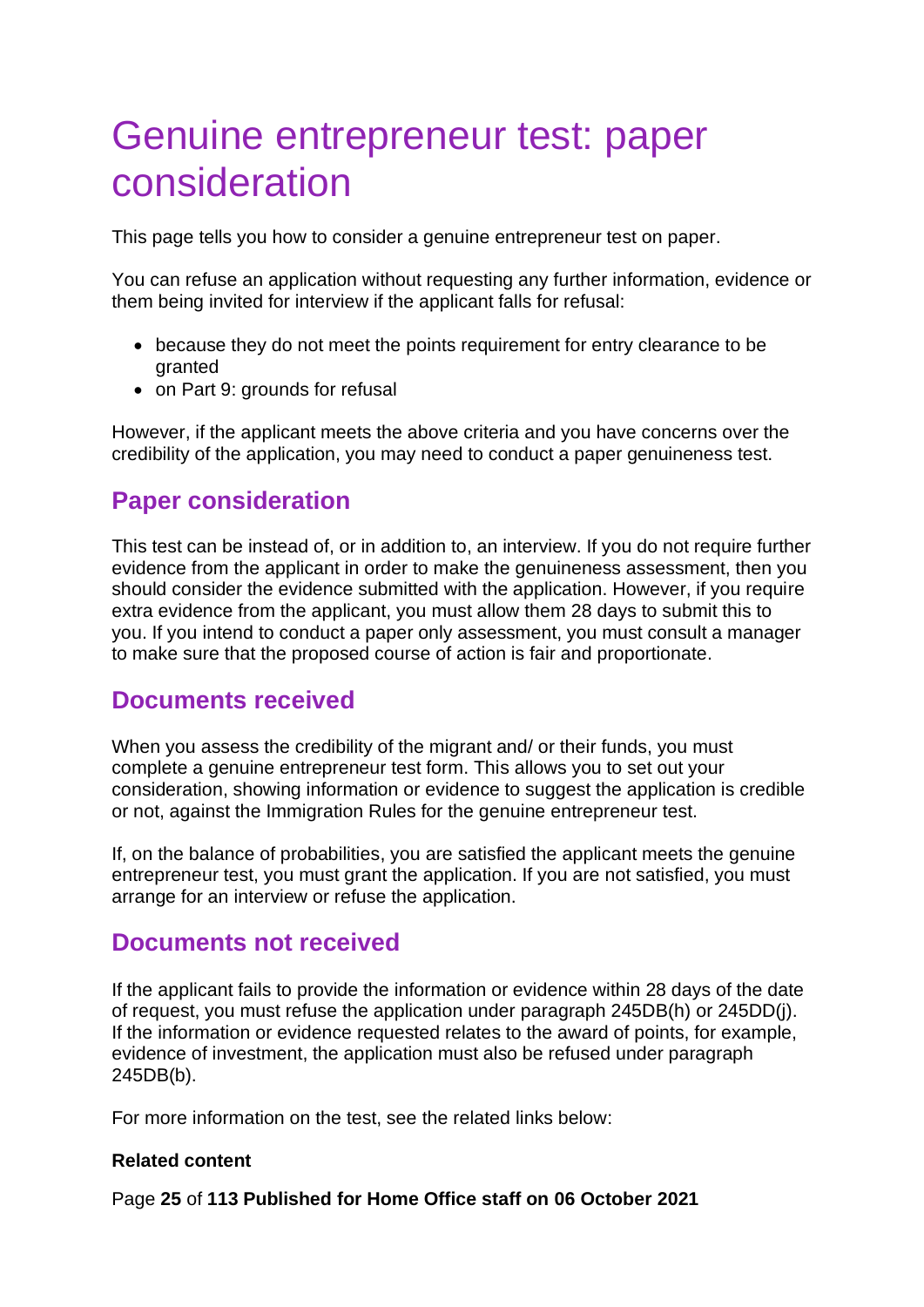### **[Contents](#page-1-0)**

Points–based system – evidential flexibility [Stages in the paper genuine funds test](#page-26-0) Genuine entrepreneur test form

### **Related external links**

[Immigration Rules part 6A, paragraphs 245D to 245DF](https://www.gov.uk/guidance/immigration-rules/immigration-rules-part-6a-the-points-based-system)  [Immigration Rules appendix A](https://www.gov.uk/guidance/immigration-rules/immigration-rules-appendix-a-attributes) [Statement of change for January 2013](https://www.gov.uk/government/publications/statement-of-changes-to-the-immigration-rules-hc943-30-january-2013)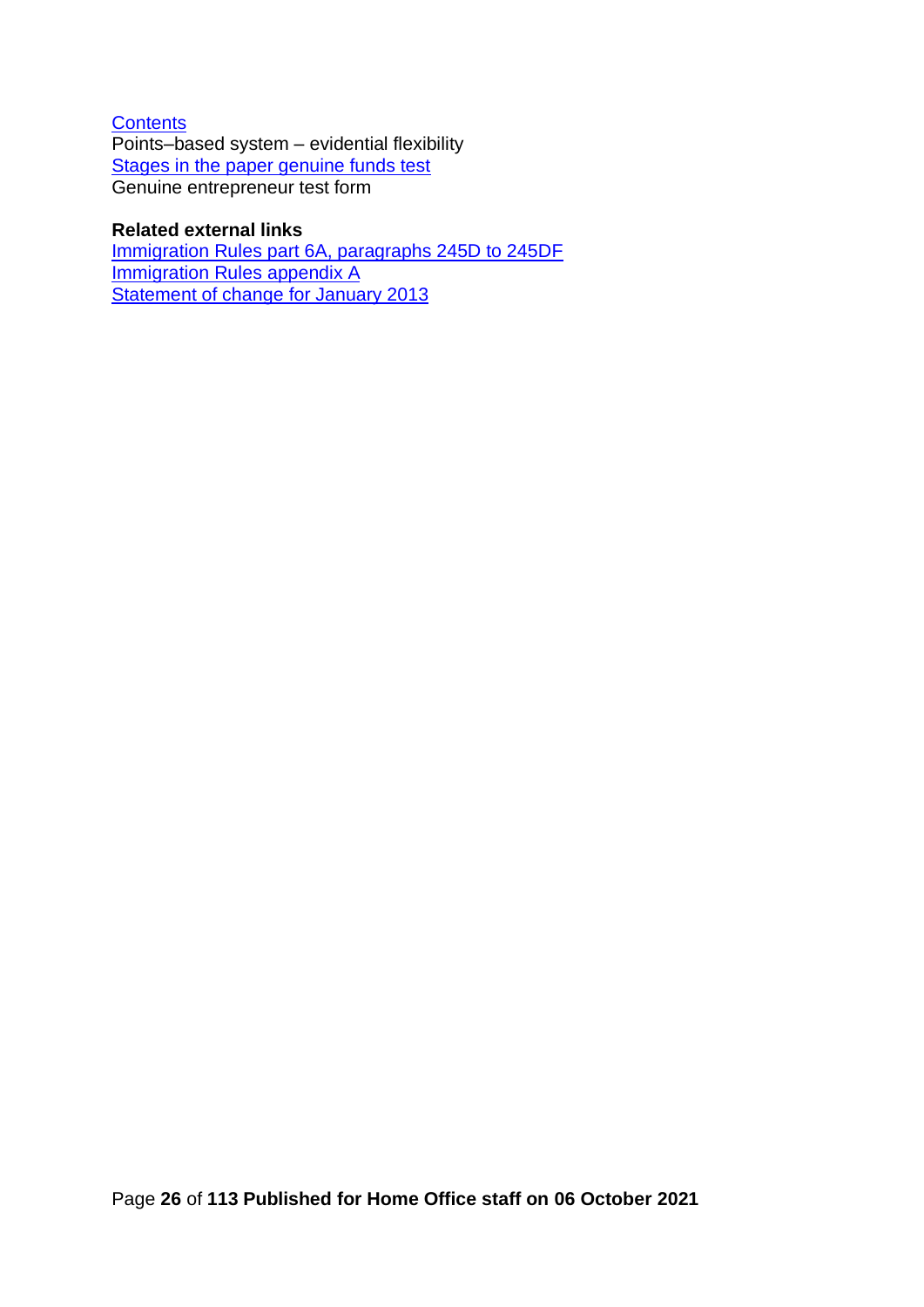## <span id="page-26-0"></span>Genuine entrepreneur test: stages

This page tells you the stages to follow in the paper genuine funds test.

| <b>Stage</b>                                                  | <b>Action</b>                                                                                                                                                                                | <b>Method</b>                                                                                                 | <b>Timescale</b>                                                                                                                           |
|---------------------------------------------------------------|----------------------------------------------------------------------------------------------------------------------------------------------------------------------------------------------|---------------------------------------------------------------------------------------------------------------|--------------------------------------------------------------------------------------------------------------------------------------------|
| Consideration<br>date: no extra<br>documentation<br>required. | Consider the<br>application.                                                                                                                                                                 | Using the paper<br>genuine<br>entrepreneur test.                                                              | Not applicable.                                                                                                                            |
| Consideration<br>date: extra<br>documentation<br>required.    | Contact the<br>applicant and<br>request<br>documents as<br>needed.                                                                                                                           | Letter, and email<br>or telephone.<br>Record details of<br>the time and<br>method of contact<br>on CID.       | Allow applicant 28<br>calendar days to<br>supply the<br>documents.                                                                         |
| After requesting<br>the documents.                            | Put into brought<br>forward (b/f).                                                                                                                                                           |                                                                                                               | Set recall date to<br>16 days to allow<br>for postage time.                                                                                |
| After 16 days.                                                | Check for<br>documents<br>marked as<br>received on CID or<br>delivered directly<br>to you.                                                                                                   |                                                                                                               | If documents are<br>received, consider<br>the application and<br>verify if needed.<br>Complete the<br>genuine<br>entrepreneur test<br>form |
| No documents<br>received.                                     | Contact the<br>applicant for a final<br>time stating you<br>have not yet<br>received the<br>requested<br>evidence and<br>reminding them of<br>the deadline by<br>which they must<br>respond. | Send a letter and<br>email or<br>telephone. Record<br>details of the time<br>and method of<br>contact on CID. | Set recall date to<br>16 days to allow<br>for postage time.                                                                                |
| After requesting<br>the documents.                            | Put into b/f.                                                                                                                                                                                |                                                                                                               | Set recall date to<br>16 days to allow<br>for postage time.                                                                                |
| After a further 16<br>days.                                   | Check for<br>documents.                                                                                                                                                                      |                                                                                                               | If documents<br>received, consider<br>application, verify if<br>needed. Complete<br>the genuine<br>entrepreneur test<br>form               |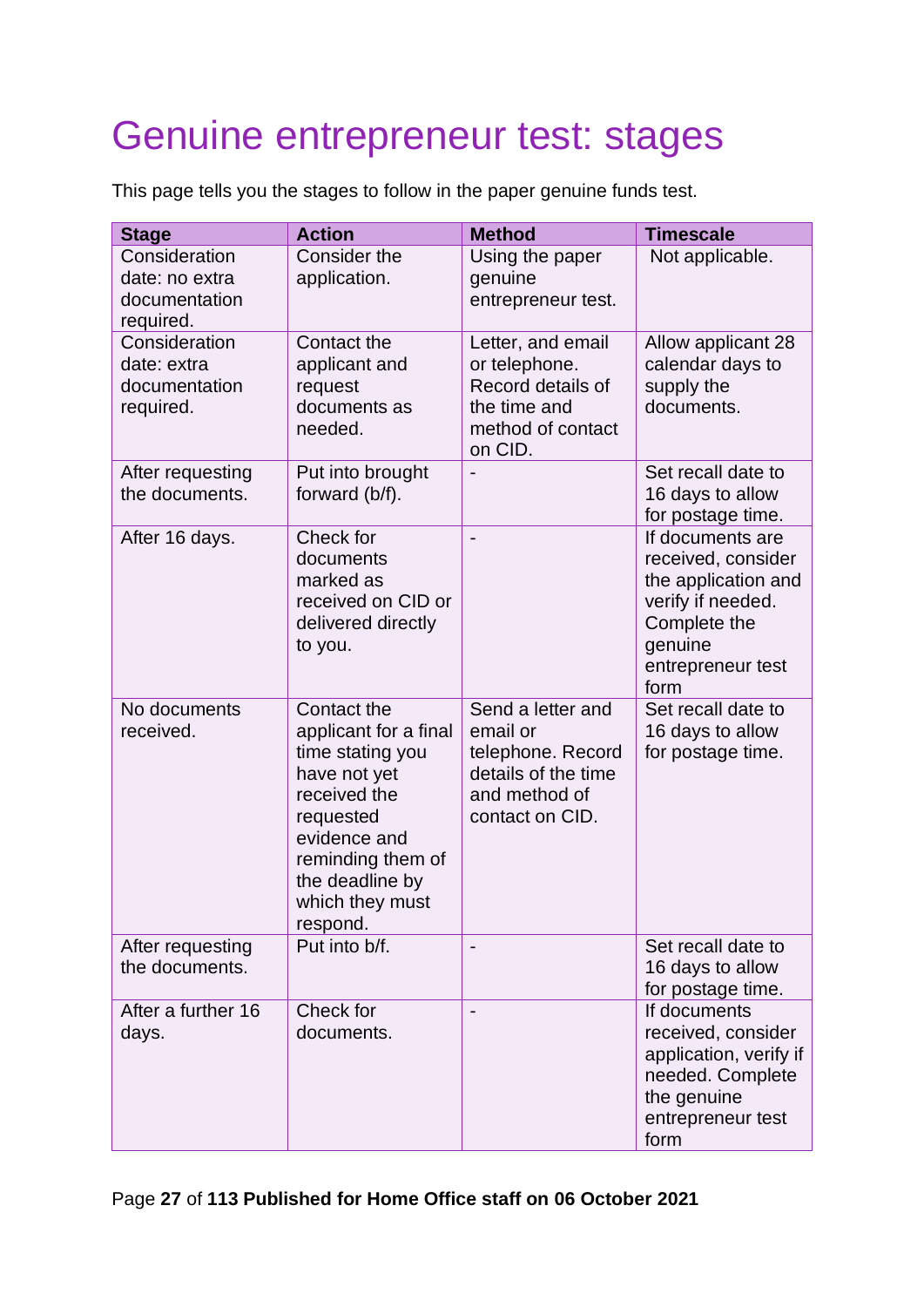| <b>Stage</b>             | <b>Action</b>              | <b>Method</b>                         | <b>Timescale</b>                            |
|--------------------------|----------------------------|---------------------------------------|---------------------------------------------|
| No document<br>received. | Refuse the<br>application. | Failing genuine<br>entrepreneur test. | <b>See Genuine</b><br>entrepreneur test $-$ |
|                          |                            |                                       | paper<br>consideration.                     |

#### **Related content**

**[Contents](#page-1-0)** Genuine entrepreneur test form

#### **Related external links**

[Immigration Rules part 6A, paragraphs 245D to 245DF](https://www.gov.uk/guidance/immigration-rules/immigration-rules-part-6a-the-points-based-system)  [Immigration Rules appendix A](https://www.gov.uk/guidance/immigration-rules/immigration-rules-appendix-a-attributes) [Statement of change for January 2013](https://www.gov.uk/government/publications/statement-of-changes-to-the-immigration-rules-hc943-30-january-2013)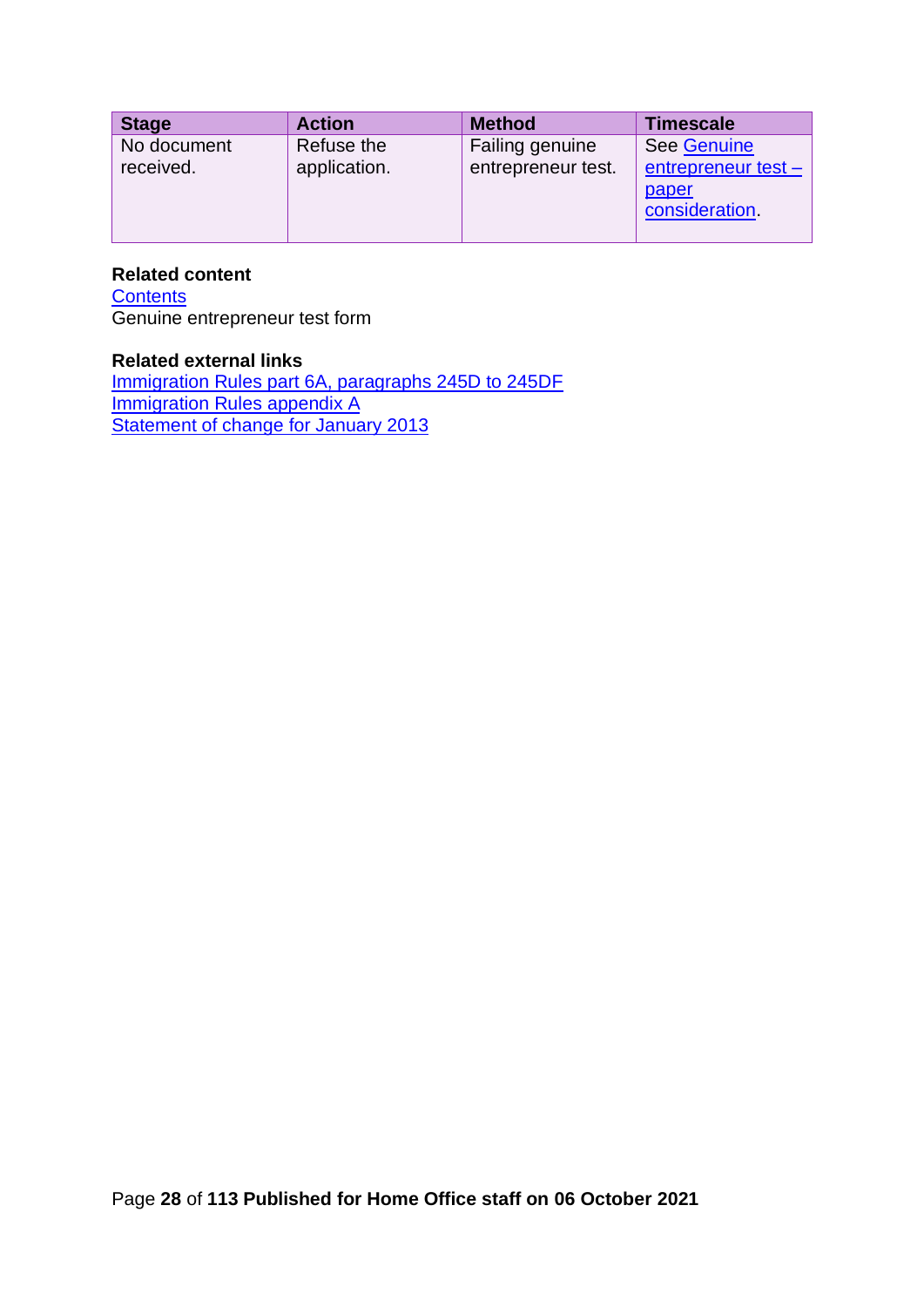## <span id="page-28-0"></span>Genuine entrepreneur test: arranging the interview

This page tells you how to arrange an interview for the genuine entrepreneur test.

#### **For applications made from 29 March 2019, the genuine entrepreneur test applies only to extension and settlement applications. It does not apply to initial applications.**

You must get agreement from your manager before you refer the case to the interview team.

You must complete a referral and forward this to the genuine entrepreneur test team, who will refer to the interview administration team to get an interview date and time. Once they allocate an interview slot, the interview team will send a letter to invite the applicant to attend.

#### **Official – sensitive: start of section**

The information on this page has been removed as it is restricted for internal Home Office use.

### **Official – sensitive: end of section**

The interview can be rearranged if the applicant raises compelling circumstances why they cannot attend the interview and the interview team are satisfied with those reasons.

#### **Related content**

**[Contents](#page-1-0)** Genuine entrepreneur test form

#### **Related external links**

[Immigration Rules part 6A, paragraphs 245D to 245DF](https://www.gov.uk/guidance/immigration-rules/immigration-rules-part-6a-the-points-based-system)  [Immigration Rules appendix A](https://www.gov.uk/guidance/immigration-rules/immigration-rules-appendix-a-attributes) [Statement of change for January 2013](https://www.gov.uk/government/publications/statement-of-changes-to-the-immigration-rules-hc943-30-january-2013)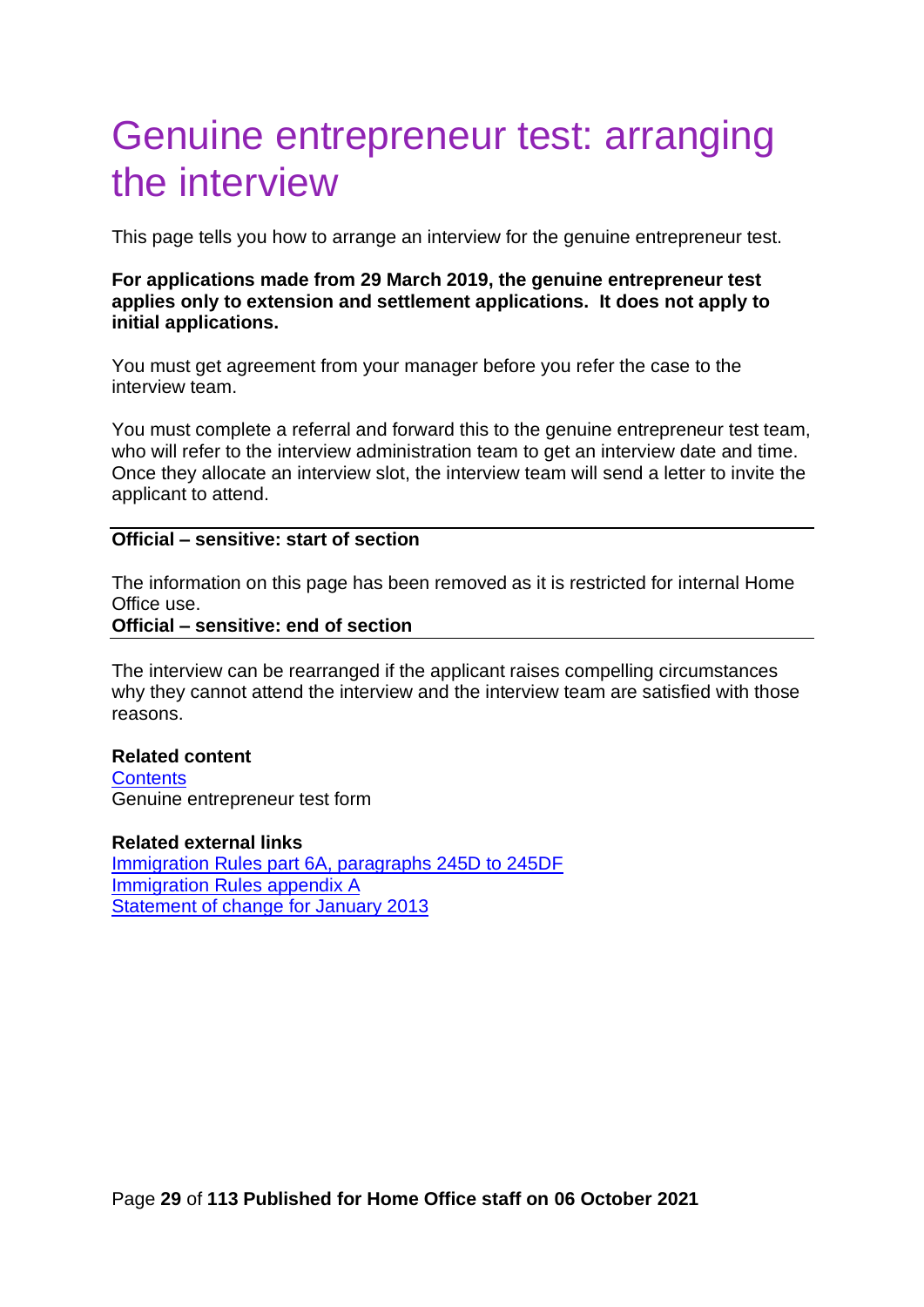## <span id="page-29-0"></span>Genuine entrepreneur test: interviewing

This page tells you about interviewing when assessing an application as part of the genuine entrepreneur test.

An applicant can be asked to attend an interview at any stage during the application process, including the day the application is submitted.

If you invite the applicant for interview, you must follow the standard procedure already in place.

If the applicant fails to attend a scheduled interview without a reasonable explanation, you must refuse the application under [paragraph 9.9.1](https://www.gov.uk/guidance/immigration-rules/immigration-rules-part-9-grounds-for-refusal) (a) of the [Immigration Rules.](https://www.gov.uk/guidance/immigration-rules/immigration-rules-part-9-grounds-for-refusal) An example of a reasonable explanation for non-attendance is an emergency which could not have been avoided.

## <span id="page-29-1"></span>**English language**

Applicants must have English language ability to B1 level. However, this level is not high enough to assume they are fluent in English. You must provide an interpreter, if the applicant wants or needs one.

## **Official – sensitive: start of section**

The information on this page has been removed as it is restricted for internal Home Office use.

## **Official – sensitive: end of section**

## <span id="page-29-2"></span>**Interview questions**

Applicants who are interviewed on the day they submit their application will be asked questions in relation to the application and the information contained in it. This interview will then form part of the consideration process and could lead to refusal if the decision maker is not satisfied that the applicant is a genuine entrepreneur.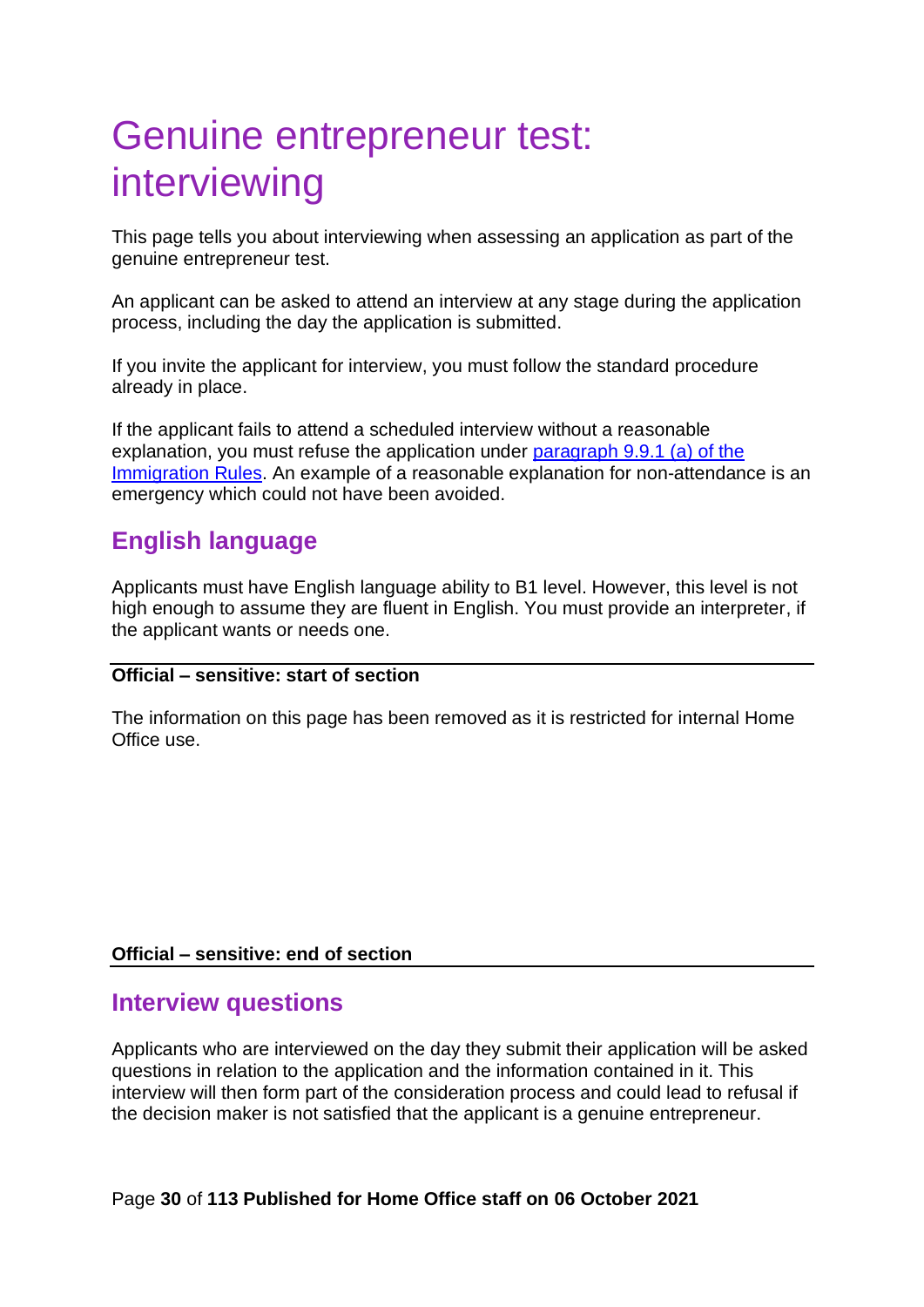When applicants are invited to interview post application submission, interview questions should take account of specific concerns identified in each case and the appropriate genuineness criteria, depending on whether the applicant has applied for entry clearance, leave to remain or indefinite leave to remain.

Before interview, you should review the documents and do basic background checks before referring the application to the interview process. If an interview is necessary, the following list contains suggestions of evidence to request that could assist in your assessment. You must assess each application individually to consider the types of evidence needed. The following list of required evidence is not exhaustive and may not apply to every application:

- a curriculum vitae (CV) to assess the applicant's previous experience in the field and in business
- a business plan and any market research to assess how much consideration the applicant has put into starting their business: this information can be purchased as a package, so plans that appear general may provide an indication of how genuine the applicant is
- evidence of appropriate accreditation, registration or insurance for the relevant business section (if the business is established)
- financial information overseen by a bank for example, a small business loan
- hierarchy charts of larger businesses
- evidence of advertising
- contracts showing trading, if the business is established
- tax documentation (for example, returns or evidence of registration with HMRC) but only if the business is actually trading: non-trading businesses may still be registered
- affidavit from any mentors: for example, if the applicant is being mentored by a member of the British Business Angels Association
- evidence of previous businesses owned by the applicant
- details of trading premises, and permissions if the business is trading in the applicant's home
- evidence of investment
- evidence of job creation

If you have reasonable doubts based on the evidence provided, you can verify the evidence submitted, if appropriate. If you cannot satisfactorily verify this evidence, you must discount it. For applications from entrepreneurial teams, information on the formation of the team could aid your assessment, such as information on how they met and why they decided to form a team.

Following the interview, you must consider all the available evidence and assess, on the balance of probabilities, whether the applicant is a genuine entrepreneur.

If you consider the migrant to be genuine, you should grant them entry clearance or leave to remain, providing:

• they meet all the requirements of [paragraphs 245DB to](https://www.gov.uk/guidance/immigration-rules/immigration-rules-part-6a-the-points-based-system) 245DC or paragraphs [245DD or 245DF of the Immigration Rules](https://www.gov.uk/guidance/immigration-rules/immigration-rules-part-6a-the-points-based-system)

Page **31** of **113 Published for Home Office staff on 06 October 2021**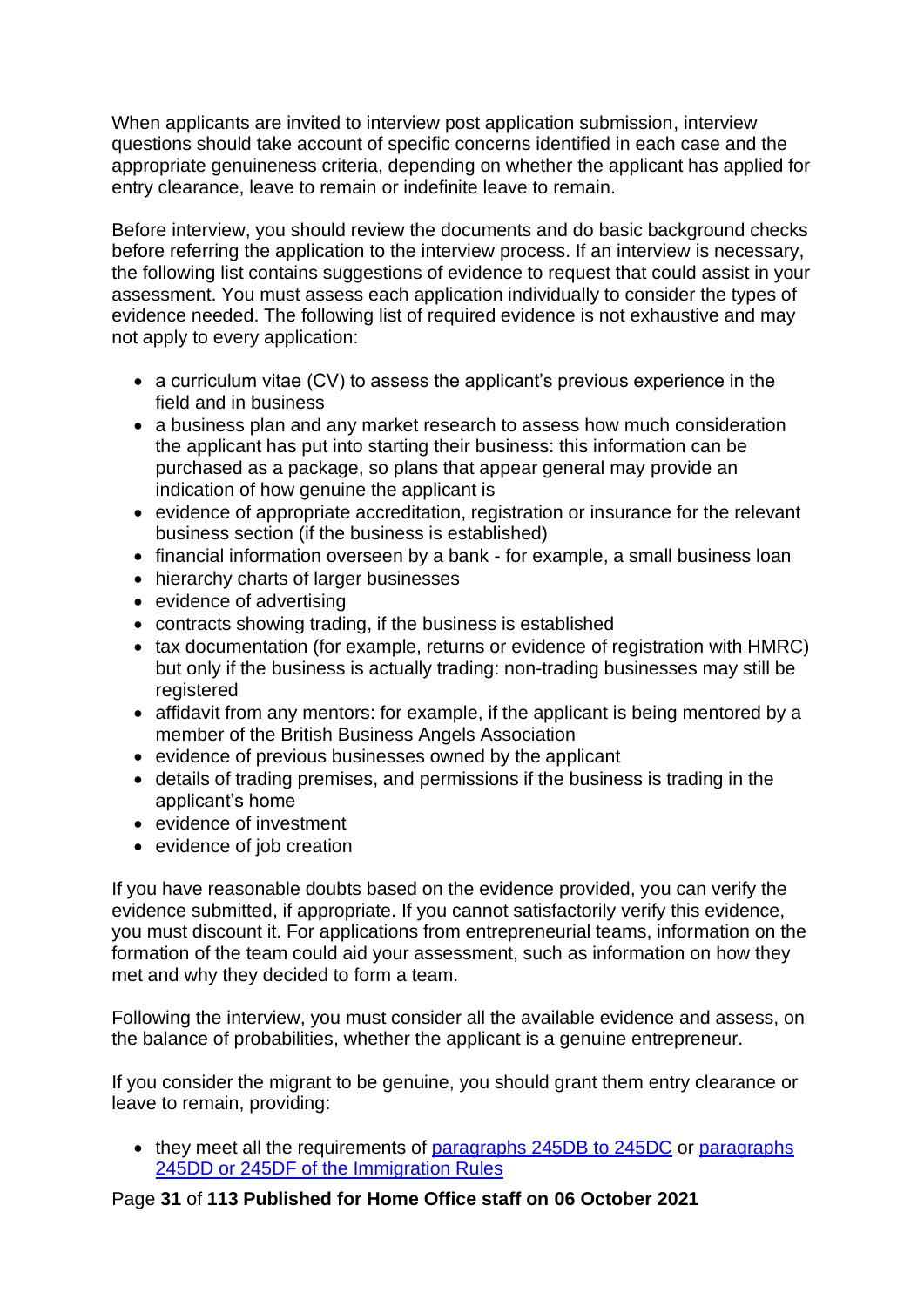• none of the grounds in Part 9: grounds for refusal apply

At this stage, if you do not consider the migrant to be genuine, you should refuse them entry clearance or leave to remain under the genuine entrepreneur test and any other grounds for refusal which apply.

## <span id="page-31-0"></span>**Record keeping**

Interviewing is a business as usual practice. Interview records must be concurrent and you must record all interviews exactly. You must give a copy of the interview notes to the applicant or their representatives, if they ask for one.

## <span id="page-31-1"></span>**Entry clearance staff**

You must use an interview template and save the completed template to Proviso notes, together with a full description of any financial documents.

#### **Related content**

**[Contents](#page-1-0)** Genuine entrepreneur test form

#### **Related external links** [Immigration Rules part 6A, paragraphs 245D to 245DF](https://www.gov.uk/guidance/immigration-rules/immigration-rules-part-6a-the-points-based-system)  [Immigration Rules appendix A](https://www.gov.uk/guidance/immigration-rules/immigration-rules-appendix-a-attributes) [Statement of change for January 2013](https://www.gov.uk/government/publications/statement-of-changes-to-the-immigration-rules-hc943-30-january-2013)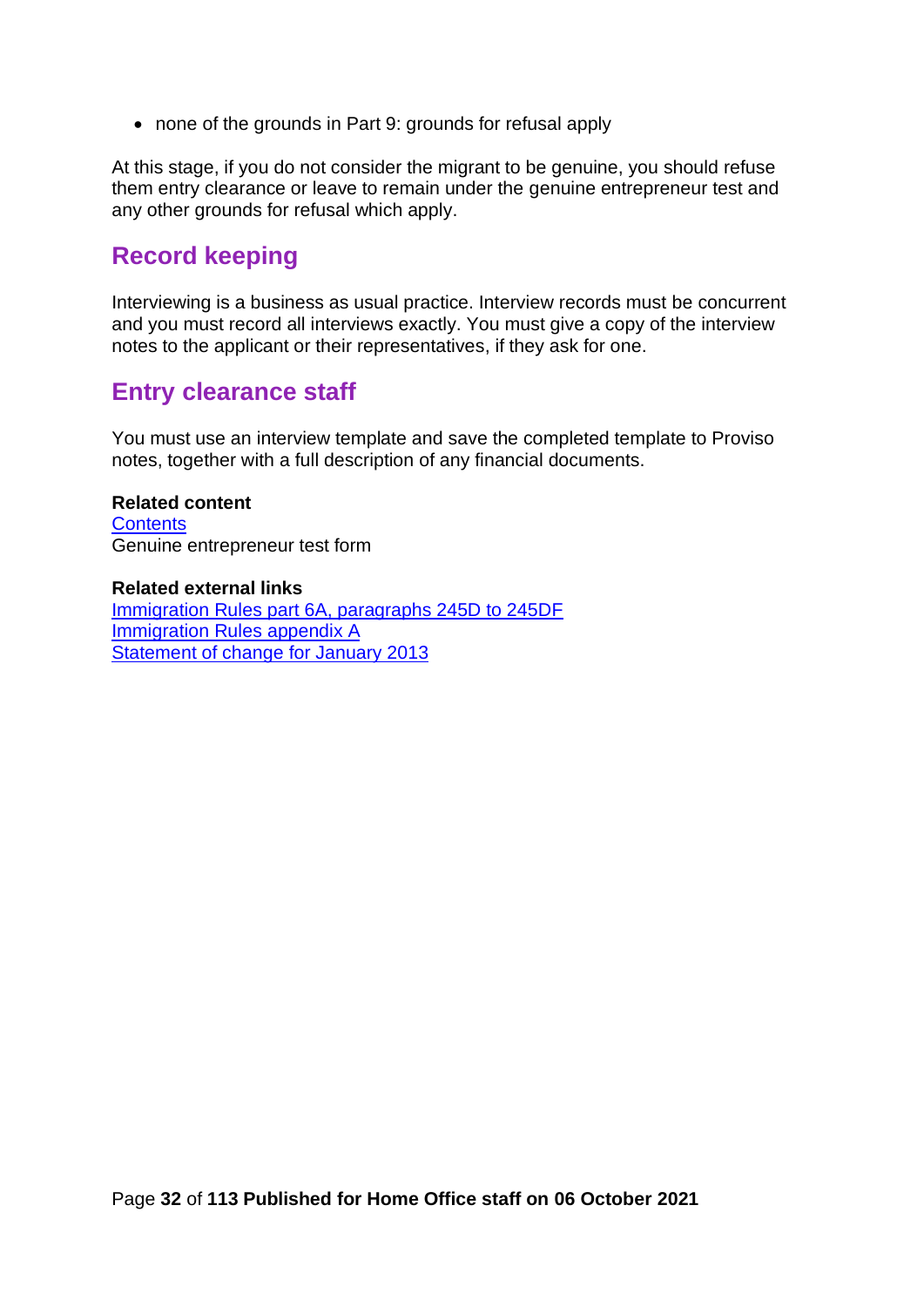## <span id="page-32-0"></span>Genuine entrepreneur test: after the interview

This page tells you what happens after the interview for the genuine entrepreneur test.

## <span id="page-32-1"></span>**Failure to attend**

If the interviewer confirms the applicant failed to attend the first interview, the interview team will try to contact the applicant to check the contact details (address, email, telephone) provided. The interview team will then send a letter inviting the applicant to a rescheduled interview, using the most up to date contact details.

If the interviewer confirms the applicant failed to attend the second interview, with no reason or the reason given was unacceptable, you must:

- refuse the application on the grounds of failure to attend the interview
- award zero points for any relevant attributes
- refuse on the genuine entrepreneur test in [section 6A of the Immigration Rules](https://www.gov.uk/guidance/immigration-rules/immigration-rules-part-6a-the-points-based-system)

For applications submitted on or after 6 April 2013, the relevant refusal paragraph appears in [section 6A of the Immigration Rules.](https://www.gov.uk/guidance/immigration-rules/immigration-rules-part-6a-the-points-based-system)

## <span id="page-32-2"></span>**Credible entrepreneur applicant**

The genuine entrepreneur team will assess the application if the interviewer notes that, in their (the interviewer's) opinion, the applicant appears credible as an entrepreneur applicant. When passed back, you must note the details on the system and complete the consideration of the case.

## <span id="page-32-3"></span>**Applicant not a credible entrepreneur applicant**

The genuine entrepreneur team will assess the application if the interviewer notes that, in their (the interviewer's) opinion, the applicant is not credible as an entrepreneur applicant at interview. When the application is passed back, you must complete the consideration and take this information into account. If you refuse the application, it will be on the balance of probabilities, because the applicant has not satisfied the genuine entrepreneur test.

If you assess the credibility of the migrant and/or their funds, you must complete the genuine entrepreneur test form. This allows you to set out your consideration, showing information or evidence to suggest the application is credible or not, against the Immigration Rules for the genuine entrepreneur test.

If you refuse the application, you must award the applicant zero points for all relevant attributes and refuse on the genuine entrepreneur test. You must make sure the

### Page **33** of **113 Published for Home Office staff on 06 October 2021**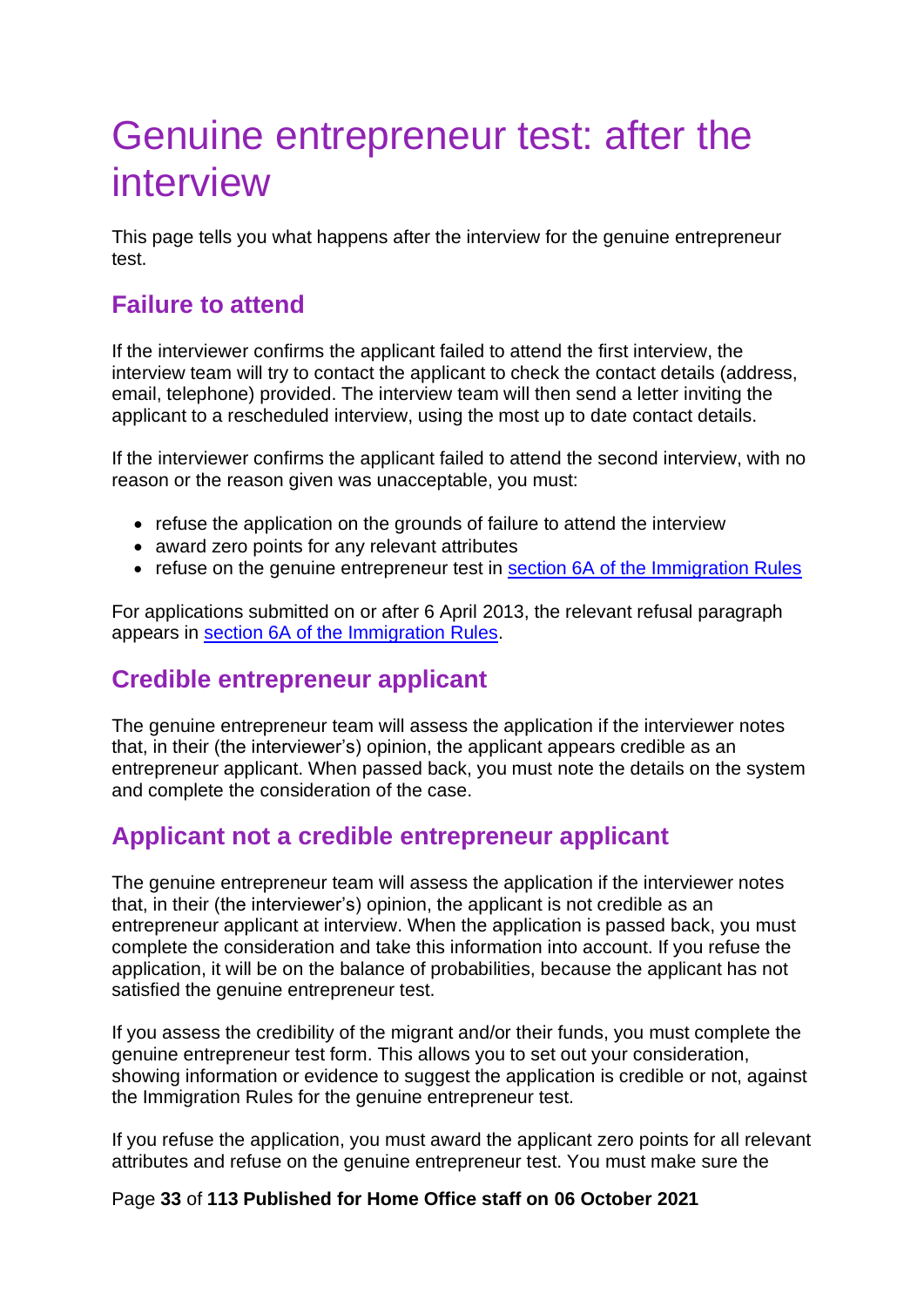refusal letter fully explains the reasons for the decision and covers any information obtained at interview (if applicable). The letter must include any concerns raised as part of the caseworking process.

Refusals on this basis are subjective and a detailed refusal letter, as well as a transcript of the interview (if applicable), must support any decision. These documents will be important in any appeals so they must set out the reasons for refusal as fully and clearly as possible.

## <span id="page-33-0"></span>**Abuse**

If the applicant admitted, at an interview, that they provided fraudulent information as part of the application process, you must also refuse the application under Part 9: grounds for refusal. You must also pass the application to a higher executive officer (HEO) to quality check.

### **Related content**

**[Contents](#page-1-0)** Genuine entrepreneur test form

### **Related external links**

[Immigration Rules part 6A, paragraphs 245D to 245DF](https://www.gov.uk/guidance/immigration-rules/immigration-rules-part-6a-the-points-based-system)  [Immigration Rules appendix A](https://www.gov.uk/guidance/immigration-rules/immigration-rules-appendix-a-attributes) [Statement of change for January 2013](https://www.gov.uk/government/publications/statement-of-changes-to-the-immigration-rules-hc943-30-january-2013)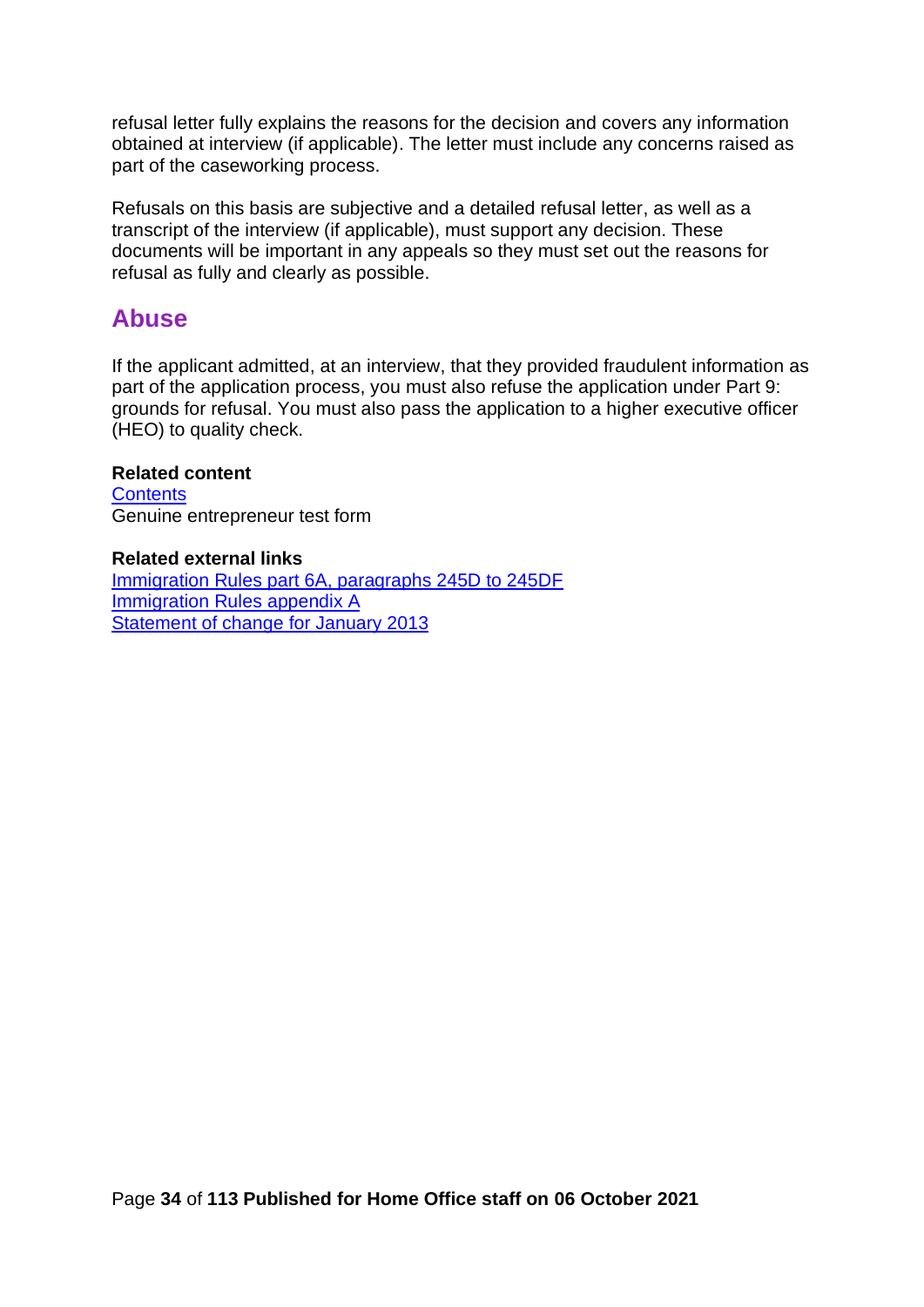# <span id="page-34-0"></span>Points scoring

This section tells you the points scoring requirements in the Tier 1 (Entrepreneur) category.

To obtain leave in this category an applicant must score:

- 75 points for attributes
- 10 points for English language
- 10 points for maintenance

### **Related content**

**[Contents](#page-1-0)** 

**Related external links** [Immigration Rules part 6A, paragraphs 245D to 245DF](https://www.gov.uk/guidance/immigration-rules/immigration-rules-part-6a-the-points-based-system)  [Immigration Rules appendix A](https://www.gov.uk/guidance/immigration-rules/immigration-rules-appendix-a-attributes)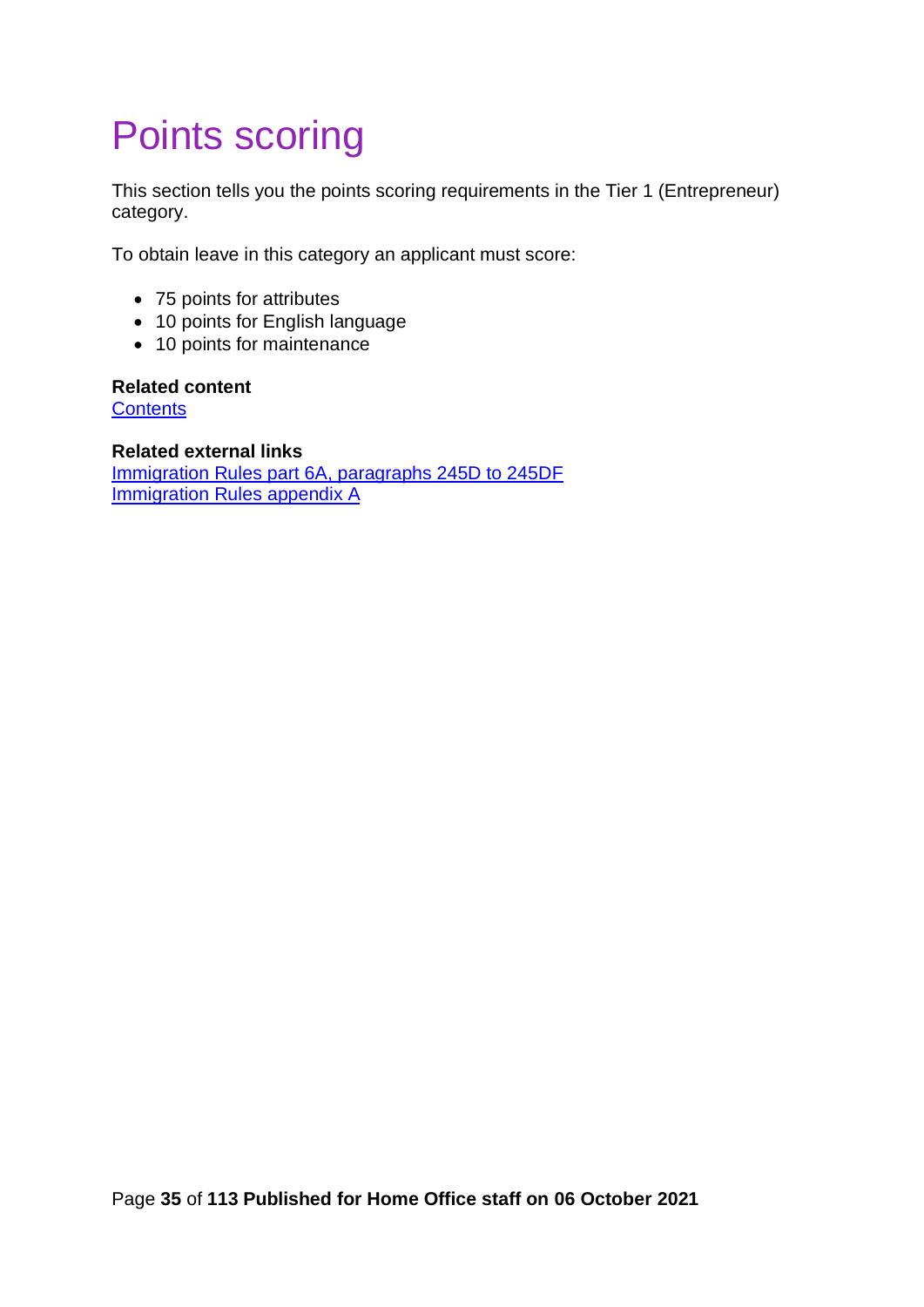## <span id="page-35-0"></span>Coronavirus (COVID-19): Temporary extension applications

This page tells you how to process applications for existing Tier 1 (Entrepreneur) migrants who have applied for a one-time temporary extension of leave, as a result of their business being disrupted by the Coronavirus (COVID-19) pandemic.

If an applicant has not been able to employ staff for 12 months by the time their visa expires, they'll be allowed to extend their stay for a further 2 years. They can do this if:

- they can evidence they have created at least 2 jobs for settled workers at the point they make the application
- they have been unable to meet the normal requirement due to the impact of the pandemic.

Temporary extension applications must be processed in line with standard extension applications, and applicants are expected to meet the financial requirements and score the related attribute points, with an exception for job creation.

In order to qualify for settlement, applicants who benefit from this extension will be required to demonstrate that they have created 2 full time jobs for the 12 month period in addition to the existing job creation requirement for settlement. For example where they are relying on having created 2 full time jobs for settled workers that existed in 12 months during their most recent grant of leave, they will also be required to show that 2 full time jobs existed for an additional 12 months, these can be the same jobs, providing they meet the requirement of existing for at least a further 12 months.

**Related content [Contents](#page-1-0)** 

**Related external links** [Immigration Rules part 6A, paragraphs 245D to 245DF](https://www.gov.uk/guidance/immigration-rules/immigration-rules-part-6a-the-points-based-system)  [Immigration Rules appendix A](https://www.gov.uk/guidance/immigration-rules/immigration-rules-appendix-a-attributes)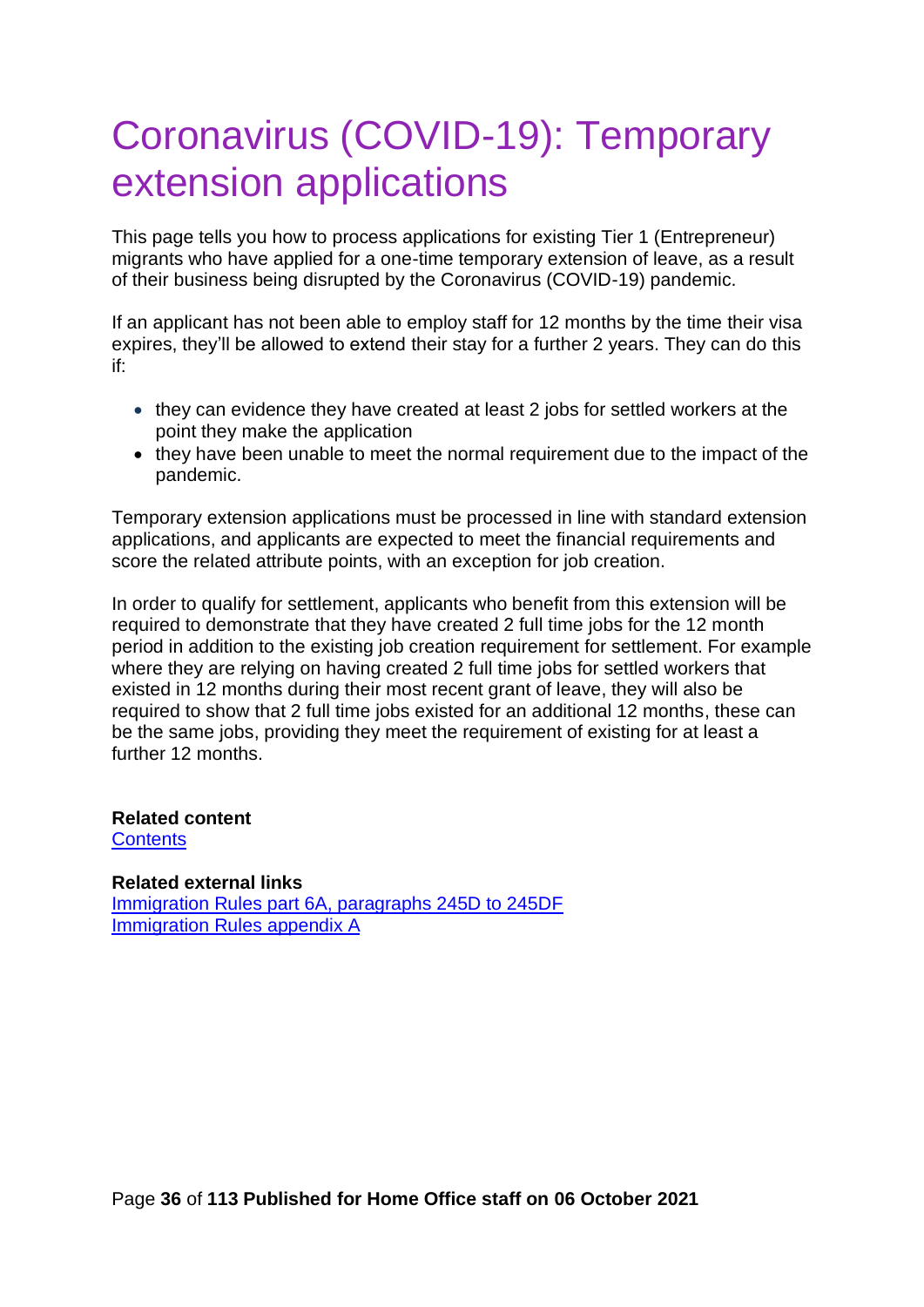## <span id="page-36-0"></span>Attributes – extension application

**Tier 1 (Entrepreneur) migrants who have not previously held leave as a Tier 1 (Graduate Entrepreneur) can submit applications to extend their stay before 6 April 2023.** If an application is received after this date, you must check to see if the migrants last grant of leave was granted after a successful challenge by way of Administrative Review, Appeal or Judicial Review. If so seek advice from policy on how to proceed.

**Tier 1 (Graduate Entrepreneur) migrants who have previously held leave as a Tier 1 (Graduate Entrepreneur) can submit applications to extend their stay after switching into Tier 1 (Entrepreneur) before 6 July 2025.**

This page tells you how points are scored in the attributes requirement for an extension application in the Tier 1 (Entrepreneur) category.

| Attributes: pass mark = 75 points                                                                                                                                                                                                                                                                                                                                                                                                                                                                                                                                                                                                                                                                                                                                                     | <b>Points available</b> |
|---------------------------------------------------------------------------------------------------------------------------------------------------------------------------------------------------------------------------------------------------------------------------------------------------------------------------------------------------------------------------------------------------------------------------------------------------------------------------------------------------------------------------------------------------------------------------------------------------------------------------------------------------------------------------------------------------------------------------------------------------------------------------------------|-------------------------|
| The applicant has invested, or had<br>invested on their behalf, not less than<br>£200,000 (or £50,000 if, in their last<br>grant of leave, they were awarded<br>points for funds of £50,000) in cash<br>directly into one or more businesses in<br>the UK.                                                                                                                                                                                                                                                                                                                                                                                                                                                                                                                            | 20                      |
| The applicant has registered with:<br><b>HM Revenue and Customs</b><br>(HMRC) as self-employed<br>Companies House as a director of<br>a new or an existing company or a<br>member of a new or existing<br>partnership - you must not award<br>points to directors who are on the<br>list of disqualified directors<br>provided by Companies House<br>If the applicant's last grant of entry<br>clearance, leave to enter or leave to<br>remain was as a Tier 1 (Entrepreneur)<br>migrant, they must meet the above<br>condition within 6 months of their entry<br>to the UK. This should be on the basis<br>that they were granted entry clearance<br>as a Tier 1 (Entrepreneur) migrant and<br>there is evidence to establish their date<br>of arrival to the UK, or the date of the | 20                      |
| grant of leave to remain.                                                                                                                                                                                                                                                                                                                                                                                                                                                                                                                                                                                                                                                                                                                                                             |                         |

Page **37** of **113 Published for Home Office staff on 06 October 2021**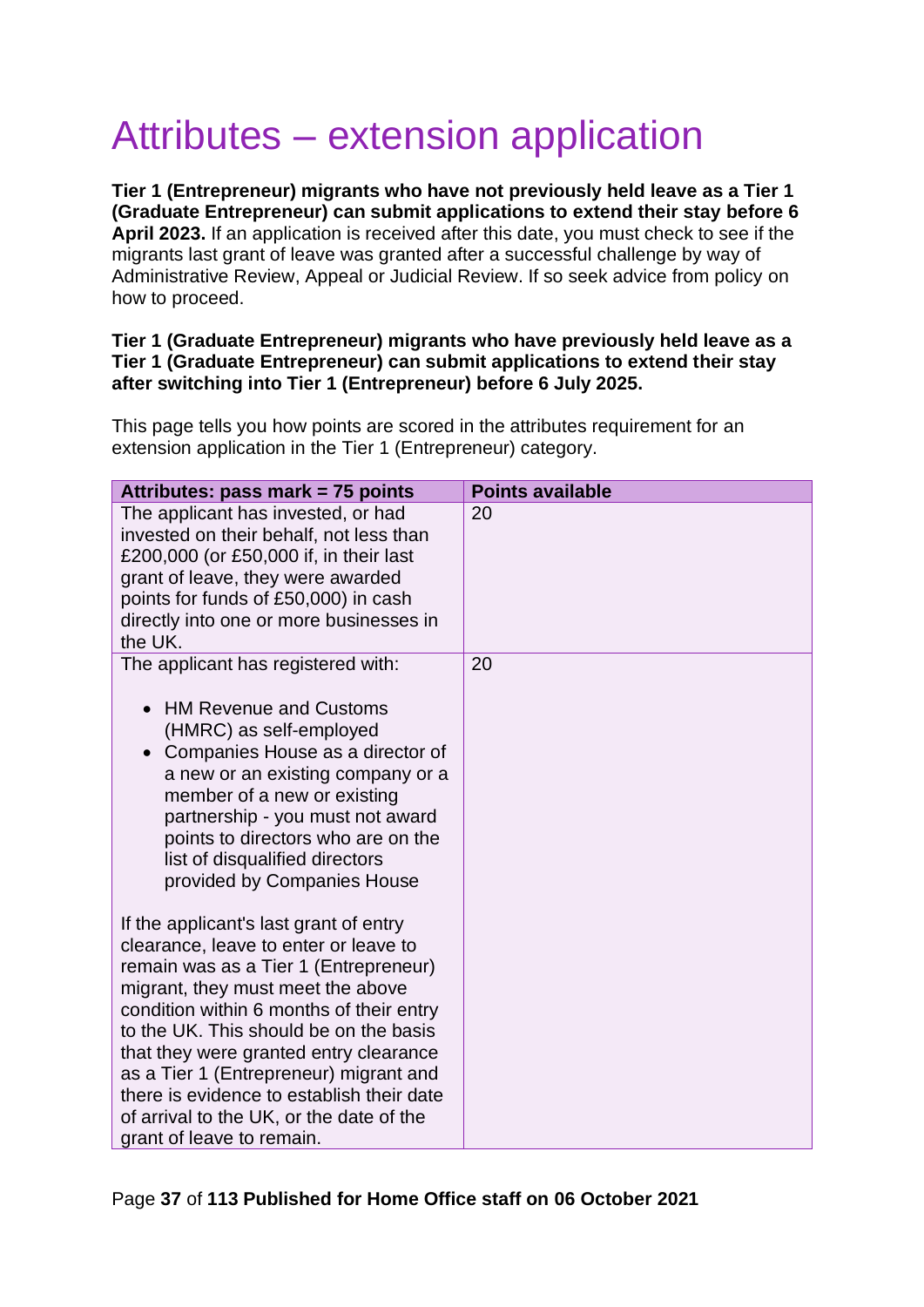| Attributes: pass mark = 75 points                                                                                                                                                                                                                                                                                                                                                          | <b>Points available</b> |
|--------------------------------------------------------------------------------------------------------------------------------------------------------------------------------------------------------------------------------------------------------------------------------------------------------------------------------------------------------------------------------------------|-------------------------|
| On a date no earlier than 3 months<br>before the date of application, the<br>applicant was registered with:<br>• HMRC as self-employed<br>Companies House as a director of<br>a new or an existing company or<br>member of a new or an existing<br>partnership - you must not award<br>points to directors who are on the<br>list of disqualified directors<br>provided by Companies House | 15                      |
| The applicant has:<br>established a new business or<br>businesses that has or have                                                                                                                                                                                                                                                                                                         | 20                      |
| created the equivalent of at least 2<br>new full-time jobs for settled<br>workers<br>• taken over or joined an existing<br>business or businesses and their<br>services or investment have<br>resulted in a net increase in the<br>employment provided by the<br>business or businesses for settled                                                                                        |                         |
| workers by creating the equivalent<br>of at least 2 new full-time jobs                                                                                                                                                                                                                                                                                                                     |                         |
| If the applicant's last grant of entry<br>clearance or leave to enter or remain<br>was as a Tier 1 (Entrepreneur) migrant,<br>the jobs must have existed for at least<br>12 months of the period for which the<br>most recent leave was granted or,<br>where that leave was granted less than<br>12 months ago, for at least the 12                                                        |                         |
| months immediately before the date of<br>the current application.                                                                                                                                                                                                                                                                                                                          |                         |
| English Language: Pass mark = 10                                                                                                                                                                                                                                                                                                                                                           | <b>Points available</b> |
| There is evidence to prove the applicant<br>speaks English to the required standard                                                                                                                                                                                                                                                                                                        | 10                      |

| Maintenance: Pass mark = $10$                        | <b>Points available</b> |
|------------------------------------------------------|-------------------------|
| There are sufficient funds to support the $\vert$ 10 |                         |
| migrant and any dependants in the UK.                |                         |

Page **38** of **113 Published for Home Office staff on 06 October 2021**

and meets the requirements.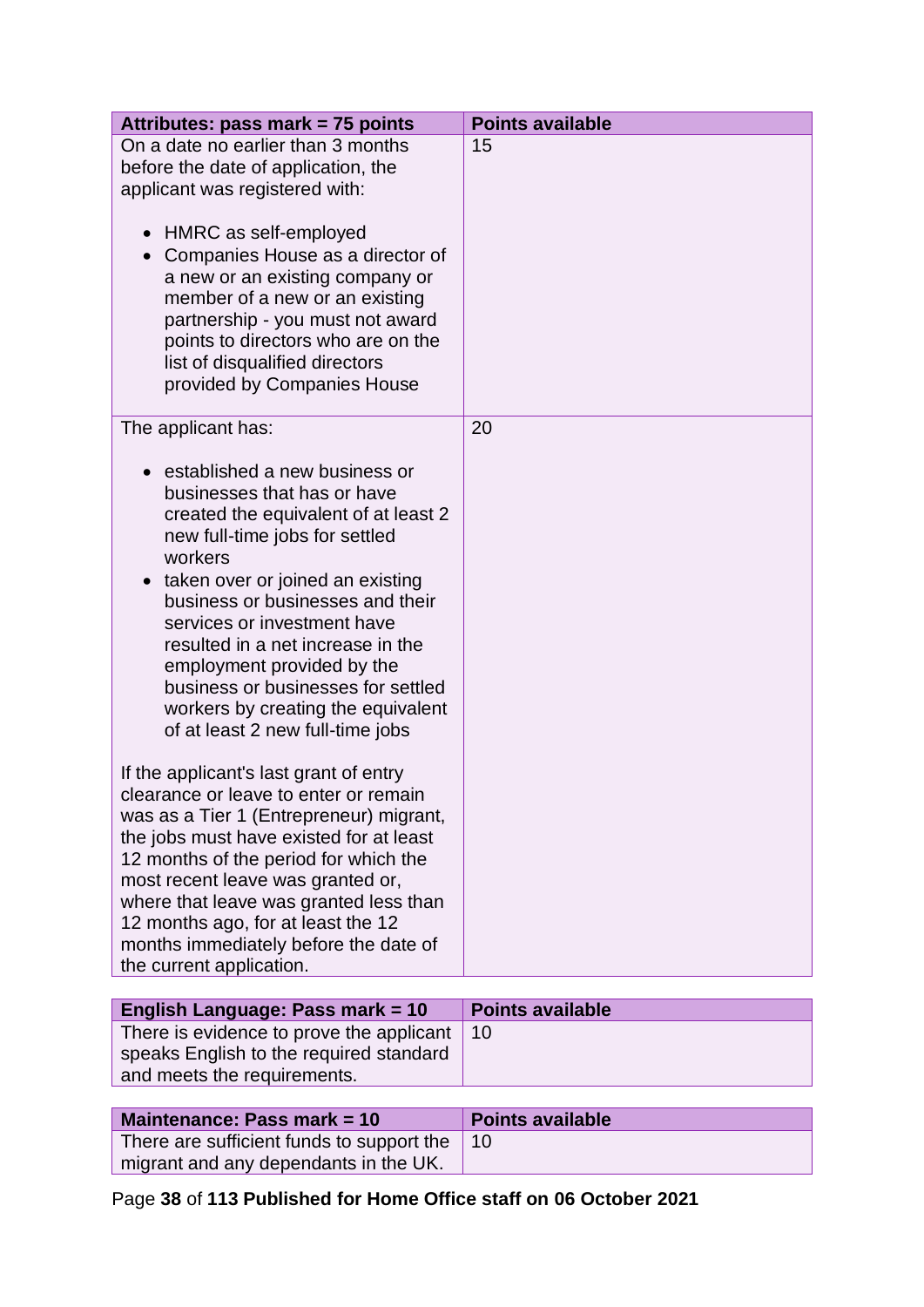#### **Related content**

**[Contents](#page-1-0)** 

#### **Related external links**

<span id="page-38-0"></span>[Immigration Rules part 6A, paragraphs 245D to 245DF](https://www.gov.uk/guidance/immigration-rules/immigration-rules-part-6a-the-points-based-system)  **[Immigration Rules appendix A](https://www.gov.uk/guidance/immigration-rules/immigration-rules-appendix-a-attributes)**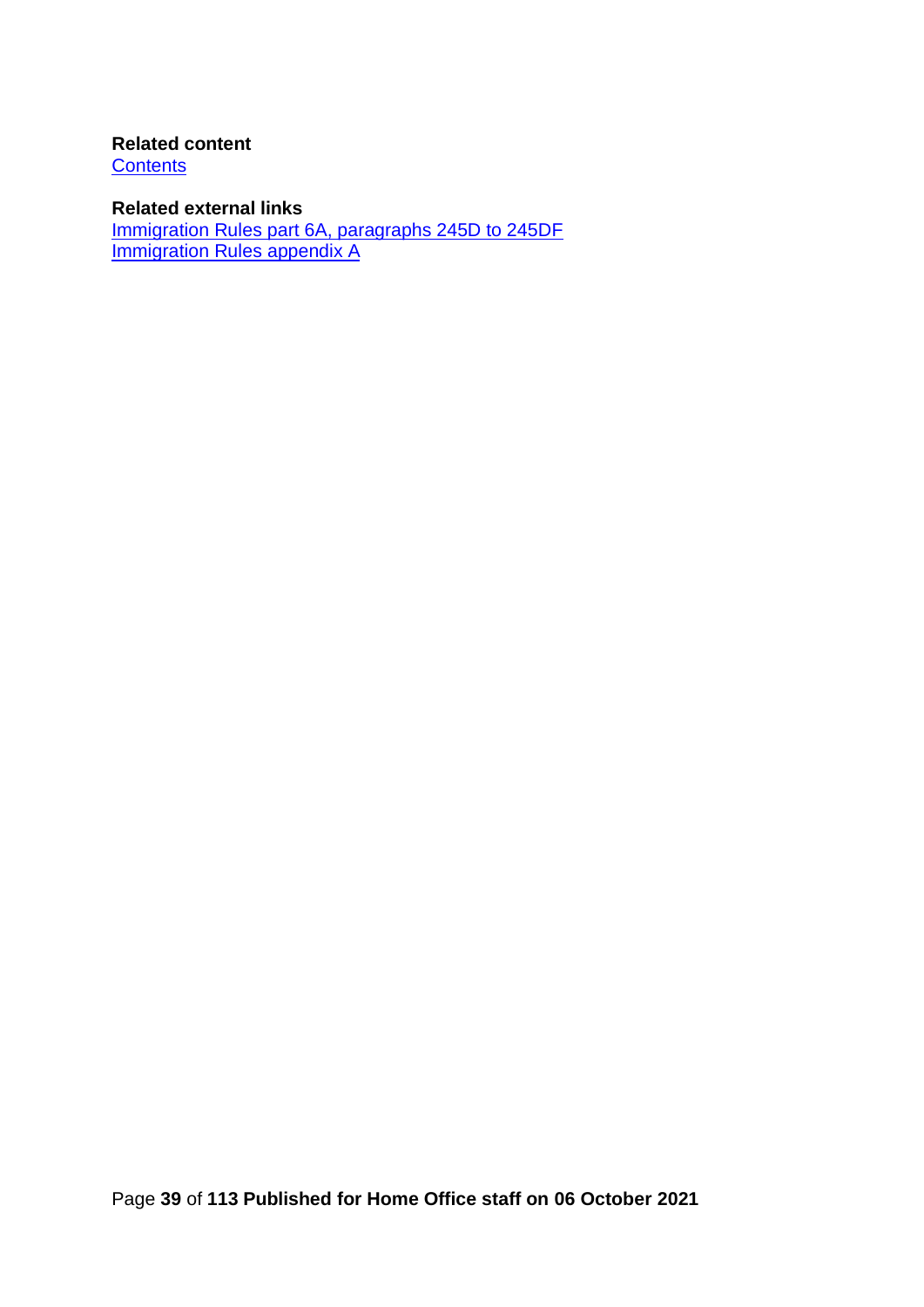## Attributes - indefinite leave to remain

**Tier 1 (Entrepreneur) migrants who have not previously held leave as a Tier 1 (Graduate Entrepreneur) can submit applications to settle before 6 April 2025.** If an application is received after this date, you must check to see if the migrants last grant of leave was granted after a successful challenge by way of Administrative Review, Appeal or Judicial Review. If so seek advice from policy on how to proceed.

#### **Tier 1 (Entrepreneur) migrants who have previously held leave as a Tier 1 (Graduate Entrepreneur) can submit applications to settle after switching into Tier 1 (Entrepreneur) before 6 July 2027.**

This page tells caseworkers about the indefinite leave to remain (settlement) requirements for the Tier 1 (Entrepreneur) route.

## **Requirements for indefinite leave to remain**

You must grant indefinite leave to remain if the following criteria are met:

- the applicant meets all the requirements of paragraph 245D or 245DF of the Immigration Rules
- none of the grounds in Part 9: grounds for refusal apply (for more information, see related link)
- the applicant is not an illegal entrant
- the applicant scores 75 points for attributes (see table below)
- the applicant has enough knowledge of the English language and enough knowledge about life in the UK, with reference to [appendix KoLL of the](https://www.gov.uk/guidance/immigration-rules/immigration-rules-appendix-koll)  [Immigration Rules,](https://www.gov.uk/guidance/immigration-rules/immigration-rules-appendix-koll) unless the applicant is under the age of 18 or aged 65 or over at the time the application is made
- the applicant is not in breach of immigration laws, except:
	- o any period of overstaying allowed under the Immigration Rules
	- o where the application was submitted before 9 July 2012
	- o any period of overstaying between 24 January and 31 August 2020

For more information, see Applications from overstayers (non-family routes).

| Attributes: pass mark = 75 points                                                                                                                                                                                                                                                                                                   | <b>Points available</b> |
|-------------------------------------------------------------------------------------------------------------------------------------------------------------------------------------------------------------------------------------------------------------------------------------------------------------------------------------|-------------------------|
| The applicant has invested, or had invested on his behalf,<br>not less than £200,000 (or £50,000 if, in his last grant of<br>leave, he was awarded points for funds of £50,000) in<br>cash directly into one or more businesses in the UK.                                                                                          | 20                      |
| The applicant will not need to provide evidence of this<br>investment if they were awarded points for it, as set out in<br>Table 5, in their previous grant of entry clearance or leave<br>to remain as a Tier 1 (Entrepreneur) migrant (this includes<br>the evidence to demonstrate that the investment was in a<br>UK business). |                         |

Page **40** of **113 Published for Home Office staff on 06 October 2021**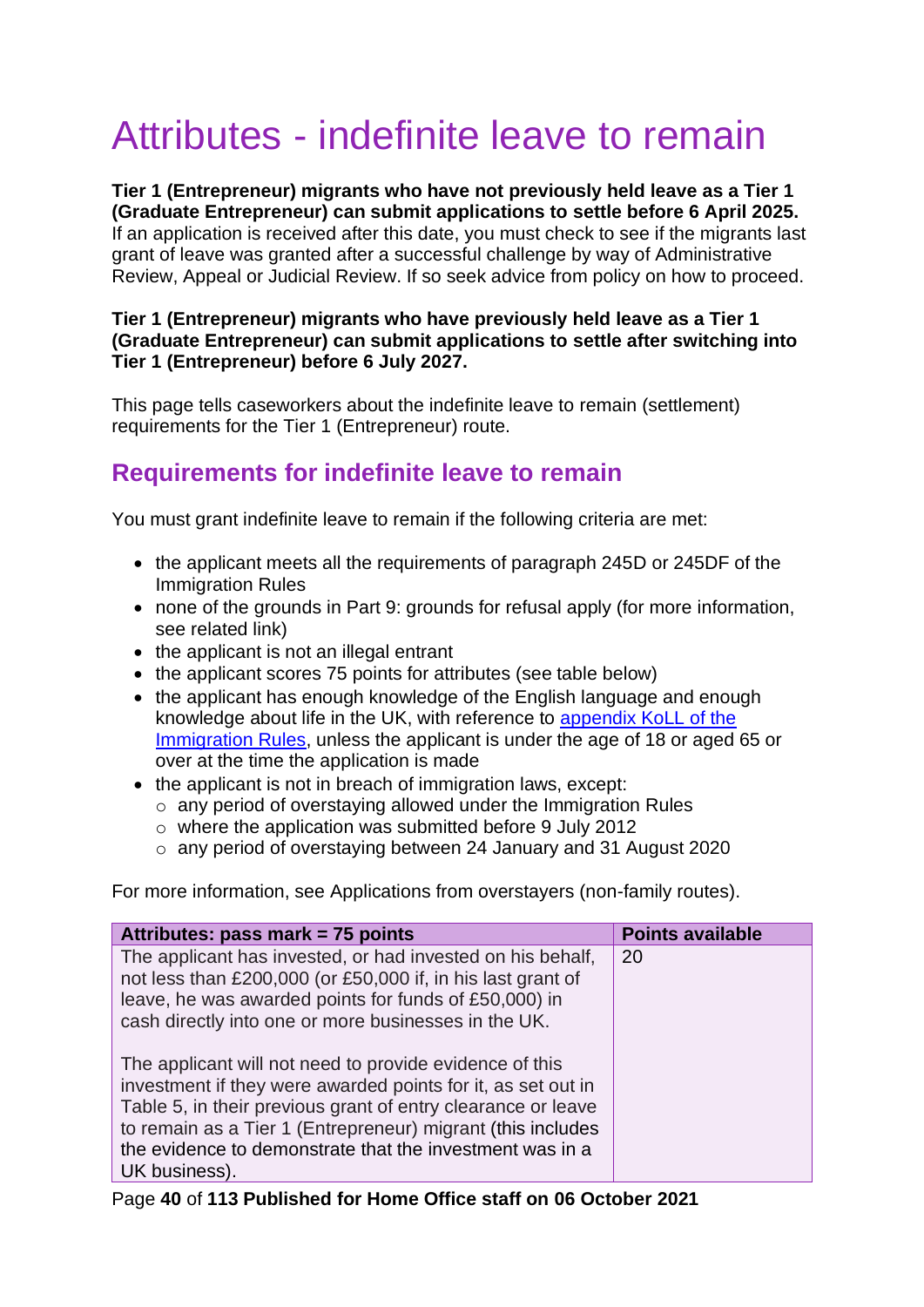| Attributes: pass mark = 75 points                                                                                                                                                                                                                                                                                                                                                                                                               | <b>Points available</b> |
|-------------------------------------------------------------------------------------------------------------------------------------------------------------------------------------------------------------------------------------------------------------------------------------------------------------------------------------------------------------------------------------------------------------------------------------------------|-------------------------|
| On a date no earlier than 3 months prior to the date of<br>application, the applicant was registered with:                                                                                                                                                                                                                                                                                                                                      | 20                      |
| • HM Revenue and Customs (HMRC) as self-<br>employed<br>• Companies House as a director of a new or an<br>existing company or member of a new or an existing<br>partnership - you must not award points to directors<br>who are on the list of disqualified directors provided<br>by Companies House                                                                                                                                            |                         |
| The applicant's last grant of entry clearance, leave to enter<br>or leave to remain was as a Tier 1 (Entrepreneur) migrant,<br>on a date within 6 months of their entry to the UK (if he<br>was granted entry clearance as a Tier 1 (Entrepreneur)<br>migrant) and there is evidence to establish their date of<br>arrival in the UK), or in any other case, at the date of the<br>grant of leave to remain, the applicant was registered with: |                         |
| HM Revenue and Customs (HMRC) as self-<br>$\bullet$<br>employed<br>• Companies House as a director of a new or an<br>existing company or new or an existing partnership -<br>you must not award points to directors who are on<br>the list of disqualified directors provided by<br><b>Companies House</b>                                                                                                                                      |                         |
| The applicant will not need to provide the evidence of<br>registration for condition (2) if they were awarded points<br>from row 2 of Table 5 in his previous grant of entry<br>clearance or leave to remain as a Tier 1 (Entrepreneur)<br>migrant.                                                                                                                                                                                             |                         |
| The applicant has:                                                                                                                                                                                                                                                                                                                                                                                                                              | 20                      |
| established a new UK business or businesses that<br>has or have created the equivalent of at least 2 new<br>full-time jobs for settled workers<br>taken over or invested in an existing UK business or<br>businesses and their services or investment have<br>resulted in a net increase in the employment<br>provided by the business or businesses for settled<br>workers by creating the equivalent of at least 2 new<br>full-time jobs      |                         |
| If the applicant's last grant of entry clearance or leave to<br>enter or remain was as a Tier 1 (Entrepreneur) migrant,<br>the jobs must have existed for at least 12 months of the                                                                                                                                                                                                                                                             |                         |

Page **41** of **113 Published for Home Office staff on 06 October 2021**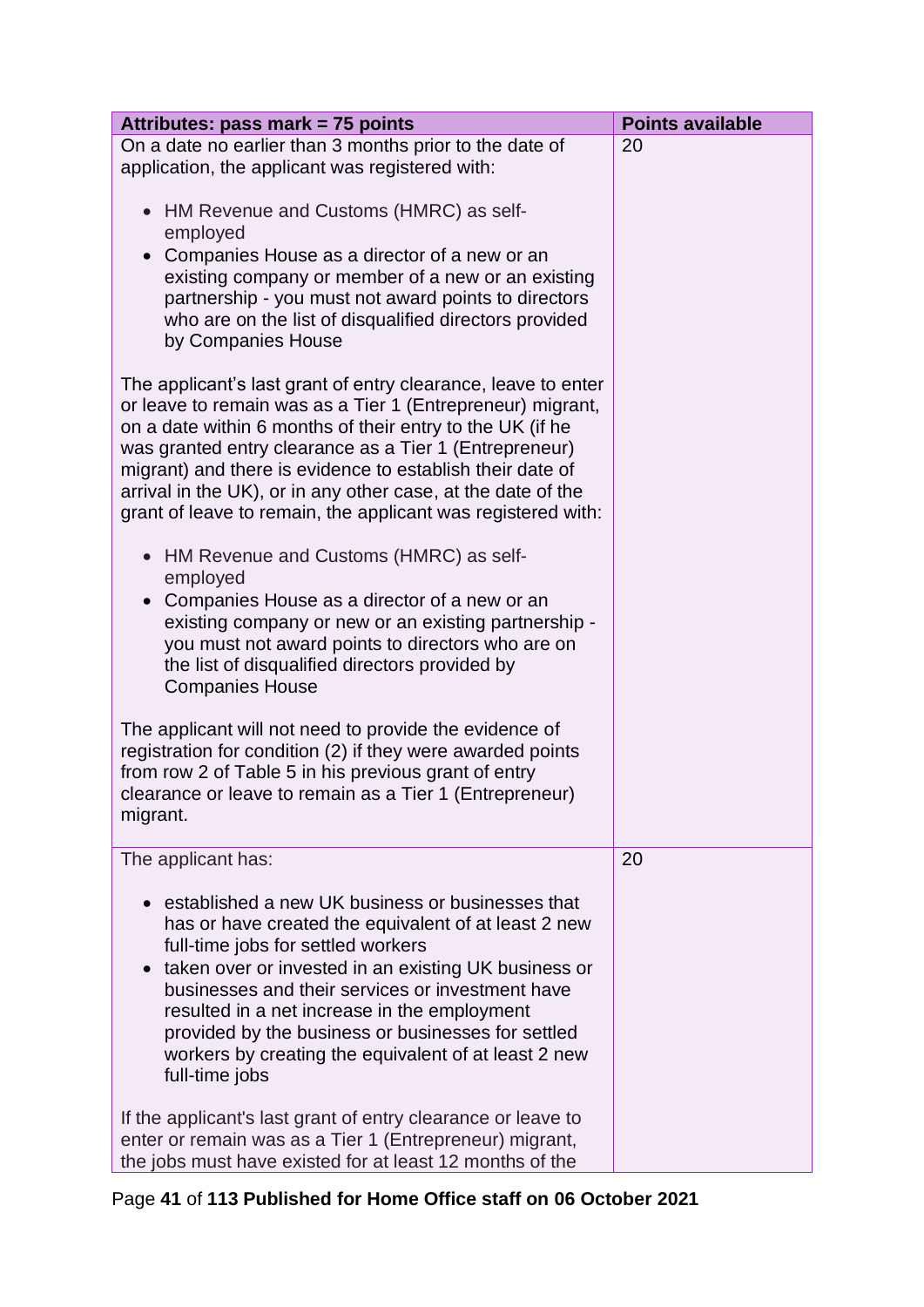| Attributes: pass mark = 75 points                                                                                                                                                                                                                                                                                                                                                                                                                                                                                                                                                                                                                                                                                             | <b>Points available</b> |
|-------------------------------------------------------------------------------------------------------------------------------------------------------------------------------------------------------------------------------------------------------------------------------------------------------------------------------------------------------------------------------------------------------------------------------------------------------------------------------------------------------------------------------------------------------------------------------------------------------------------------------------------------------------------------------------------------------------------------------|-------------------------|
| period for which the most recent leave was granted or,<br>where that leave was granted less than 12 months ago, for<br>at least the 12 months immediately before the date of the<br>current application.                                                                                                                                                                                                                                                                                                                                                                                                                                                                                                                      |                         |
| In respect of an applicant who was granted a covid related<br>extension of leave, the applicant must have:                                                                                                                                                                                                                                                                                                                                                                                                                                                                                                                                                                                                                    |                         |
| • created 2 jobs meeting the criteria in either of the<br>points above for at least the 12-month period referred<br>to above                                                                                                                                                                                                                                                                                                                                                                                                                                                                                                                                                                                                  |                         |
| • created at least a further 2 jobs meeting the criteria<br>that have been in existence for at least 12 months by<br>the date of application (these jobs can be the same<br>as (i) providing they meet the requirement of existing<br>for at least a further 12 months)                                                                                                                                                                                                                                                                                                                                                                                                                                                       |                         |
| The applicant has spent the specified continuous period<br>lawfully in the UK, with absences from the UK of no more<br>than 180 days in any 12 calendar months during that<br>period.                                                                                                                                                                                                                                                                                                                                                                                                                                                                                                                                         | 15                      |
| The specified period must have been spent with leave as a<br>Tier 1 (Entrepreneur) migrant.                                                                                                                                                                                                                                                                                                                                                                                                                                                                                                                                                                                                                                   |                         |
| The specified continuous period is:                                                                                                                                                                                                                                                                                                                                                                                                                                                                                                                                                                                                                                                                                           |                         |
| • 3 years, if the number of new full-time jobs created is<br>at least 10<br>3 years, if the applicant has:<br>$\circ$ established a new UK business with an income<br>from business activity of at least £5 million during<br>a 3 year period in which the applicant has had<br>leave as a Tier 1 (Entrepreneur) migrant<br>$\circ$ taken over or invested in an existing UK business<br>and their services or investment have resulted in a<br>net increase in income from business activity to<br>that business of £5 million during a 3 year period<br>in which the applicant has had leave as a Tier 1<br>(Entrepreneur) migrant, when compared to the<br>immediate preceding 3 year period<br>5 years in all other cases |                         |

Time spent with valid leave in the Bailiwick of Guernsey, the Bailiwick of Jersey or the Isle of Man in a category equivalent to the categories set out above may be included in the continuous period of lawful residence, provided the most recent period of leave was as a Tier 1 (Entrepreneur) migrant in the UK.

Page **42** of **113 Published for Home Office staff on 06 October 2021**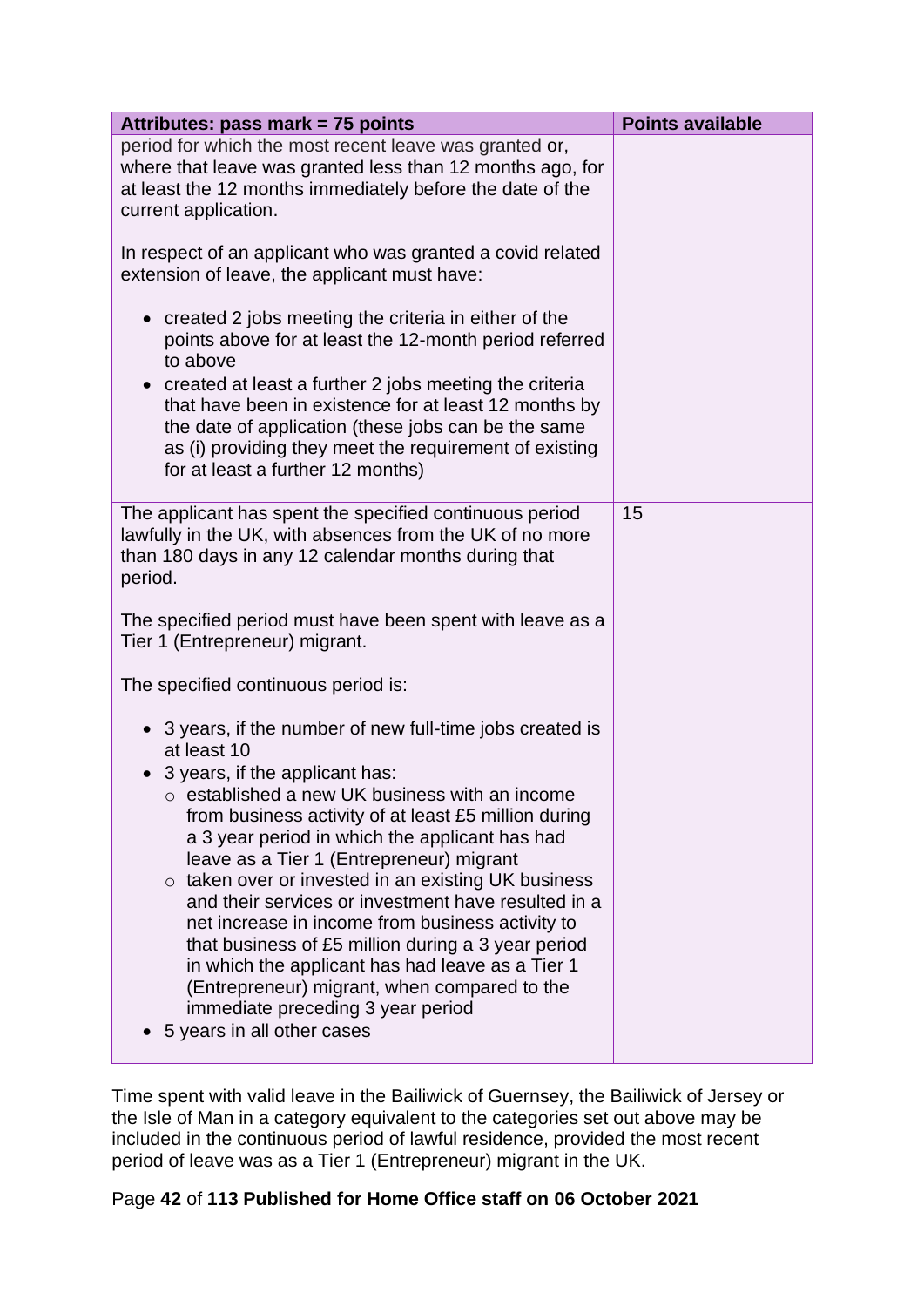In any such case, the applicant must have absences from the Bailiwick of Guernsey, the Bailiwick of Jersey or the Isle of Man (as the case may be) of no more than 180 days in any 12 calendar months during the specified continuous period.

#### **Related content**

**[Contents](#page-1-0)** [Access to funds for investment](#page-43-0)  [Business registration](#page-77-0) [Job creation](#page-83-0) Applications from overstayers (non-family routes)

#### **Related external links**

Immigration Rules part 6A, [paragraphs 245D to 245DF](https://www.gov.uk/guidance/immigration-rules/immigration-rules-part-6a-the-points-based-system)  [Immigration Rules appendix A](https://www.gov.uk/guidance/immigration-rules/immigration-rules-appendix-a-attributes)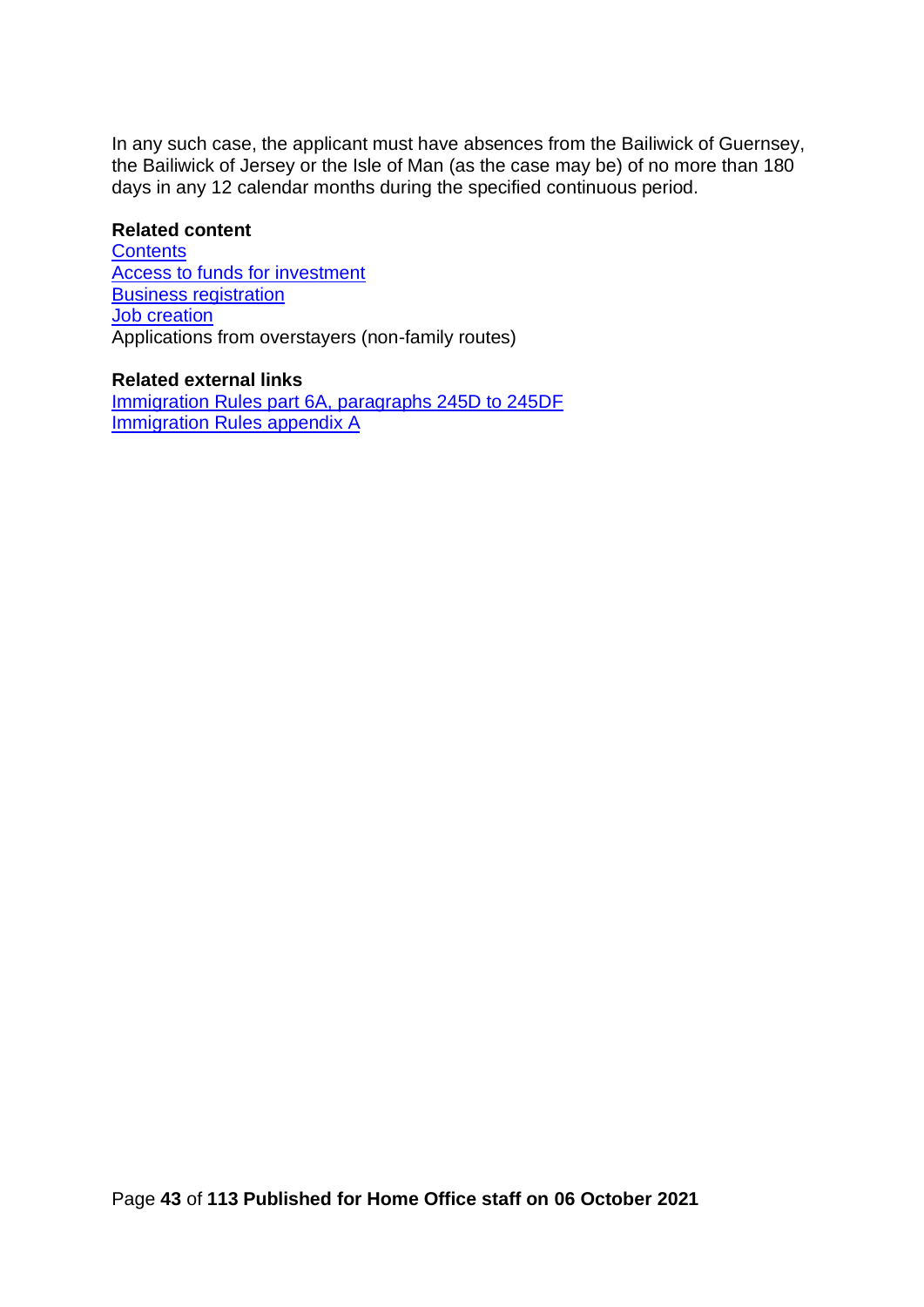# Type of application

This section tells you how a person who makes an application for entry clearance, leave or extension of leave as a Tier 1 (Entrepreneur) migrant can evidence funds used to claim points for attributes.

These criteria apply if the applicant seeks an extension of leave and they:

- previously held leave as a Tier 1 (Entrepreneur) migrant in the 12 months immediately before the date of this application, and are applying **before 6 April 2023**
- are applying for leave to remain and have, or were last granted, entry clearance, leave to enter or leave to remain as a Tier 1 (Entrepreneur) migrant and are applying **before 6 April 2023**

In order to obtain any grant of leave as a Tier 1 (Entrepreneur) migrant, they must score enough points and send supporting evidence where appropriate.

For more information see:

- [Invested funds](#page-53-0)
- [Access to funds for investment](#page-43-0)

**Related content [Contents](#page-1-0)** 

#### **Related external links**

<span id="page-43-0"></span>[Immigration Rules part 6A, paragraphs 245D to 245DF](https://www.gov.uk/guidance/immigration-rules/immigration-rules-part-6a-the-points-based-system)  [Immigration Rules appendix A](https://www.gov.uk/guidance/immigration-rules/immigration-rules-appendix-a-attributes)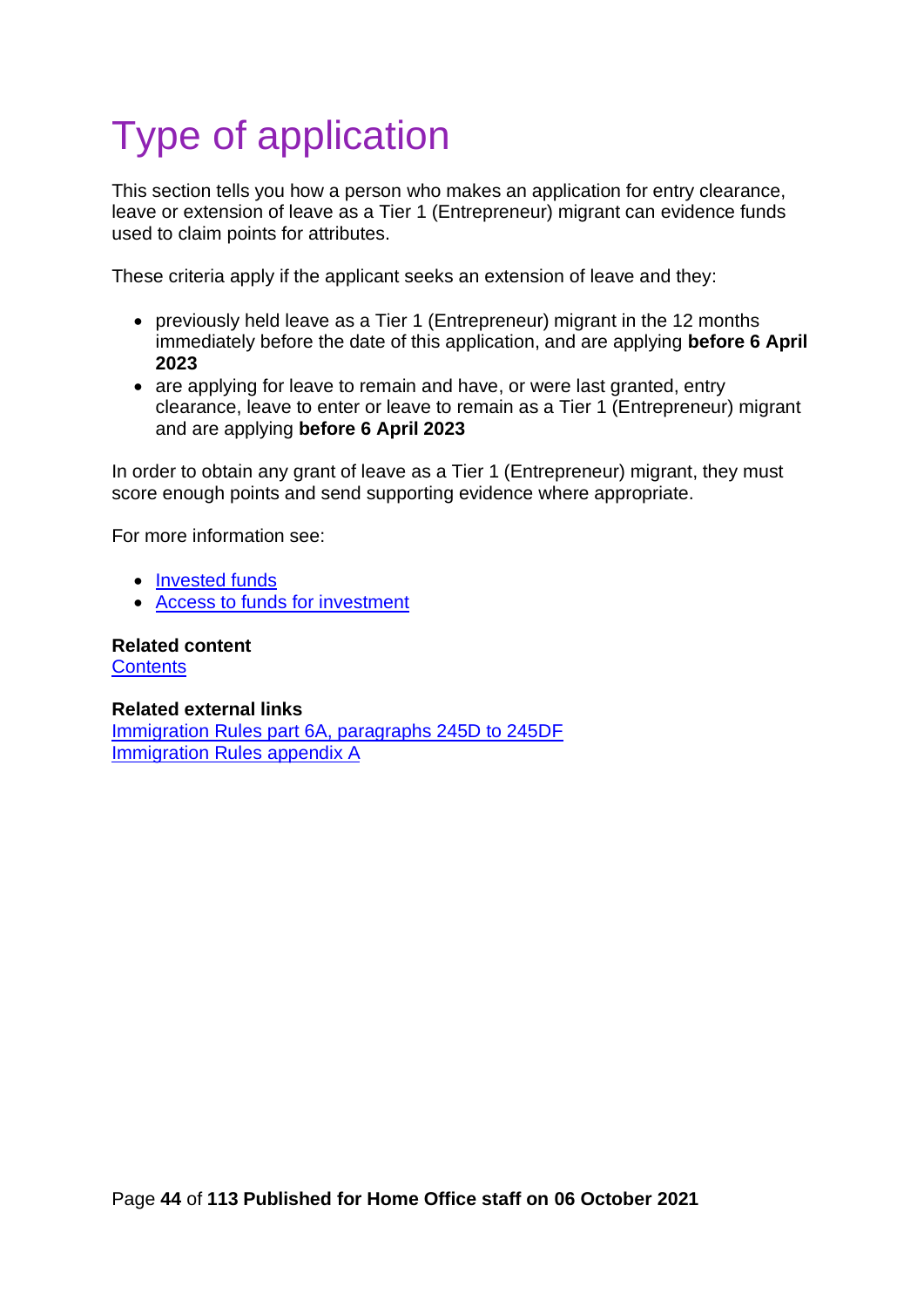## Access to funds for investment

This section tells you how much in funds an applicant for Tier 1 (Entrepreneur) category must hold or have invested.

## **Initial application**

**No new initial applications submitted on, or after, 29 March 2019 will be accepted unless the applicant has held Tier 1 (Graduate Entrepreneur) leave in the past 12 months, or has switched to the Start-up visa from Tier 1 (Graduate Entrepreneur).**

The applicant, the applicant and the entrepreneurial team member together, or the business they have established, must have access to no less than £200,000 or £50,000, if appropriate, which is available to make a fresh investment into business in the UK.

They must supply documents which show the money in their own name (or their own name together with the name of their entrepreneurial team member).

For more information on the evidence they must provide, see [Documentary evidence](#page-60-0) of [funds.](#page-60-0)

If the applicant is applying for leave to remain, the money must be held in the UK.

If the money is made available to the applicant's business, the business must be a company, or a partnership, and the applicant must be registered as a director of that company, or member of that partnership in the UK. The applicant must provide a Companies House document which shows the:

- address of the registered office in the UK, or head office in the UK if it has no registered office
- applicant's name as it appears on the application form as a director of the company, or a member of the partnership

## **Access to funds**

Applicants can only be considered to have access to funds if:

- they provide the specified documents to show cash money to the amount required (this must not be in the form of assets and, where multiple documents are provided, they must show the total amount required is available on the same date)
- the specified documents are provided to show that they have permission to use the money to invest in a business in the UK

and they have either:

### Page **45** of **113 Published for Home Office staff on 06 October 2021**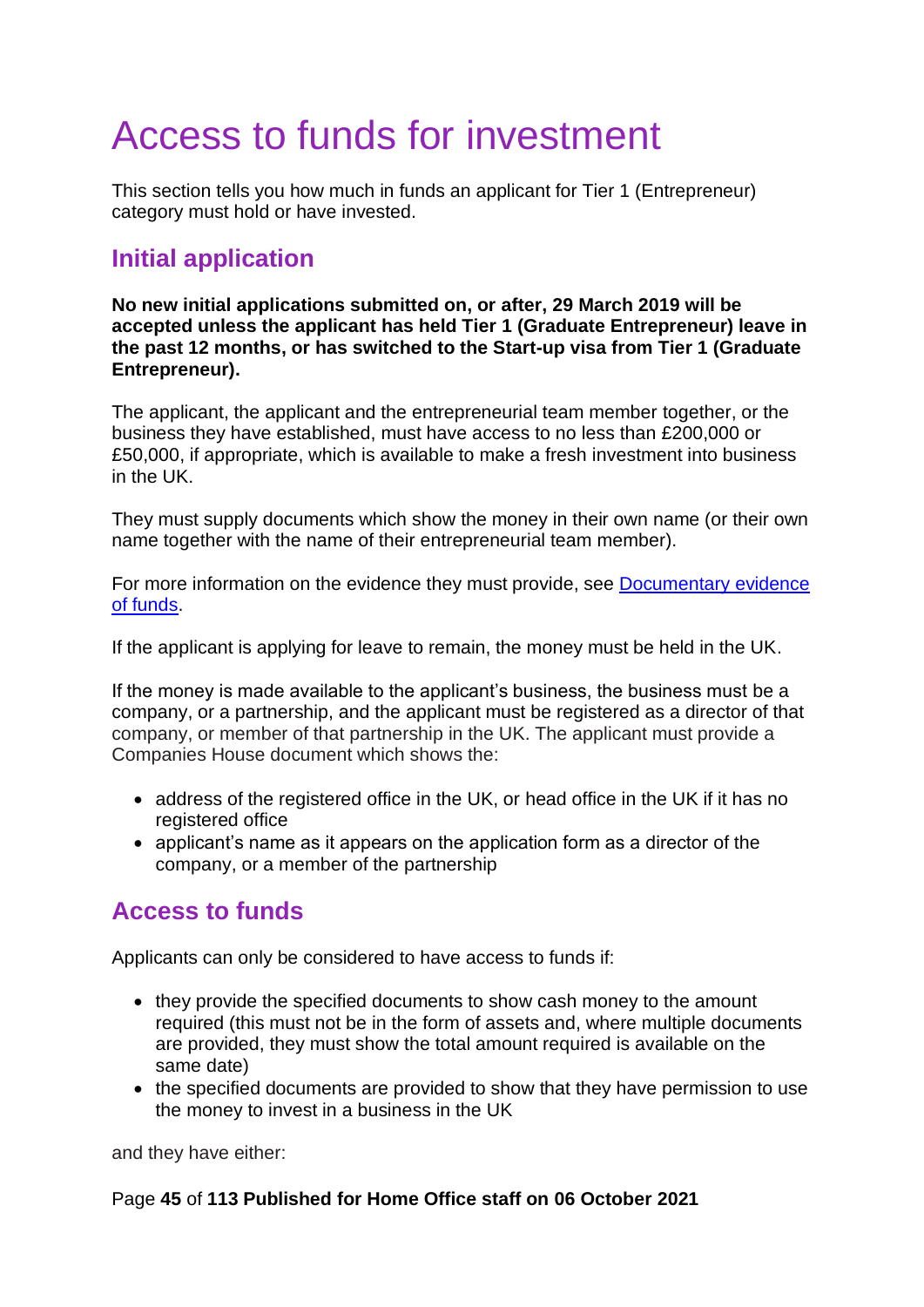- held the money for a consecutive 90 day period of time, ending no earlier than 31 days before the date of application
- held the money for less than a consecutive 90 day period of time, ending no earlier than 31 days before the date of application, and they provide the following specified evidence:
	- o a bank statement or bank letter to demonstrate funding is available to the applicant at the time of their application
	- o the additional specified documents for third party funding
	- o a letter from one or more Seed Funding Competitions or one or more UK Government Departments, or Devolved Government Departments in Scotland, Wales or Northern Ireland as evidence of the source of those funds

## **Migrants who have held money for less than 90 days**

If a migrant is using money which has been transferred to them from a third party less than 90 days before the application, they will need to supply the evidence required for third party funding.

If the applicant is applying with funding from a seed funding competition or UK government department or devolved government department in Scotland, Wales or Northern Ireland, then they do not need to provide the additional evidence for third party funding. They need to provide a letter from the source, stating that this is being made available to them. However, if the money has already been transferred to the applicant at the point of application, then they will also need to supply a personal bank statement or letter from a bank to demonstrate they are in possession of the funds when they apply.

### **Money available for investment must be disposable in the UK**

If the money is not held in the UK, all of the funds needed for the investment must be freely transferable to the UK and able to be converted to pounds sterling.

Money held in an overseas account but in a financial institution regulated by the Financial Conduct Authority (FCA) or Prudential Regulation Authority (PRA) will satisfy this requirement.

Money held overseas in an institution not regulated by the FCA or PRA must be transferrable to the UK. The applicant must provide evidence to confirm this, such as a document from the financial institution. Banks are not, however, required to guarantee that this money will be transferred.

For overseas companies not registered with the FCA or PRA, you can check for information on:

- Companies House list of overseas regulatory institutions under Worldwide registries
- the International Organization of Securities Commissions (IOSCO) general

Page **46** of **113 Published for Home Office staff on 06 October 2021**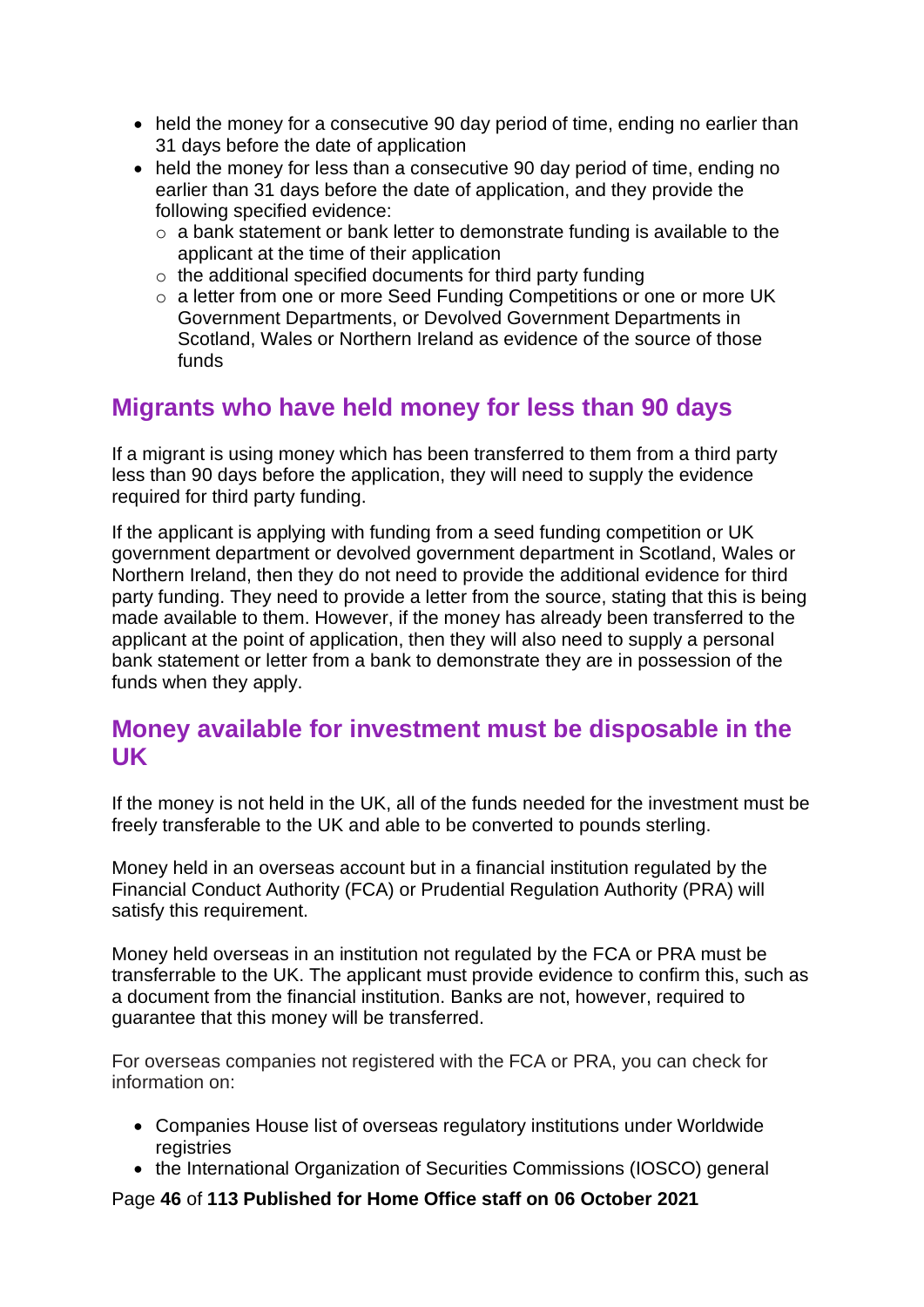#### membership lists

If the funds are overseas and subject to any applicable financial sanctions regime, the migrant must provide confirmation from HM Treasury that the funds are transferable and disposable in the UK.

## **Third party funds**

The applicant can include money made available by other people known as a third party or third parties so long as the third party is not another Tier 1 Entrepreneur migrant or another Tier 1 Entrepreneur migrant's close family members or businesses. In these cases, the applicant must also provide both:

- a declaration from every other contributor to show the money is available to the applicant (and their entrepreneurial team member if appropriate), or their business
- confirmation from a legal representative that the declaration is valid: the legal representative must be independent from the third party or parties- for more information, see [third party evidence](#page-68-0)

### **Joint accounts**

The applicant may use money held in a joint account with any of the following people, but only if these people are not applying to be a Tier 1 (Entrepreneur) migrant (unless they are applying as a team). The applicant's:

- husband
- wife
- civil partner
- unmarried or same-sex partner

An unmarried or same-sex partner is defined as a person who has been living together with the applicant in a relationship akin to a marriage or civil partnership for at least 2 years before the date of application.

## **Extension application**

**Tier 1 (Entrepreneur) migrants who have not previously held leave as a Tier 1 (Graduate Entrepreneur) can submit applications to extend their stay before 6 April 2023.** If an application is received after this date, you must check to see if the migrants last grant of leave was granted after a successful challenge by way of Administrative Review, Appeal or Judicial Review. If so seek advice from policy on how to proceed.

**Tier 1 (Entrepreneur) migrants who have previously held leave as a Tier 1 (Graduate Entrepreneur) can submit applications to extend their stay after switching into Tier 1 (Entrepreneur) before 6 July 2025.**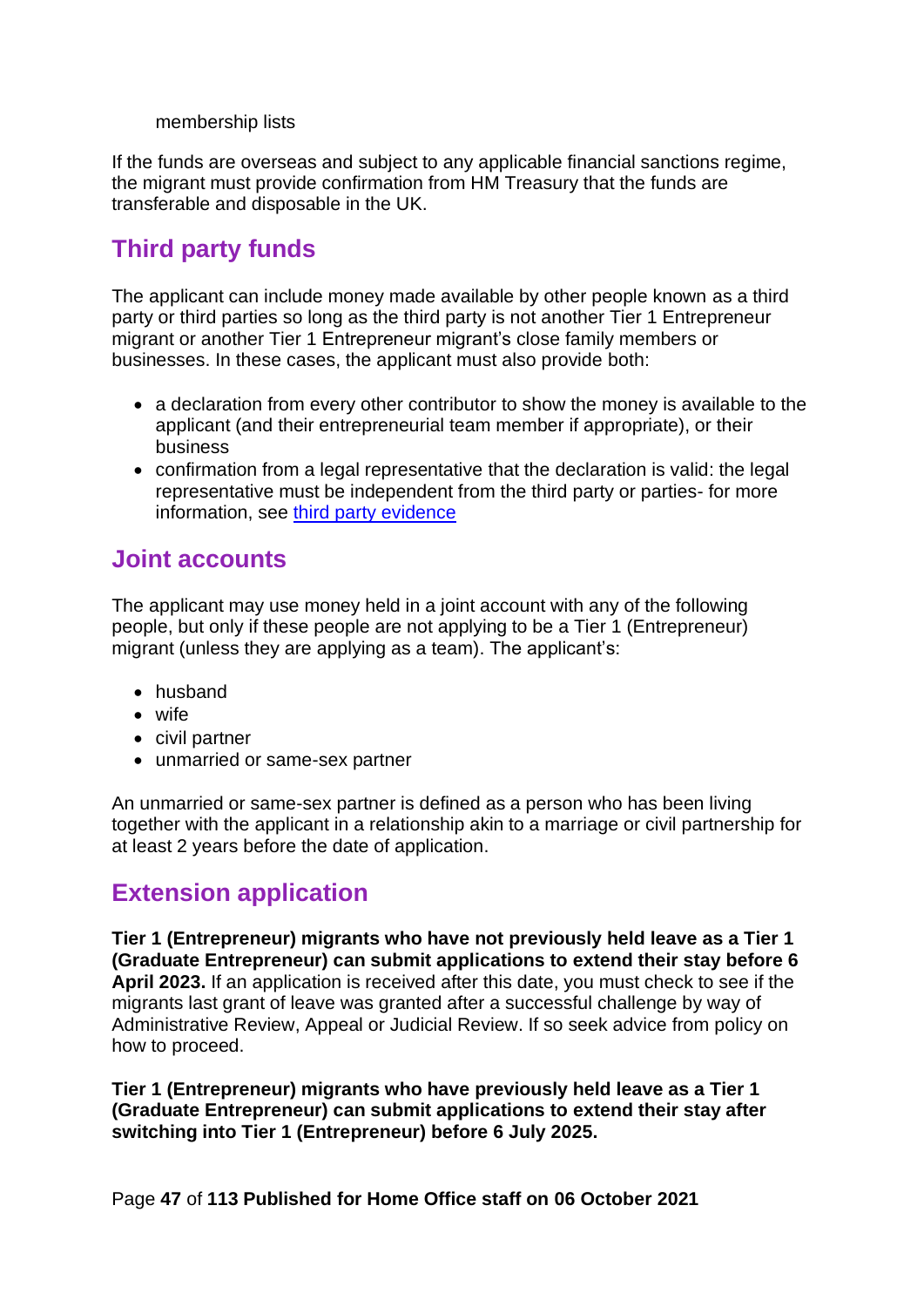The applicant must show they have invested the full amount of either £200,000 or £50,000, if appropriate, in cash in business in the UK.

If they have moved on to other activities and are no longer involved in the business they initially invested in, they must still provide this evidence to show the full amount invested.

If their initial application was as part of an entrepreneurial team, both team members can use the same evidence for investment.

The amount of money invested must not:

- include the value of any residential accommodation
- be a director's loan, unless it is unsecured and is subordinated in favour of the third-party creditors: this means that the loan agreement states that any loans to third parties are to be repaid before the director's loan is repaid

If they acquire any property for the business which includes residential accommodation, the value of the residential part of the property is not acceptable as investment in the business.

The applicant must provide an estimate of the value of this living accommodation from a surveyor who is a member of the Royal Institution of Chartered Surveyors (RICS). The valuation must be produced and dated no earlier than 3 months before the date of application. For more information, see related external link.

## **Indefinite leave to remain (ILR) applications**

**Tier 1 (Entrepreneur) migrants who have not previously held leave as a Tier 1 (Graduate Entrepreneur) can submit applications to settle before 6 April 2025.** If an application is received after this date, you must check to see if the migrants last grant of leave was granted after a successful challenge by way of Administrative Review, Appeal or Judicial Review. If so seek advice from policy on how to proceed.

#### **Tier 1 (Entrepreneur) migrants who have previously held leave as a Tier 1 (Graduate Entrepreneur) can submit applications to settle as a Tier 1 (Entrepreneur) before 6 July 2027.**

If the applicant has already demonstrated they have invested the relevant level of funds, you must not reassess this. If, however, the applicant is making an accelerated ILR application and was not awarded points for their investment previously, the extension requirements above will apply.

#### **Related content**

**[Contents](#page-1-0)** Attributes - [initial applications](#page-35-0) Attributes – [extension applications](#page-36-0) Attributes – [ILR applications](#page-38-0)

Page **48** of **113 Published for Home Office staff on 06 October 2021**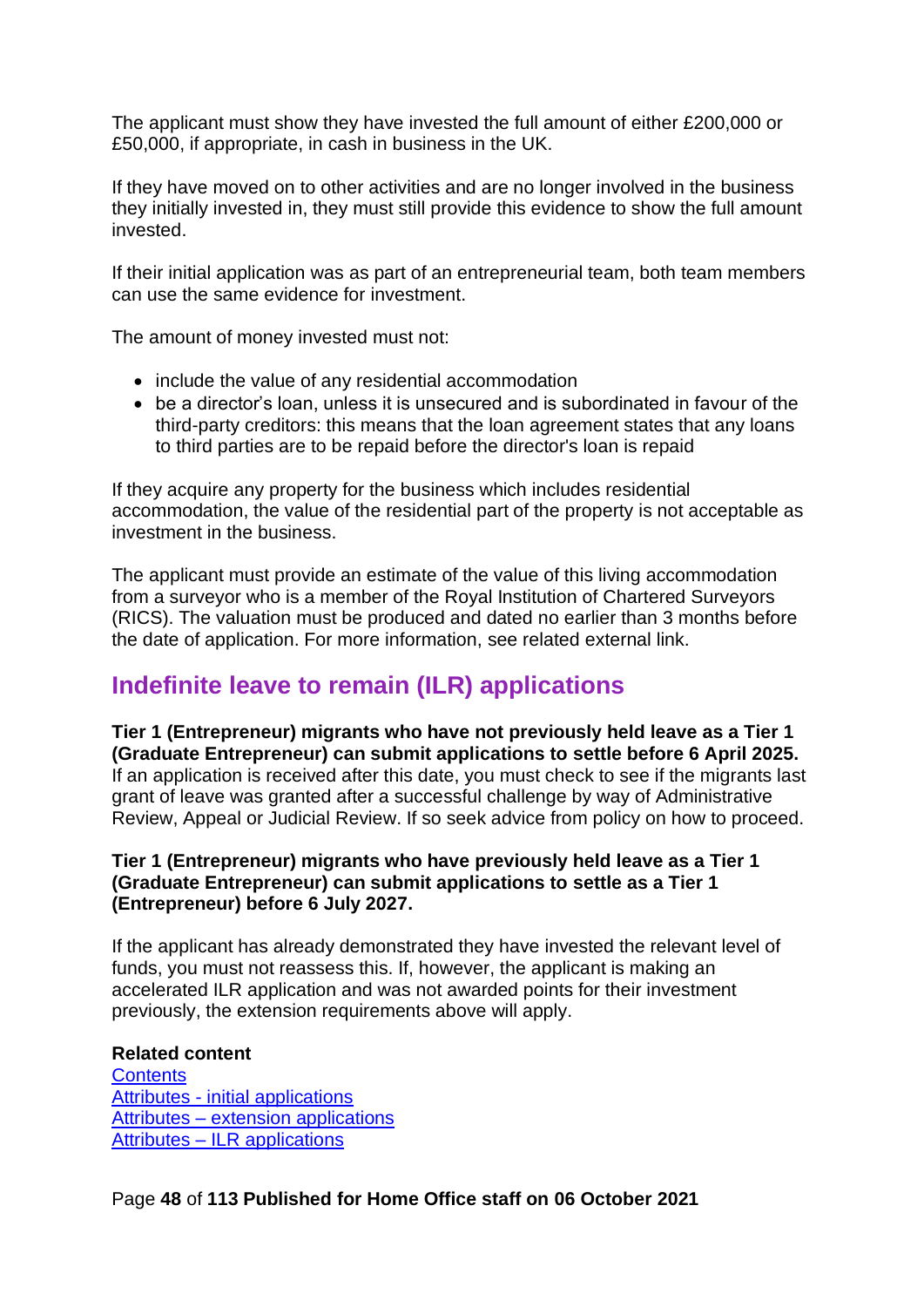#### **Related external links**

[Immigration Rules part 6A, paragraphs 245D to 245DF](https://www.gov.uk/guidance/immigration-rules/immigration-rules-part-6a-the-points-based-system)  [Immigration Rules appendix A](https://www.gov.uk/guidance/immigration-rules/immigration-rules-appendix-a-attributes) [Royal Institution of Chartered Surveyors \(RICS\)](http://www.rics.org/uk) [Searching the financial services register](https://register.fca.org.uk/)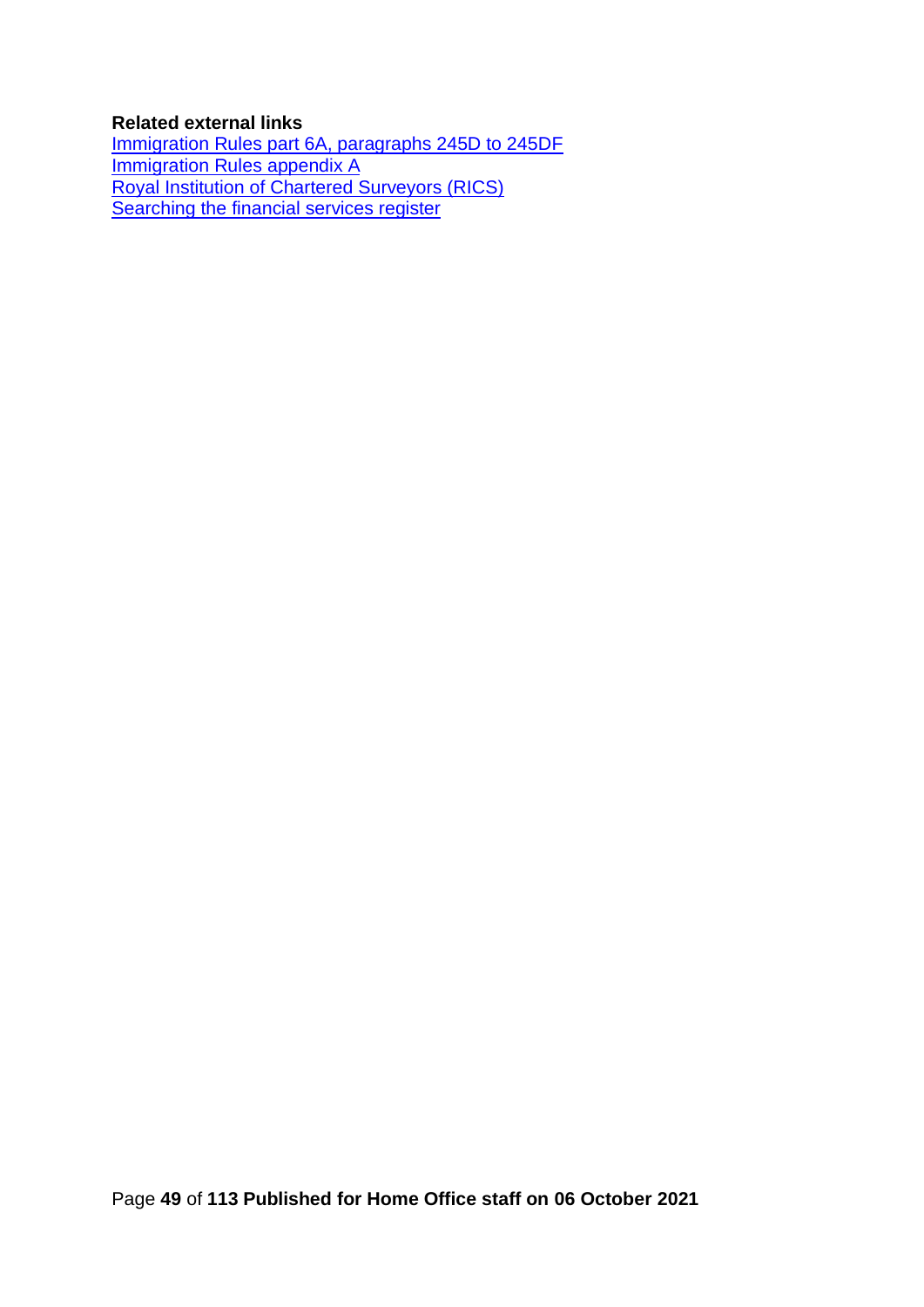# £50,000 funding

This page tells you how to assess if an applicant for Tier 1 (Entrepreneur) has £50,000 funds.

If the migrant is applying for leave to remain, the money must be held in the UK.

The applicant must have £50,000 of their own money or third party funding available to invest into business in the UK. They must supply documentary evidence of the funds as specified in the Immigration Rules.

The applicant can include money made available by other people known as a third party or third parties. In these cases, the applicant must also provide:

- a declaration from every other contributor that the money is available to the applicant (and their entrepreneurial team member if appropriate) or their business
- confirmation from a legal representative that the declaration is valid (the legal representative must not be the third party who is making the funds available), for more information, see: [Third party evidence](#page-68-0)

The applicant may use money held in a joint account with any of the following people, but only if these people are not applying to be a Tier 1 (Entrepreneur) migrant. The applicant's:

- husband
- wife
- civil partner
- unmarried or same-sex partner

Funds from the applicant, their unmarried or same sex partner and third party money can be made up from money already invested in a UK business. This is providing the investment was made no more than 24 months before the date of the application and the applicant provides the additional evidence required for this investment under appendix A of the Immigration Rules, together with access to any balance of money needed to total £50,000.

If they have formed an entrepreneurial team with another applicant, the documents must confirm the funds are available to both team members or their business.

#### **Related content**

**[Contents](#page-1-0)** 

#### **Related external links**

[Immigration Rules part 6A, paragraphs 245D to 245DF](https://www.gov.uk/guidance/immigration-rules/immigration-rules-part-6a-the-points-based-system)  [Immigration Rules appendix A](https://www.gov.uk/guidance/immigration-rules/immigration-rules-appendix-a-attributes)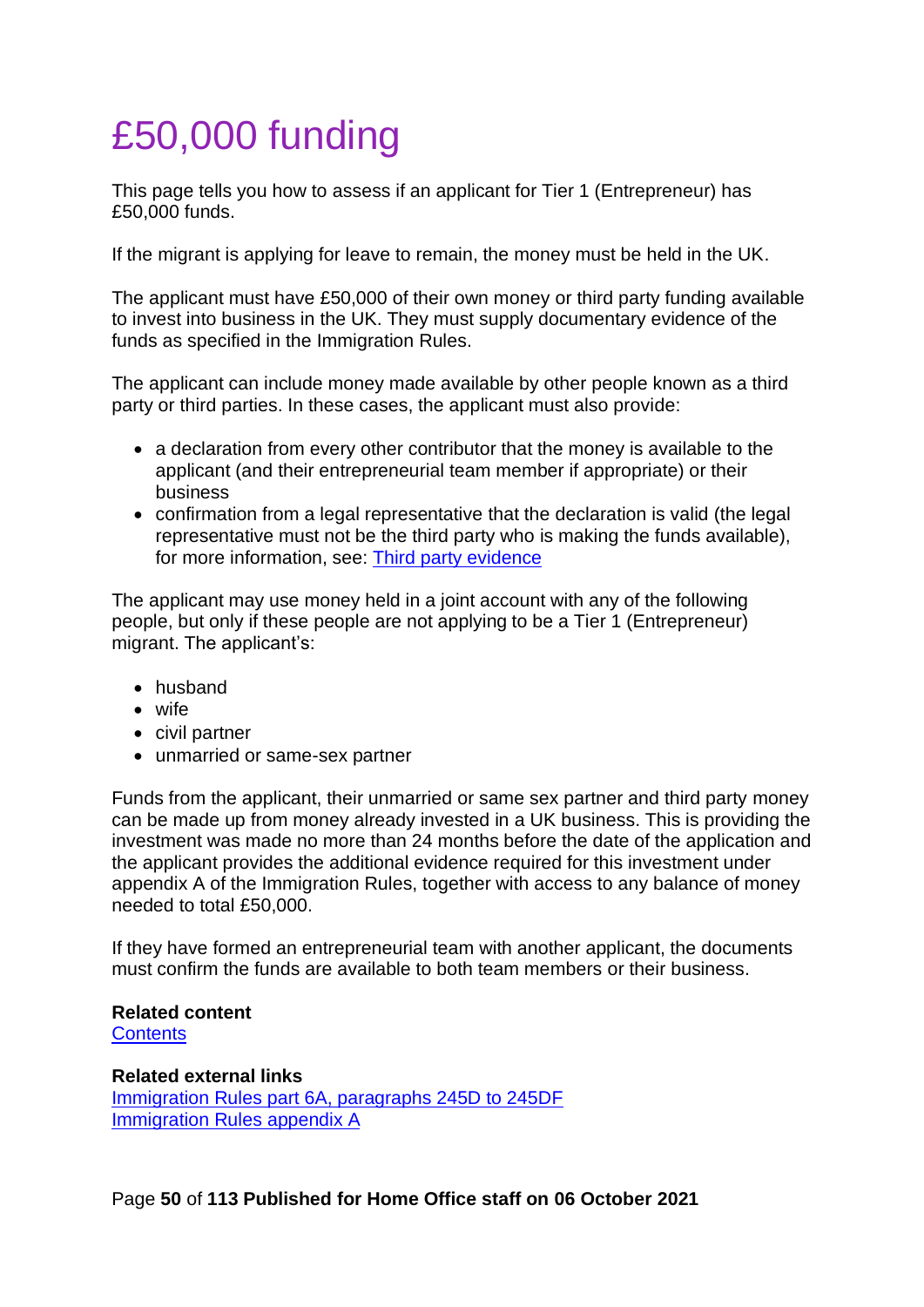## Acceptable investment

This page tells you the types of investment you can accept for the award of points.

## **Direct cash investment**

To make sure the money is used by the business, the applicant must provide the accounts of that business for assessment. These accounts must show the investment in money made directly by the applicant, in their own name.

## **Share capital**

If the applicant has invested by way of share capital, the business accounts must show the shareholders, the amount and value of the shares (on the date of purchase) in the applicant's name as it appears on their application. If the value of their share capital is not shown in the accounts, then they must supply a copy of the company's register of members from Companies House.

The accounts must clearly show the name of the accountant, the date the accounts were produced, and how much the applicant has invested in the business. The accounts must be prepared and signed off by the accountant in accordance with statutory requirements.

## **Director's loan**

This only applies to migrants who become directors of a company. A director's loan to the company will be considered for the award of points as long as it is unsecured and subordinated in favour of third-party creditors. This means that the loan agreement states that any loans to third parties are to be repaid before the director's loan is repaid.

For the purposes of this guidance an unsecured loan is where the applicant has loaned money to the business that is not secured by property or assets that become subject to seizure on default. Third-party creditors are those individuals or companies that the business owes money to, not including the applicant.

#### **Related content [Contents](#page-1-0)**

### **Related external links**

[Immigration Rules part 6A, paragraphs 245D to 245DF](https://www.gov.uk/guidance/immigration-rules/immigration-rules-part-6a-the-points-based-system)  [Immigration Rules appendix A](https://www.gov.uk/guidance/immigration-rules/immigration-rules-appendix-a-attributes)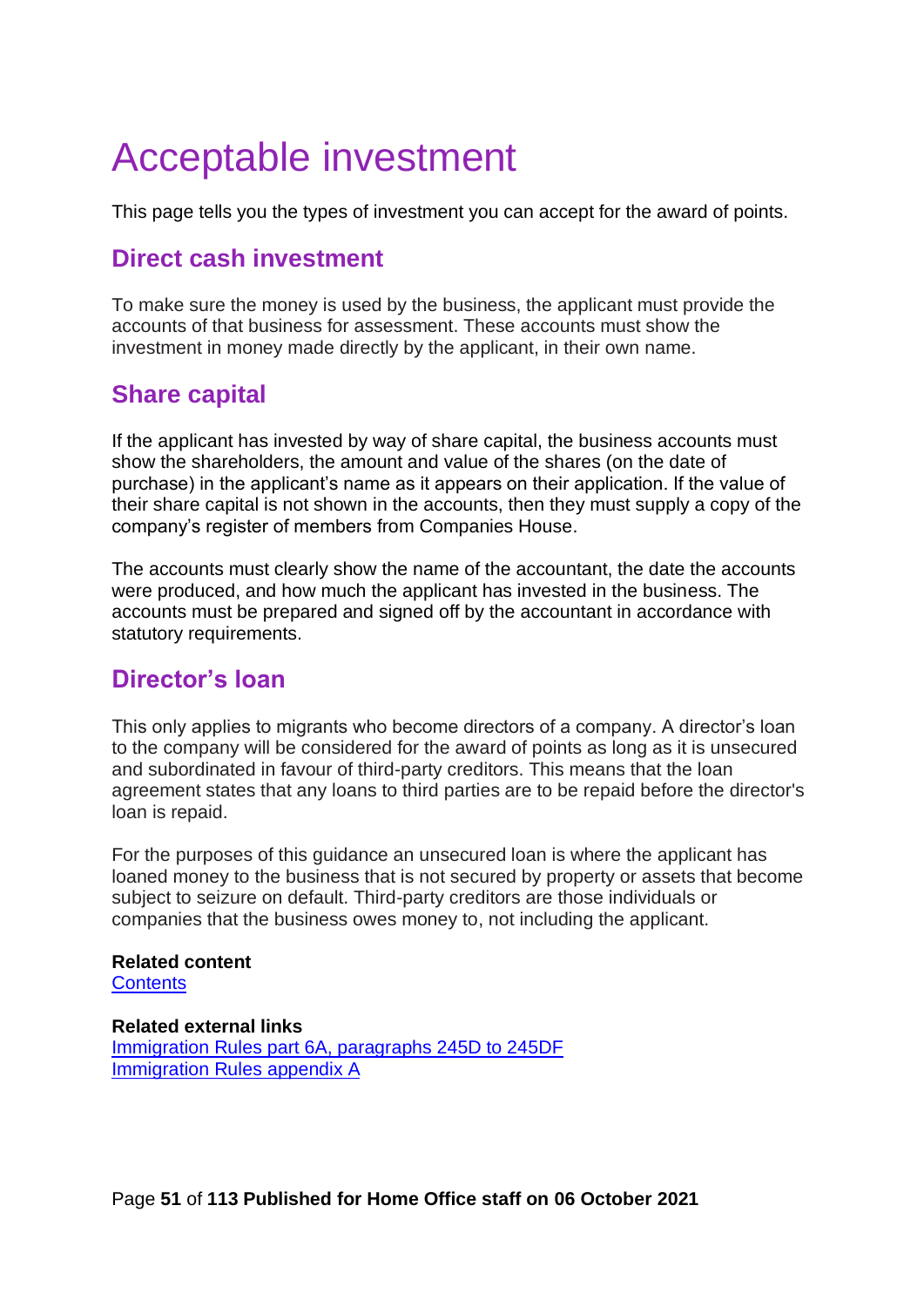## Investments not accepted

This page explains the types of investment you must exclude when you award points in this category.

## **A loan to the business will not be accepted**

The investment must not be in the form of a director's loan, unless it is unsecured and subordinated in favour of third-party creditors. The Home Office will use any legal agreement between the applicant and the company to assess this.

If no legal agreement is provided or if the investment appears to be in the form of a loan which does not meet these conditions, you must award no points for this investment.

### **Investment in property development and property management**

You cannot award points to anyone whose investment in the UK is for property development or management. This is because it is not the intention of this category to allow the applicant to set up as a landlord and let properties in the UK.

The intention is to promote UK competitiveness in business and to focus the investment on promoting business beneficial to the UK economy.

Property development is any development of property (real estate) owned by the applicant or their business to increase the value of this property with a view to earning a return either through rent or a future sale, or both.

Property management is the management of property, regardless of whether or not it is owned by the applicant or their business, for the purposes of renting it out or for resale.

An applicant is permitted to invest in:

- a company that is mainly involved in construction
- a decorating business if they do not own the property being improved
- a hotel, where the property is not being rented and quests don't sign a tenancy agreement
- an estate agency if they are not involved in letting the properties, or acting as landlords

The core principle is that the business income must be generated from the supply of goods and/or services, not from increased property values or from rent.

Applicants may not invest in student accommodation management services.

#### Page **52** of **113 Published for Home Office staff on 06 October 2021**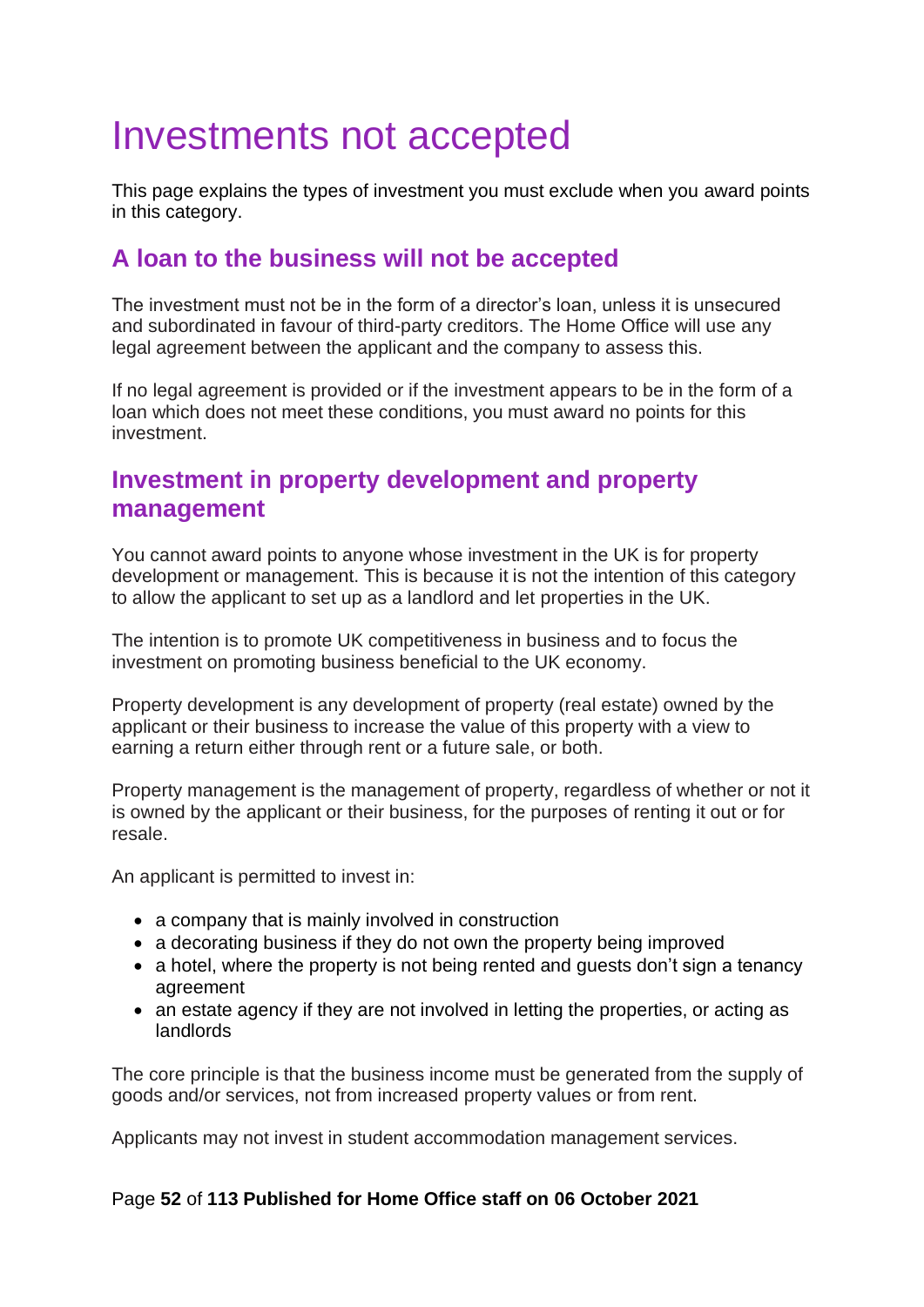## **How the money must be used**

Money deposited in a bank account, even if it is in a UK business bank account, is not counted as investment in business.

#### **Related content**

**[Contents](#page-1-0)** 

#### **Related external links**

[Immigration Rules part 6A, paragraphs 245D to 245DF](https://www.gov.uk/guidance/immigration-rules/immigration-rules-part-6a-the-points-based-system)  [Immigration Rules appendix A](https://www.gov.uk/guidance/immigration-rules/immigration-rules-appendix-a-attributes)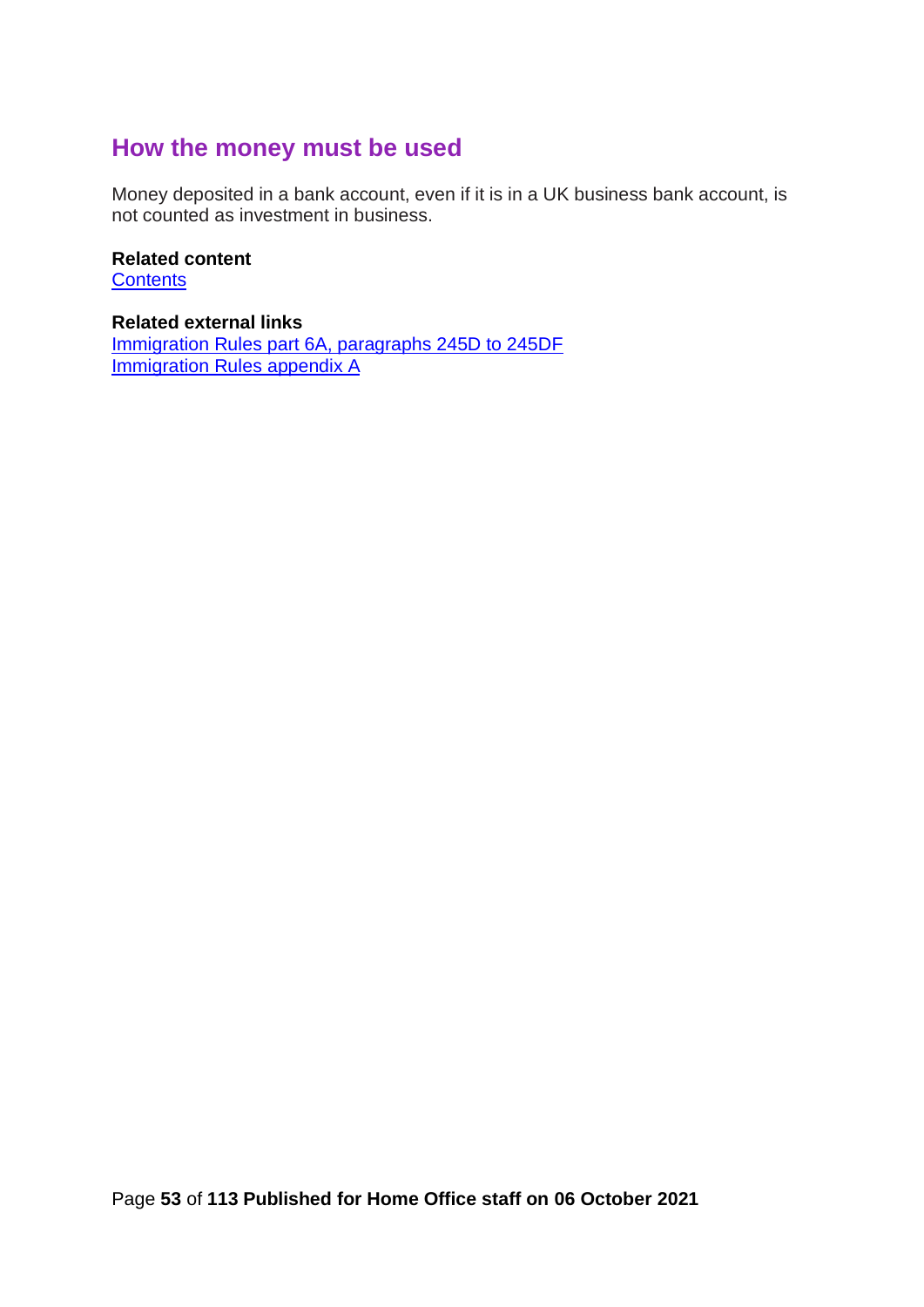## <span id="page-53-0"></span>Invested funds

This page tells you how to assess invested funds, and may apply to an extension application or an initial application if the migrant is claiming points for funds previously invested in a business.

If the applicant has already invested the required level of funds in a legally established business in the UK, they can use this investment to claim points if it satisfies the requirements. If all of the money needed is invested, all of the points needed for attributes can be awarded.

The investment must be a fresh investment. This means that it must be made in the 12 calendar months before the date of application (or 24 months if the applicant last had leave as a Tier 1 (Graduate Entrepreneur) migrant).

You must not count any investment made more than 12 months before the application, unless the applicant last had leave as a Tier 1 (Graduate Entrepreneur) migrant, where you can accept up to 24 months.

Those who apply under this provision need to show that the funds were invested in a UK business and that they are registered as self-employed or as the director of the business the funds are invested in.

If they have moved on to other activities and are no longer involved in the business they initially invested in, they must still provide the evidence to show they have invested enough money in a UK business.

The amount of money invested must not:

- include the value of any residential accommodation or property development, or property management
- be in the form of a director's loan, unless it is unsecured and is subordinated in favour of the third-party creditors

If they bought property for the business which includes residential accommodation, you cannot accept the value of the residential part of the property as investment in the business. You must deduct the value of this part of the property from the amount of the investment.

The applicant must provide an estimate of the value of this living accommodation from a surveyor who is a member of the Royal Institution of Chartered Surveyors (RICS). It must be dated within the 3 months before the date of application. For more information on membership of RICS, see: [Royal Institution of Chartered Surveyors](http://www.rics.org/uk)  [\(RICS\).](http://www.rics.org/uk)

### **Related content**

**[Contents](#page-1-0)**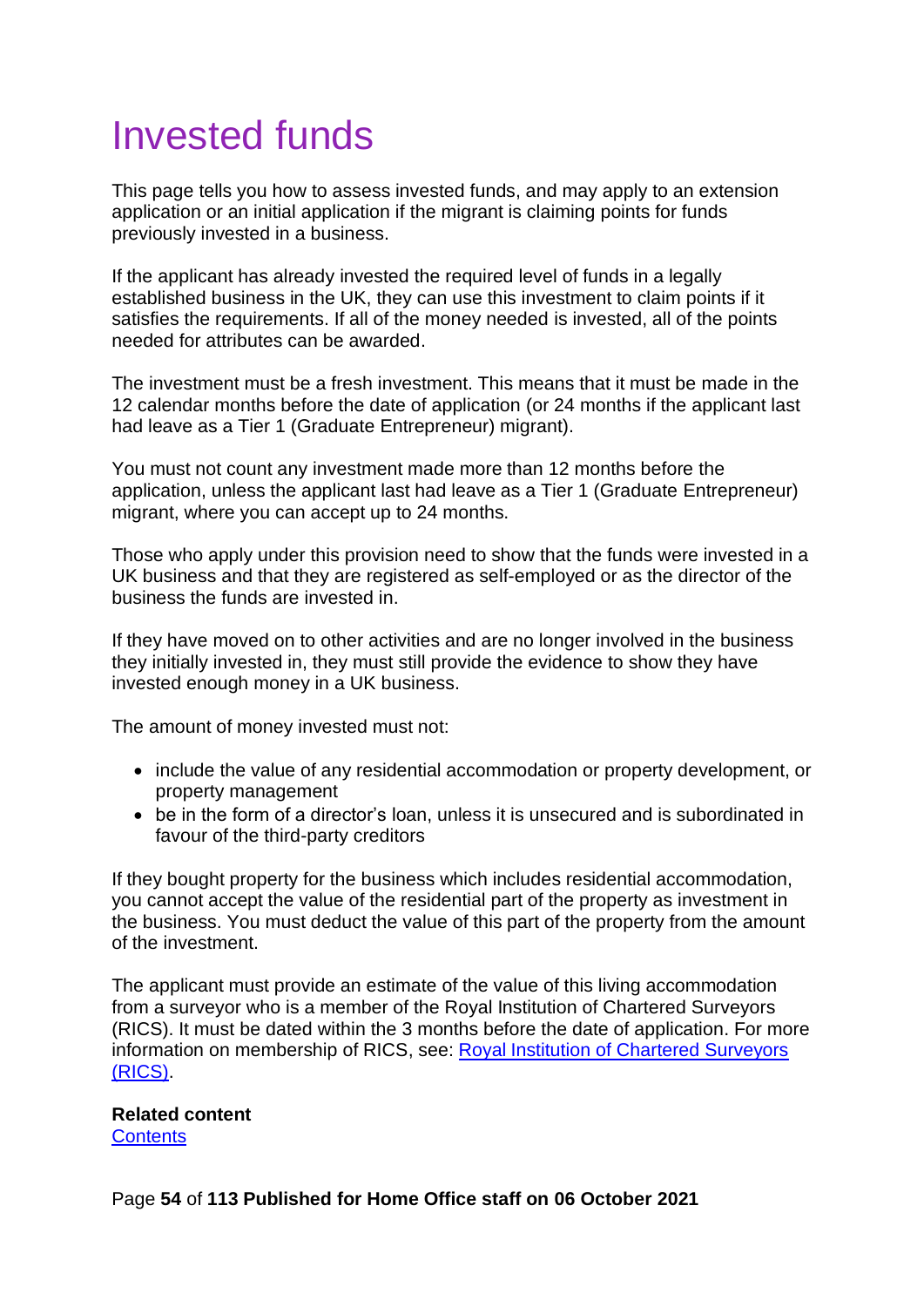#### **Related external links**

[Immigration Rules part 6A, paragraphs 245D to 245DF](https://www.gov.uk/guidance/immigration-rules/immigration-rules-part-6a-the-points-based-system)  [Immigration Rules appendix A](https://www.gov.uk/guidance/immigration-rules/immigration-rules-appendix-a-attributes) **Appendix Finance [of the Immigration Rules](https://www.gov.uk/guidance/immigration-rules)**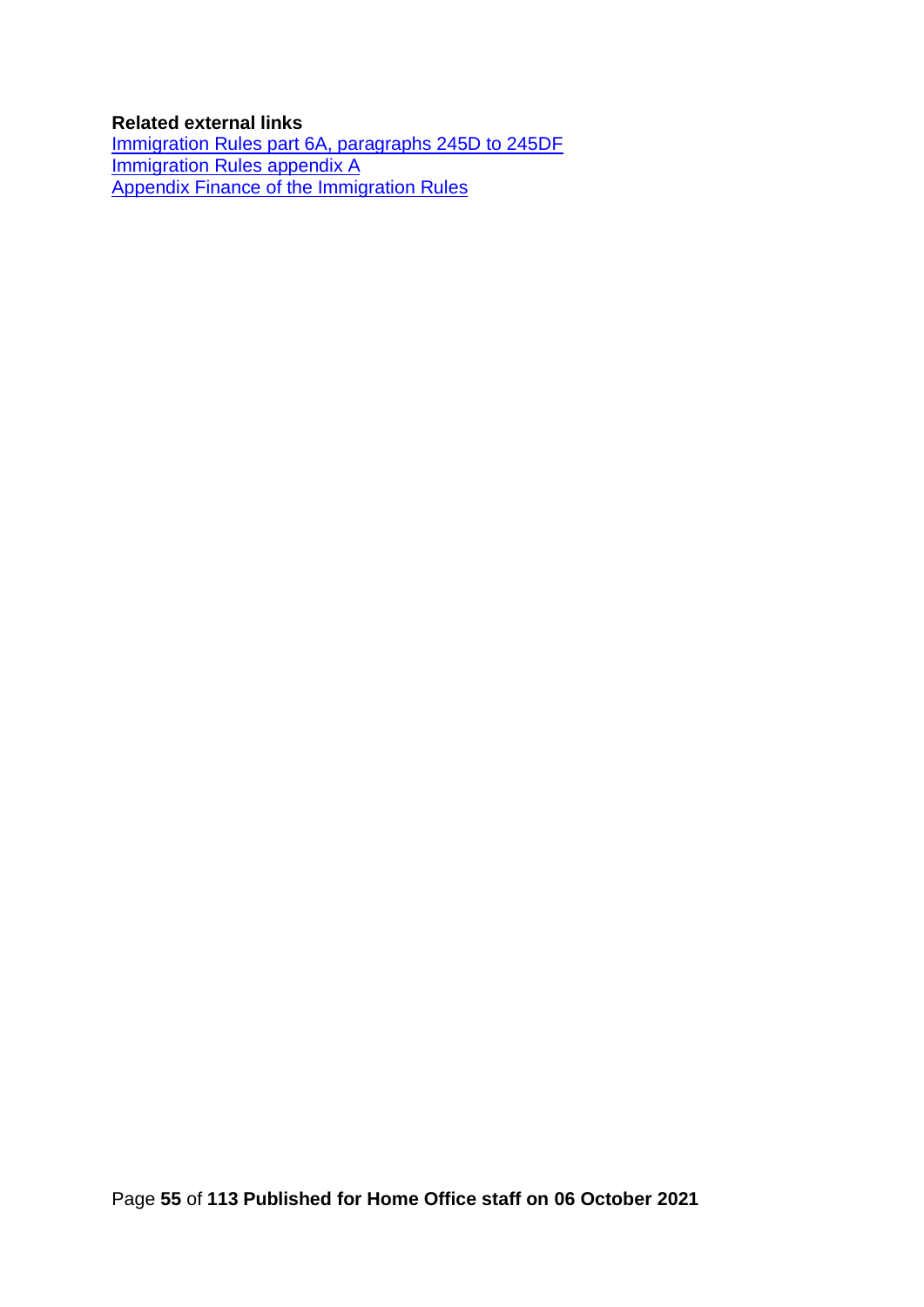## Financial regulation

This page tells you about financial regulation. It gives you guidance on what is classed as a financial institution for the awarding of points in this category.

## **Financial institutions**

A financial institution acts as an agent to provide financial services for its clients. Common types of financial institutions include:

- banks
- building societies
- credit unions
- stock brokerages
- asset management firms

They are responsible for transferring funds from investors to companies in need of those funds. Financial institutions fall under financial regulation from a government authority.

## **Financial regulation**

Financial regulations are a form of control or supervision, subjecting financial institutions to:

- local requirements
- restrictions and guidelines
- maintaining the integrity of the financial system

This is handled by either a government or non-government organisation. Under UK law, most financial service firms who want to do business in the UK must be authorised by the Financial Conduct Authority (FCA) and/or the Prudential Regulation Authority (PRA).

## **The home regulator**

The home regulator is an official financial regulatory body, appropriate for the type of financial transaction required, in the country of operation where the transaction is made.

## **Venture capital firms**

To be considered acceptable as a source of investment funds, venture capital firms must be registered with [Financial Conduct Authority \(FCA\),](https://www.the-fca.org.uk/firms/financial-services-register) and their entry onto the register must include permission to:

### Page **56** of **113 Published for Home Office staff on 06 October 2021**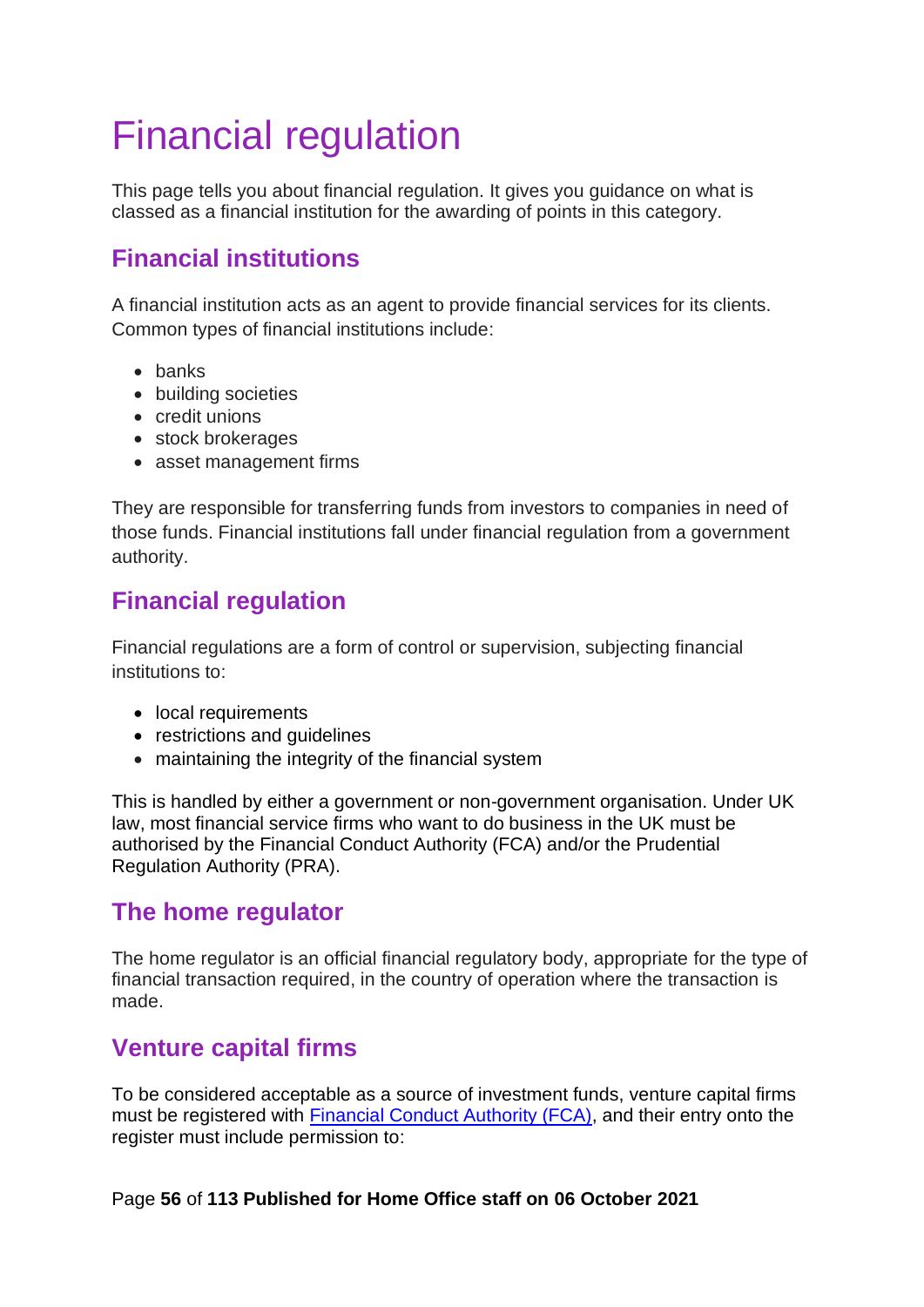- arrange, deal in or manage investments
- manage alternative investment funds

### **Overseas institutions not regulated by the FCA or PRA**

The International Organization of Securities Commissions (IOSCO) general membership list is made up of a high percentage of ordinary, associate and affiliate members. You may need to look under all 3 membership categories to find the regulatory body. For example, Canada's regulatory bodies are listed under affiliate bodies.

Central banks may also have supervision over some financial markets. For a list of international central banks not registered with the FCA or PRA, you should use the list of central bank websites on the Bank for International Settlements website.

Only overseas regulatory bodies which appear on the websites listed may be accepted for the purpose of this guidance. If an applicant relies on money held in a financial institution not regulated by one of these bodies, you must not accept this for the award of points.

## **European Economic Area (EEA) financial institutions**

If the EEA firm already operates in the UK, it will be on the Financial Services Register. If not, the firm must be registered for operations in the country in which it operates (see [the lists of regulatory bodies on the IOSCO website\)](http://www.iosco.org/).

Under 'passporting' agreements, an EEA firm can provide financial services in the UK if it is entitled to carry on an activity in another EEA state, but in this case the firm must still be regulated by the appropriate overseas authority.

### **Financial exchanges are not responsible for control**

Financial exchanges are a type of market for the financial industry, and may be in charge of some of the listing and disclosure requirements for traded financial products on stock markets.

These exchanges are not likely to operate any form of control or monitoring of firms. Therefore, you must not accept listing on a financial exchange as an appropriate form of regulation of an overseas firm.

For example, if a bank is listed on a recognised stock exchange, this is no guarantee that the bank is properly regulated and authorised. You will need to seek evidence of registration from an authority on one of the websites listed in the related external links.

#### **Related content**

**[Contents](#page-1-0)**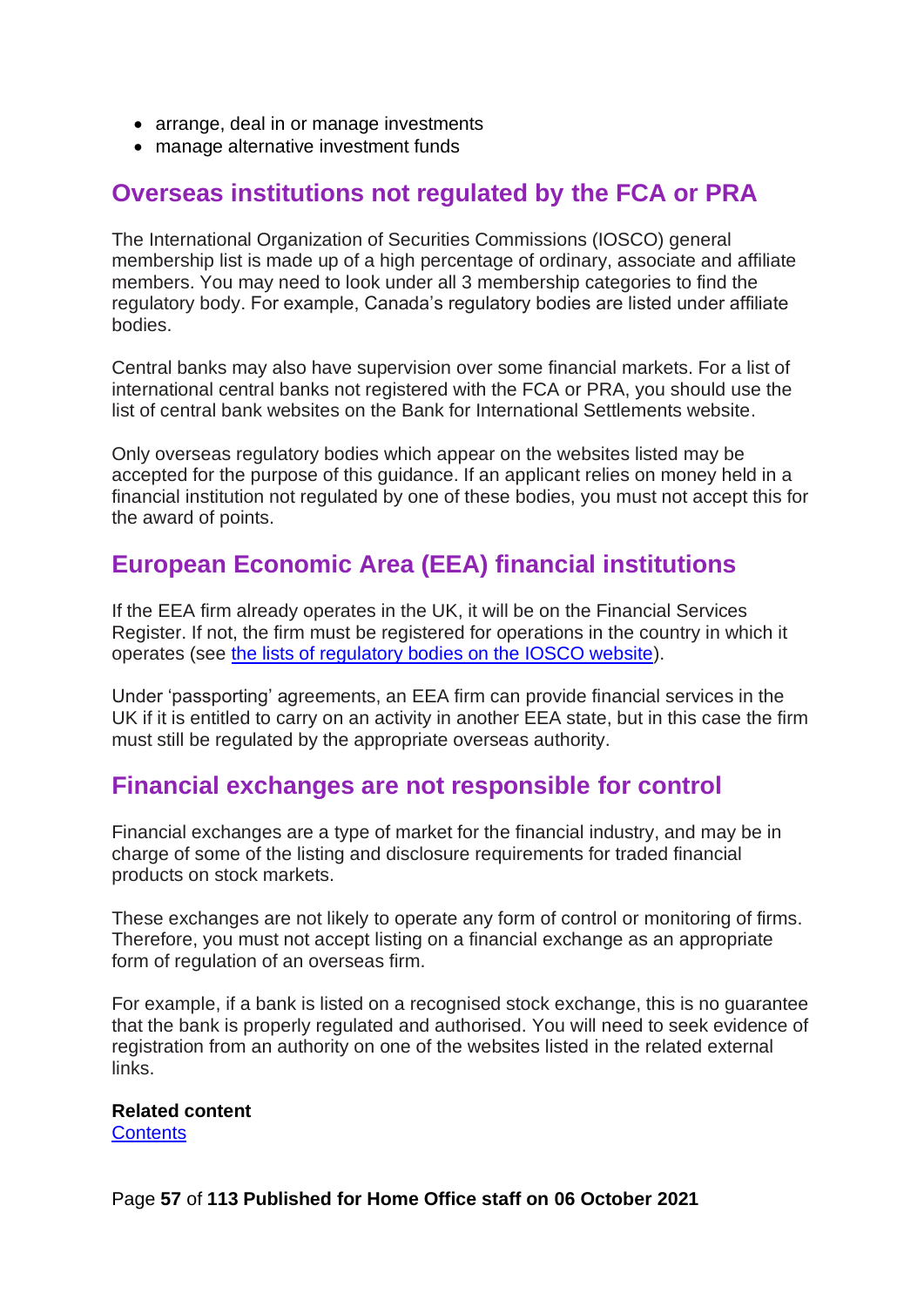#### **Related external links**

[Immigration Rules part 6A, paragraphs 245D to 245DF](https://www.gov.uk/guidance/immigration-rules/immigration-rules-part-6a-the-points-based-system)  [Immigration Rules appendix A](https://www.gov.uk/guidance/immigration-rules/immigration-rules-appendix-a-attributes) [Companies House](http://www.companieshouse.gov.uk/) **[International Organization of Securities Commission](http://www.iosco.org/) [Bank for International Settlements](https://www.bis.org/)** [FCA website](http://www.fca.org.uk/) [Searching the financial services register](https://register.fca.org.uk/)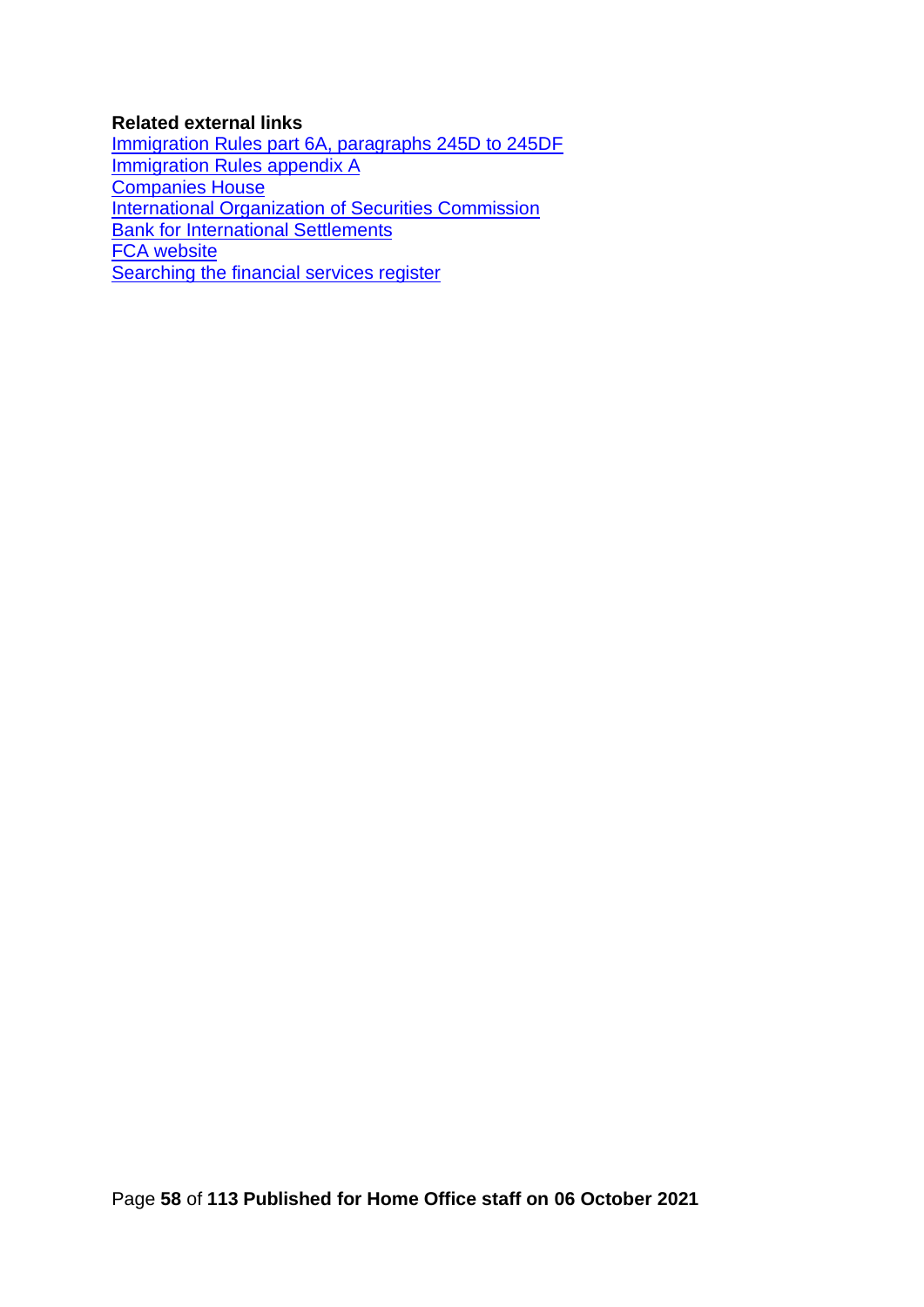# Regulated financial institution

This page tells you about the need for the money used for investment to be held in a regulated financial institution.

The money being used for investment must be held in one or more financial institutions (for example, a bank or building society), each of which must be regulated by the appropriate regulator in the country where the applicant is operating.

To hold money on someone's behalf, the financial institution must first be authorised by its home regulator and meet the minimum requirements to safeguard these funds. This activity can be called 'deposit taking'.

Money held in a financial institution not regulated by the home regulator cannot be accepted for the award of points. The home regulator is an official financial regulatory body, in the country where the financial institution operates and the funds are located. The regulatory body must be appropriate for the type of financial transaction.

## **The Financial Conduct Authority (FCA) and Prudential Regulation Authority (PRA) listing process**

The authorisation process is split between the FCA and the PRA. Firms which carry out PRA regulated activities as a bank, credit union, insurer, or managing agent of a Lloyds syndicate need to apply to the PRA for authorisation.

However, authorisation will not be granted unless the FCA is also satisfied. Firms who are dual regulated must apply to the PRA unless directed otherwise. Solo regulated firms, for example, e-money institutions and payments service institutions and other providers, will need to apply to the FCA for authorisation.

Firms who apply to the FCA or PRA for registration may not carry on regulated activities until their registration is complete. This may take 3 months or longer in some cases.

## **Money available for investment must be in a regulated financial institution (unless already invested)**

A financial institution regulated by the home regulator must confirm the money is available.

Money held in the UK must be in an institution regulated by the FCA and the PRA.

You must not accept evidence of money from a financial institution if the Home Office is unable to make satisfactory verification checks,, see: [Appendix Finance](https://www.gov.uk/guidance/immigration-rules) of

#### Page **59** of **113 Published for Home Office staff on 06 October 2021**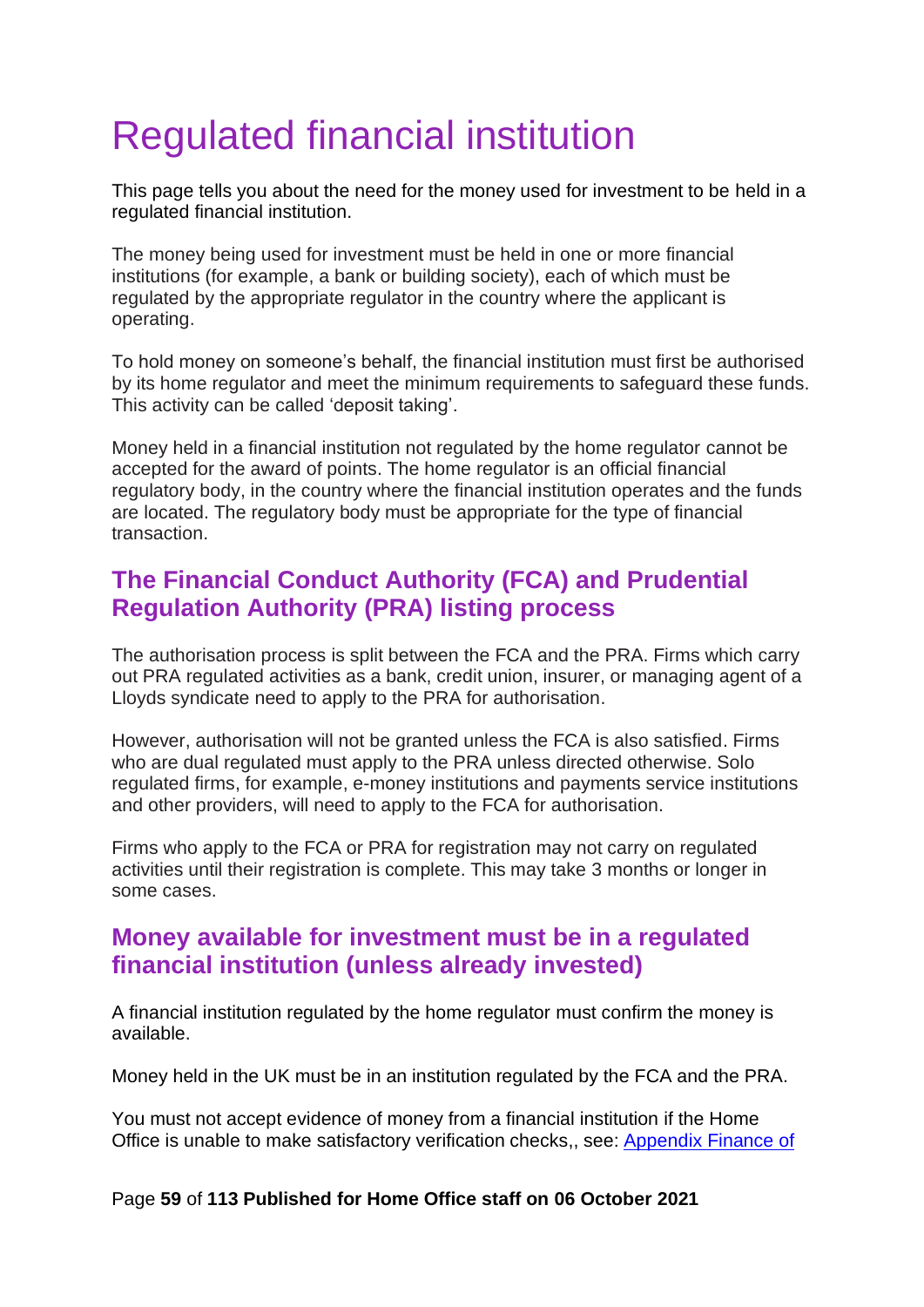[the Immigration Rules.](https://www.gov.uk/guidance/immigration-rules) This is currently only for overseas institutions in certain countries.

You can check if a financial institution is regulated by the home regulator by accessing the appropriate website and/or by contacting the institution directly.

You must access the [Financial Services Register](https://www.the-fca.org.uk/firms/financial-services-register) first.

Institutions are registered as 'firms' under the name of the institution or as 'individuals' if a person is the authorised body.

**Related content [Contents](#page-1-0)** 

### **Related external links**

[Immigration Rules part 6A, paragraphs 245D to 245DF](https://www.gov.uk/guidance/immigration-rules/immigration-rules-part-6a-the-points-based-system)  [Immigration Rules appendix A](https://www.gov.uk/guidance/immigration-rules/immigration-rules-appendix-a-attributes) [Appendix Finance of the Immigration Rules](https://www.gov.uk/guidance/immigration-rules)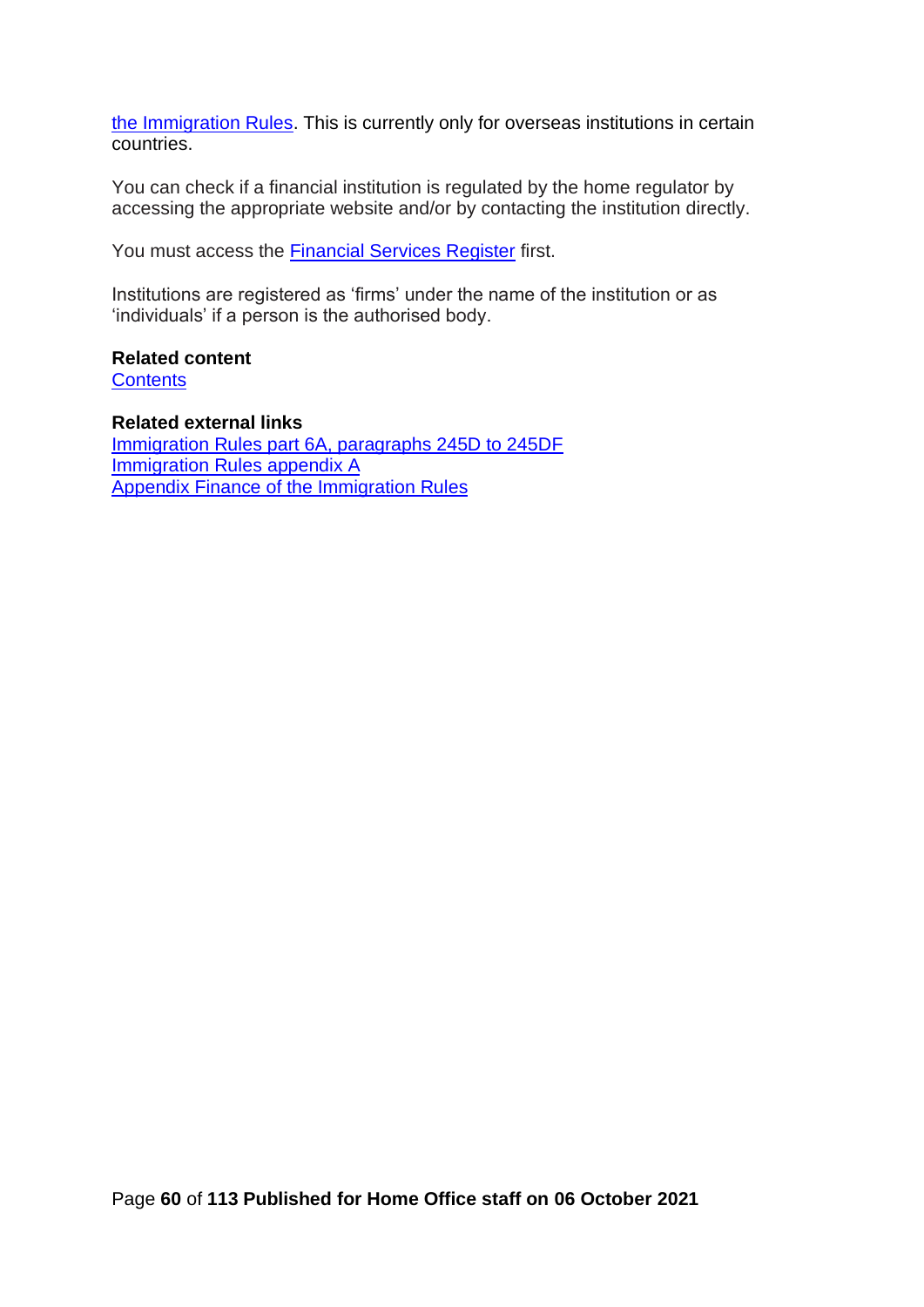## <span id="page-60-0"></span>Documentary evidence of funds

This section tells you what evidence of funds an applicant must provide to claim points for attributes under Tier 1 (Entrepreneur) category.

All documents must either be:

- in English
- a copy of the original and a full translation, provided by the applicant, which can be independently verified, see: [Immigration Rules paragraph 39B\(f\)](https://www.gov.uk/guidance/immigration-rules/immigration-rules-part-1-leave-to-enter-or-stay-in-the-uk)

The translation must:

- confirm it is an accurate translation of the original document
- be dated
- include the full name and signature of the translator or an authorised official of the translation company
- include the translator or translation company's contact details
- be fully certified and include details of the translator or translation company's credentials, if the applicant applies in the UK

For evidence of funds, they must provide one or more of the following documents:

- a letter from a financial institution holding the funds
- for money held in the UK only, an account statement (only migrants with investment funds in their personal account can provide this)
- for money from a venture capital firm, seed funding competition or UK government department, devolved government department or intermediary public body, a letter from an accountant authorised by the firm, competition or department to provide the letter
- for money from a venture capital firm a letter confirming the following must also be provided:
	- $\circ$  the dates funds were transferred to the applicant or invested in their business and that the venture capital firm was registered with the Financial Conduct Authority at the time
- a letter from an authorised official of a UK government department, devolved government department or intermediary public body awarding the funds

You must not accept evidence of money from a financial institution if you cannot make satisfactory verification checks, as set out in [Appendix Finance of the](https://www.gov.uk/guidance/immigration-rules)  [Immigration Rules.](https://www.gov.uk/guidance/immigration-rules)

If the money is in several financial institutions, the applicant must supply a letter from each institution.

Where the applicant provides documents which show the required level of funds (either £50,000 or £200,000) are held in more than one place, for example in 2

### Page **61** of **113 Published for Home Office staff on 06 October 2021**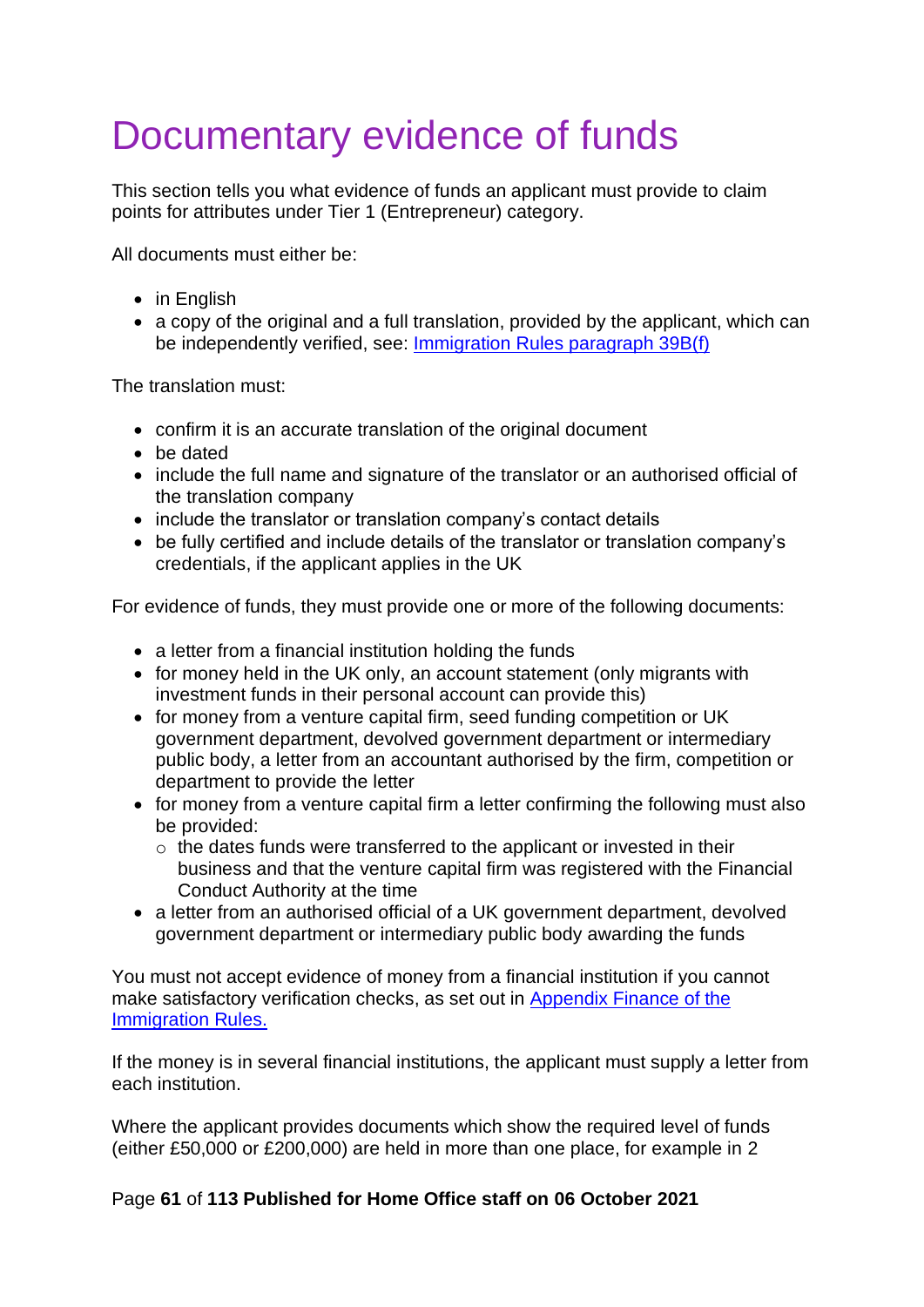different bank accounts, the evidence must show the total amount (either £50,000 or £200,000) is available on the same date.

You must not accept evidence that does not show the full investment is available. For example, if the applicant provides:

- a bank statement covering the period ending 2 weeks before the date of application and showing £100,000
- a letter from a different bank, dated one week before the date of application which states that they have access to £100,000

This evidence does not demonstrate that the applicant has access to the full £200,000, as this could be the same £100,000 which has been moved between the 2 different accounts.

For money held outside the UK, you must use the [OANDA database](http://www.oanda.com/) to convert overseas currencies into pounds sterling. You must use the exchange rate that applies on the date of the application.

### **Related content**

**[Contents](#page-1-0)** 

#### **Related external links**

[Immigration Rules part 6A, paragraphs 245D to 245DF](https://www.gov.uk/guidance/immigration-rules/immigration-rules-part-6a-the-points-based-system)  [Immigration Rules appendix A](https://www.gov.uk/guidance/immigration-rules/immigration-rules-appendix-a-attributes) [Appendix Finance of the Immigration Rules](https://www.gov.uk/guidance/immigration-rules)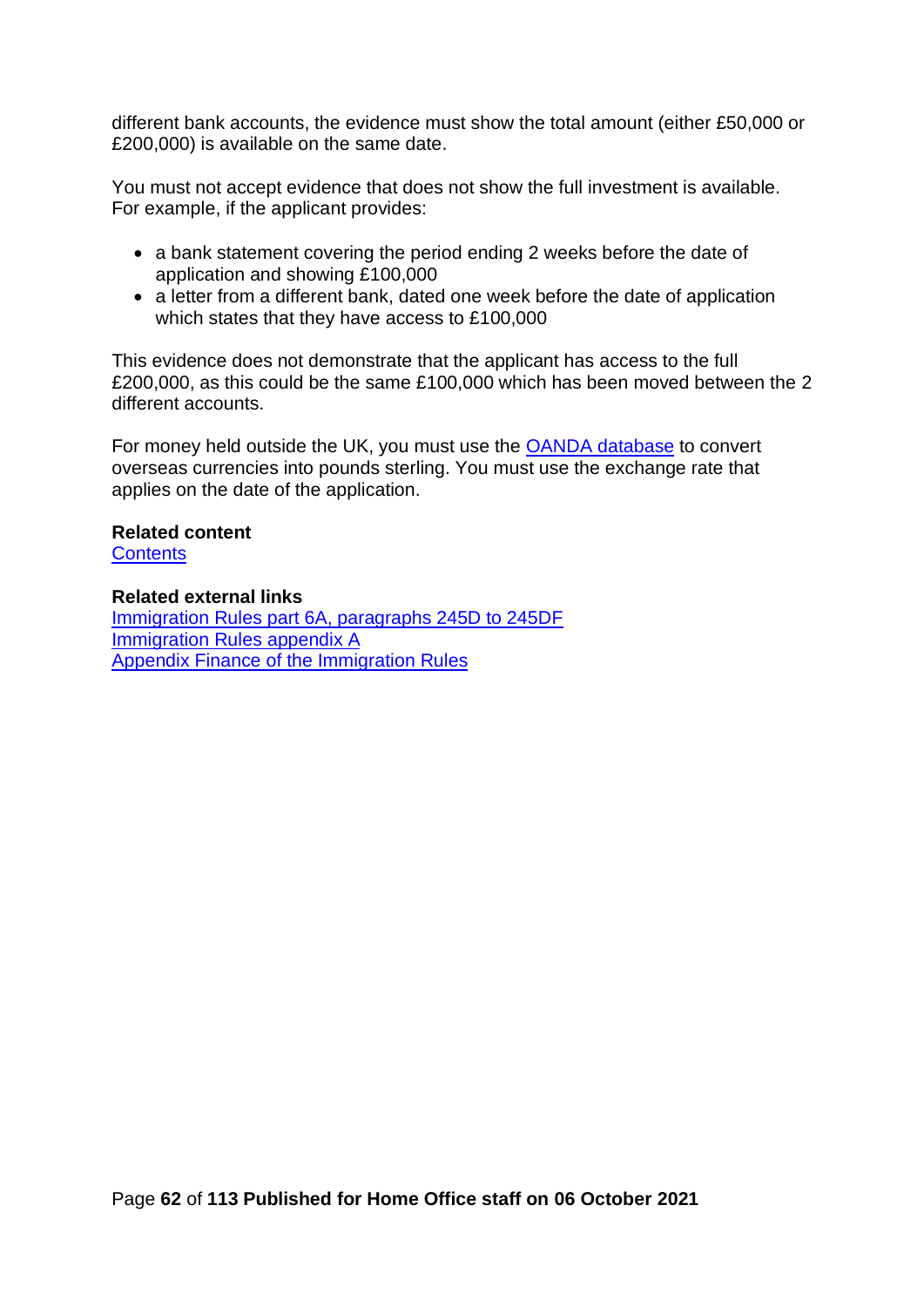# Letter from financial institution

This page tells you what is required in the letter from a financial institution, should a migrant provide one.

Each letter must:

- be on the institution's official headed paper
- have been issued by an authorised official of that institution
- have been produced within the 31 days immediately before the date of application

Each letter must also confirm each of the following details:

- the account number
- that the institution is regulated by the appropriate body
- the migrant's name, and their team member's name if they have formed a entrepreneurial team
- the date of the document
- the minimum balance available from their own funds (if applicable) that has been held in that institution during a consecutive 90-day period of time, ending on the date of the letter
- the amount of money available to their business
- that, if the money is not in an institution regulated by the FCA/PRA, the money can be transferred into the UK

If money is available to the applicant's business rather than to them by name, the applicant must be registered as a director or member of that business in the UK. They must provide a Companies House document showing the address of the registered office in the UK or head office in the UK. The Companies House document must also show their name (and the name of their team member if appropriate) as it appears on the application form as a director or member.

If the money is awarded by a third party (other than a venture capital firm, seed funding competition or UK government department or devolved government department), then the letter from the financial institution holding the funds must also include the following details:

- for money being held by a third party at the time of the application and not in the possession of the applicant both of the following:
	- o confirmation that the third party has informed the institution of the amount of money that the third party intends to make available
	- $\circ$  confirmation that the institution is not aware of the third party having promised to make that money available to any other person,
- the name of each third party and their contact details these must include their full address, postal code, telephone contact number and any email address.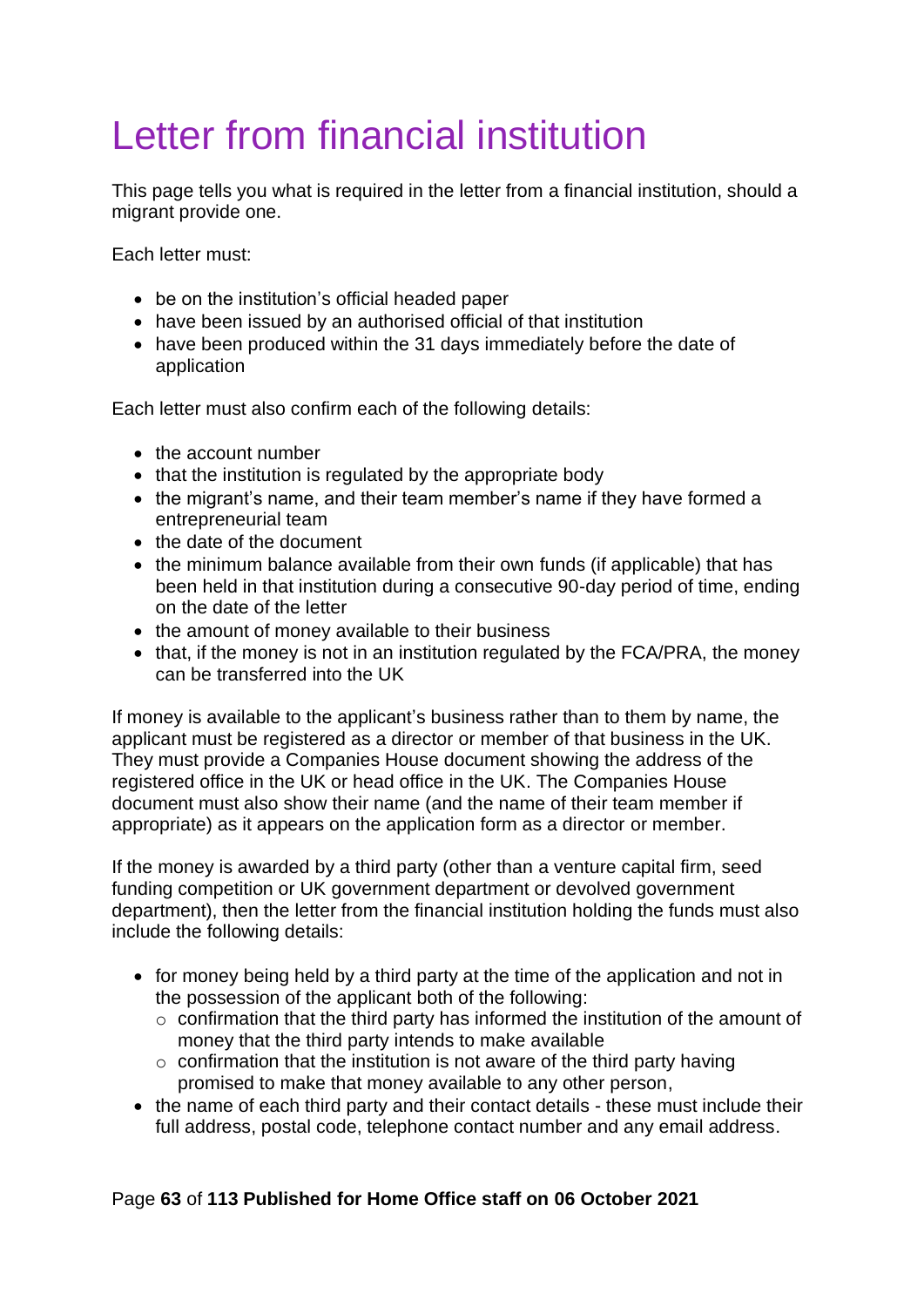Any letter from the third party's financial institution must state that the third party has confirmed that they intend to make the money available.

If the migrant has £50,000 awarded by a venture capital firm, seed funding competition or UK government department or devolved government department, then they do not need to supply this bank letter.

#### **Related content**

**[Contents](#page-1-0)** 

#### **Related external links**

[Immigration Rules part 6A, paragraphs 245D to 245DF](https://www.gov.uk/guidance/immigration-rules/immigration-rules-part-6a-the-points-based-system)  **[Immigration Rules appendix A](https://www.gov.uk/guidance/immigration-rules/immigration-rules-appendix-a-attributes)** Appendix Finance [of the Immigration Rules](https://www.gov.uk/guidance/immigration-rules) [OANDA](http://www.oanda.com/) website [Immigration Rules paragraph 39B\(f\)](https://www.gov.uk/guidance/immigration-rules/immigration-rules-part-1-leave-to-enter-or-stay-in-the-uk)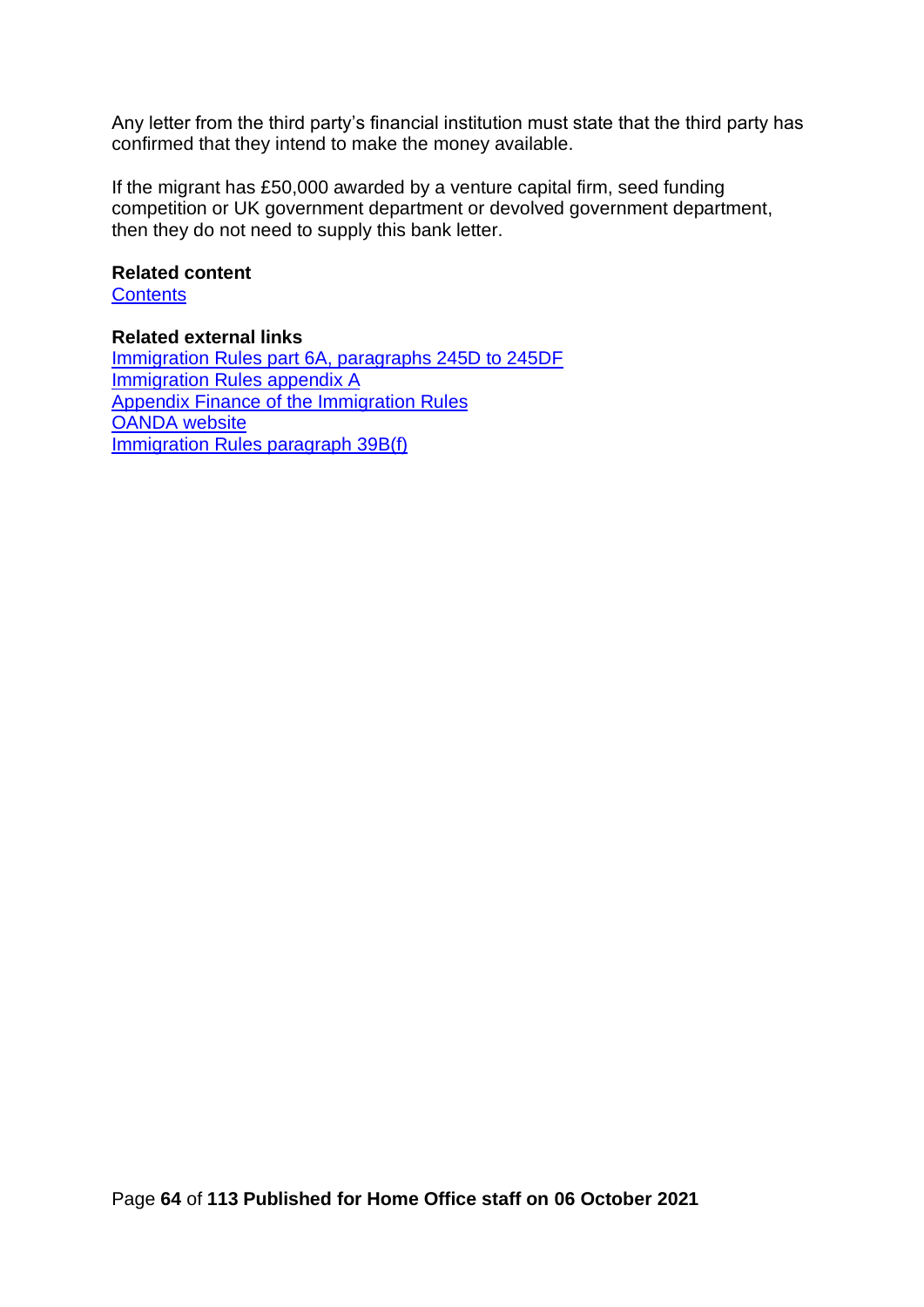## Personal bank statement

This page tells you the evidence required if the migrant is in the UK and holds the money in their personal bank account.

The applicant must provide recent personal bank or building society statements covering a consecutive 90-day period of time, with the most recent statement being dated no earlier than 31 days before the date of their application, from the UK financial institution holding the funds which confirm the amount of money available to the applicant or their entrepreneurial team. However, if the applicant has held the money for less than 90 days, and is providing third party evidence as the source of funds, then the statements do not need to cover a consecutive 90-day period of time.

The total amount of available money must be either at least:

- £200,000
- £50,000, for those who are able to take advantage of this provision

If the money is held in several financial institutions, the applicant must supply a statement from each institution.

The evidence must meet the following criteria:

- the bank or building society holding the money must be based in the UK and regulated by the Financial Conduct Authority (FCA) or the Prudential Regulatory Authority (PRA)
- the money must be in cash in the account individual savings accounts (ISAs) or assets such as stocks and shares must not be accepted
- the account must be in the applicant's own name (or both names for an entrepreneurial team) only - accounts in the name of a business or third party must not be accepted
- each bank or building society statement must be on the institution's official stationery and confirm the:
	- o applicant's name, or their name and their entrepreneurial team member's name
	- o name of the applicant's spouse, civil partner or unmarried or same-sex partner if they hold a joint account
	- o account number
	- $\circ$  date of the statement
	- o financial institution's name and logo
- bank or building society statements must have been issued by an authorised official of that institution and have been produced within the 3 months immediately before the date of the application

## **Electronic statements**

You cannot accept printouts of electronic statements from an account without:

### Page **65** of **113 Published for Home Office staff on 06 October 2021**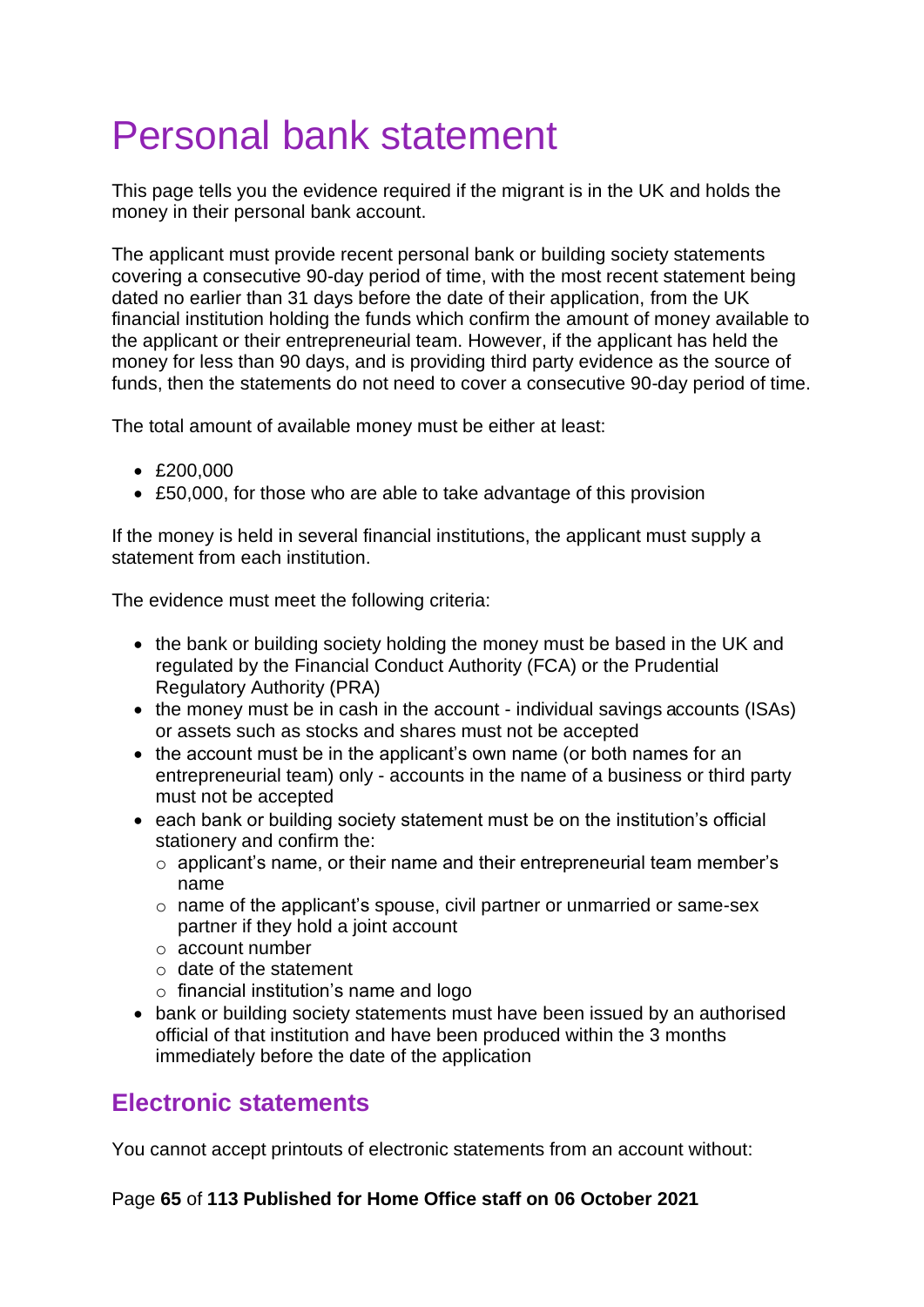- a supporting letter from the bank, on the bank's headed paper, which confirms the authenticity of the statements
- the official stamp of the bank in question on each page of the statement

Applicants cannot provide a UK bank or building society statement from a third party account to meet the evidential requirements. If they are relying on funds from a third party, they must provide an alternative form of evidence. See: [Third party evidence.](#page-68-0)

Bank statements can only be used as evidence if the migrant holds the funds in their personal bank account. If the funds are held in a business bank account, including a business of which they are a director, you must not accept bank statements from these accounts as evidence. If the funds are coming from their business, they must provide the evidence for third party funding. See: [Third party evidence.](#page-68-0)

#### **Related content**

**[Contents](#page-1-0)** 

#### **Related external links**

[Immigration Rules part 6A, paragraphs 245D to 245DF](https://www.gov.uk/guidance/immigration-rules/immigration-rules-part-6a-the-points-based-system)  [Immigration Rules appendix A](https://www.gov.uk/guidance/immigration-rules/immigration-rules-appendix-a-attributes) [OANDA](http://www.oanda.com/) website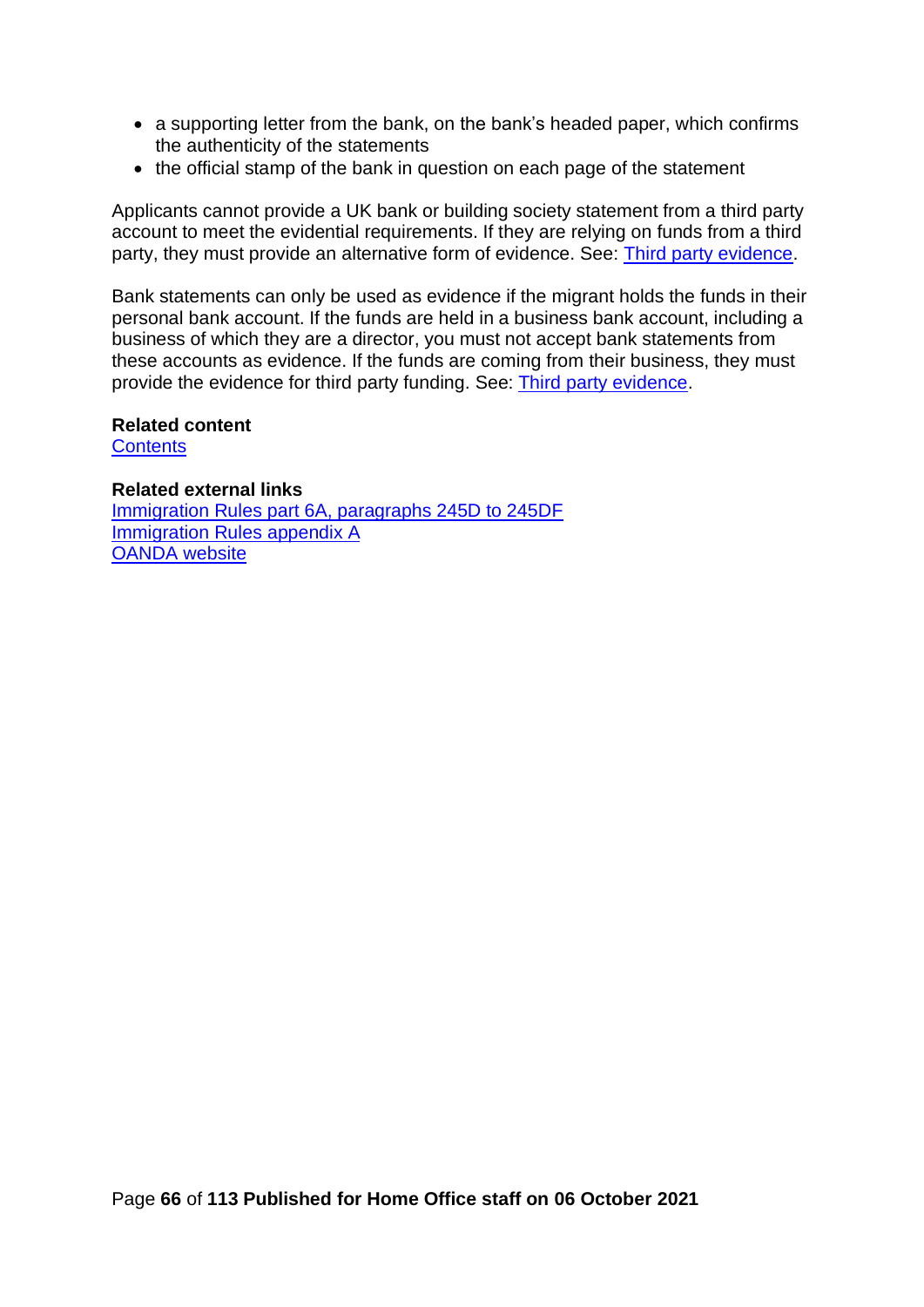## Letter from accountant or authorised official

This page tells you what is required if £50,000 funds are awarded to a migrant from a venture capital firm, seed funding competition, UK government department, devolved government department or intermediary public body.

The applicant must provide a recent letter from an accountant, which confirms the amount of money made available to them.

In the case of:

- a UK government department, devolved government department or intermediary public body
- a seed funding competition

the letter can be from an authorised official of that department or fund.

Each letter must:

- be on the institution's official headed paper
- have been issued by an accountant engaged by the venture capital firm, seed funding competition or UK government department or devolved government department to provide the information - if the funds are from a UK government department or devolved government department, the letter may come from another authorised official
- have been produced within the 3 months immediately before the date of the application

Each letter must also confirm each of the following details:

- applicant's name and team member (if applicable) or the business name
- date of the document
- amount of money available to the applicant or their business from the venture capital firm, seed funding competition, UK government department, devolved government department in Scotland, Wales or Northern Ireland or intermediary public body
- name of the venture capital firm, seed funding competition or UK government department, devolved government department in Scotland, Wales or Northern Ireland or intermediary public body and the contact details of an official of that organisation (including their full address including postal code, telephone contact number and any email address)
- for a seed funding competition only:
	- o confirmation that either the applicant, their entrepreneurial team or their business have been awarded money
	- $\circ$  confirmation of the amount of the award and naming the applicant, their entrepreneurial team or their business as a winner

#### Page **67** of **113 Published for Home Office staff on 06 October 2021**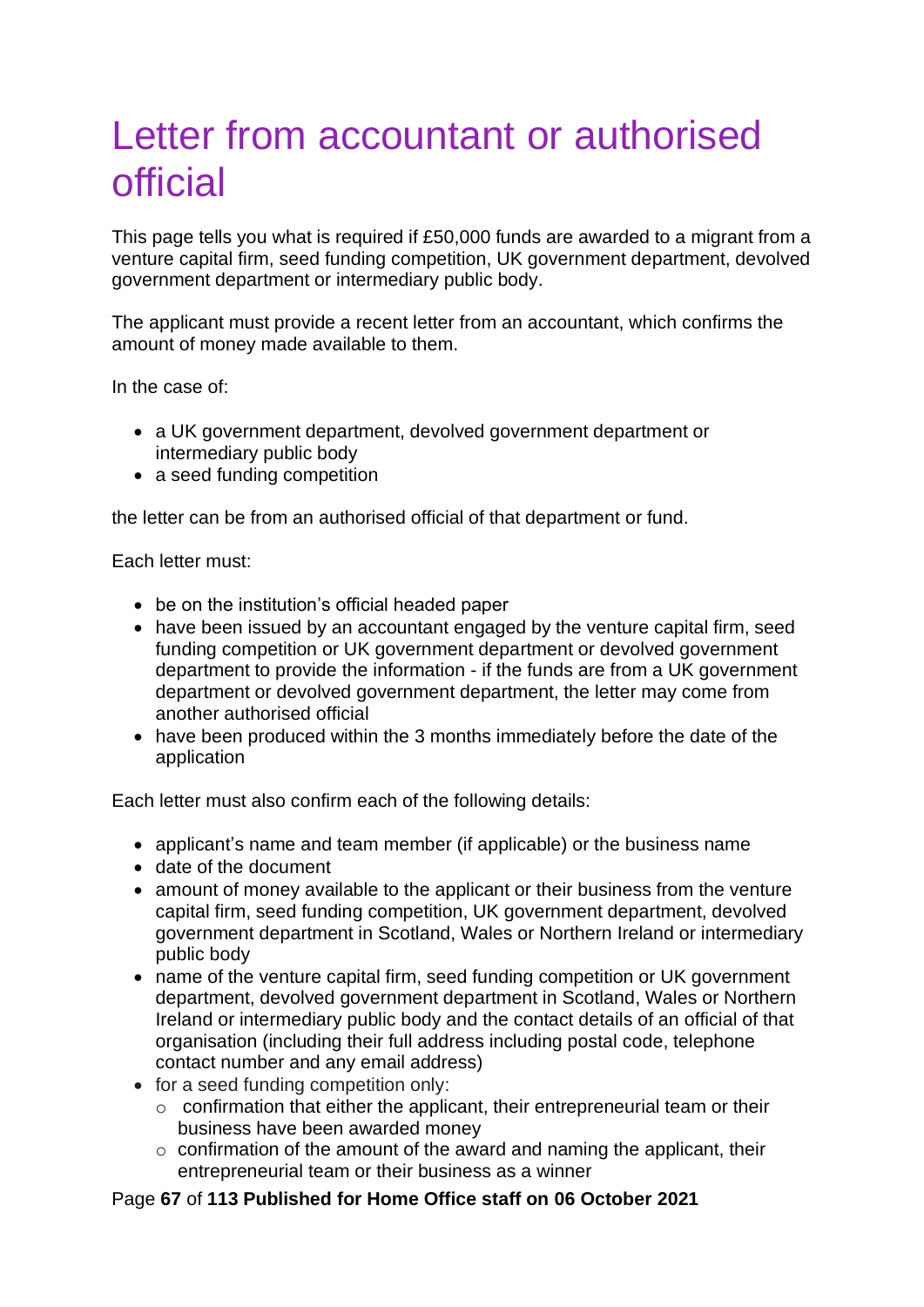• for a UK government department, devolved government department or intermediary public body, confirmation that it has awarded money available for the specific purpose of establishing or expanding a UK business, and the amount

The accountant must have a valid licence to practise or practising certificate and must be a member of a recognised UK supervisory body as follows - if they are not, you cannot accept this item of evidence and you must not award any points for this evidence:

- Institute of Chartered Accountants in England and Wales (ICAEW)
- Institute of Chartered Accountants in Scotland (ICAS)
- Institute of Chartered Accountants in Ireland (ICAI)
- Association of Chartered Certified Accountants (ACCA)
- Association of Authorised Public Accountants (AAPA)
- the Charted Institute of Public Finance and Accountancy (CIPFA)
- the Institute of Financial Accountants (IFA)
- the Chartered Institute of Management Accountants (CIMA)
- the Association of International Accountants (AIA)
- the Association of Accounting Technicians (AAT)

The letter must not be provided by a practising accountant who is also the applicant.

If the migrant has £50,000 awarded by a venture capital firm, seed funding competition, UK government department, devolved government department or intermediary public body, then they do not need to supply a bank letter. They must, however, provide the additional evidence for third party funding. See: [Third party](#page-68-0)  [evidence.](#page-68-0)

### **Related content**

**[Contents](#page-1-0)** 

#### **Related external links**

[Immigration Rules part 6A, paragraphs 245D to 245DF](https://www.gov.uk/guidance/immigration-rules/immigration-rules-part-6a-the-points-based-system)  [Immigration Rules appendix A](https://www.gov.uk/guidance/immigration-rules/immigration-rules-appendix-a-attributes) [Solicitors Regulation Authority](http://www.sra.org.uk/home/home.page) [The Law Society](http://www.lawsociety.org.uk/) [OANDA](http://www.oanda.com/) website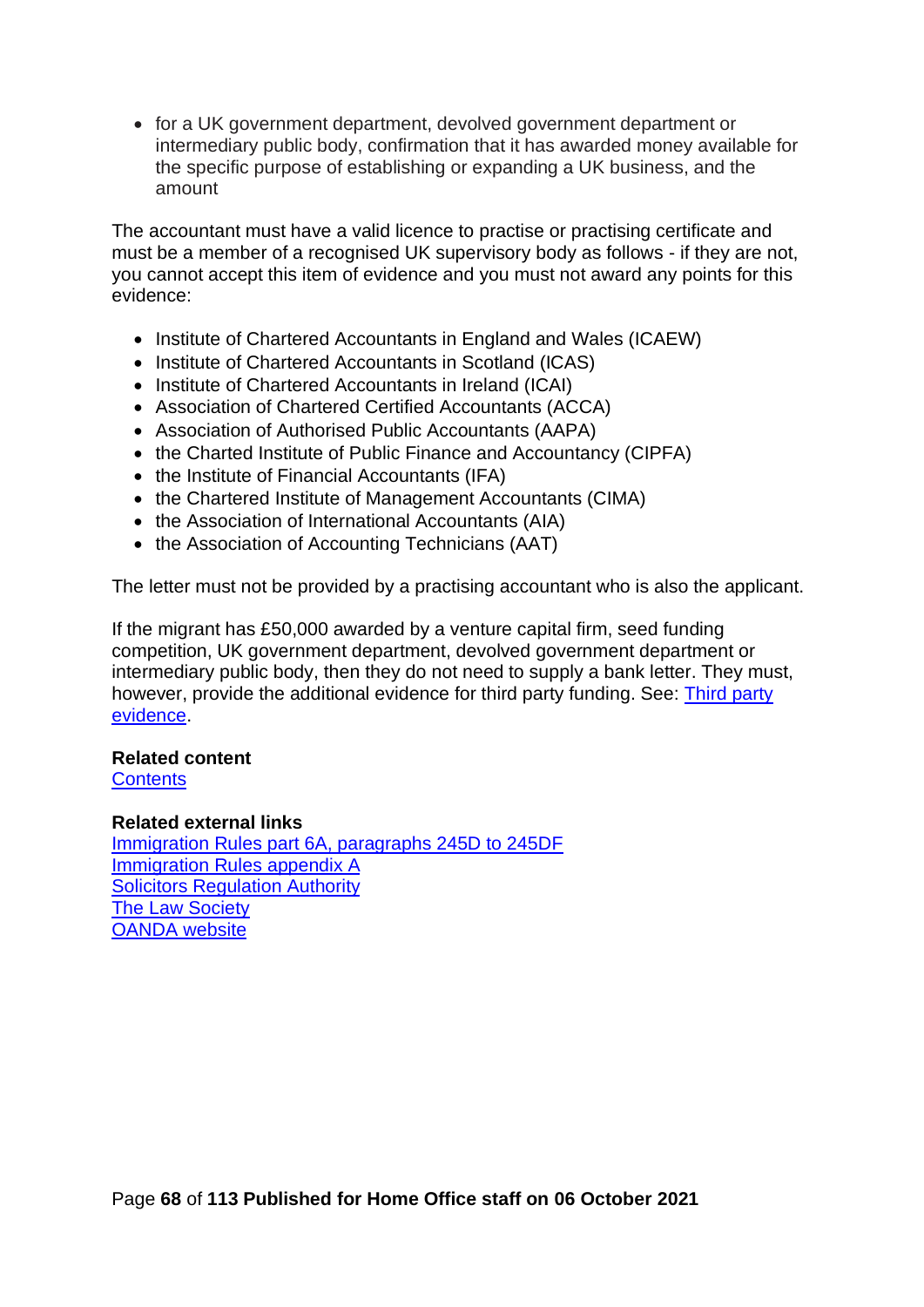# <span id="page-68-0"></span>Third party evidence

This page tells you what additional evidence is required if the migrant is relying on funding from a third party.

Third parties may include:

- venture capital firms
- any other businesses which are not being used to score points
- other investors such as family members

Third parties may **not** include:

- funding from other Tier 1 Entrepreneur migrants
- funding from the close family or businesses of other Tier 1 Entrepreneur migrants

If the applicant is relying on third party funding, or on funds transferred to them by a third party less than 90 days prior to the date of the application, they will also need to provide the additional evidence for third party funding.

However, if the money is being made available by a:

- seed funding competition
- UK government department and devolved government department

the applicant does not need to provide this evidence.

The additional evidence for third party funding is set out below.

## **Declaration from third party**

If they rely on this type of funding applicants must, in addition to evidence of the money, supply a declaration from every third party who has made the money available. This declaration must contain:

- the names of the third party
- the applicant's name (and team member's name if they have formed an entrepreneurial team)
- the date of the declaration
- the applicant's signature and the signature of the third party (if they have formed an entrepreneurial team, both team members must sign)
- the amount of money available from the third party in pounds sterling
- confirmation that the money will remain available until it is transferred to the applicant or their business
- the relationship or relationships of the third party to the applicant

#### Page **69** of **113 Published for Home Office staff on 06 October 2021**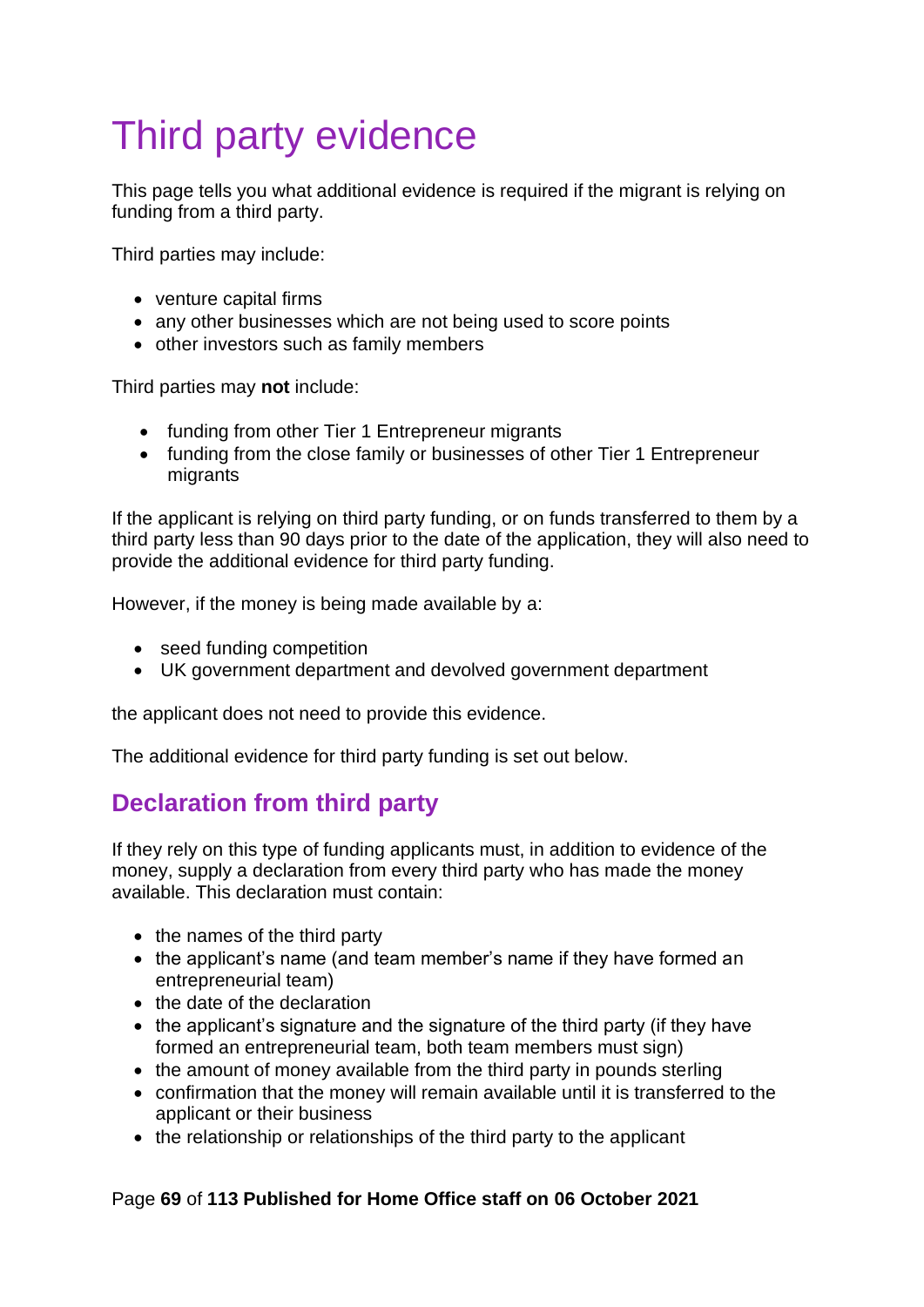- for a venture capital firm only, confirmation of whether this body is a Financial Conduct Authority (FCA) registered venture capital firm, in the form of a document which must include:
	- $\circ$  confirm the award and the amount of money
	- o include the FCA registration number
	- $\circ$  confirm that the firm's entry in the register includes permission to arrange, deal in or manage investments, or to manage alternative investment funds
- for third party funding provided by a business in which the applicant is selfemployed or a director, confirmation of their status within that business - if they are not the sole controller of that business's finances, the letter must also be signed by another authorised official of the business

## **Letter from a legal representative**

The applicant must also supply a letter from a legal representative, which confirms the validity of signatures on each third-party declaration. This must confirm the letter or letters of permission from the third party or parties containing the signatures of the people stated. This can be a single letter, which covers all third party permissions, or several letters from several legal representatives.

The confirmation must come from a legal representative capable of providing the information. This means it must be from a legal representative who is allowed to practise in the country where the third parties or money is.

The letter must clearly show the:

- name of the legal representative
- registration or authority of the legal representative to practise legally in the country in which the permission or permissions, was, or were, given
- date of the confirmation letter
- names of the applicant and third party (and the team member's name if they have formed an entrepreneurial team)
- letter from the third party is signed and valid
- number of the third party's identity document, such as a passport or national identity card, and the place of issue of the identity document, and dates of issue and expiry (this is not needed from a venture capital firm, seed funding competition or UK government department or devolved government department in Scotland, Wales or Northern Ireland)

As there is no central list showing the registration or authority of legal representatives around the world, you will need to search the internet to confirm if the registration or authority is appropriate.

### **Related content**

**[Contents](#page-1-0)** 

**Related external links**

[Immigration Rules part 6A, paragraphs 245D to 245DF](https://www.gov.uk/guidance/immigration-rules/immigration-rules-part-6a-the-points-based-system)  [Immigration Rules appendix A](https://www.gov.uk/guidance/immigration-rules/immigration-rules-appendix-a-attributes)

Page **70** of **113 Published for Home Office staff on 06 October 2021**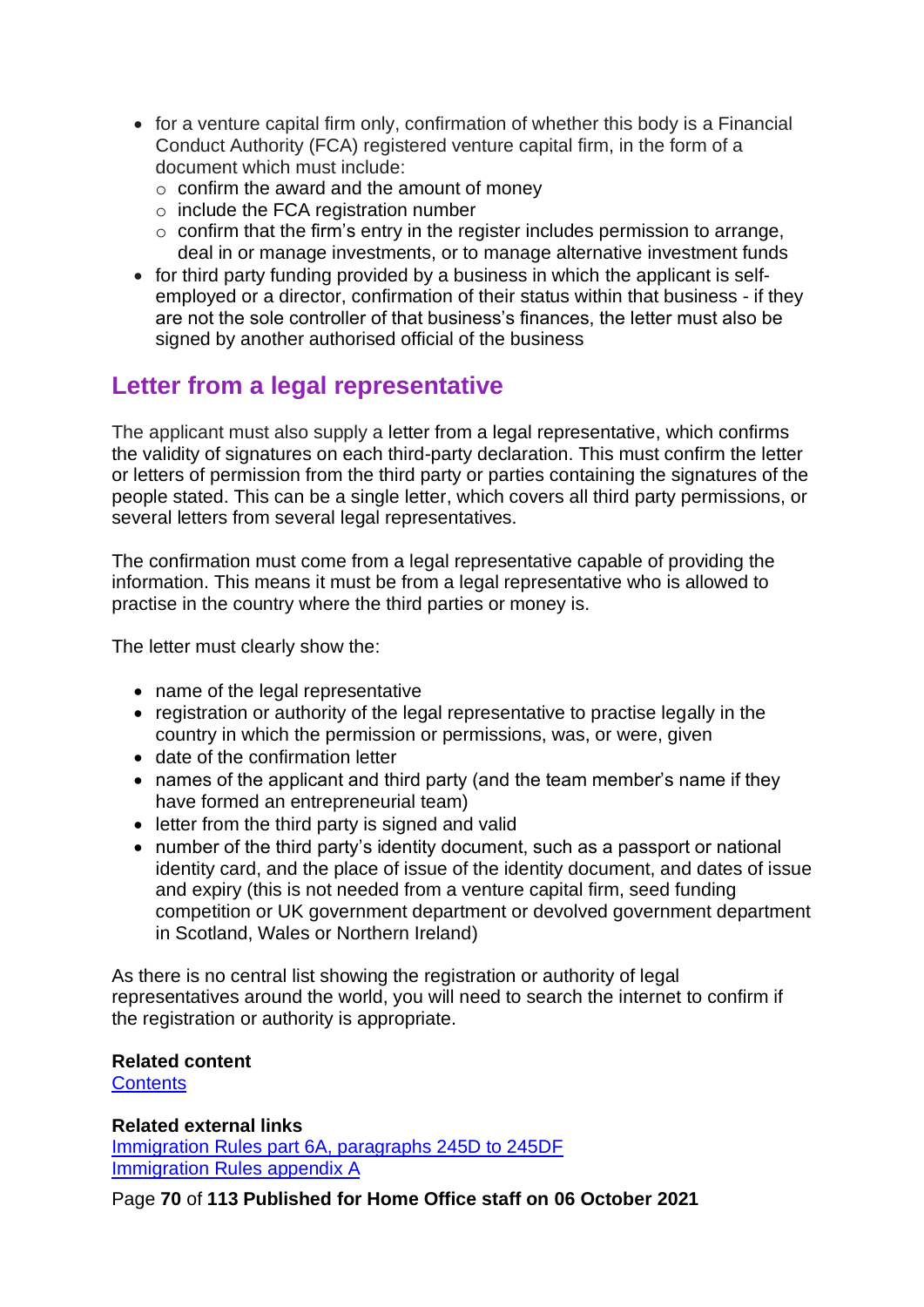**[Solicitors Regulation Authority](http://www.sra.org.uk/home/home.page) [The Law Society](http://www.lawsociety.org.uk/) [OANDA](http://www.oanda.com/)** website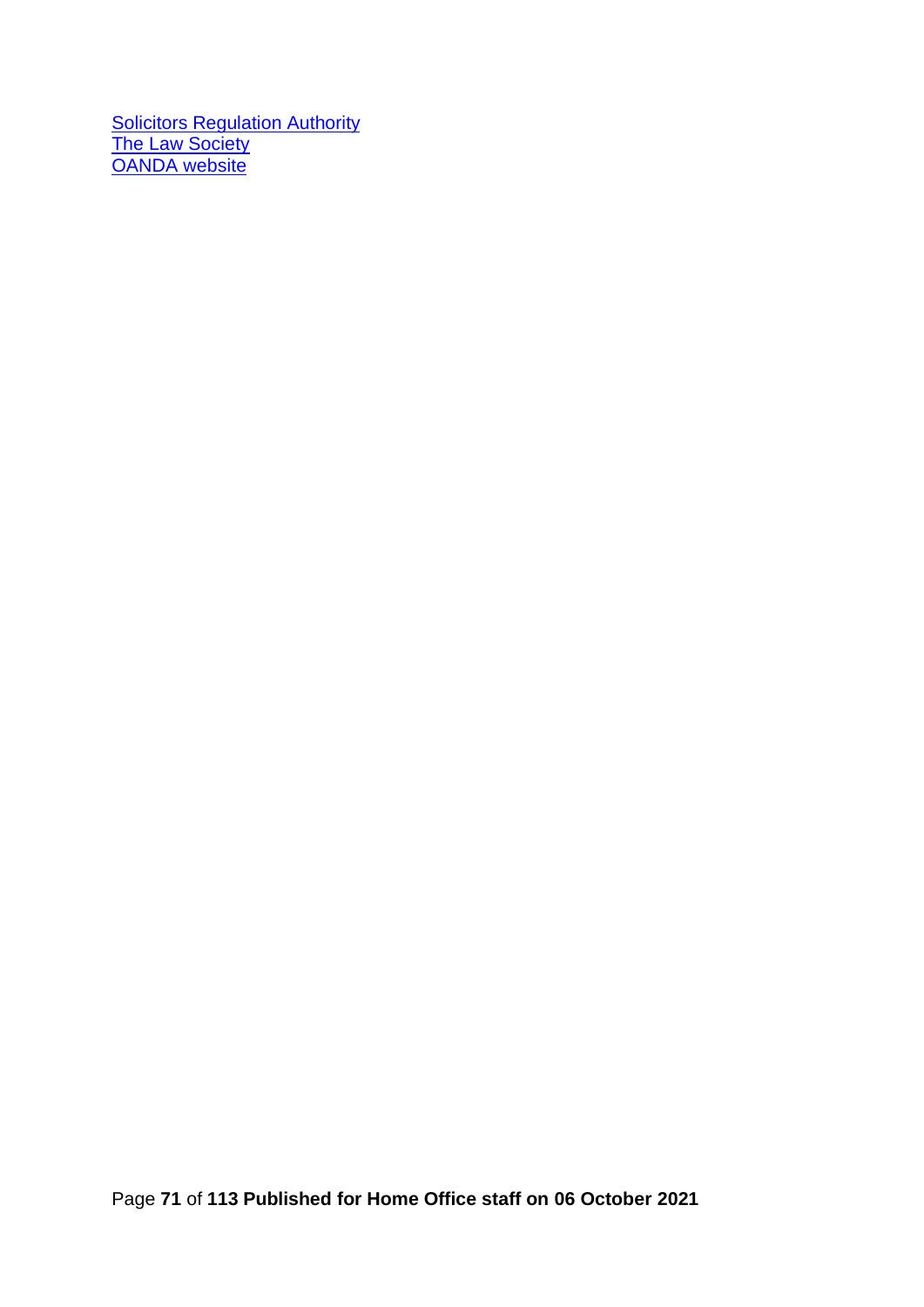## Evidence for invested funds

This page tells you about the evidence required from migrants making an initial application and wishing to claim points for already having invested some or all of the required level of funds, or migrants making an extension application, who are claiming points for investing their funds by the end of their initial grant of leave.

If the applicant is:

- making an initial application and wishes to claim points for already having invested some or all of the required level of funds
- making an extension application

then they must provide all the appropriate specified documents needed to establish the amount they have invested.

## **Audited accounts**

Registered companies required to produce audited accounts must do so. For information on who needs to produce these accounts, see the [Companies House](http://www.companieshouse.gov.uk/index.shtml)  [website.](http://www.companieshouse.gov.uk/index.shtml)

### **Unaudited accounts and an accountant's certificate of confirmation**

Businesses that are not required to produce audited accounts must provide:

- unaudited accounts, sometimes called management accounts
- an accounts compilation report from a suitably regulated accountant

The accounts compilation report is a service whereby practitioners compile accounts for the company directors who are responsible for the preparation of the financial statements and for being satisfied they give a true and fair view. The accounts compilation report explains how practitioners have helped the directors prepare the accounts.

## **Director's loan**

If the applicant has made the investment in the form of a director's loan, it must be shown in the relevant set of financial accounts provided. Investments made on or after 19 November 2015 must also be shown through readily identifiable transactions in the applicant's business bank statements, which must clearly show the transfer of this money from the applicant to the business. They must also provide a legal agreement, between them (in the name that appears on their application) and the company.

This agreement must show:

### Page **72** of **113 Published for Home Office staff on 06 October 2021**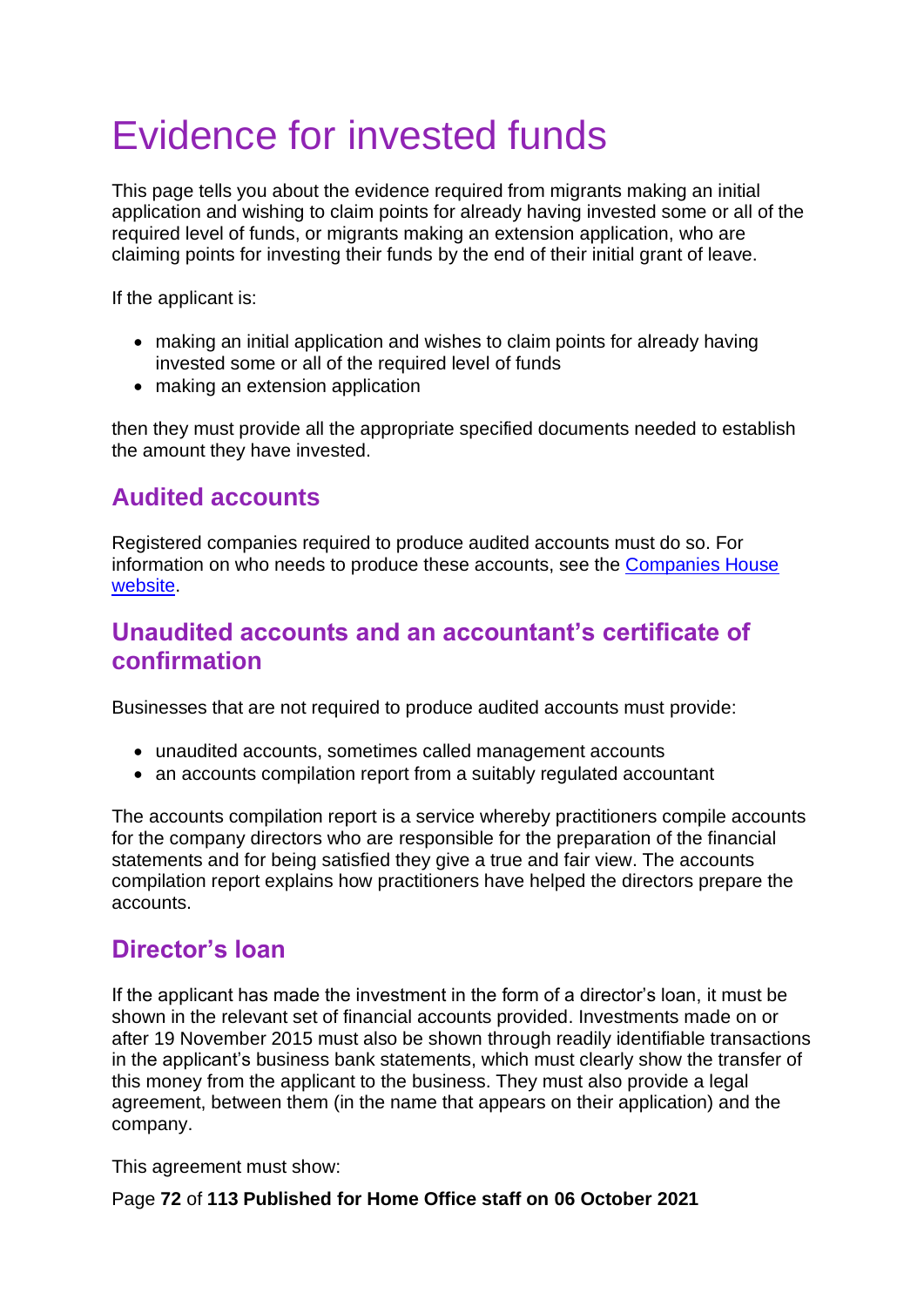- the terms of the loan
- any interest payable
- the period of the loan
- evidence to show the loan is unsecured and subordinated in favour of thirdparty creditors

If the information provided does not clearly show the loan is unsecured and subordinated in favour of third-party creditors, you cannot accept the loan for the award of points. Subordinated loans rank after other debts, should a company fall into liquidation or bankruptcy.

## **Previous investment**

An initial applicant who wishes to claim points for already having invested some or all of the required level of funds before the date of that application may only rely on money which was invested in a UK business 12 months before the application. The applicant may rely on investments made within the last 24 months if their last grant of leave was as a Tier 1 (Graduate Entrepreneur) migrant.

If the migrant is claiming points for investing £50,000 and has not been awarded points in a previous application for having those funds available, they must provide a letter as evidence of the source of those funds. This applies to funds awarded by:

- a venture capital firm
- seed funding competition
- UK government department
- devolved government departments in Scotland, Wales or Northern Ireland
- intermediary public body

Applicants using money awarded by a venture capital firm must also supply the additional documentation for venture capital funding. See: [Documentary evidence of](#page-60-0)  [funds.](#page-60-0)

If the applicant is relying on funds invested in a business, any money already 'spent' for business purposes must be shown as investment in the financial accounts.

### **Evidencing investment**

The audited or unaudited accounts must show the investment in money made directly by the applicant, in their own name or on their behalf (and showing their name).

For investments made by one or more seed funding competitions or one or more UK government departments, investment can be shown in the accounts as being made in the name of the above funding sources.

Page **73** of **113 Published for Home Office staff on 06 October 2021** Where the investment is shown in the name of one of the above funding sources the accounts must be supplemented by a letter from the source, which confirms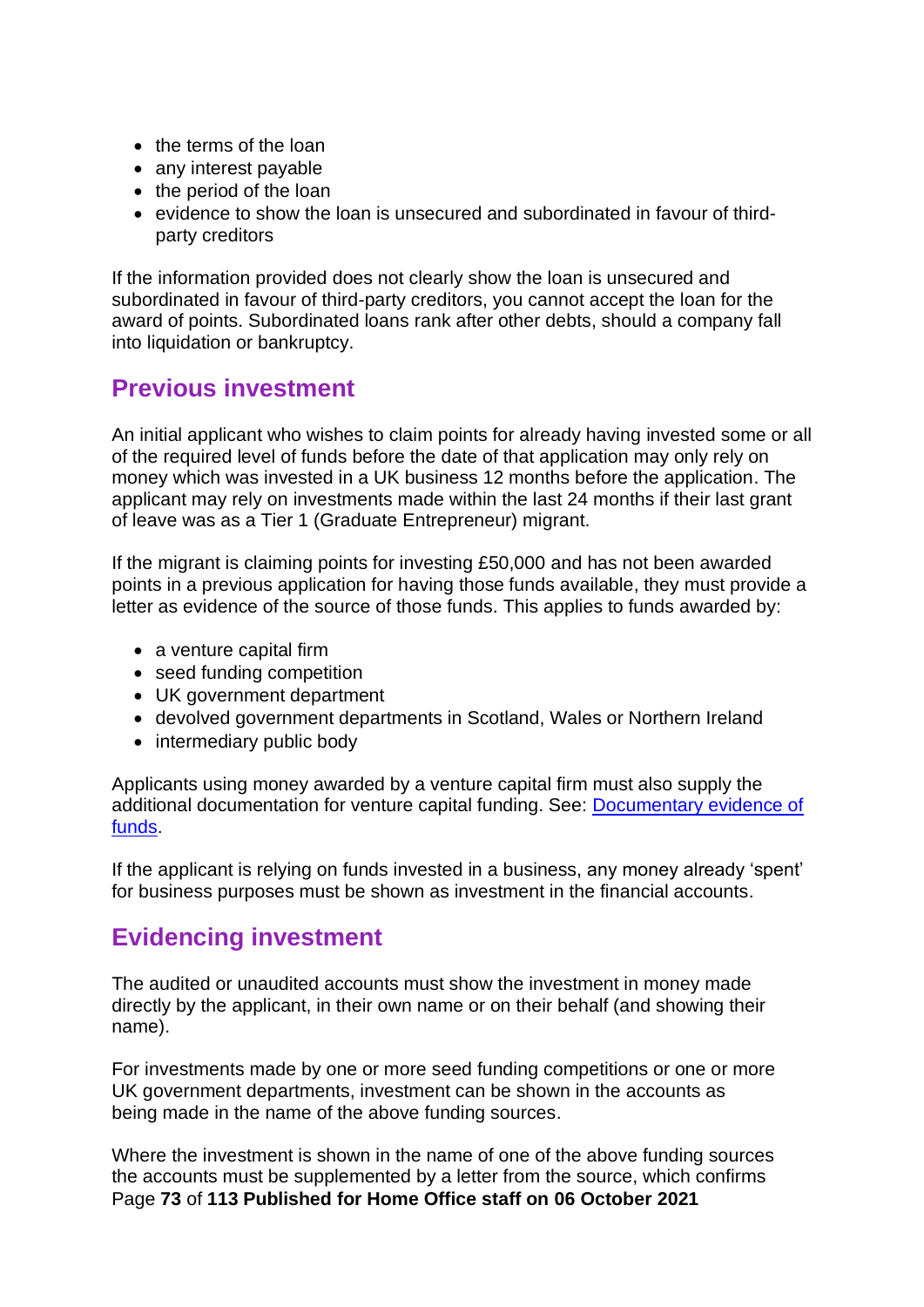that the investment was made on behalf of the applicant.

If the applicant's business has an existing support relationship with DIT, investment can be shown in the accounts as being made in the name of the investing entity. Where this is the case the financial accounts must be supplemented by a letter from DIT confirming that this investment was made on the applicant's behalf, for the purposes of compliance with the rules. This only applies if the source of funds is not:

- one or more seed funding competitions
- one or more UK government departments or devolved government departments in Scotland, Wales or Northern Ireland

If the applicant has invested by way of share capital, the business accounts must show the shareholders and the amount and value of the shares (on the date of purchase) in the applicant's name as it appears on their application. If the value of their share capital is not shown in the accounts, then a printout of the company's register of members from Companies House must be provided.

The accounts must clearly show the name of the accountant, the date the accounts were produced, and how much the applicant has invested in the business. The accounts must be prepared and signed off by an accountant, who is not the applicant (if they are working in their business as an accountant), in accordance with statutory requirements.

#### **Related content**

**[Contents](#page-1-0)** 

#### **Related external links**

[Immigration Rules part 6A, paragraphs 245D to 245DF](https://www.gov.uk/guidance/immigration-rules/immigration-rules-part-6a-the-points-based-system)  [Immigration Rules appendix A](https://www.gov.uk/guidance/immigration-rules/immigration-rules-appendix-a-attributes) [Financial Reporting Council](http://www.frc.org.uk/Home.aspx) website [OANDA](http://www.oanda.com/) website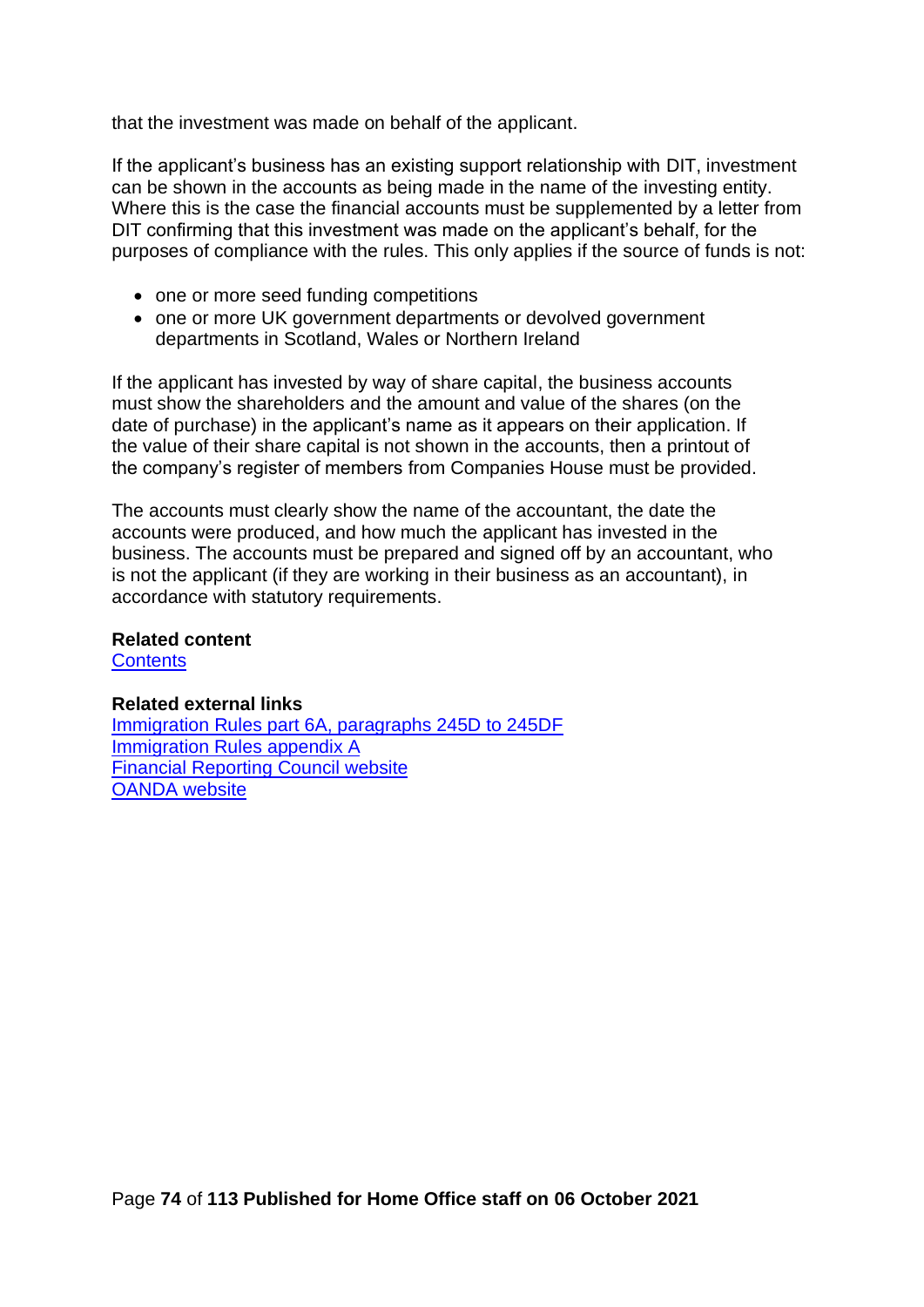# Accountant verification

This page tells you the documentation required to show that an accountant is suitably regulated to provide evidence of business accounts.

Evidence of accounts submitted from accountants must be from members of one of the following supervisory bodies for auditors (these are set out in the Companies Act 2006 on the Companies House website):

- Institute of Chartered Accountants in England and Wales (ICAEW)
- Institute of Chartered Accountants in Scotland (ICAS)
- Institute of Chartered Accountants in Ireland (ICAI)
- Association of Chartered Certified Accountants (ACCA)
- Association of Authorised Public Accountants (AAPA)
- the Charted Institute of Public Finance and Accountancy (CIPFA)
- the Institute of Financial Accountants (IFA)
- the Chartered Institute of Management Accountants (CIMA)
- the Association of International Accountants (AIA)
- the Association of Accounting Technicians (AAT)

The accountant must:

- not be the applicant, if they are working in their business as an accountant
- have a valid licence to practise or practising certificate

#### **Related content**

**[Contents](#page-1-0)** 

#### **Related external links**

[Immigration Rules part 6A, paragraphs 245D to 245DF](https://www.gov.uk/guidance/immigration-rules/immigration-rules-part-6a-the-points-based-system)  [Immigration Rules appendix A](https://www.gov.uk/guidance/immigration-rules/immigration-rules-appendix-a-attributes) [Companies House –](http://www.companieshouse.gov.uk/about/gbhtml/gp2.shtml) life of a company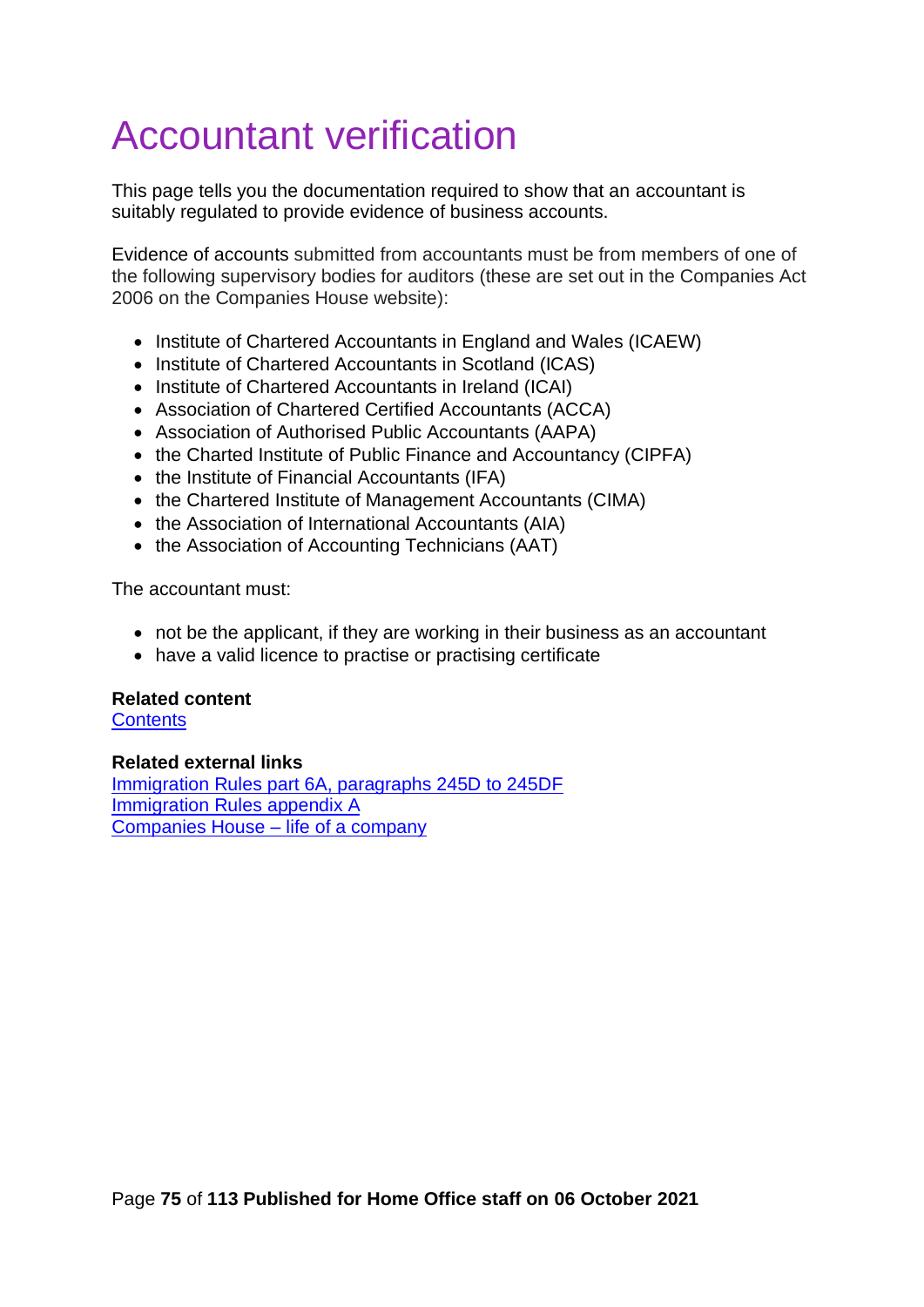# Evidence of UK business

This page tells you the evidence required to show the applicant invested in a UK business.

Applicants must provide evidence to show the business they have:

- has premises in the UK
- is subject to UK taxation
- has a UK bank account

They must provide one piece of evidence for each of these requirements.

## **Business Premises in UK**

The applicant must provide the following evidence to show that their business has premises in the UK:

- if they are self-employed, evidence of their registration with HM Revenue and Customs to show that the business is based in the UK
- if they are a director of a UK company or a member of a UK partnership, a printout of a Companies House document showing the address of the registered office in the UK, or head office in the UK if it has no registered office, and their name, as it appears on the application form, as a director or member

Not all self-employed applicants will have a business office. If they had no business premises you must use their registration with HMRC to show that the business is based in the UK.

### **UK bank account**

The applicant must provide the following evidence to show that their business has a UK bank account of which they are a signatory

- if they are self-employed, a personal or business bank statement showing transactions for their business (which must be currently active), or a letter from that same bank, on its headed paper, confirming that they have a business and act through that bank for the purposes of that business
- if they are a director of a UK company or member of a UK partnership either:
	- o a business bank statement from a UK account, which shows business transactions
	- $\circ$  a letter from a UK bank, on its headed paper, confirming that the company or partnership has a bank account, that they are a signatory of that account, and that the company or partnership uses the that account for the business purposes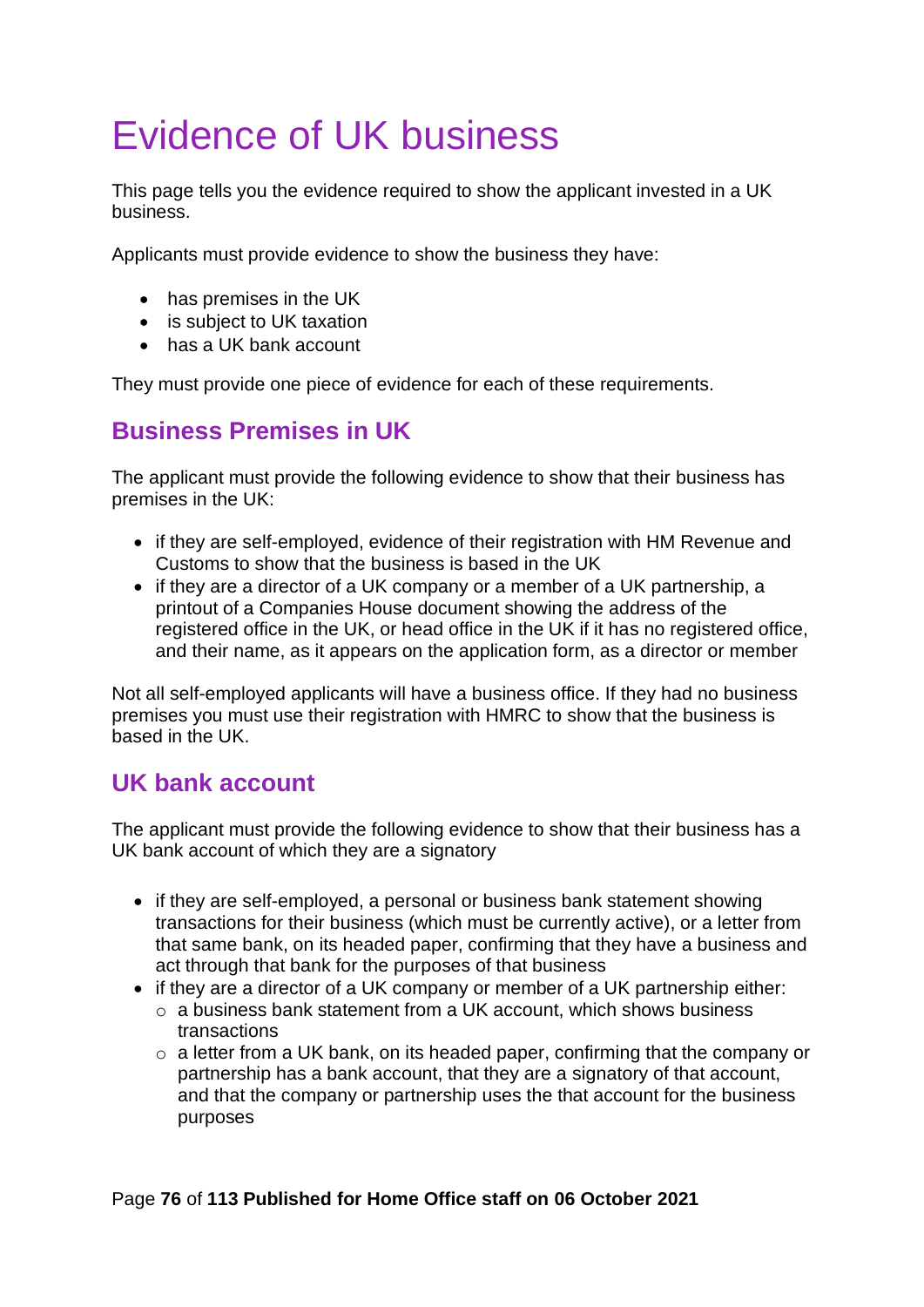## **UK taxation**

They must provide the following evidence to show that their business is subject to UK taxation:

- if they are self-employed as a sole trader or a member of a UK partnership, HM Revenue & Customs documentation to demonstrate they are making tax returns within the self-assessment system
- if they are a director of a UK company, it must be registered for corporation tax and they must provide documentation from HM Revenue & Customs which confirms this

The business must be actively trading and, if the business is a company, it must not be:

- dormant
- struck-off
- dissolved
- in liquidation

You must only consider a business as new if it was established no earlier than 12 months before the start of a period throughout which they have had continuous leave as a Tier 1 (Entrepreneur) migrant, and which includes their last grant of leave.

For applicants who held entry clearance or leave to remain as a Tier 1 (Graduate Entrepreneur) no more than 28 days before the application which led to the start of the continuous period, a business will be considered to be new if it was established no earlier than 24 months before the start of that period.

#### **Related content**

**[Contents](#page-1-0)** 

**Related external links**

[Immigration Rules part 6A, paragraphs 245D to 245DF](https://www.gov.uk/guidance/immigration-rules/immigration-rules-part-6a-the-points-based-system)  [Immigration Rules appendix A](https://www.gov.uk/guidance/immigration-rules/immigration-rules-appendix-a-attributes)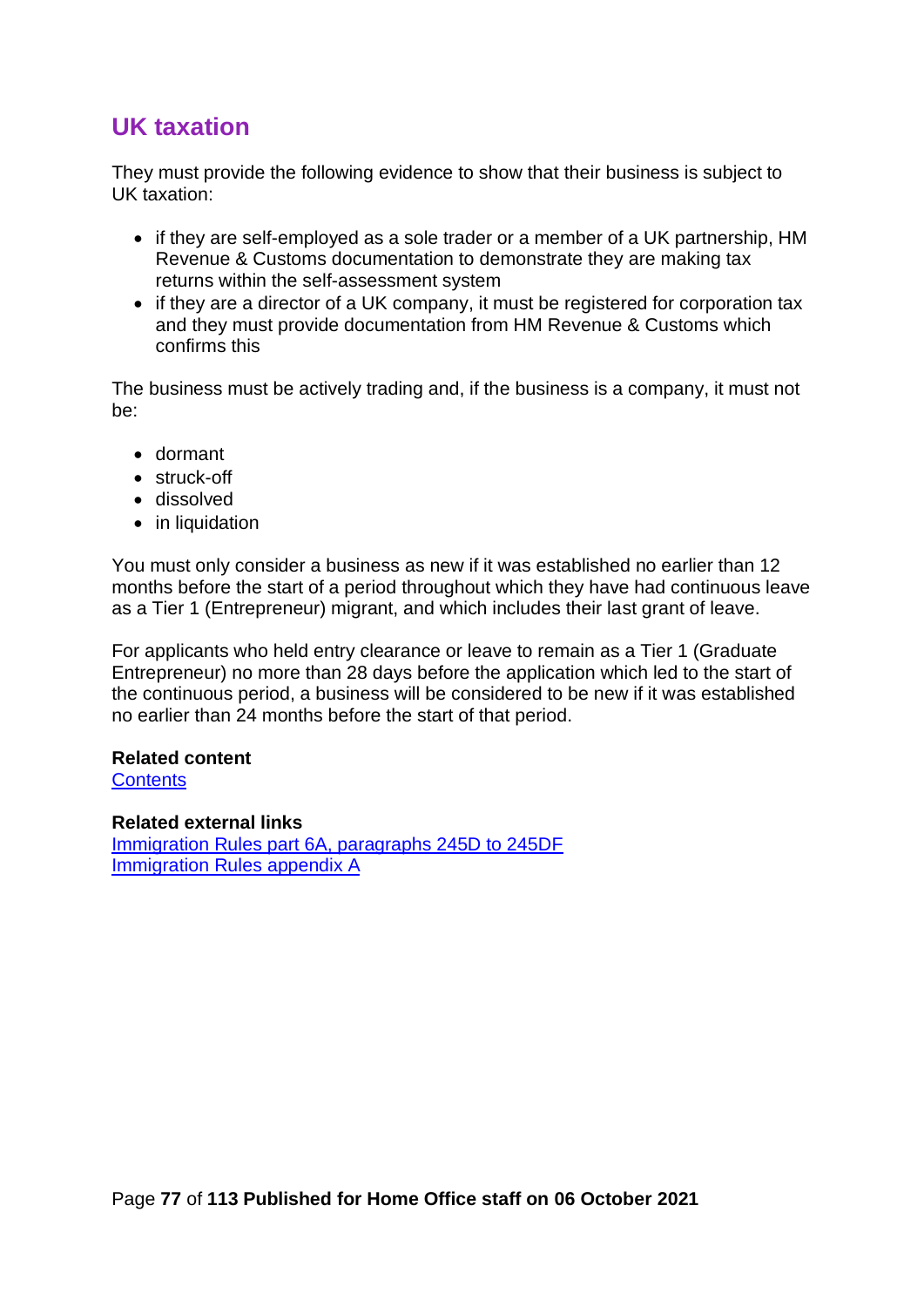# Business registration

This page tells you how a person who makes an extension application for leave as a Tier 1 (Entrepreneur) migrant must have registered within 6 months of entering the UK and how they must also be registered at extension and/or indefinite leave to remain (ILR) stage.

The applicant must have registered with:

- HM Revenue & Customs (HMRC) as self-employed
- Companies House as a director of a new or an existing business or member of a new or an existing partnership - you must not award points to directors who are on the list of disqualified directors provided by Companies House

Registration as any of the above must be within 6 months of the date of any of:

- entry to the UK, if they were granted entry clearance as a Tier 1 (Entrepreneur) migrant and there is evidence to establish the date of their entry to the UK
- the grant of entry clearance, if they were granted entry clearance as a Tier 1 (Entrepreneur) migrant and there is no evidence to establish their date of entry to the UK
- the grant of leave to remain, in any other case

If the applicant does not meet one or more of these conditions within 6 months of the specified date, you can curtail their leave.

They do not need to meet this requirement if the last grant of leave (before their current grant of leave) was as a businessperson or innovator.

Applicants who are applying for accelerated indefinite leave to remain (ILR) and have not demonstrated this requirement in a previous grant of leave (for example, at extension stage) must do so when they make their accelerated ILR application.

If the applicant's last grant of leave before the current grant was as an entrepreneur (for instance, a second extension), they will have met this requirement in a previous application and do not have to demonstrate it again.

Evidence accepted as proof of the above includes:

- a passport which contains the visa stamped on entry to the UK
- flight tickets and boarding card
- other documents which prove the date they entered the UK

If they have moved on to other activities and are no longer involved in the business they initially invested in, they must still provide evidence of the initial investment.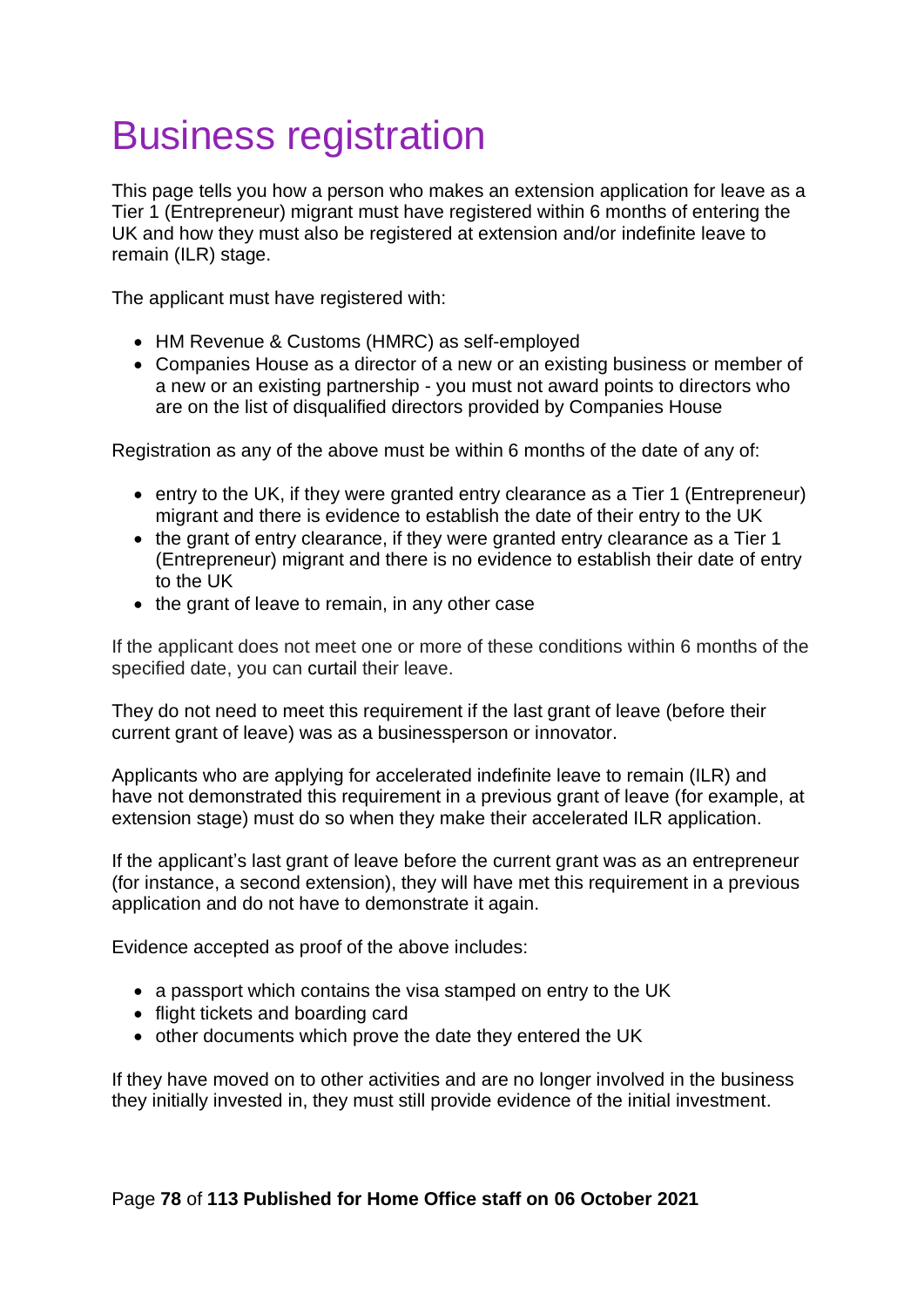## **Registered when applying for an extension or ILR**

The applicant must be engaged in business activity at the time of their extension or ILR application. They may change from being self-employed to being a director of a company or member of a partnership, or from director of a company or member of a partnership to self-employed, as long as they are engaging in business in the UK as one or the other. They must show they were registered on a date no earlier than 3 months directly before the date of application.

They may choose which evidence to supply if they have acted in both capacities, but points are only awarded for one registration.

### **Not the sole partner or a sole director**

If the applicant is not the sole partner or sole director in their business or businesses, they must confirm:

- the names of the other partners or directors
- whether any of the other partners or directors are also Tier 1 (Entrepreneur) migrants
- the dates that any other Tier 1 (Entrepreneur) migrants became a partner or director of the business

**Related content [Contents](#page-1-0)** 

#### **Related external links**

[Immigration Rules part 6A, paragraphs 245D to 245DF](https://www.gov.uk/guidance/immigration-rules/immigration-rules-part-6a-the-points-based-system)  [Immigration Rules appendix A](https://www.gov.uk/guidance/immigration-rules/immigration-rules-appendix-a-attributes)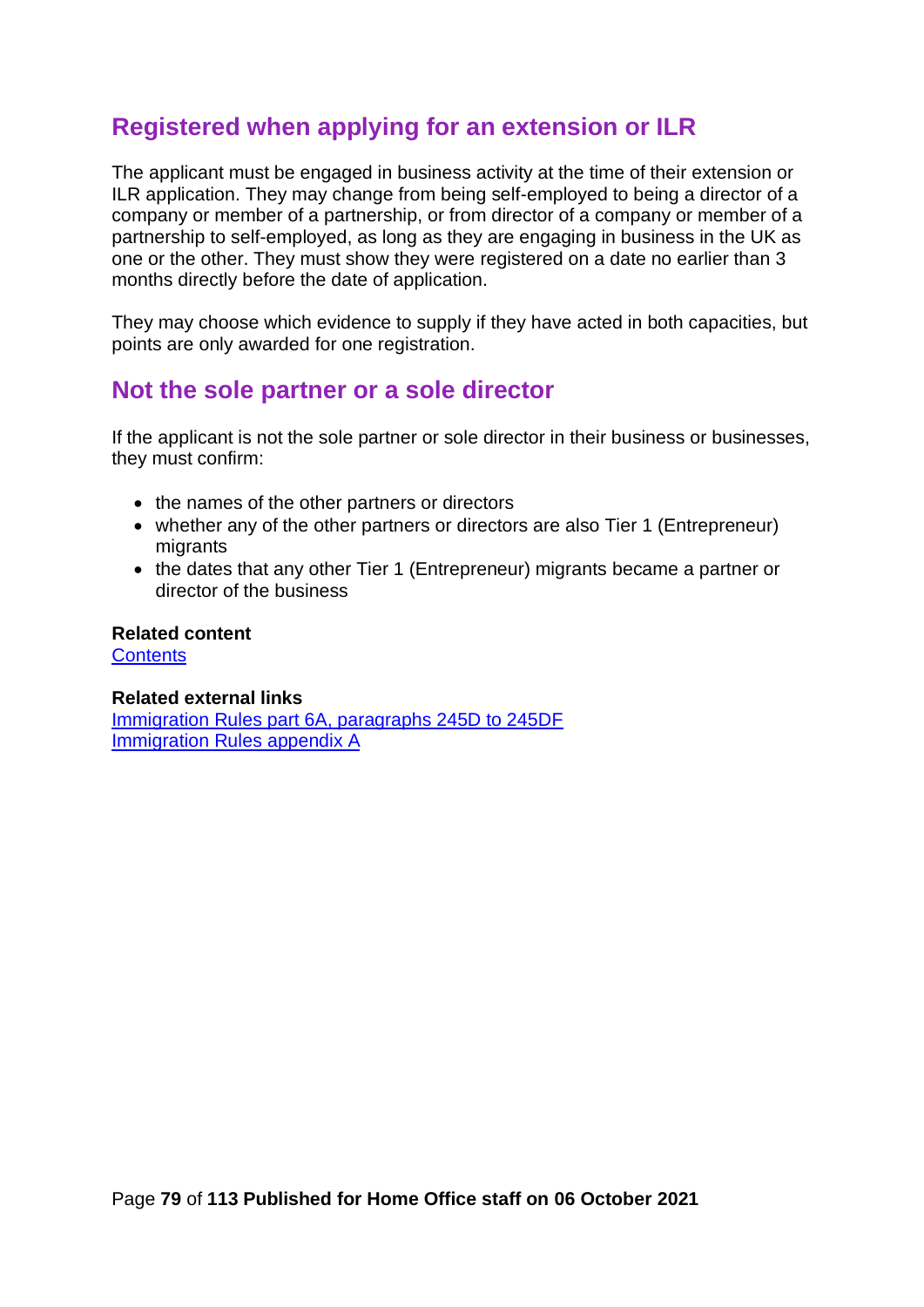## <span id="page-79-0"></span>Evidence for business registration: director or member

This page tells you the evidence an applicant needs to show registration as a director of a company or a member of a partnership who apply for an extension to their leave or for indefinite leave to remain (ILR).

You must check registration at 2 periods during the leave when you consider extension applications, once within the 6 months just after the entrepreneur entered the route, and again within the 3 months before they applied to extend. Also, applicants must show they registered within the 3 months before they apply for ILR.

## **Current registration**

A director of a company or member of a partnership must provide a printout from Companies House (CH) of the company's filing history page and of a Current Appointment Report, listing the applicant as a director of a company or member of a partnership that is actively trading.

This documentation must:

- be dated within the 3 months immediately before the date of this application
- show the applicant's name (as on the application form)
- show the applicant is the director of a company or member of a partnership that is actively trading and not dormant or struck-off, or dissolved or in liquidation
- include the filing history page

You must check with Companies House to see if the applicant is on the list of [disqualified directors.](https://beta.companieshouse.gov.uk/) If they are, you must not award them any points.

If the migrant is member of a UK partnership, you can accept either HM Revenue & Customs or Companies House documentation if this evidence confirms they are currently registered.

### **Evidence to show they met the criteria required immediately after entry to the UK**

The applicant must provide evidence to show they registered with HM Revenue & Customs (HMRC) within 6 months of their specified date.

The specified date can be the date of any of:

- their entry to the UK (if they were given entry clearance and have evidence of the date of entry)
- their grant of entry clearance
- their grant of leave to remain if they applied in the UK

#### Page **80** of **113 Published for Home Office staff on 06 October 2021**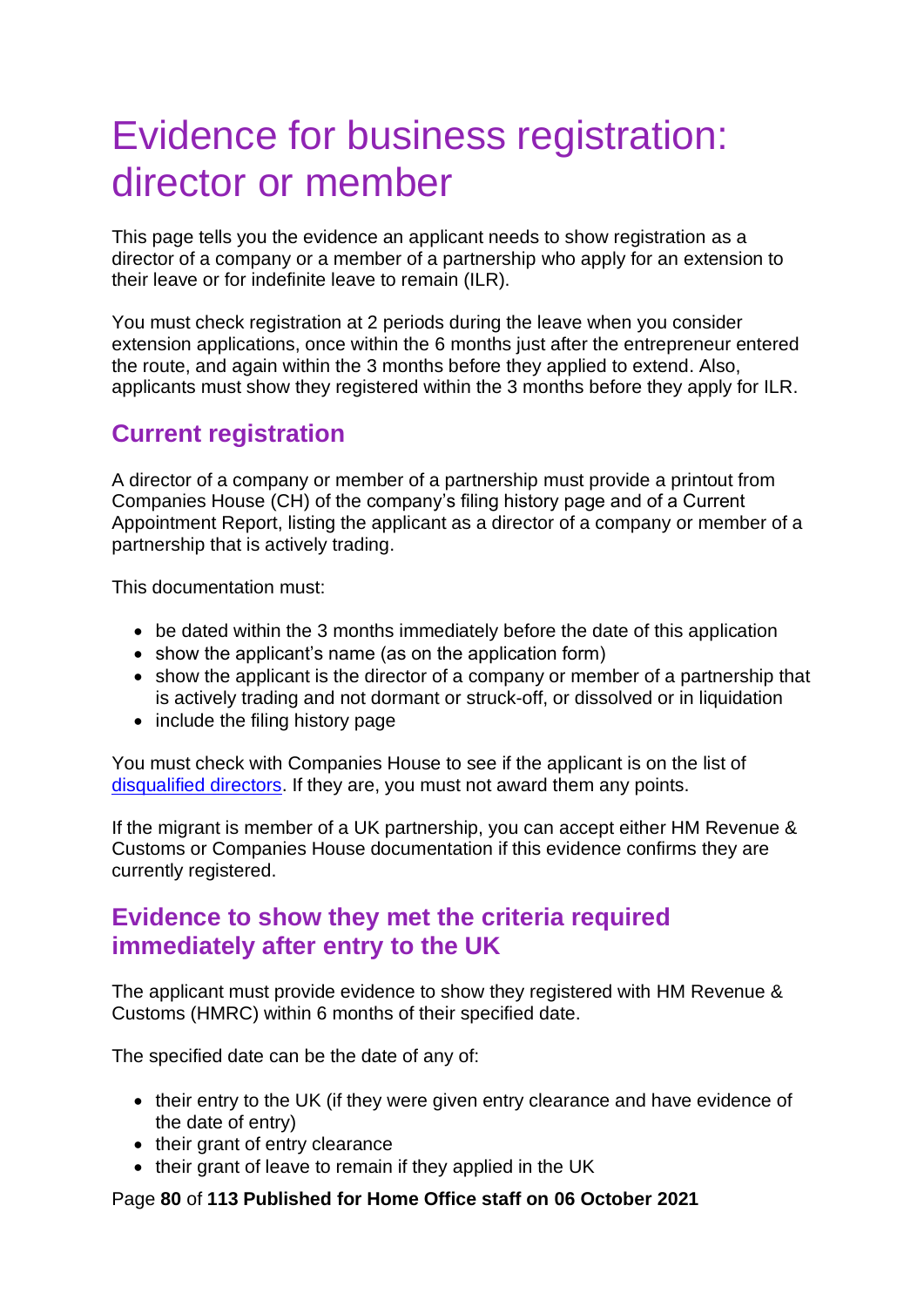If they were a director of a new or existing company, they must provide a printout from Companies House of the company's filing history page. Applicants must also provide a print out of a Current Appointment Report. The Current Appointment Report must list the applicant as a director of a company or member of a partnership that is actively trading, and show the date of their appointment as a director of that company / member of that partnership.

The Current Appointment Report must be dated no more than 6 months after the specified date.

If their last grant of leave, before the grant of leave they currently have, was as a businessperson or innovator, they do not need to fulfil this requirement, and you can award them the appropriate points.

## **Not the sole partner or a director**

If the applicant is not the sole partner or sole director in their business or businesses, they must confirm:

- the names of the other partners or directors
- whether any of the other partners or directors are also Tier 1 (Entrepreneur) migrants
- the dates that any other Tier 1 (Entrepreneur) migrants became a partner or director of the business

#### **Official – sensitive: start of section**

The information on this page has been removed as it is restricted for internal Home Office use.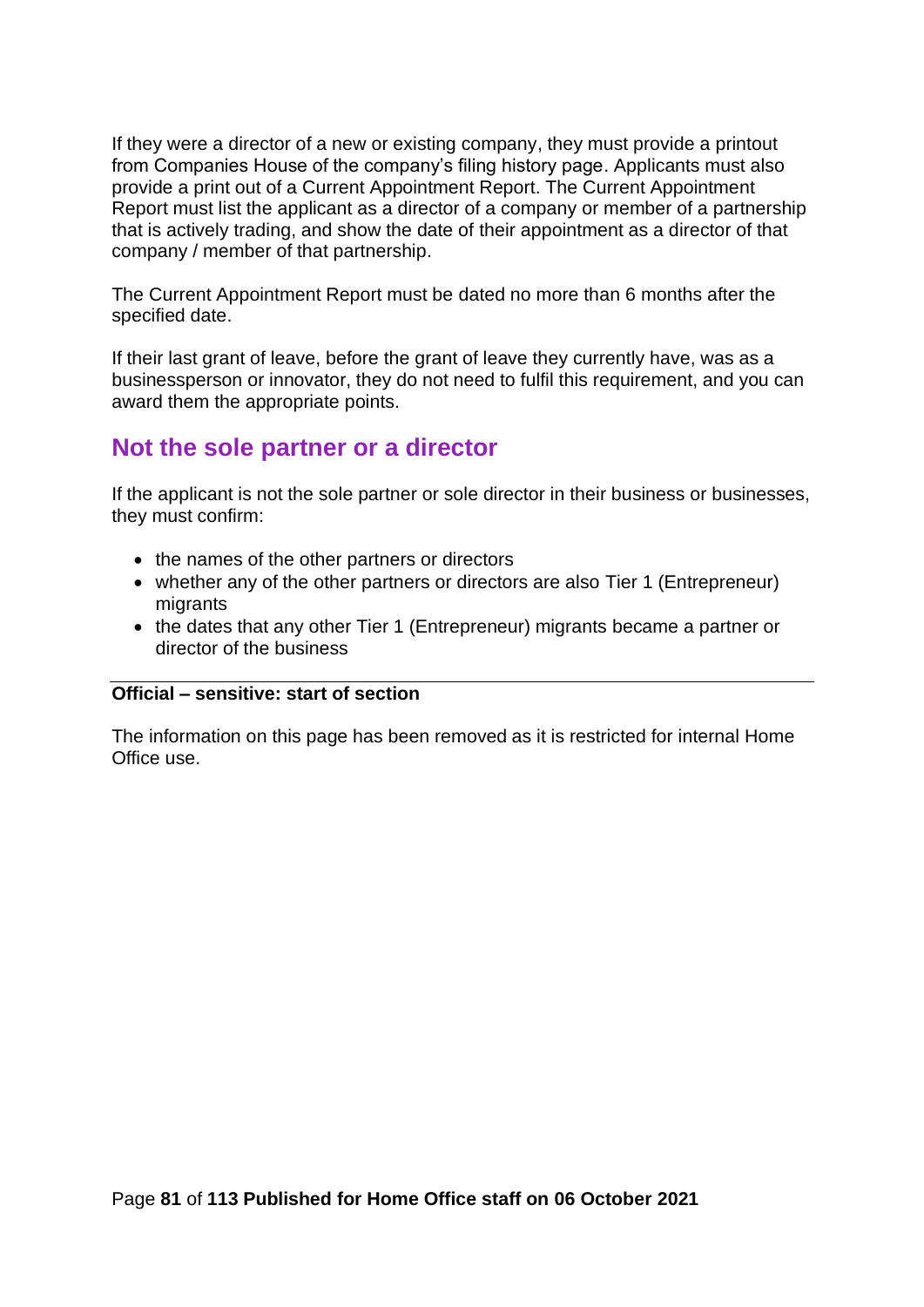The information on this page has been removed as it is restricted for internal Home Office use.

**Official – sensitive: end of section**

**Related content [Contents](#page-1-0)** 

**Related external links** [Immigration Rules part 6A, paragraphs 245D to 245DF](https://www.gov.uk/guidance/immigration-rules/immigration-rules-part-6a-the-points-based-system)  [Immigration Rules appendix A](https://www.gov.uk/guidance/immigration-rules/immigration-rules-appendix-a-attributes)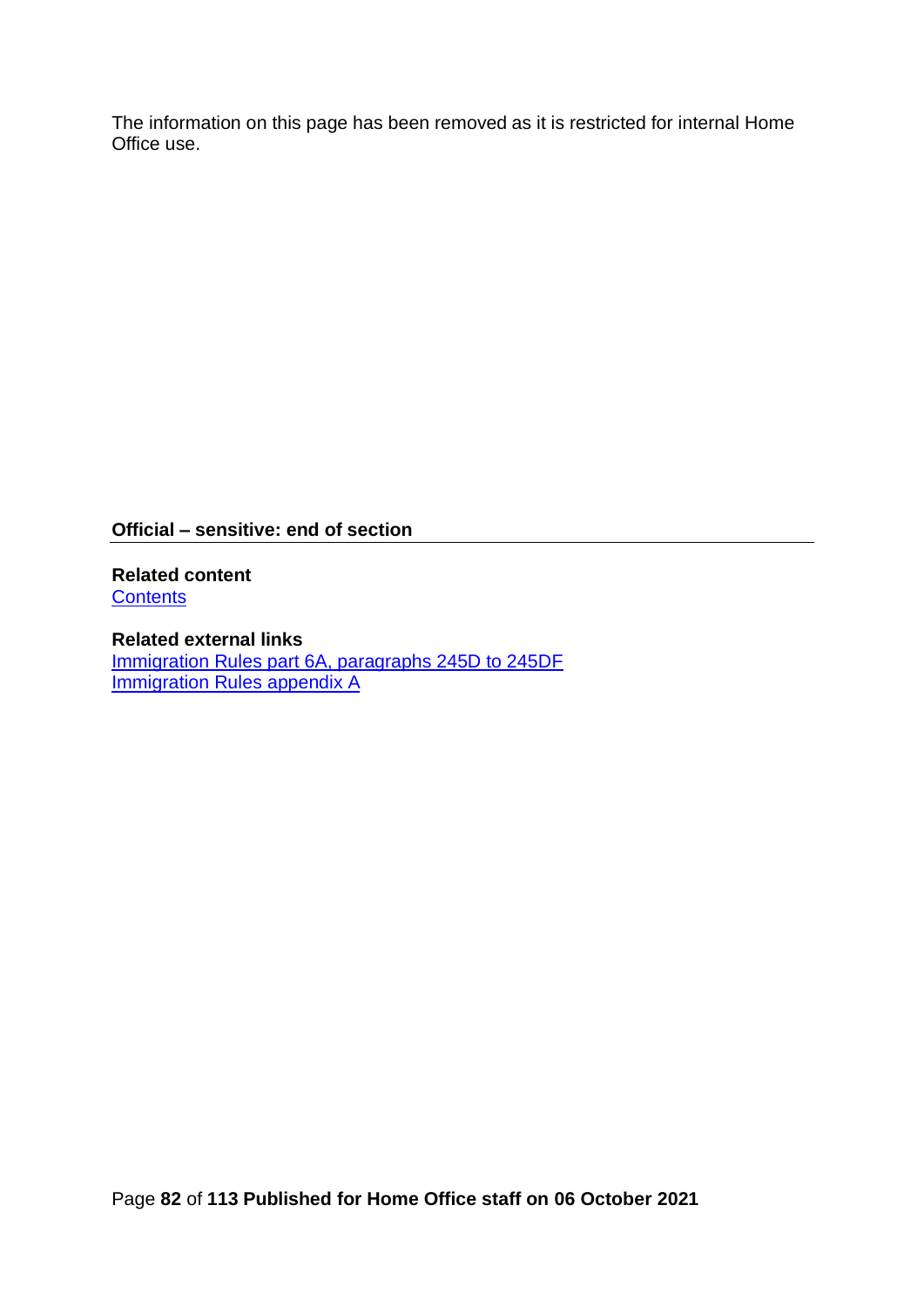# <span id="page-82-0"></span>Evidence for business registration: self employed

This page tells you the evidence needed to show registration as a self-employed person who applies for an extension to their leave or indefinite leave to remain (ILR).

You must check registration at 2 periods during the leave when you consider extension applications, once within the 6 months just after the entrepreneur entered the route (their specified date), and again within the 3 months before they applied to extend. Applicants must show they registered within the 3 months before they apply for ILR.

## **Evidence**

The applicant must provide evidence of their registration with HM Revenue & Customs- once within 6 months of their specified date and again within the 3 months before they applied to extend/applied for ILR.

The specified date can be the date of either:

- their entry to the UK (if they were given entry clearance and have evidence of the date of entry)
- their grant of entry clearance
- their grant of leave to remain if they applied in the UK

**Related content [Contents](#page-1-0)** 

#### **Related external links**

[Immigration Rules part 6A, paragraphs 245D to 245DF](https://www.gov.uk/guidance/immigration-rules/immigration-rules-part-6a-the-points-based-system)  [Immigration Rules appendix A](https://www.gov.uk/guidance/immigration-rules/immigration-rules-appendix-a-attributes)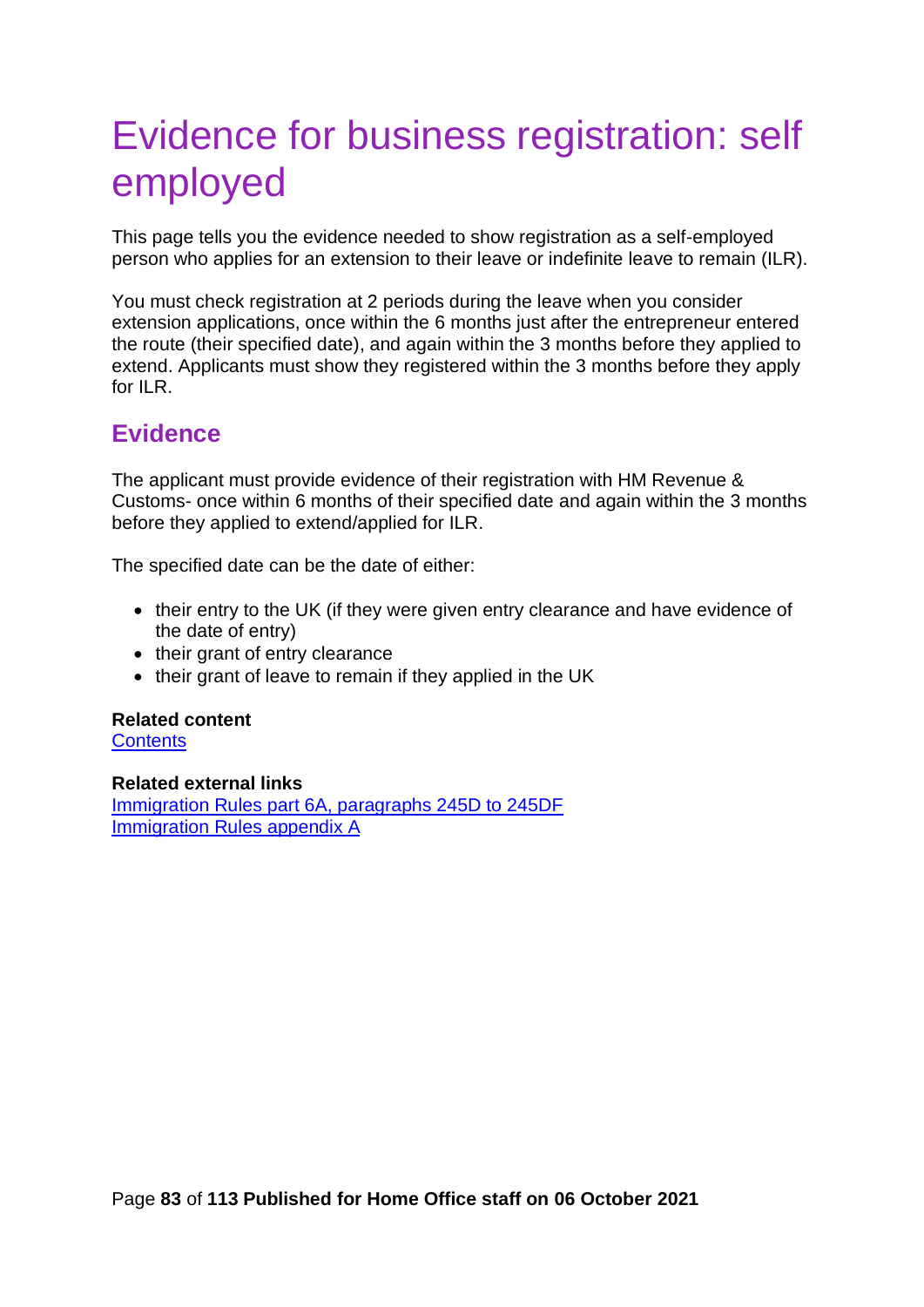# Job creation

This page tells you the requirement for a person who makes an extension application for leave as a Tier 1 (Entrepreneur) migrant or indefinite leave to remain (ILR) application to have created jobs in the UK.

If the applicant established a new business or businesses or invested in an existing business, they must have created the equivalent of 2 extra full-time paid jobs for at least 2 people who meet the definition of settled workers in the Immigration Rules at the time their employment starts. Each job must have existed for at least 12 months.

The Home Office defines full-time as a 30-hour working week.

If they are self-employed, they must employ the workers directly. If they are a director of a company or member of a partnership, they must have created 2 new posts.

Both team members of an entrepreneurial team can use the same evidence for creating employment.

Tier 1 (Entrepreneur) migrants who invest in the same business and are not part of an entrepreneurial team may not use the same evidence of job creation. If the applicant is not the sole partner or director of the business or businesses, they must confirm:

- the dates that any other Tier 1 (Entrepreneur) migrants became a director of the company/member of the partnership
- whether the applicant and the other Tier 1 (Entrepreneur) migrant are team members who will be sharing evidence of job creation

A single job need not consist of 12 consecutive months (for example it could exist for 6 months in one year and 6 months the following year), providing it is the same job (different jobs that have existed for less than 12 months cannot be combined together to make up a 12 month period). The jobs need not exist at the date of application, provided they have existed for 12 months.

The jobs must comply with the UK regulations, including the working time directive. See: [GOV.UK](https://www.gov.uk/maximum-weekly-working-hours) for further information.

Self-employed contractors who are working for the business do not count when awarding points.

### **Further leave**

If the applicant has already been granted a Tier 1 (Entrepreneur) extension and is applying for a further extension, they can score points for job creation in either of the following ways:

#### Page **84** of **113 Published for Home Office staff on 06 October 2021**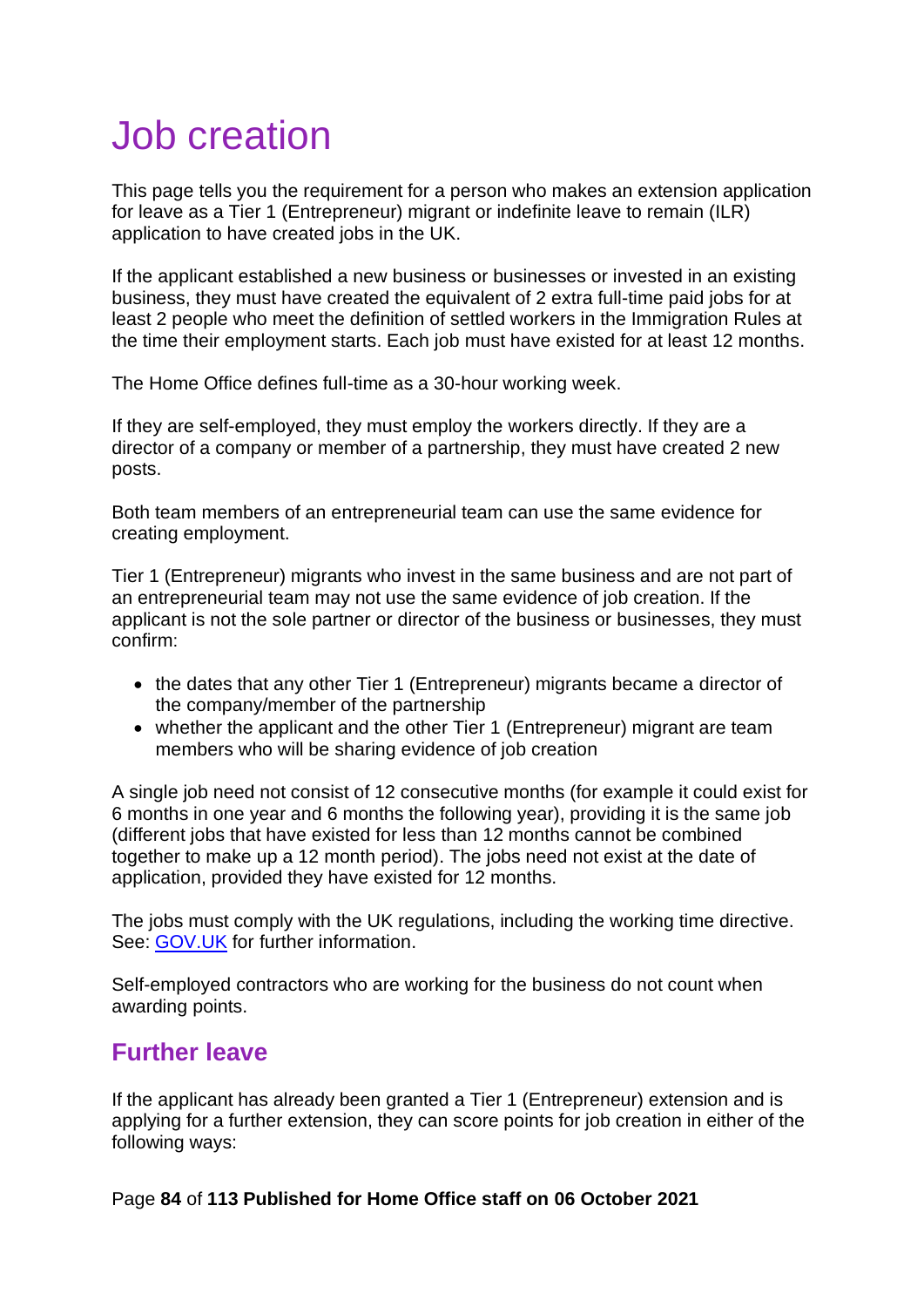- if the jobs created in their initial grant of leave were maintained for at least a further 12 months during their most recent extension
- if the jobs from the previous leave no longer exist, they must show they have created 2 new jobs which have existed for at least 12 months during their most recent extension

This will not be possible if the most recent extension was granted less than 12 months ago. In such cases, the jobs must have existed for at least the last 12 months leading up to the date of the current application. This 12 month period will fall across the applicant's last 2 grants of leave.

If the applicant is applying for a second extension or a 5 year settlement application:

- they can only score points for employment activity from their most recent extension period of leave
- they cannot claim points for any employment activity from their initial period of leave (as this can only be used to score points for the applicant's first extension application)

The only exception is if the most recent extension was granted less than 12 months ago. In such cases, the applicant can score points for employment activity from the last 12 months leading up to the date of the current application.

| <b>During their</b><br>initial leave                           | They are<br>applying for<br>their first<br>extension<br>application                   | <b>During their</b><br>extension period<br>of leave                                                                                                                                                                                                                | They are applying<br>for a second<br>extension or 5<br>year settlement<br>application   |
|----------------------------------------------------------------|---------------------------------------------------------------------------------------|--------------------------------------------------------------------------------------------------------------------------------------------------------------------------------------------------------------------------------------------------------------------|-----------------------------------------------------------------------------------------|
| They need to<br>create 2 jobs<br>which exist for 12<br>months. | You must assess<br>the employment<br>activity from the<br>initial period of<br>leave. | They must:<br>Maintain the 2<br>jobs created in<br>their initial leave<br>for a further 12<br>months, or<br>Create 2 more<br>jobs which exist<br>for 12 months, if<br>the 2 jobs<br>created during<br>their initial<br>period of leave<br>have ceased to<br>exist. | You must assess<br>the employment<br>activity from the<br>extension period of<br>leave. |

If an applicant makes an application for indefinite leave to remain through the accelerated route on the basis of the creation of 10 jobs, they may include the same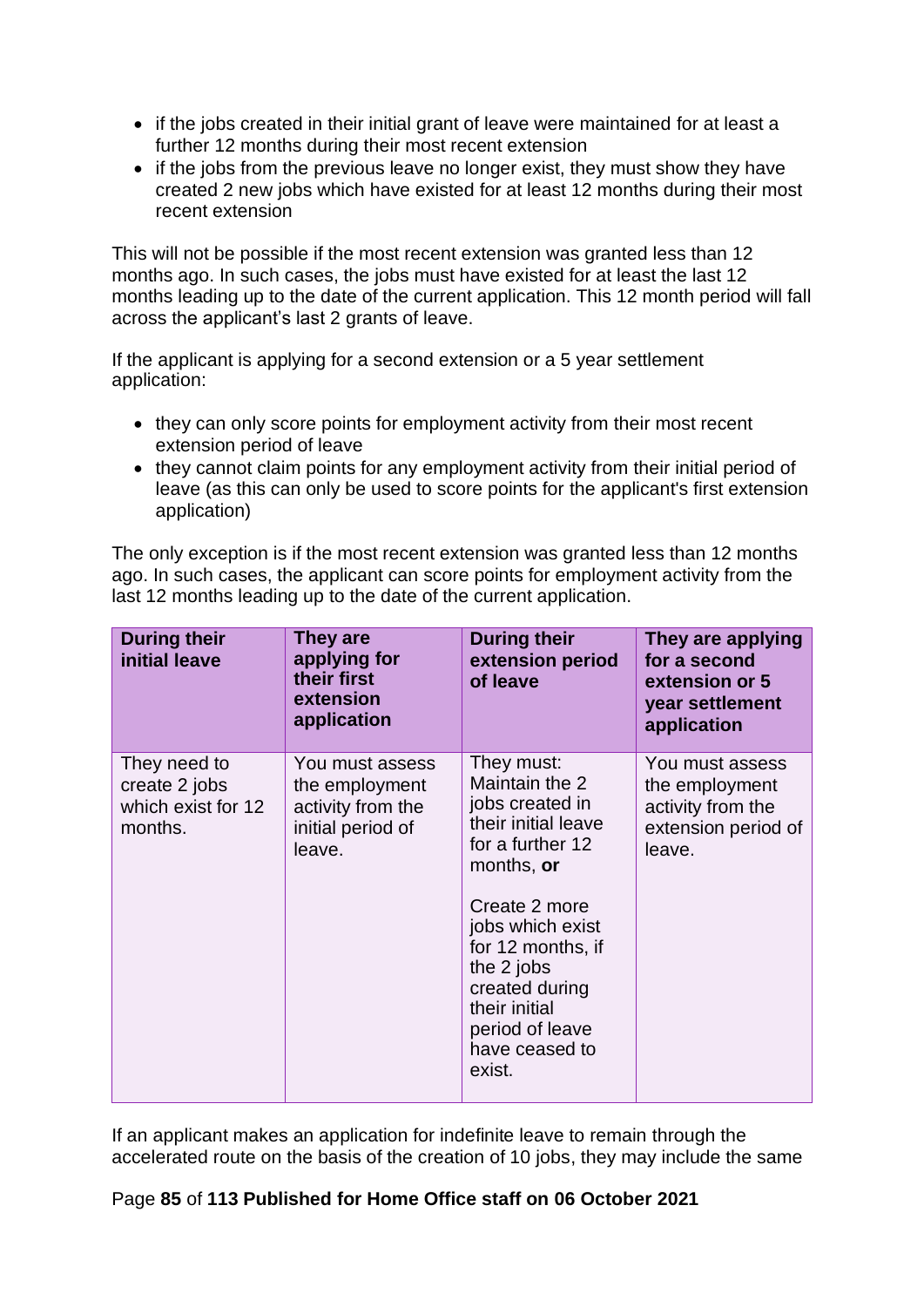2 jobs created during their initial leave. The applicant can only use this provision if these jobs are maintained for at least 12 months during their most recent extension.

The exception to the above rule is if their current leave was granted less than 12 months ago. In such cases the jobs must have been maintained for at least the 12 months before the date of the current application. This will include the full extension period plus the balance needed to make up the rest of the 12 months from the initial period.

## **Job Creation: If the applicant holds leave as a Tier 1 (Entrepreneur) and their business has been impacted by the Coronavirus (COVID-19) pandemic**

If an applicant holds leave as a Tier 1 (Entrepreneur) and their business has been disrupted as a result of the Coronavirus pandemic, they do not need to employ at least 2 people for 12 consecutive months.

The 12 month period they are required to employ someone for can be made up of multiple jobs across different months, providing when combined this is equivalent to 2 full time jobs.

Time when their employees were furloughed under the UK Government scheme will count towards the 12 month period if they have been paid at least 80% of their normal salary.

If an applicant has not been able to employ staff for 12 months by the time their visa expires, you must be satisfied that:

- they have created at least 2 jobs for settled workers at the point they make the application
- that they have been unable to meet the normal requirement due to the impact of the pandemic

Where you are satisfied that they meet these and the other requirements for the route you must grant leave for a period of 2 years.

### **Job Creation: Settlement applications where applicant's last extension was granted under the concession for businesses impacted by the Coronavirus pandemic**

In respect of an applicant who was granted a covid related extension of leave, to qualify for settlement, applicants will be required to demonstrate that they have created 2 full time jobs for the 12 month period in addition to the existing job creation requirement for settlement. For example where they are relying on having created 2 full time jobs for settled workers that existed in 12 months during their most recent grant of leave, they will also be required to show that 2 full time jobs existed for an additional 12 months, these can be the same jobs, providing they meet the requirement of existing for at least a further 12 months.

Page **86** of **113 Published for Home Office staff on 06 October 2021**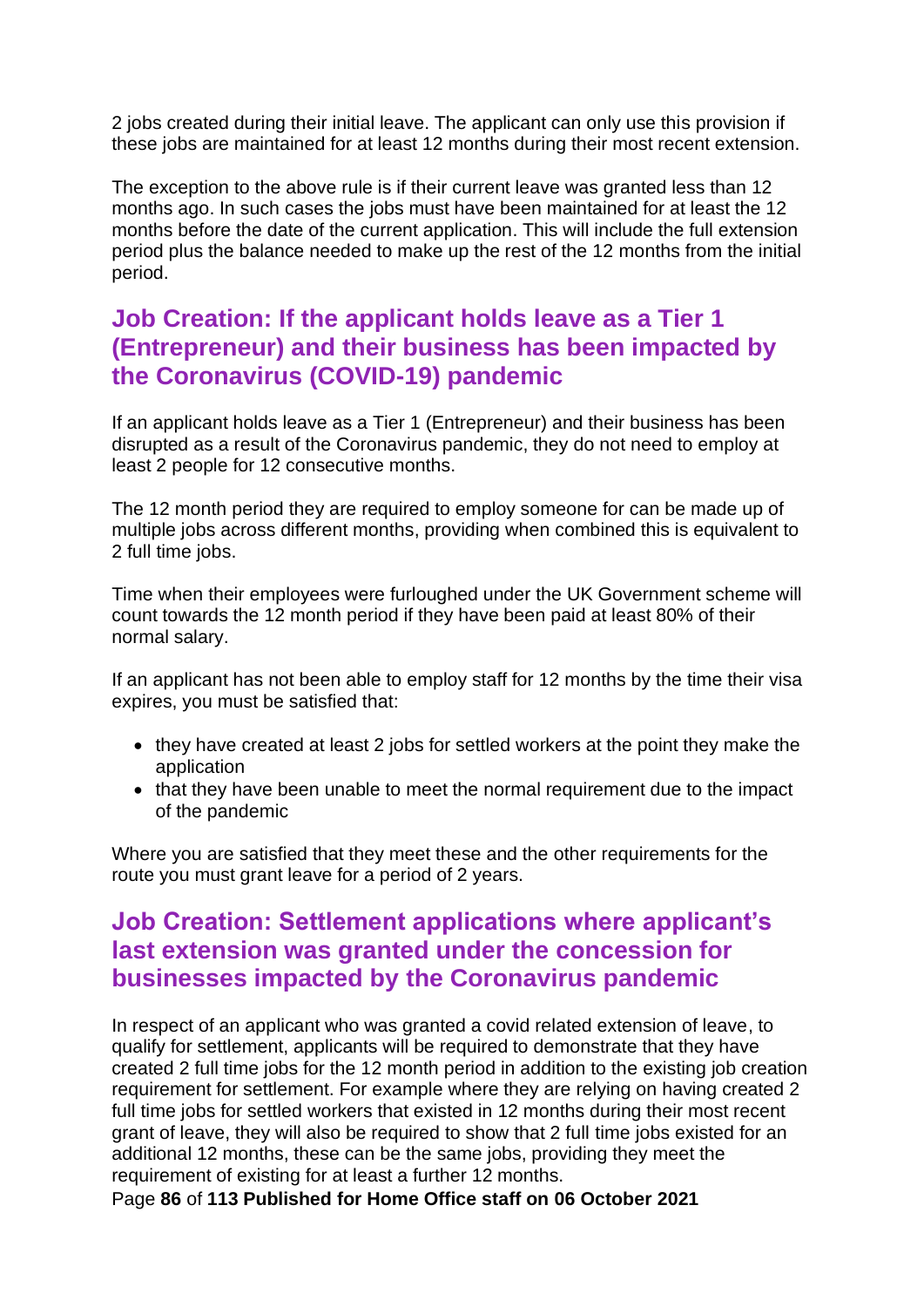#### **Related content**

**[Contents](#page-1-0)** 

#### **Related external links**

[Immigration Rules part 6A, paragraphs 245D to 245DF](https://www.gov.uk/guidance/immigration-rules/immigration-rules-part-6a-the-points-based-system)  **[Immigration Rules appendix A](https://www.gov.uk/guidance/immigration-rules/immigration-rules-appendix-a-attributes)**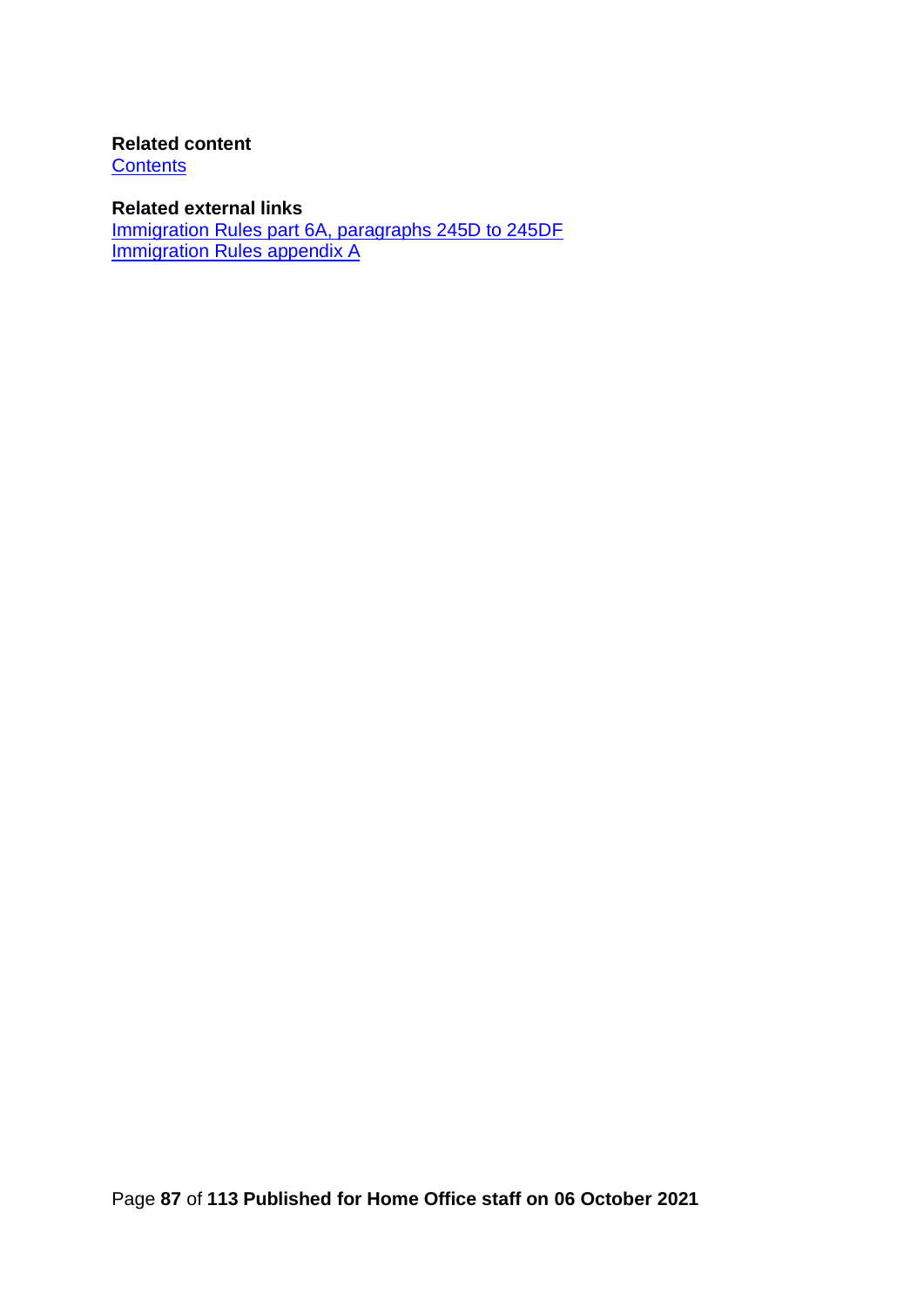# Entrepreneurial teams

This page tells you how to consider applications from entrepreneurial teams under Tier 1 (Entrepreneur).

Under the Immigration Rules, 2 applicants can apply to the Tier 1 (Entrepreneur) route by claiming points for the same investment.

The applicants must:

- have equal control over the funds and the business or businesses
- be named in each other's applications and in the specified evidence required

The applicants must not have previously been granted leave as a Tier 1 (Entrepreneur) on the basis of investment and/or business activity with any other applicant (other than each other), if the same funds are being relied on as in a previous application.

You must not award points for funds if they are also available to anyone else besides the entrepreneurial team members. This includes other business partners who are not applying for a visa (for example EEA residents).

You can accept money held in an account which the applicant has jointly with any of the people listed below, providing the money is also available to the other entrepreneurial team member. They are the applicant's:

- husband
- wife
- civil partner
- unmarried or same-sex partner

An unmarried or same-sex partner is defined as a person who has been living together with the applicant in a relationship akin to a marriage or civil partnership for at least 2 years before the date of application. Money made available from third parties to the team's business is acceptable.

### **Consideration of entrepreneurial team applications**

Team members may enter the category at different times and apply from different locations (for example one in-country applicant and one out of country applicant).

Applicants are encouraged to supply a set of documents on each team member's application, but this is not a requirement of the Immigration Rules. If you receive an application for a team member, you must make all reasonable attempts to link this to the other team member's application. This makes sure you have consistency and all the required documents.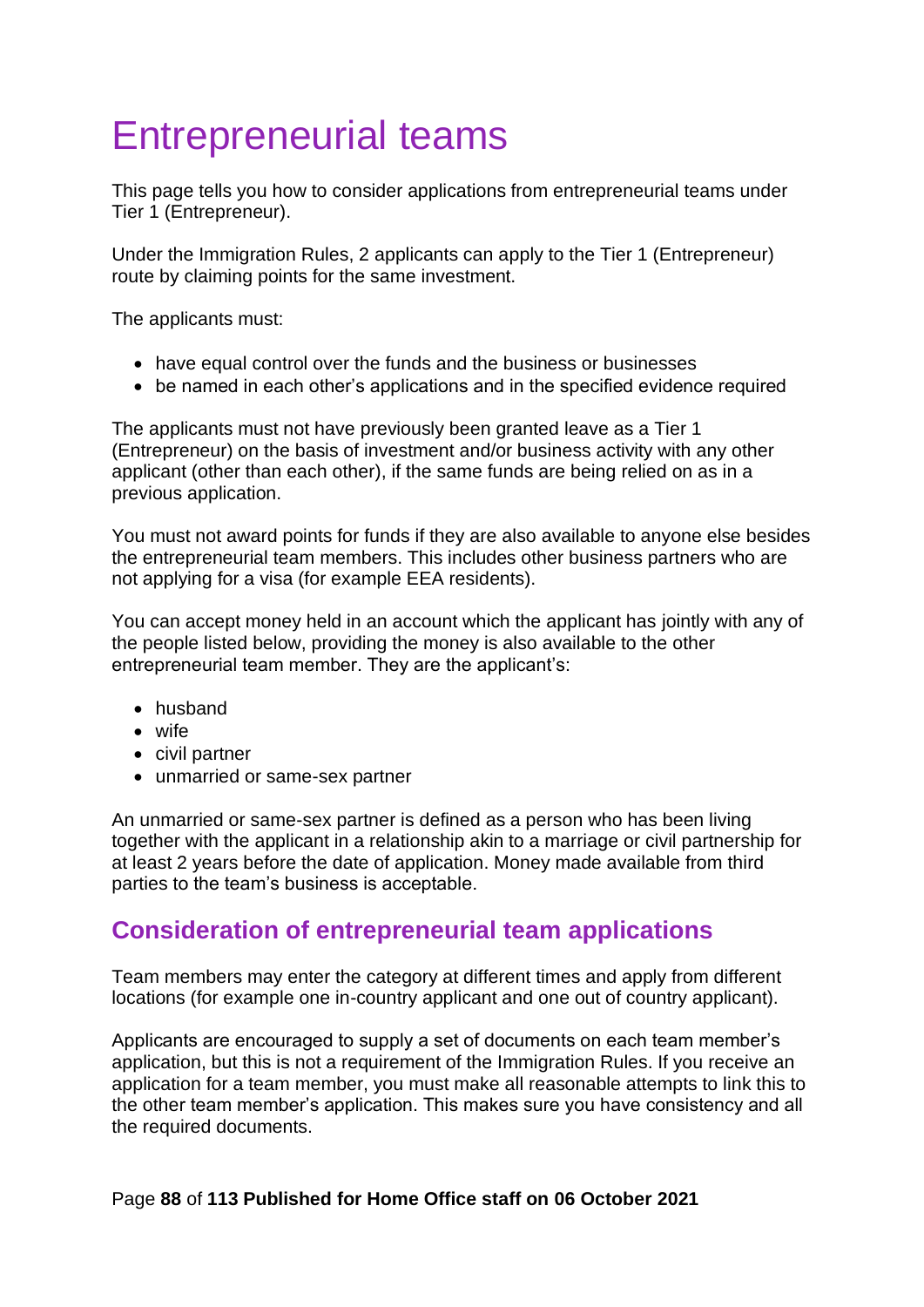Tier 1 (Entrepreneur) migrants investing in the same business who are not part of an entrepreneurial team may not use the same evidence of job creation.

If either one or both members of the entrepreneurial team is applying in the UK, they may only rely on funds located in the UK.

The Immigration Rules are subject to revision and update. Therefore, if there is a delay between the submission of one application and that of their entrepreneurial team member, any changes to the Immigration Rules that take place during a period between applications may affect their ability to apply as an entrepreneurial team.

#### **Related content**

**[Contents](#page-1-0)** 

#### **Related external links**

[Immigration Rules part 6A, paragraphs 245D to 245DF](https://www.gov.uk/guidance/immigration-rules/immigration-rules-part-6a-the-points-based-system)  [Immigration Rules appendix A](https://www.gov.uk/guidance/immigration-rules/immigration-rules-appendix-a-attributes)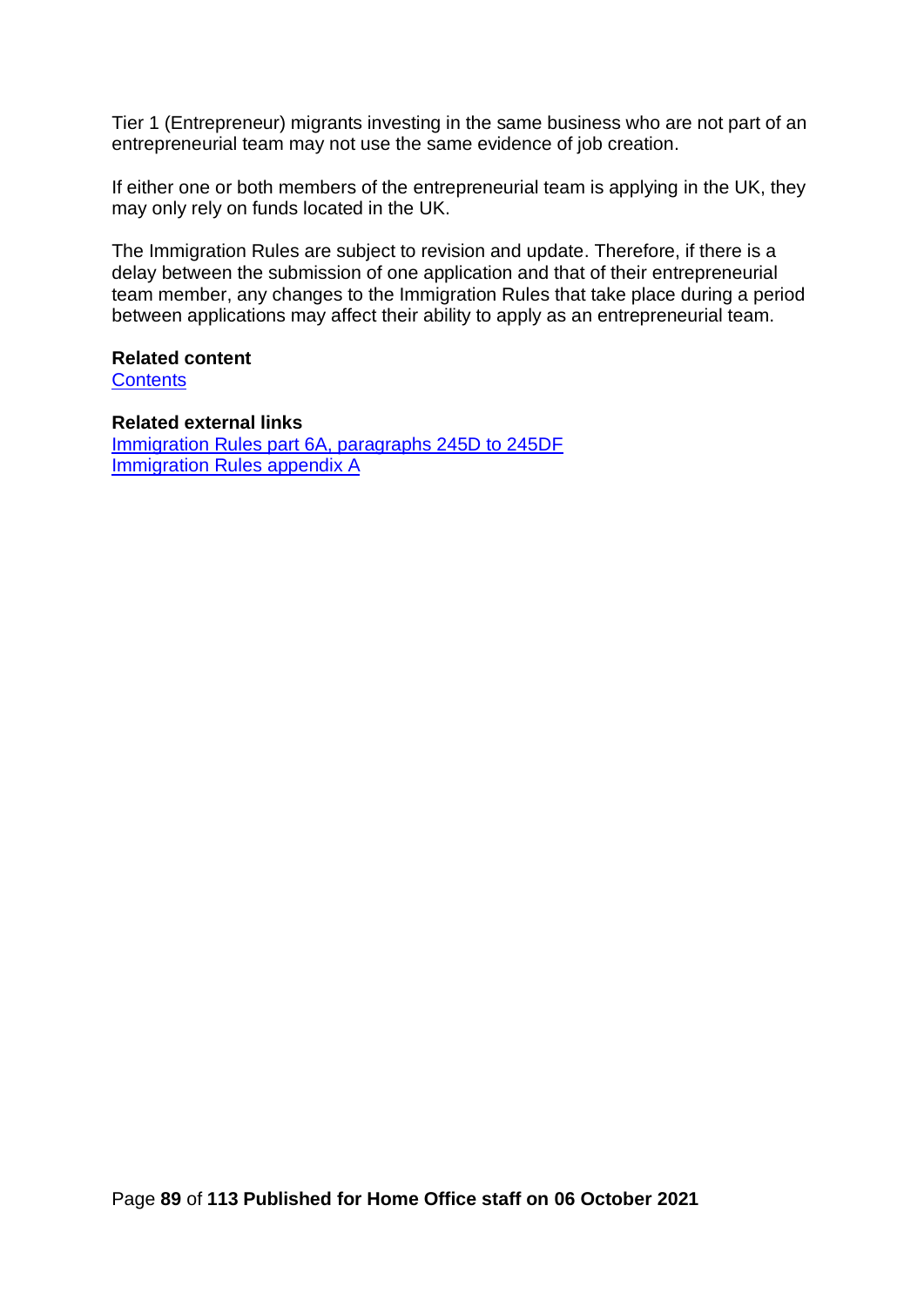# Evidence of job creation

This page tells you about the evidence the applicant must provide to show they have created 2 full-time posts in their business.

An applicant can only use employment created whilst they were engaged in the business.

In order to confirm the applicant created the jobs after they joined the business, they must supply evidence of the date they joined the business. See related links:

- [Registration as a director or member](#page-79-0)
- [Registration as self-employed](#page-82-0)

## **Not the sole partner or a director**

If the applicant is not the sole partner or sole director in their business or businesses, they must confirm:

- the names of the other partners or directors
- whether any of the other partners or directors are also Tier 1 (Entrepreneur) migrants
- the dates that any other Tier 1 (Entrepreneur) migrants became a partner or director of the business
- whether the applicant and the other Tier 1 (Entrepreneur) migrant are team members who will be sharing evidence of job creation
- the names of the jobholders they are claiming points for

### **Number of hours worked by an employee**

The applicant must provide evidence for each worker of employment created this must show they are reporting Pay As You Earn (PAYE) income tax appropriately to HMRC and have done so for the full period of employment for which points are being claimed. They must provide printouts of Real Time-Full Payment Submissions which confirm the report of PAYE income tax to HMRC. These types of submissions have been mandatory for all reporting from 6 October 2013.

The evidence above must show the total payments made to the settled workers as well as the tax deducted and date which they started work with the applicant's business.

The applicant must also provide:

• duplicate wage documents issued to the worker covering the full period of their employment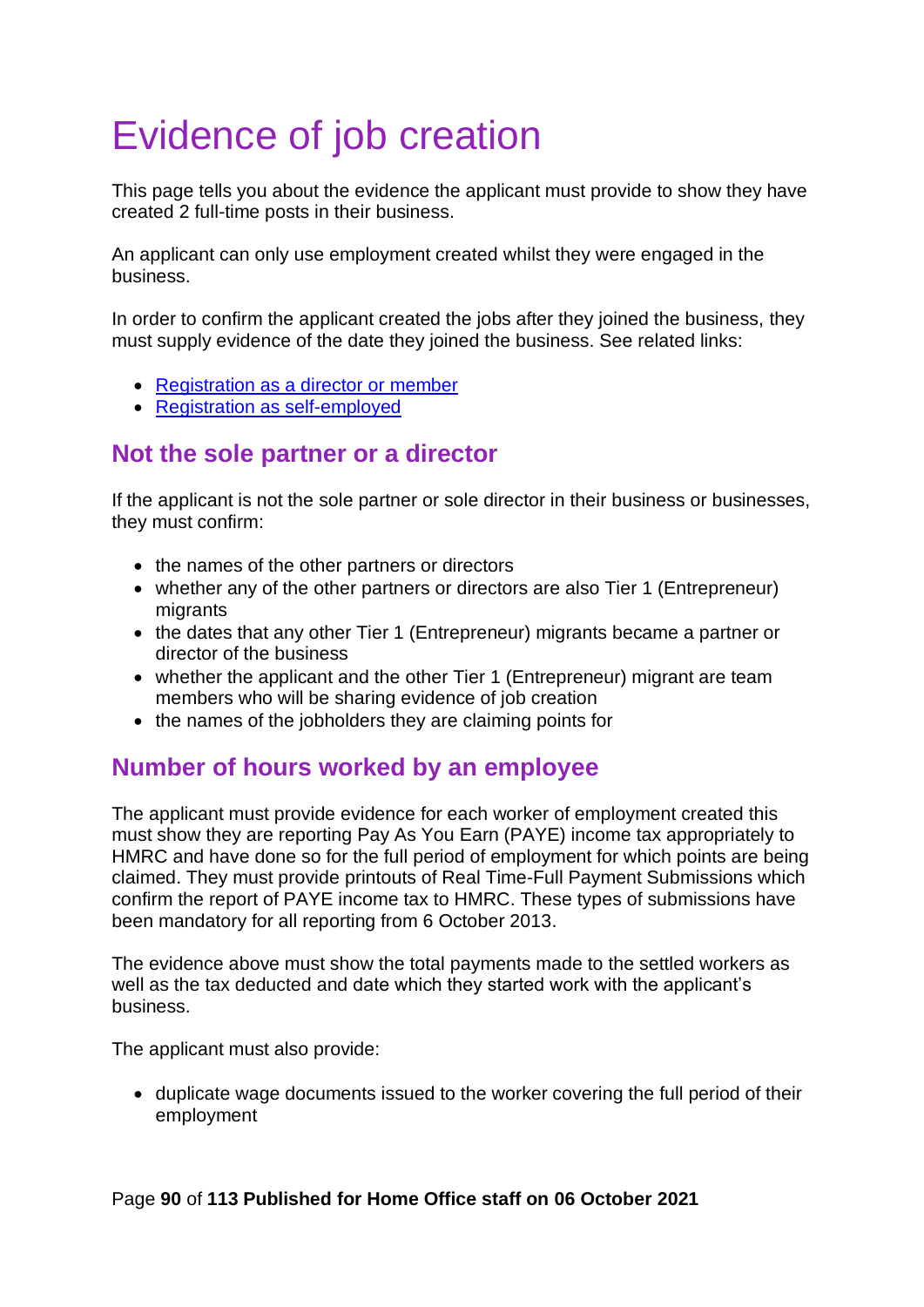- confirmation of the start date, number of hours paid and the hourly rate for each employee used to claim points, including any changes in the number of hours paid or hourly rate and the dates of the changes
- documents which show the employee was at the point their employment started a settled worker
- a printout from Companies House of the company's filing history page and their personal appointments history, showing the date of their appointment as director of that company or member of that partnership, as applicable

You must check that the applicant was a director of the company or member of the partnership that employed the worker. You must also check that the applicant was a director of the specific employing company or member of the specific employing partnership at the time that the settled worker was employed.

If the applicant is self-employed, you must cross-check the details of the business with the evidence the applicant provides to show that it was a UK business. This will include the dates that the applicant became self-employed, the names on the Employee Payment Record or the Real Time Full Payment Submission, the bank account, and the address of the business.

## **Applicant takes over or joins an existing business**

If the applicant took over or joined a business that employed workers before they joined it, they must provide payroll information in the form of either:

- a duplicate form HM Revenue & Customs full payment summary (FPS) document (they could submit either 12 months' worth of monthly Full Payment Submissions, or a financial year end document running April-March) sent to HMRC under Real Time
- a form P35, if the business started emploving staff for which points are being claimed before they were reporting under Real Time

If they took over or joined an existing business, they must also provide a letter from an accountant, to verify the job creation. The accountant's letter must contain:

- the name and contact details of business
- the status of the applicant in the business
- the number of posts created in the business
- dates of the employment created
- registration or permission of the accountant to operate in UK
- the date the accountant created the letter on behalf of the applicant
- If the business did not employ workers before the applicant took over or joined it, confirmation of this
- a statement from the accountant to confirm the content of the letter to the Home **Office**

The accountant must not be the applicant (if they are working in their business as an accountant) and must have a valid licence to practise or practising certificate.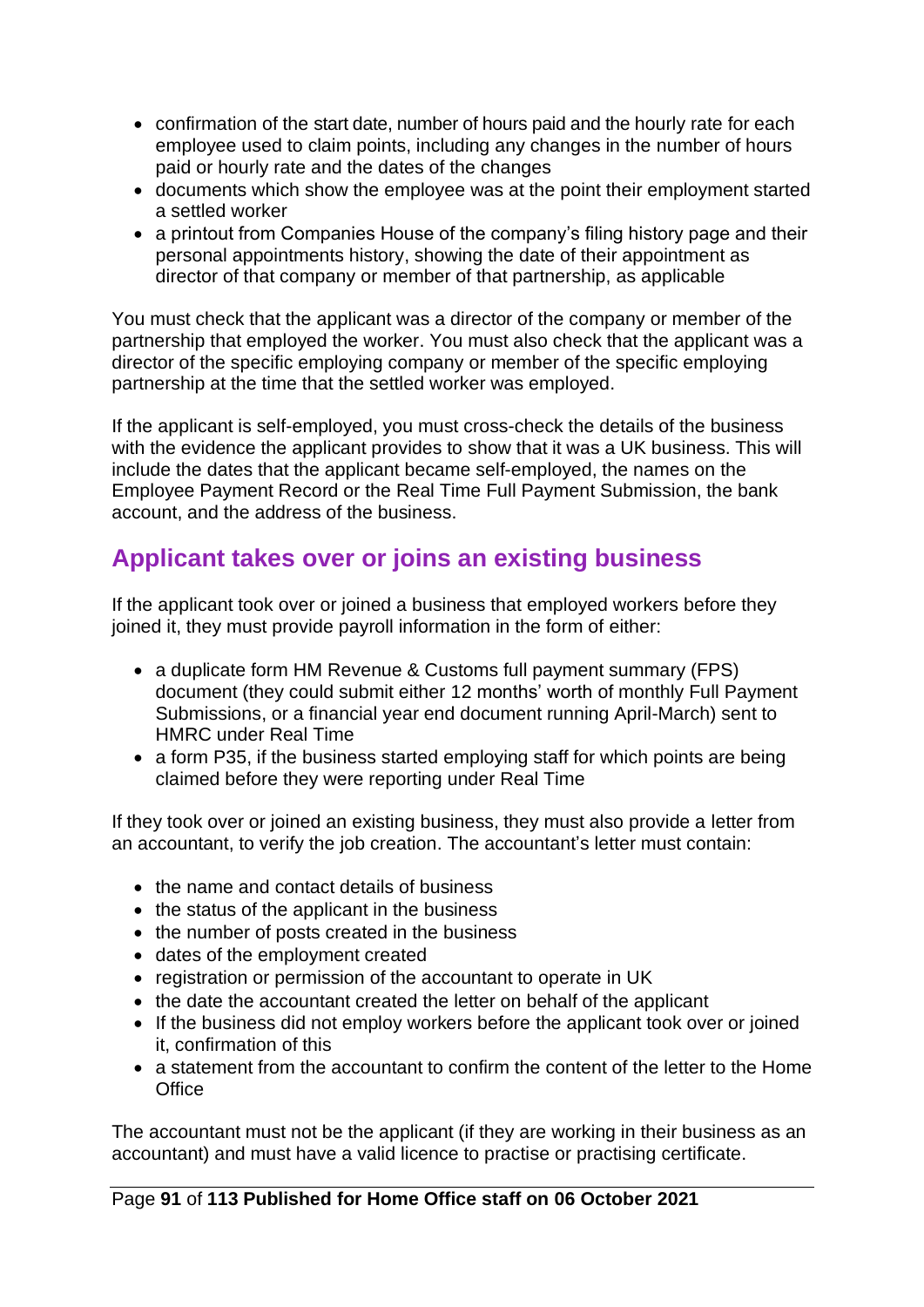#### **Official – sensitive: start of section**

The information on this page has been removed as it is restricted for internal Home Office use.

**Official – sensitive: end of section**

**Related content [Contents](#page-1-0)** 

**Related external links** [Immigration Rules part 6A, paragraphs 245D to 245DF](https://www.gov.uk/guidance/immigration-rules/immigration-rules-part-6a-the-points-based-system)  [Immigration Rules appendix A](https://www.gov.uk/guidance/immigration-rules/immigration-rules-appendix-a-attributes) [Tier 1 \(Entrepreneur\) of the points-based system –](https://www.gov.uk/government/publications/application-extend-your-stay-in-the-uk-as-a-tier-1-entrepreneur) policy guidance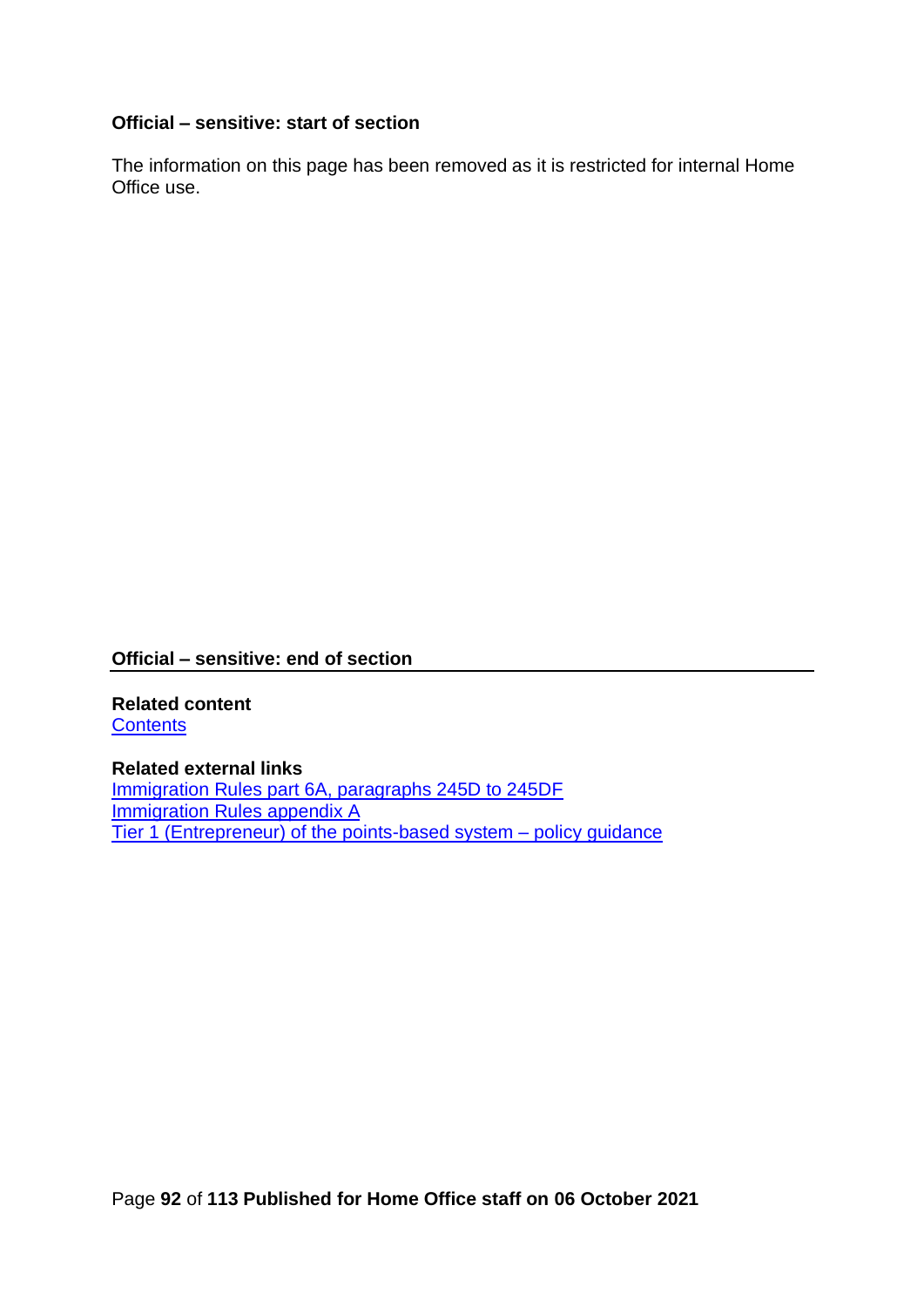# Who counts as a settled worker?

This page tells you who qualifies as an employee of the entrepreneur's business when you award points in this category.

The jobs created must meet UK legislation. More information on employment legislation is available on [GOV.UK.](https://www.gov.uk/browse/employing-people)

Not everyone who works for someone else is an employee. You can only count employees who are:

- part-time and full-time workers
- under an employment contract with the applicant's business

The applicant cannot claim points for a self-employed worker who is contracted to work for them. It is the applicant's responsibility to consider the status of employees, and they can get advice from the HM Revenue & Customs (HMRC) see related link. You cannot give advice on employee status.

Only jobs given to people who meet the definition of a settled worker in paragraph 6 of the Immigration Rules at the time their employment starts qualify for the award of points.

For the purposes of this route, a 'settled worker' is defined in [paragraph 6 of the](https://www.gov.uk/guidance/immigration-rules/immigration-rules-introduction)  [Immigration Rules.](https://www.gov.uk/guidance/immigration-rules/immigration-rules-introduction) To check the definition at the time employment started you should check the relevant **archived Immigration Rules**.

Workers who need approval to work in the UK cannot count towards the award of points even if they have permission to work for the applicant's business. Any holder of a letter of permission to work under the points-based system categories will not count for the award of points.

### **Documentation to confirm status**

The applicant must provide copies of documents which demonstrate their employee met the definition of a settled worker at the point their employment commenced. Examples of such documents are:

- a British passport, which shows the biometric data page containing the photograph and personal details of the employee
- a birth certificate, which demonstrates the employee was born in the UK and Colonies before 1 January 1983
- if the employee was born in the UK on or after 1 January 1983:
	- $\circ$  a birth certificate
	- $\circ$  documentation, such as a passport or naturalisation certificate, which confirms one of their parents had settled status in the UK when the employee was born

#### Page **93** of **113 Published for Home Office staff on 06 October 2021**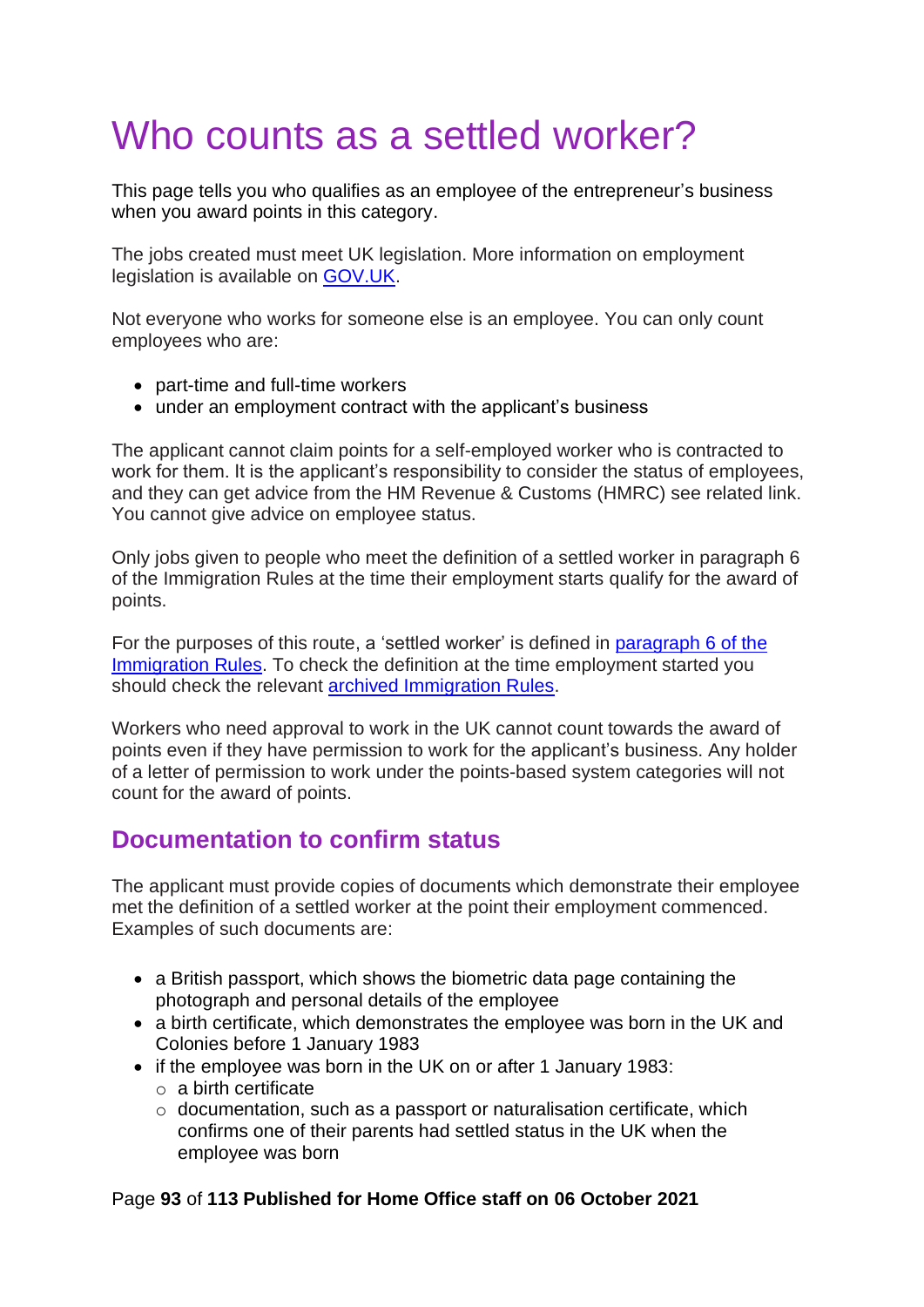- if the employee was an EEA national and commenced their employment at a time they met the definition of a settled worker, the biometric data page of a passport containing their photograph and personal details, or a UK registration certificate/permanent residence document or any other document showing they met the definition of 'settled worker' at the time
- if the worker was another type of overseas national with settled status in the UK both of the following:
	- o the biometric data page of a passport containing their photograph and personal details
	- o the pages where a UK Government stamp or an endorsement appear, or a biometrics residence permit, or official documentation from the Home Office which confirms their settled status in the UK

#### **Related content**

**[Contents](#page-1-0)** 

#### **Related external links**

[Immigration Rules part 6A, paragraphs 245D to 245DF](https://www.gov.uk/guidance/immigration-rules/immigration-rules-part-6a-the-points-based-system)  [Immigration Rules appendix A](https://www.gov.uk/guidance/immigration-rules/immigration-rules-appendix-a-attributes) [Paragraph 6 of Immigration Rules](https://www.gov.uk/government/publications/immigration-rules-introduction) Preventing illegal working - [guidance documents for employers](https://www.gov.uk/government/publications/preventing-illegal-working-guidance-for-employers-october-2013) [Archive: Immigration Rules](https://www.gov.uk/government/collections/archive-immigration-rules)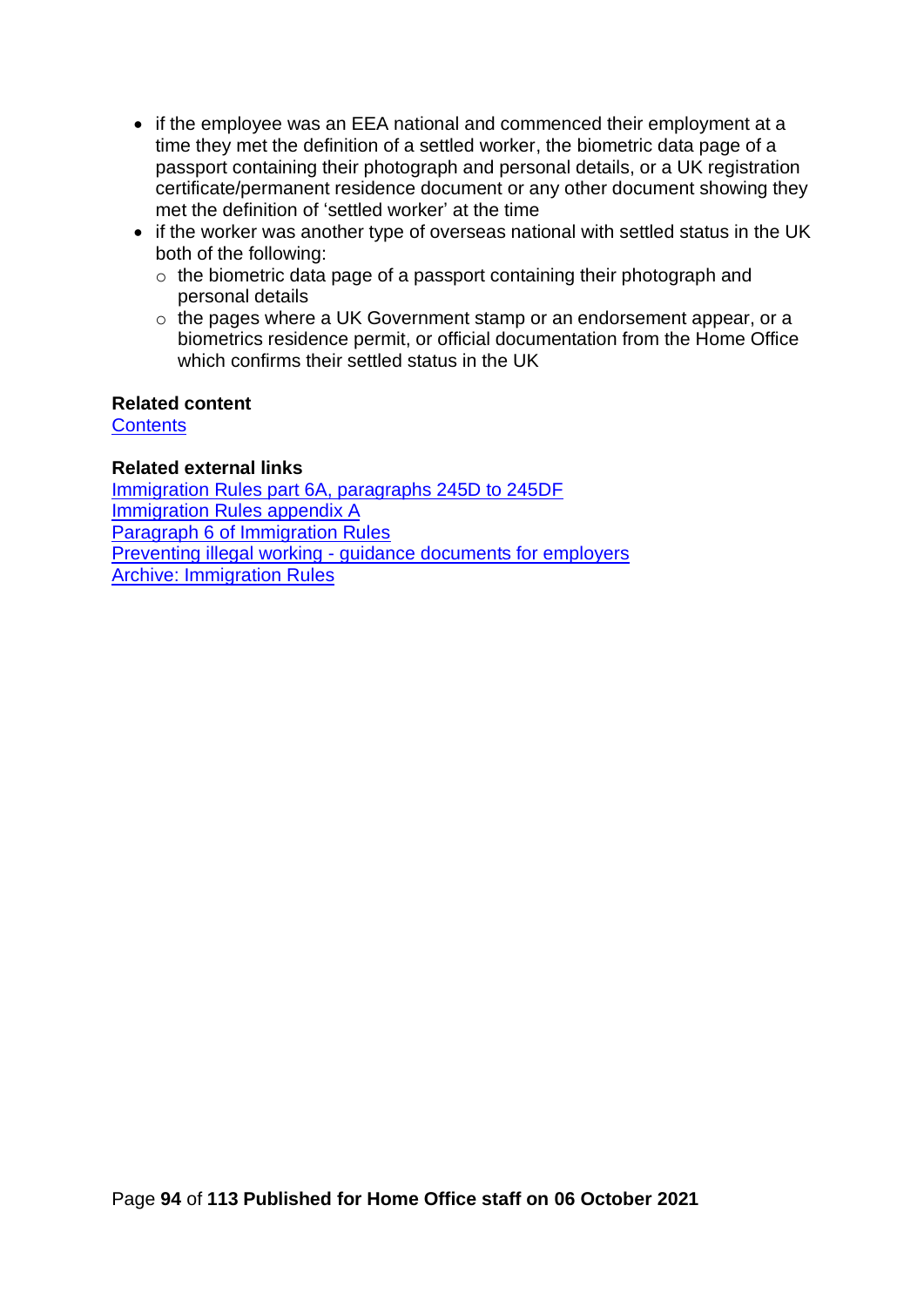# English language requirement

This page tells you about the English language requirements for the Tier 1 (Entrepreneur) category of the points-based system.

From 29 March 2019, all applicants should automatically score 10 points for English language, as they will all have previously been granted leave as a Tier 1 (Entrepreneur) migrant or Tier 1 (Graduate Entrepreneur) migrant. The only exception will be if they are found to have used deception in relation to the English language requirement in their earlier application.

For more information, see: English language.

**Related links [Contents](#page-1-0)** 

#### **Related external links**

[Immigration Rules part 6A, paragraphs 245D to 245DF](https://www.gov.uk/guidance/immigration-rules/immigration-rules-part-6a-the-points-based-system)  [Immigration Rules appendix A](https://www.gov.uk/guidance/immigration-rules/immigration-rules-appendix-a-attributes)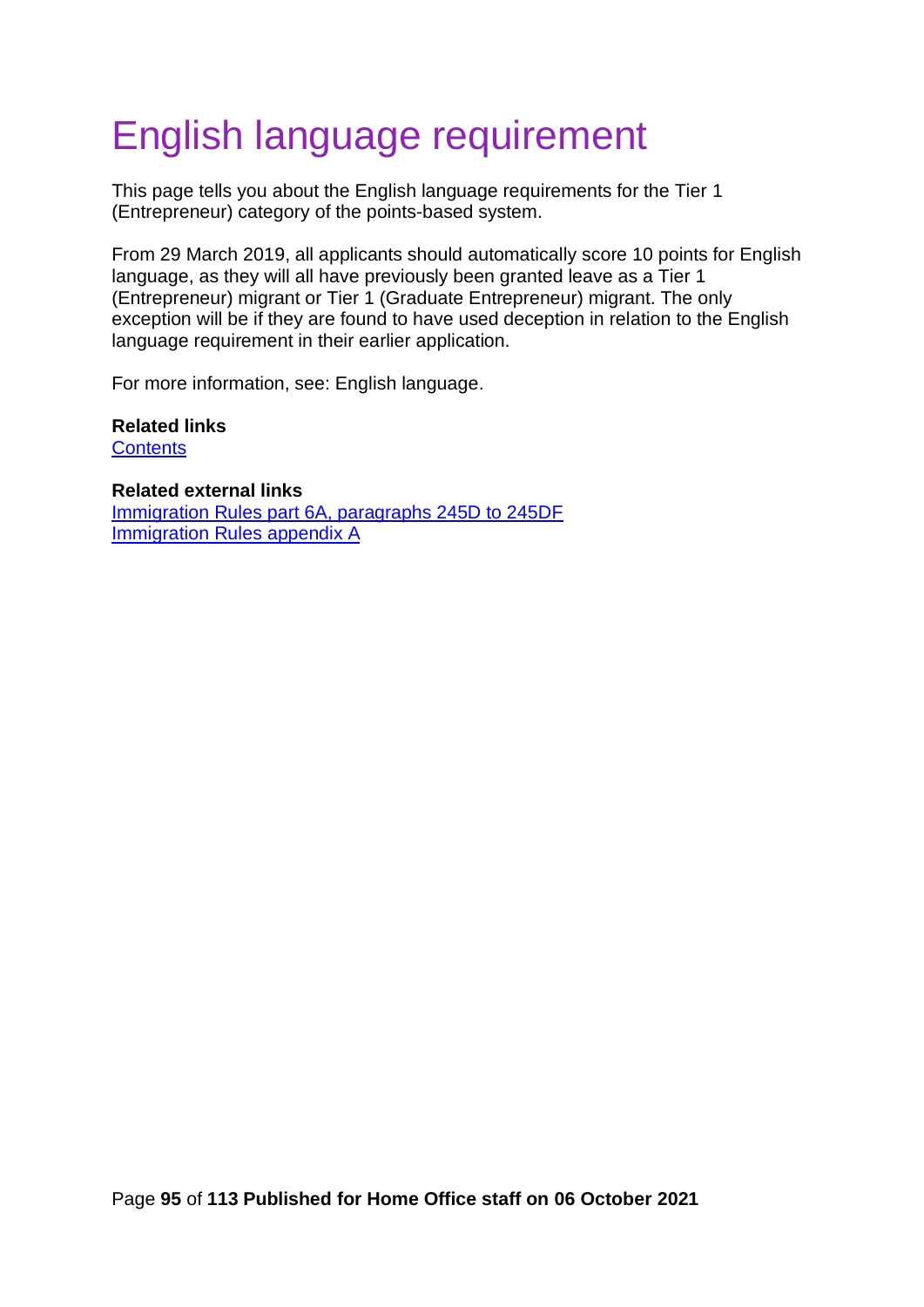# Maintenance requirement

This section tells you the maintenance requirements for the Tier 1 (Entrepreneur) category of the points-based system.

An applicant must show they have enough money to support themselves (and any dependants).

If the applicant cannot score 10 points for maintenance, you must refuse their application, even if they have met all the other Tier 1 (Entrepreneur) requirements.

## **Awarding points**

You must award 10 points if they are:

- outside the UK seeking entry clearance and have at least £3,310 of personal savings which they have held for a consecutive 90 day period before the date of the application
- in the UK seeking leave to remain and have at least £945 of personal savings which they must have held for a consecutive 90 day period before the date of the application

They cannot use the same funds to score points for investment funds and to score points for maintenance funds (for themselves or their dependants).

When the funds are in a currency other than pounds sterling, you must:

- use the rates published on the [OANDA website](http://www.oanda.com/) to convert the amount (see related link)
- base the amount the applicant has stated on the exchange rate for the relevant currency on the date of the application

If the applicant wishes to rely on a joint account as evidence of available funds, they must be named on the account along with one or more other named individual.

Any dependants must also provide evidence that they have access to sufficient funds, even if they are joining the applicant at a later date.

For more information on the evidence needed for maintenance, see: [Evidence](#page-96-0)  [required for maintenance.](#page-96-0)

**Related content [Contents](#page-1-0)** 

**Related external links** [Immigration Rules part 6A, paragraphs 245D to 245DF](https://www.gov.uk/guidance/immigration-rules/immigration-rules-part-6a-the-points-based-system)  [Immigration Rules appendix A](https://www.gov.uk/guidance/immigration-rules/immigration-rules-appendix-a-attributes) [OANDA](http://www.oanda.com/) website

Page **96** of **113 Published for Home Office staff on 06 October 2021**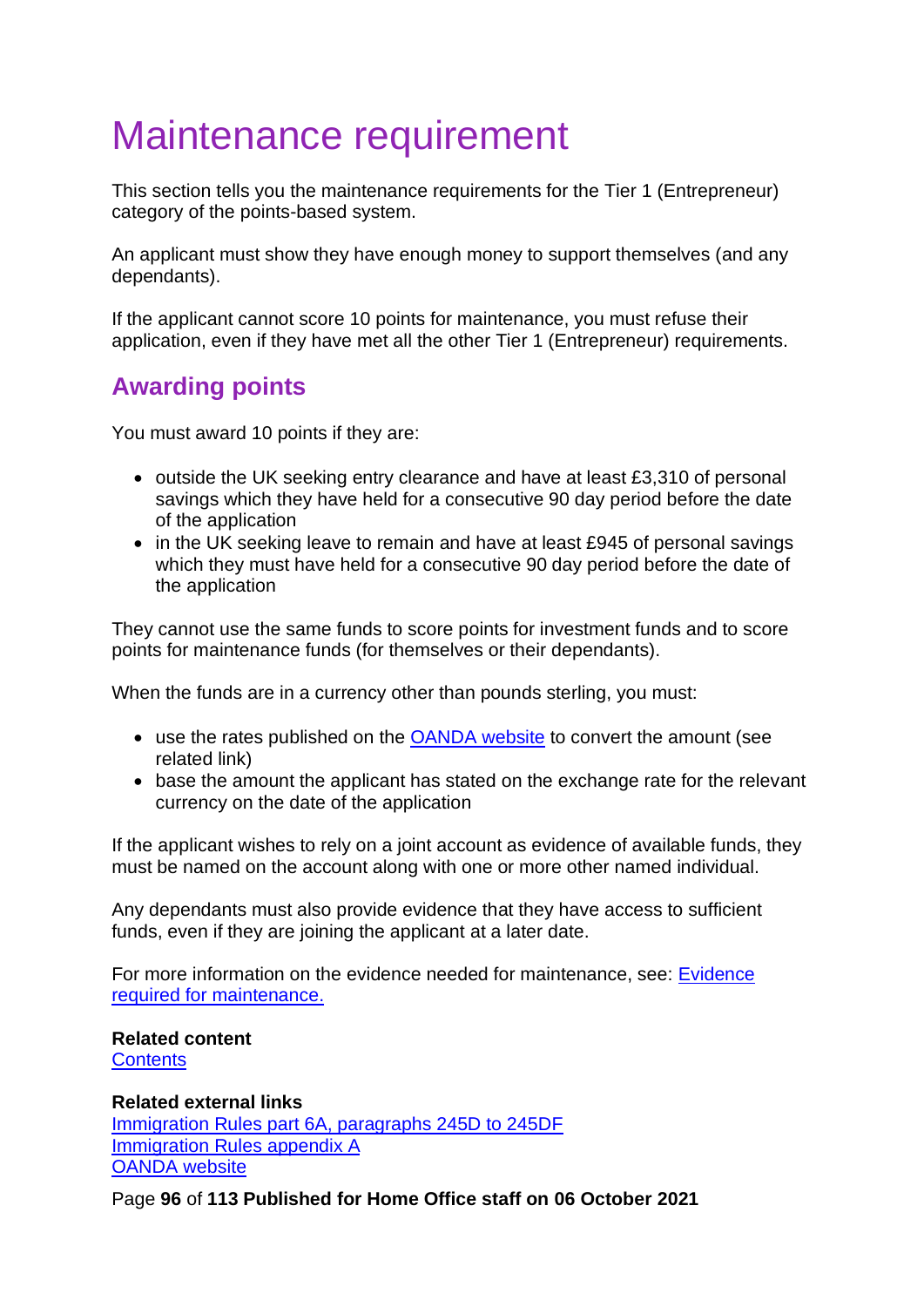# <span id="page-96-0"></span>Evidence of maintenance

This page tells you what evidence an applicant must provide as proof of maintenance to support an initial or extension application for the Tier 1 (Entrepreneur) category of the points-based system.

An applicant must provide evidence of personal savings, which cover a period of 90 consecutive days, and no more than one calendar month before submitting the application.

The documents must:

- be on the organisation's official letter-headed paper or stationery
- have the organisation's official stamp
- have been issued by an authorised official of that organisation

Evidence must be in the form of cash funds. You must not:

- include any overdraft facilities
- accept other accounts or financial instruments (such as shares, bonds and pension funds), regardless of notice

The applicant must provide one of the following:

- personal bank or building society statements covering 90 consecutive days the most recent statement must be dated no earlier than one calendar month before the date of the application
- building society pass book covering the previous 90 day period
- a letter from the bank confirming their funds and that they have been in the bank for at least 90 days
- a letter from a financial institution regulated by the Financial Conduct Authority (FCA) and Prudential Regulation Authority (PRA) or, in the case of overseas account, the home regulator (official regulatory body for the country in which the institution operates and the funds are located), confirming funds

The information must clearly show:

- the applicant's name
- the account number
- the date of the statement
- the financial institution's name and logo
- transactions covering the 90 day period
- there are sufficient funds present in the account (the balance must always be at least £3,310 or £945, as appropriate)

You can accept as evidence:

• other bank statements printed on the bank's letterhead

Page **97** of **113 Published for Home Office staff on 06 October 2021**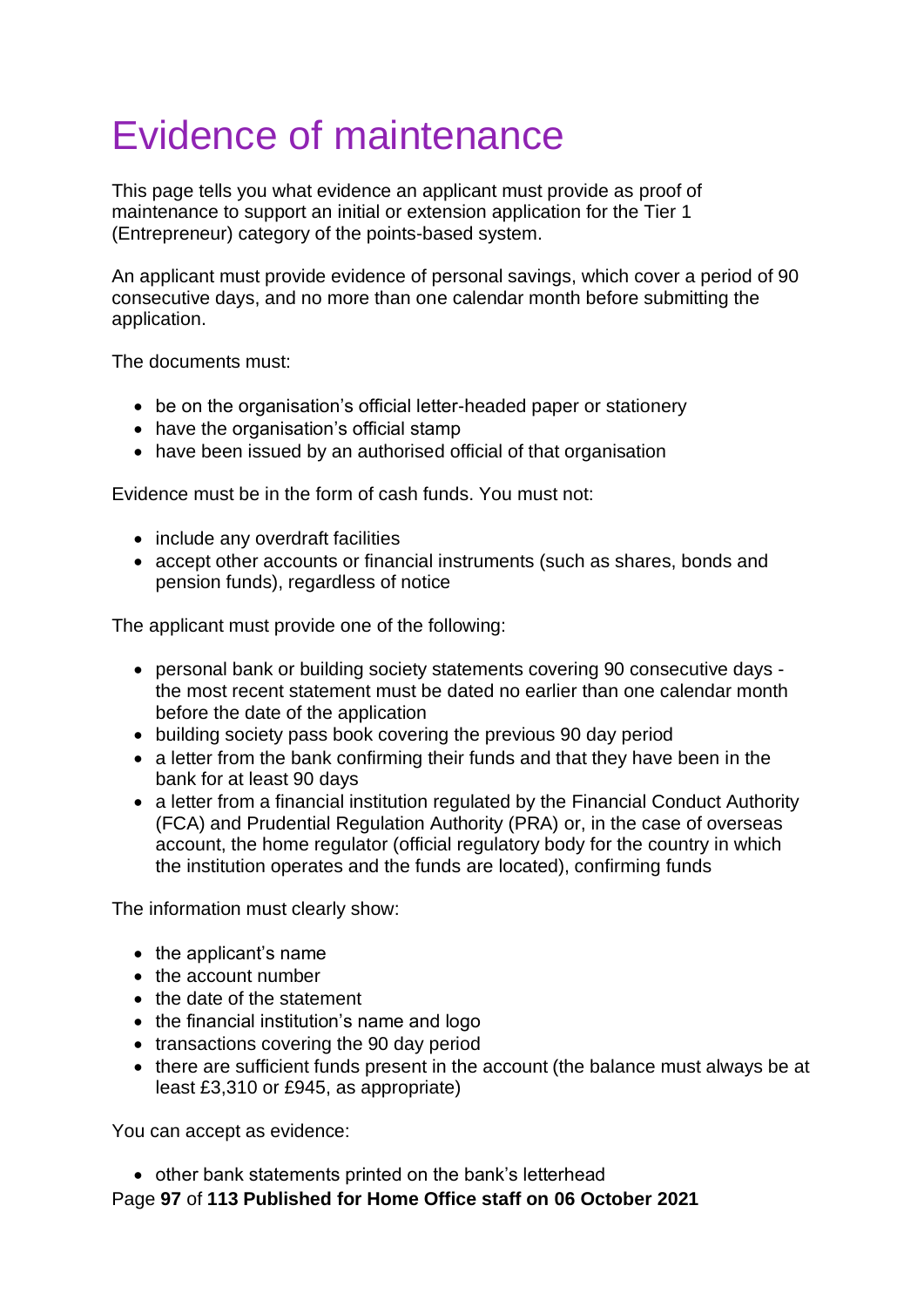- electronic bank statements from an account, if they contain all of the details listed above and:
	- o the applicant provides a supporting letter from the bank, on company headed paper, confirming the statements provided are authentic
	- o the electronic bank statement has the official bank stamp on every page

You cannot accept:

- mini-statements from automatic teller machines
- statements which simply show the balance in the account on a particular day

These are not acceptable as they do not demonstrate the applicant holds sufficient funds for the full period required.

You must not consider any money earned when the applicant was in breach of the UK's immigration laws as evidence of maintenance funds.

#### **Related content**

**[Contents](#page-1-0)** 

#### **Related external links**

[Immigration Rules part 6A, paragraphs 245D to 245DF](https://www.gov.uk/guidance/immigration-rules/immigration-rules-part-6a-the-points-based-system)  [Immigration Rules appendix A](https://www.gov.uk/guidance/immigration-rules/immigration-rules-appendix-a-attributes)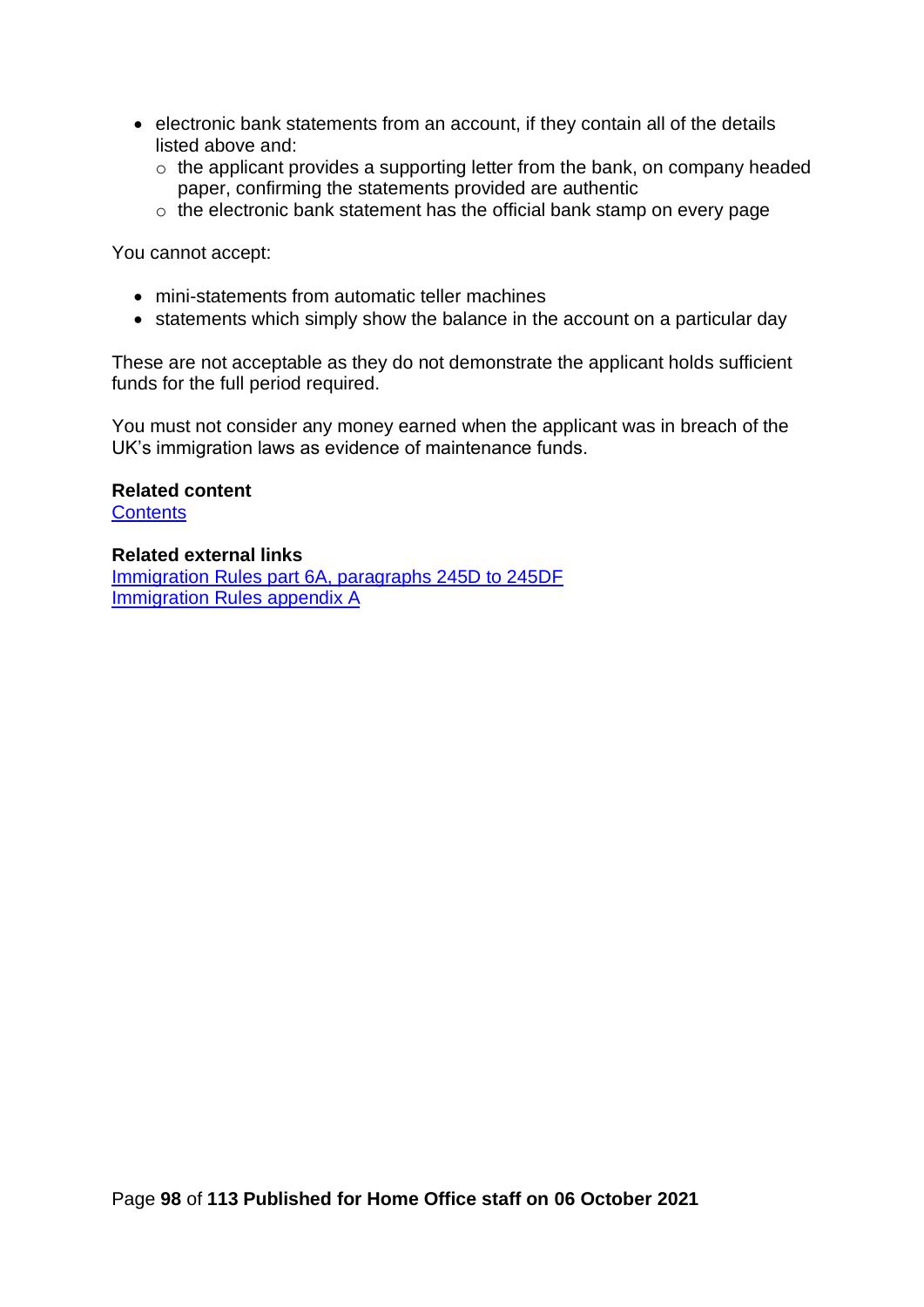# **Curtailment**

This section tells you about curtailment.

You may be asked to consider whether leave should be curtailed under paragraph 245DE (c) of the Immigration Rules.

Paragraph 39D of the Immigration Rules gives you the power to ask a person who has limited leave to enter or remain in the UK to do either or both the following:

- provide additional information and evidence to the Home Office
- attend an interview

When such a request has been made under paragraph 39D, you must consider curtailing a person's leave, if, without reasonable explanation, they do either or both of the following:

- do not provide additional information and evidence to the Home Office at the address specified in the request within 28 calendar days of the date the request is sent
- fail to attend an interview

If you curtail leave for this reason, you must do so under [paragraph 9.9.2\(a\)](https://www.gov.uk/guidance/immigration-rules/immigration-rules-part-9-grounds-for-refusal) of the [Immigration Rules.](https://www.gov.uk/guidance/immigration-rules/immigration-rules-part-9-grounds-for-refusal)

For more information, see related link: Curtailment.

#### **Related content [Contents](#page-1-0)**

**Related external links**

[Paragraph 245DE of the Immigration Rules](https://www.gov.uk/guidance/immigration-rules/immigration-rules-part-6a-the-points-based-system)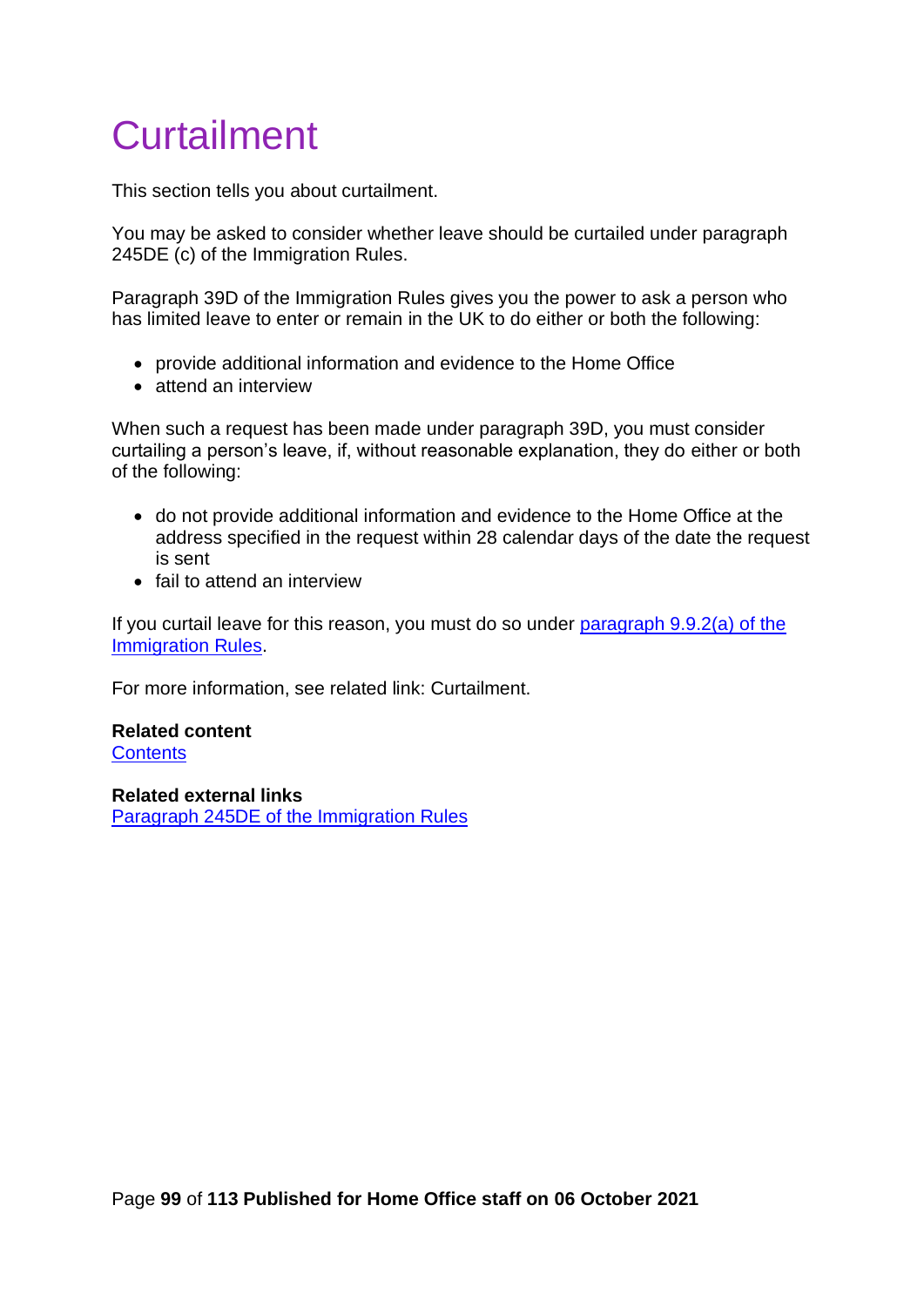# Change of circumstances

This page tells you about changing the circumstances under Tier 1 (Entrepreneur).

The applicant must use the appropriate form to change any of the following.

To change:

- contact details
- details of criminal convictions
- representative's details
- a dependant's details

they must complete a change form. See: [Changes during your stay.](https://www.gov.uk/change-circumstances-visa-brp/youre-in-the-uk-and-have-a-brp)

You must confirm the change of circumstances have been noted in a letter.

If the current grant of leave is a biometric residence permit (BRP), a new application must be sent on form NTL or TOC to change their:

- name
- date of birth
- nationality
- gender
- appearance

**Related content [Contents](#page-1-0)** 

**Related external links** [Immigration Rules part 6A, paragraphs 245D to 245DF](https://www.gov.uk/guidance/immigration-rules/immigration-rules-part-6a-the-points-based-system)  [Immigration Rules appendix A](https://www.gov.uk/guidance/immigration-rules/immigration-rules-appendix-a-attributes)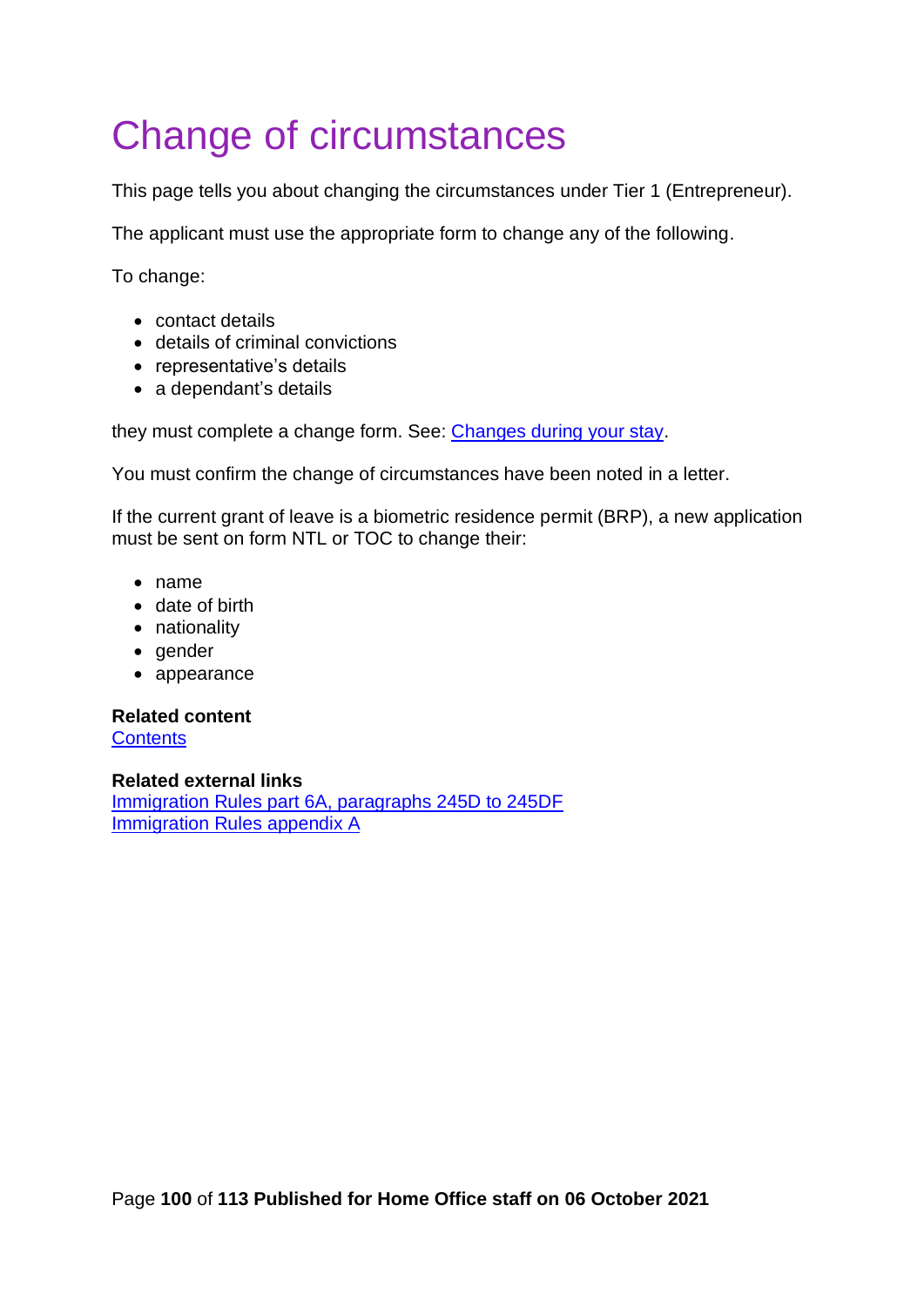# Venture capital

#### **Official – sensitive: start of section**

The information on this page has been removed as it is restricted for internal Home Office use.

The information on this page has been removed as it is restricted for internal Home Office use.

Page **101** of **113 Published for Home Office staff on 06 October 2021**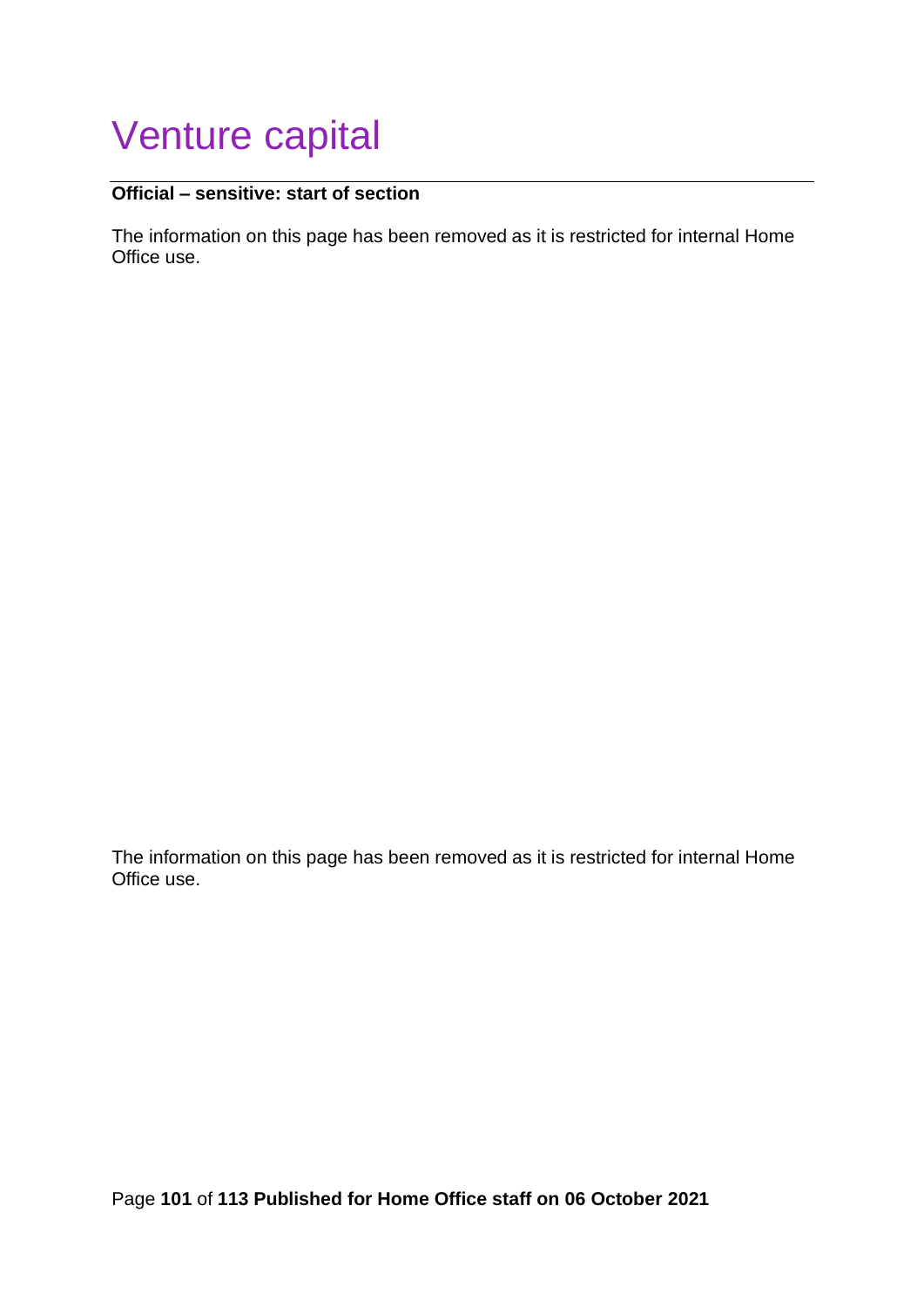The information on this page has been removed as it is restricted for internal Home Office use.

**Official - sensitive: end of section**

**Related content [Contents](#page-1-0)** 

**Related external links** [Immigration Rules part 6A, paragraphs 245D to 245DF](https://www.gov.uk/guidance/immigration-rules/immigration-rules-part-6a-the-points-based-system)  **[Immigration Rules Appendix A](https://www.gov.uk/government/publications/immigration-rules-appendix-a)**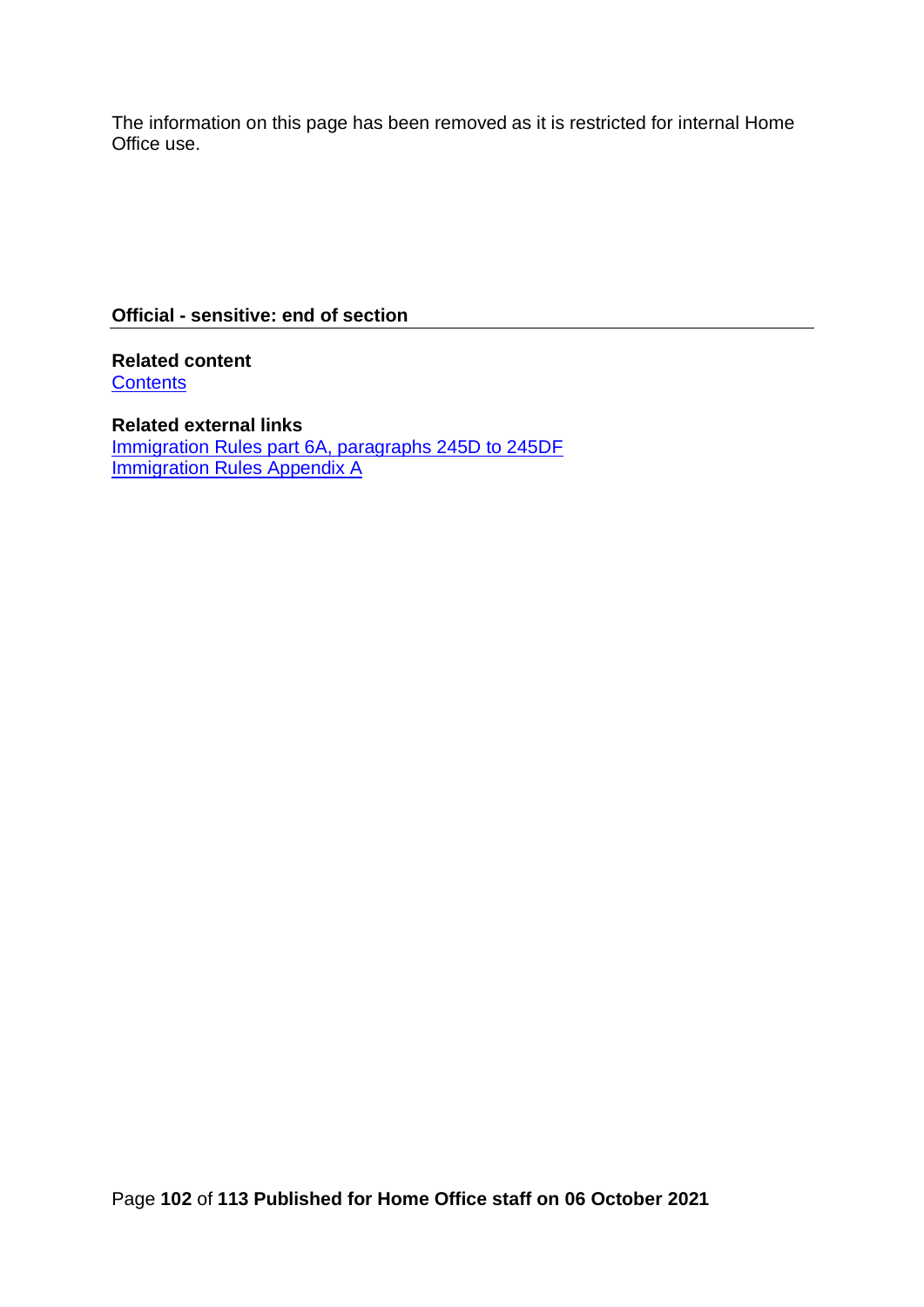# Grant or refuse

This page tells you about granting or refusing an application for a Tier 1 (Entrepreneur).

For more information, see links in this section:

- [Granting or refusing entry clearance](#page-103-0)
- [Granting or refusing entry at UK port](#page-105-0)
- [Granting or refusing an extension of stay in UK](#page-107-0)
- [Granting or refusing indefinite leave to remain](#page-109-0)

**Related content**

**[Contents](#page-1-0)** 

#### **Related external links**

[Immigration Rules part 6A, paragraphs 245D to 245DF](https://www.gov.uk/guidance/immigration-rules/immigration-rules-part-6a-the-points-based-system)  [Immigration Rules Appendix A](https://www.gov.uk/guidance/immigration-rules/immigration-rules-appendix-a-attributes)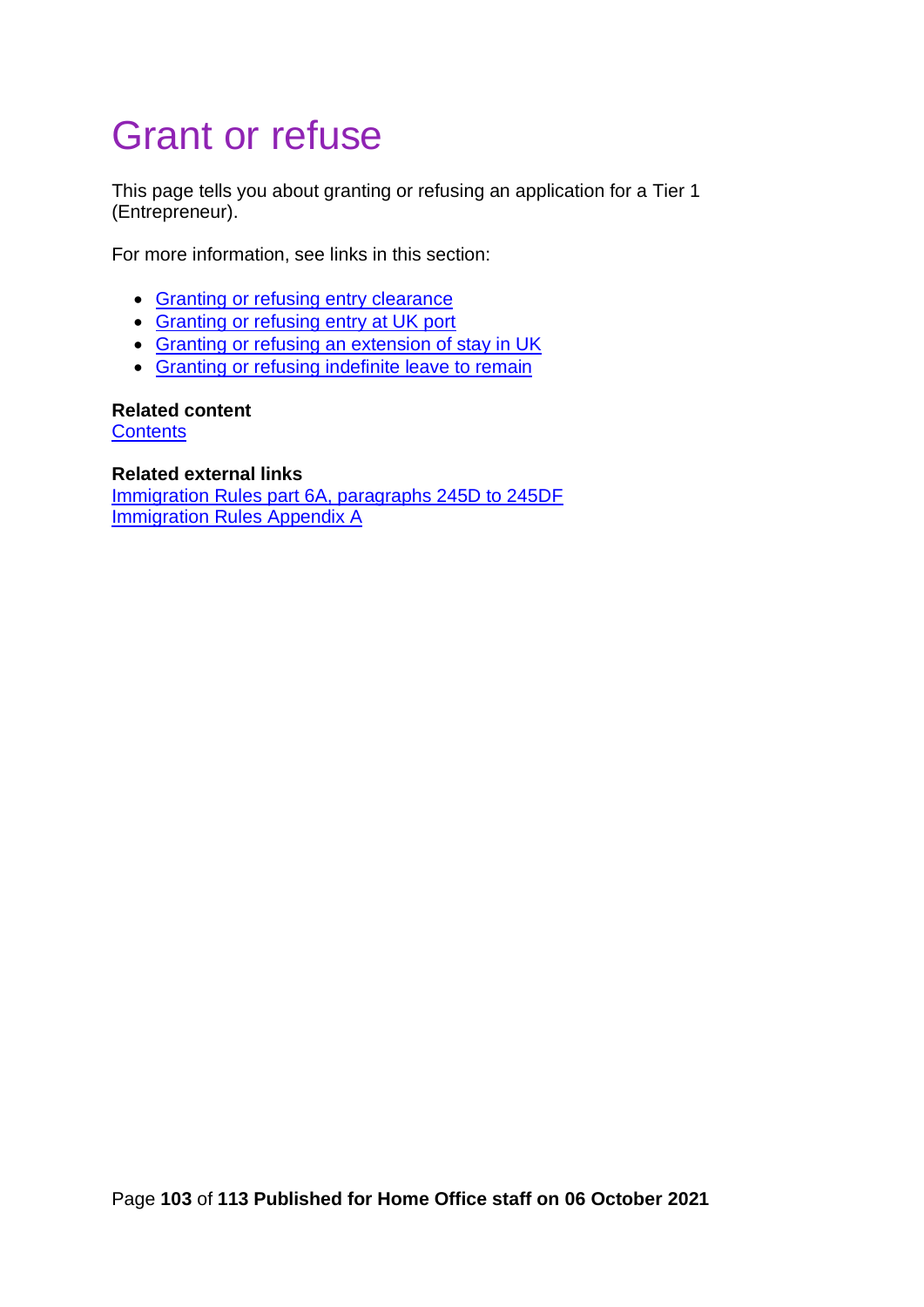# <span id="page-103-0"></span>Grant or refuse entry clearance

This page tells you about granting or refusing an application made overseas to come to the UK in the Tier 1 (Entrepreneur) category.

### **Grant entry clearance**

You must grant entry clearance if the applicant:

- meets all the requirements of paragraph 245DB to 245DC of the Immigration [Rules](https://www.gov.uk/guidance/immigration-rules/immigration-rules-part-6a-the-points-based-system)
- none of the grounds in Part 9: grounds for refusal apply

### **Length of leave**

Three years 4 months.

The endorsement is one of the following:

- Tier 1 Entrepreneur 245DB Code 1 (+bus) (+sport)
- Tier 1 Entrepreneur Partner 319C Code 1 (+doc)
- Tier 1 Entrepreneur Child 319H Code 1

The endorsement must be valid from the date the applicant intends to travel to the UK.

### **Refusing entry clearance**

When the applicant has not provided the required evidence that they meet all the requirements of the relevant paragraph, or if any of thel grounds in Part 9: grounds for refusal apply, you must refuse the application.

### **Biometrics for entry clearance**

Successful applicants for entry clearance are given a **biometric resident permit** [\(BRP\).](https://www.gov.uk/biometric-residence-permits) If the entry clearance application is successful, they must be given a 30 day visa to allow them to collect their BRP after they have arrived in the UK.

their application, they can apply for an administrative review.

### **Further information on administrative reviews**

See: [Ask for a visa administrative review](https://www.gov.uk/ask-for-a-visa-administrative-review)

Page **104** of **113 Published for Home Office staff on 06 October 2021 Related content [Contents](#page-1-0)** Part 9 grounds for refusal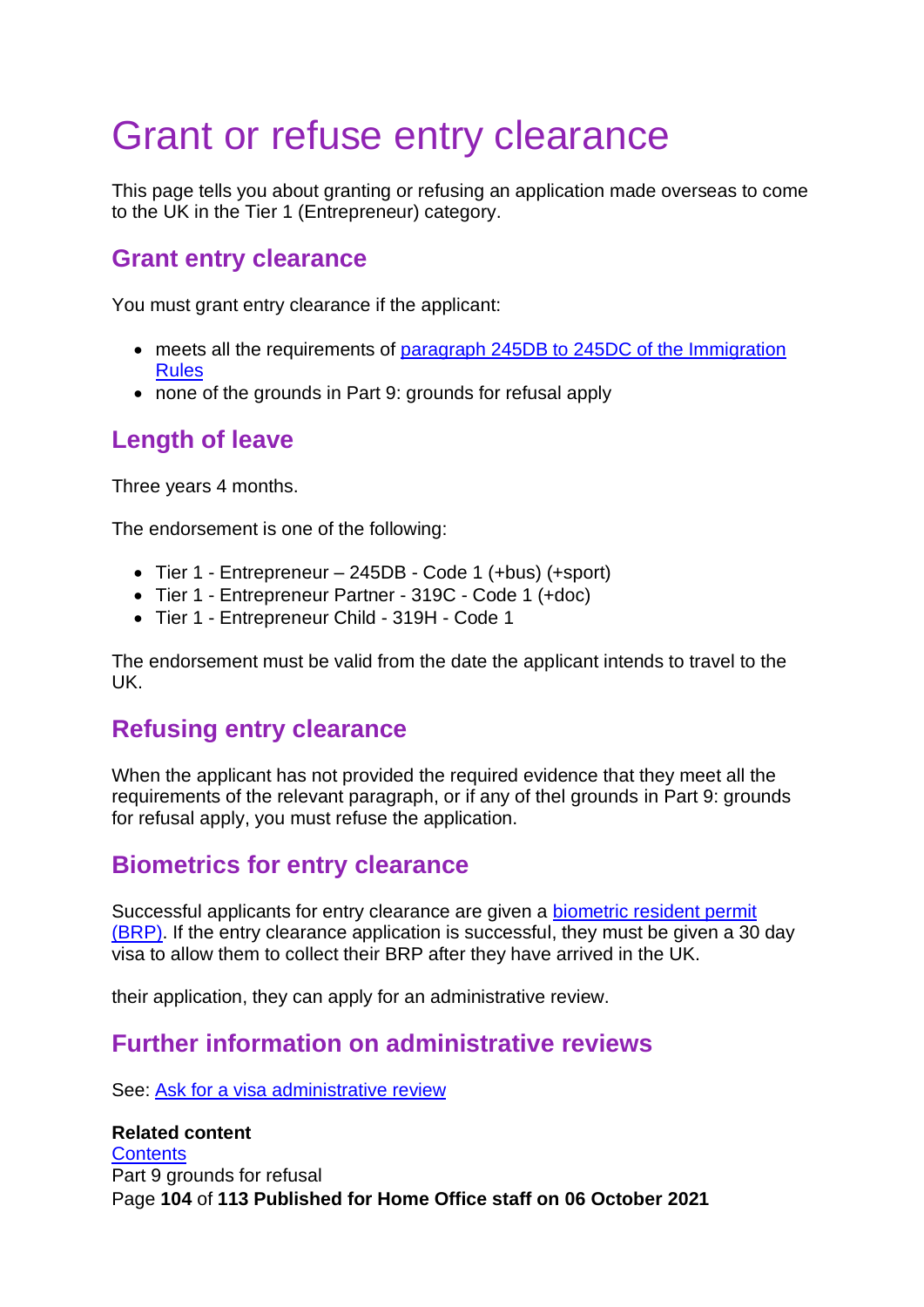Visas and entry clearance

#### **Related external links**

[Immigration Rules appendix A](https://www.gov.uk/guidance/immigration-rules/immigration-rules-appendix-a-attributes) [Entry clearance vignettes: types, safeguarding and validity](https://www.gov.uk/government/publications/entry-clearance-vignettes-ecb09) **[Administrative review](https://www.gov.uk/government/publications/administrative-review)** Administrative review – [forms for migrants outside the UK](https://www.gov.uk/government/publications/application-for-administrative-review-of-visa-decision)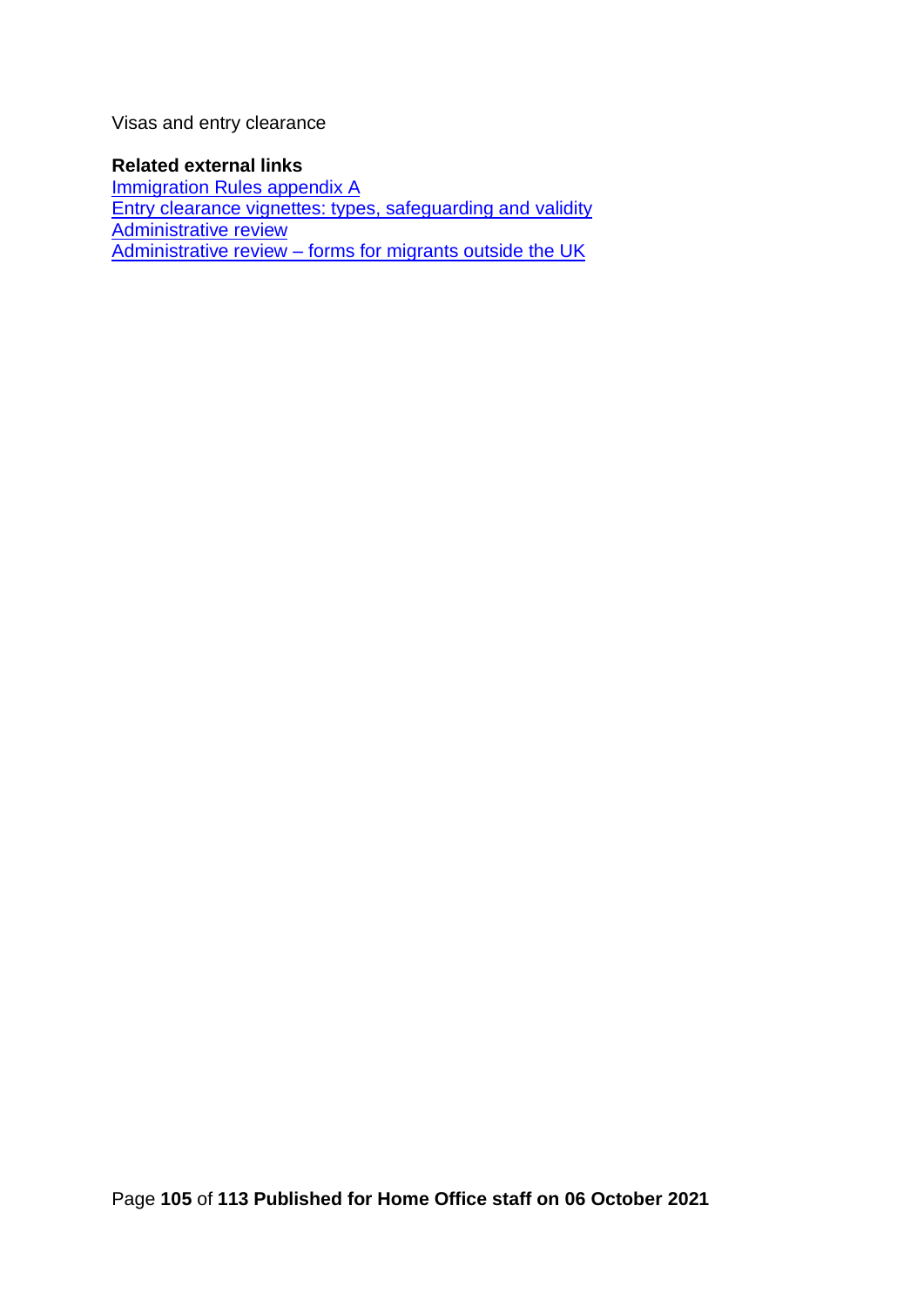# <span id="page-105-0"></span>Grant or refuse entry at port

This page tells you about granting or refusing entry at a UK port to a person seeking to enter the UK in the Tier 1 (Entrepreneur) category.

## **Grant leave to enter**

Before you grant leave to enter, you must be satisfied:

- the applicant has valid entry clearance
- there are no reasons to believe the applicant gave false information to obtain the entry clearance or that circumstances have changed since it was issued
- none of the grounds in Part 9: grounds for refusal apply

## **Refusal of entry**

You must refuse entry if:

- the applicant does not have an entry clearance
- the applicant has not provided the required evidence that they meet all the requirements of the relevant paragraph of the Immigration Rules
- any of the grounds in Part 9: grounds for refusal apply- you must read the guidance on Part 9: grounds for refusal and on what paragraphs to use, by using the link: Part 9: grounds for refusal

### **Refusal of leave to enter**

You must refuse a visa national who seeks entry without a valid UK visa under paragraph 9.14.1 of the Immigration Rules.

You must refuse a non-visa national who seeks entry in this capacity without the requisite entry clearance under [paragraph 245DA](https://www.gov.uk/guidance/immigration-rules/immigration-rules-part-6a-the-points-based-system) of the Immigration Rules.

If you consider refusing an applicant following their return from a short absence abroad, you must consider the refusal under section 3 of [Part 9: grounds for refusal](https://www.gov.uk/guidance/immigration-rules) [of the Immigration Rules.](https://www.gov.uk/guidance/immigration-rules) You must take into account the applicant's continuing leave.

If the applicant is subject to a deportation order, any leave that they have been granted is cancelled. You must refuse under paragraph 9.2.1(c) of the Immigration Rules. You must also refer to Border Force operations advice and support before you make a decision.

If you consider a refusal on the grounds of national security, public policy, sensitive information or where the decision may affect relations with another country, you must refer to Border Force OAS Enquiries.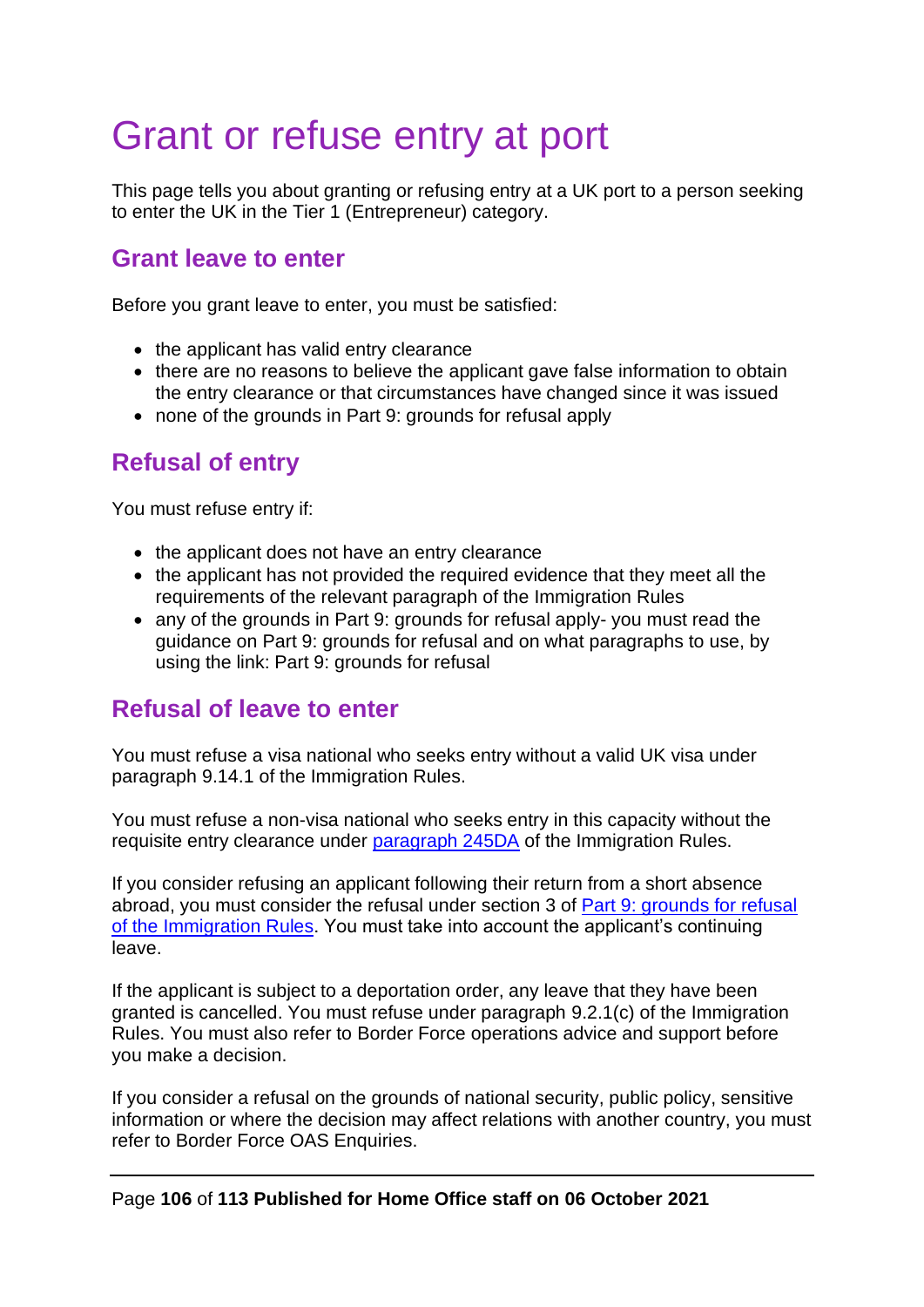#### **Official – sensitive: start of section**

The information on this page has been removed as it is restricted for internal Home Office use.

#### **Official – sensitive: end of section**

## **Appeal rights and refusal forms**

An applicant who has valid entry clearance (EC) or a biometric residence permit (BRP) which is cancelled at the border will not have a right of appeal against that decision. Where an EC or a BRP is cancelled, the applicant may have a right to administrative review of that decision. Please see the administrative review guidance for further information.

Where there is a right to administrative review at the border, you must serve an IS82 No RD AR in UK port cases and, at the juxtaposed controls, you must serve an IS82 JUXT AR.

Where the applicant has an EC or BRP and is having their leave cancelled at the border and does not qualify for administrative review, you must serve an IS82 RD no AR in UK port cases. At the juxtaposed controls, you must serve the IS82 JUXT No AR.

Where the applicant does not hold an EC or BRP, there is no right to administrative review. You must serve the applicant an IS82 No AR RLE in UK port cases, and an IS82 JUXT No AR RLE at the juxtaposed controls.

### **Landing card codes**

- Tier 1(Entrepreneur) T1E
- Tier 1 (Dependant) T1R

#### **Related content**

Refusal of entry clearance or leave to enter **[Contents](#page-1-0)** 

**Related external links** [Immigration Rules part 6A, paragraphs 245D to 245DF](https://www.gov.uk/guidance/immigration-rules/immigration-rules-part-6a-the-points-based-system)  [Immigration Rules appendix A](https://www.gov.uk/guidance/immigration-rules/immigration-rules-appendix-a-attributes)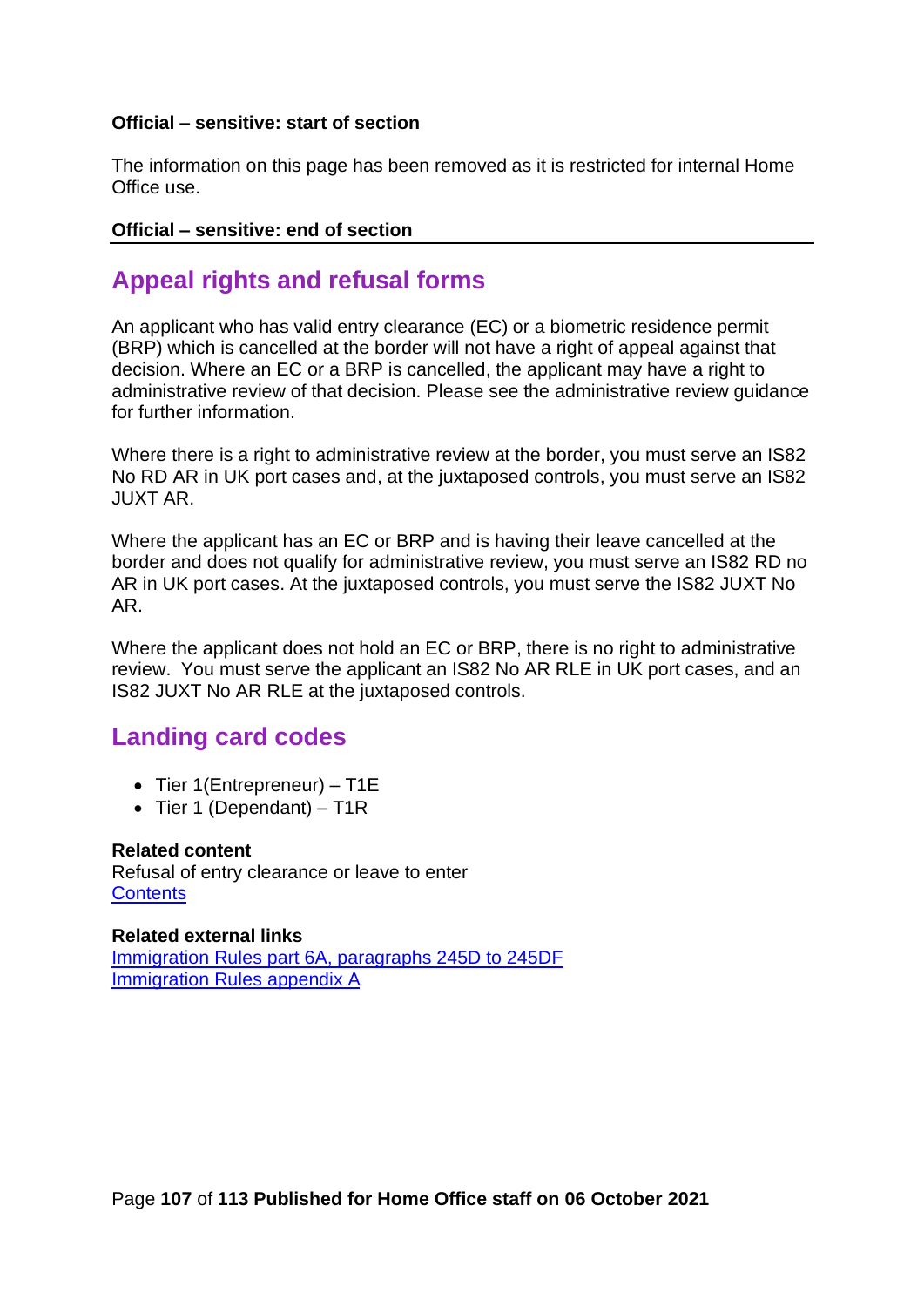# <span id="page-107-0"></span>Grant or refuse entry extension of stay in UK

This page tells you when to grant or refuse an extension of stay to a person who seeks an extension of stay under the Tier 1 (Entrepreneur) category of the pointsbased system.

### **Grant extension**

You must grant leave to remain if:

- the applicant meets all the requirements of [paragraph 245DD](https://www.gov.uk/guidance/immigration-rules/immigration-rules-part-6a-the-points-based-system) of the Immigration Rules
- none of the grounds in Part 9: grounds for refusal apply

Grant leave on code 4D.

The wording on the Biometric Residence Permit is:

Front:

T1 HS ENTREPRENEUR LEAVE TO REMAIN RESTRICTED WORK BUS INVEST NO SPORTSPERSON

Reverse:

NO PUBLIC FUNDS

### **Refuse an extension**

You must refuse leave to remain if:

- the applicant does not meet all of the requirements of paragraphs 245D or 245DD of the Immigration Rules
- any of the l grounds in Part 9: grounds for refusal apply
- the applicant is in breach of immigration laws, except:
	- o any period of overstaying allowed under the Immigration Rules
	- o if the application was submitted before 9 July 2012
	- o any period of overstaying between 24 January and 31 August 2020

For more information, see: Applications from overstayers (non family routes).

#### **Related content**

Page **108** of **113 Published for Home Office staff on 06 October 2021**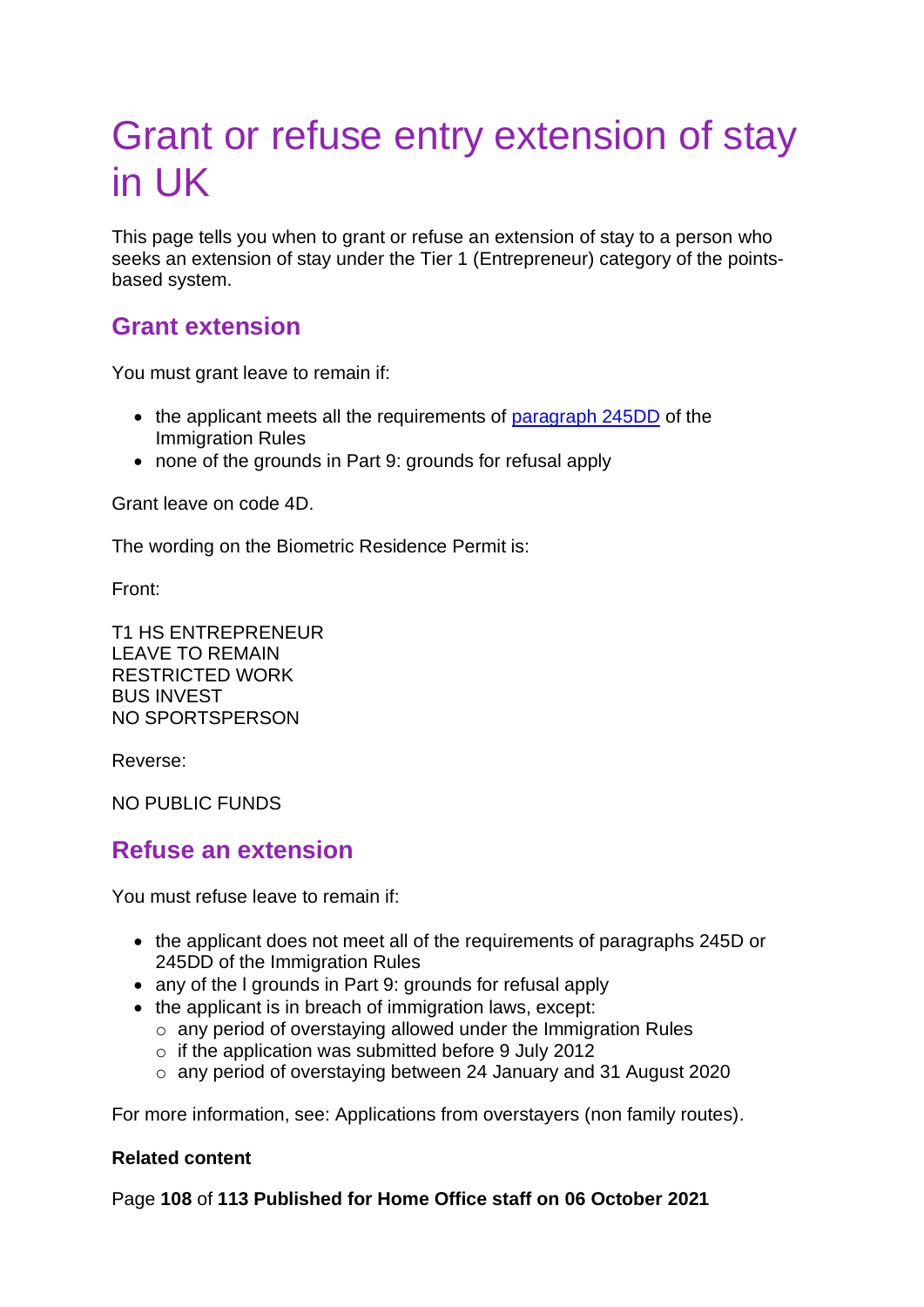### **[Contents](#page-1-0)**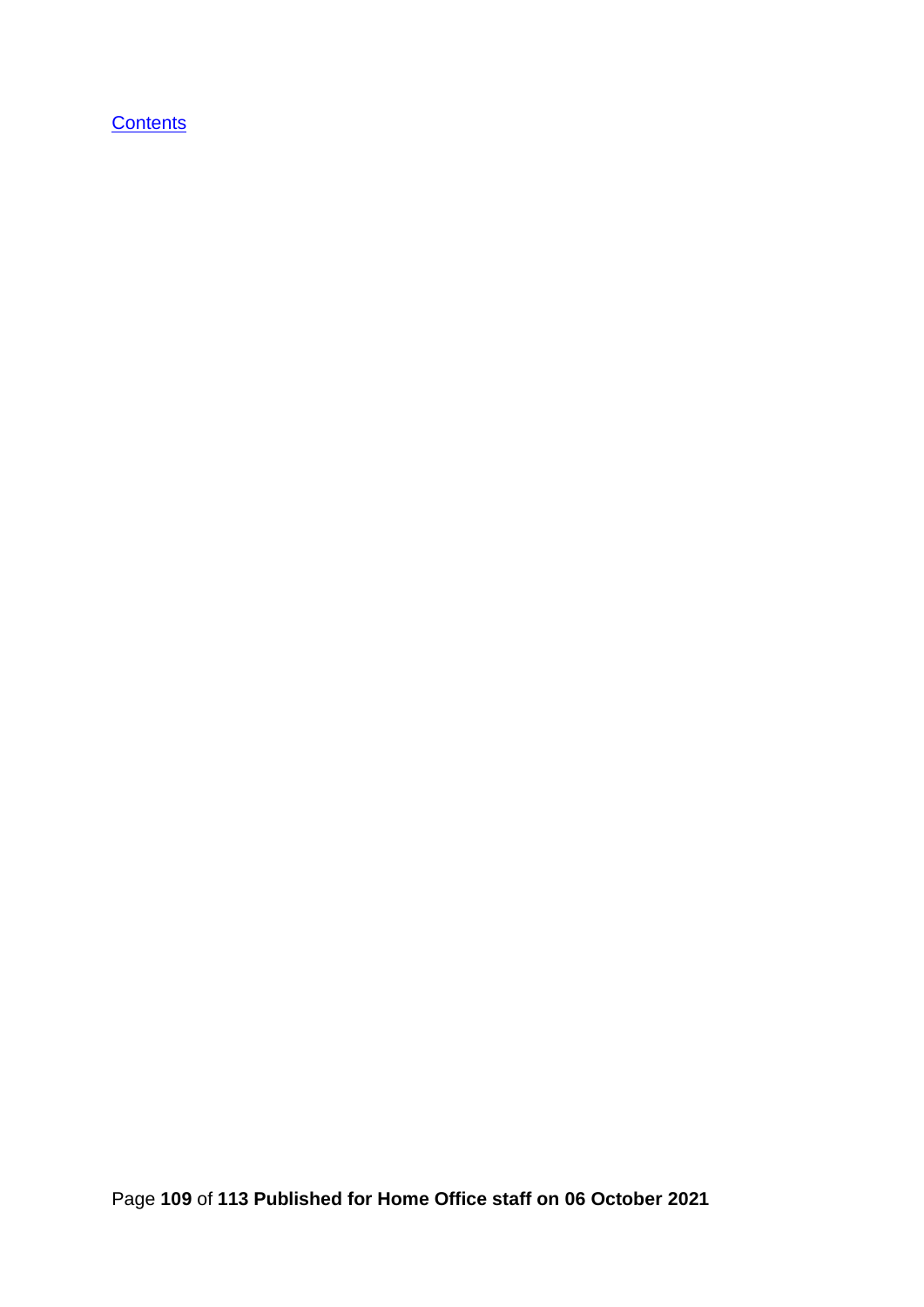### Grant or refuse indefinite leave to remain

This page tells you how to grant or refuse an application under the Tier 1 (Entrepreneur) category of the points-based system for indefinite leave to remain.

An applicant must complete a continuous residence period of 3 or 5 years in an eligible immigration category, depending on the level of investment and business activity in the UK. They must show they are engaged in business activity at the time of their application.

To qualify for indefinite leave to remain, a Tier 1 (Entrepreneur) migrant must meet the requirements listed below.

The continuous residence period is 3 years.

The applicant must meet the following criteria:

- the business has created at least 10 new full-time jobs for settled people
- they have established a new UK business that has had an income from business activity of at least £5 million during a 3 year period while they have been in the UK under Tier 1 (Entrepreneur)
- they have taken over, or invested in, an existing UK business and:
	- o their services or investment have resulted in a net increase of £5 million in that business's income from business activity
	- $\circ$  the increase in business income was created during a 3 year period while they have been in the UK under Tier 1 (Entrepreneur), compared to the immediately preceding 3 year period
- they must not fall for refusal under Part 9: grounds for refusal, and must not be an illegal entrant
- they must have spent a continuous period of 3 years lawfully in the UK, with absences from the UK of no more than 180 days in any 12 calendar months during that period, with leave as a Tier 1 (Entrepreneur) migrant
- they must have sufficient knowledge of the English language and sufficient knowledge about life in the UK, in accordance with paragraph 33BA of the Immigration Rules, unless they are under the age of 18 or aged 65 or over at the date the application is made
- they must not be in the UK in breach of immigration laws

The continuous residence period is 5 years in all other cases.

The applicant must:

• not fall for refusal under part 9: grounds for refusal, and must not be an illegal entrant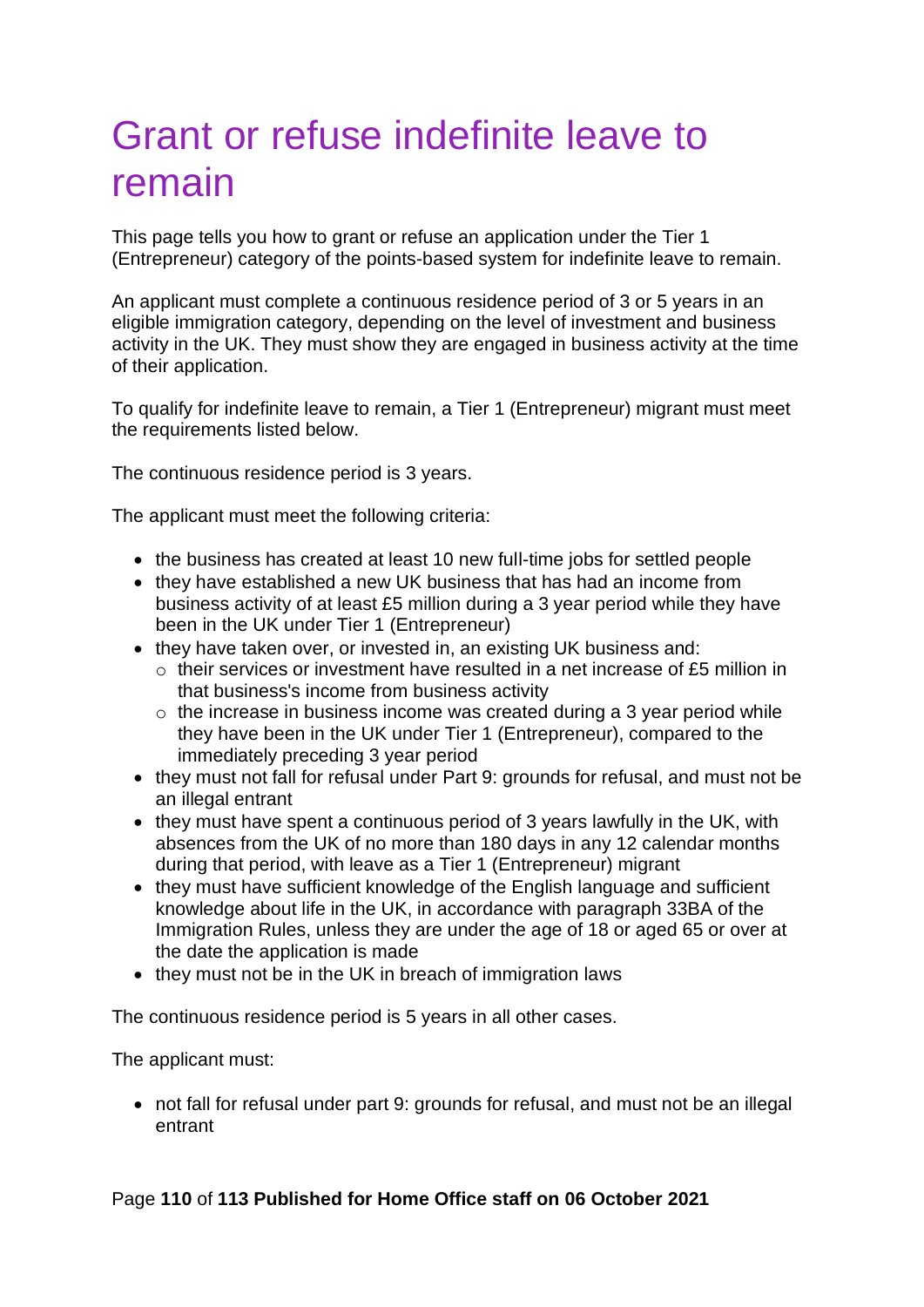- have spent a continuous period of 5 years lawfully in the UK, with absences from the UK of no more than 180 days in any 12 calendar months during that period, with leave as a Tier 1 (Entrepreneur) migrant
- have sufficient knowledge of the English language and sufficient knowledge about life in the UK, in accordance with paragraph 33BA of the Immigration Rules, unless they are under the age of 18 or aged 65 or over at the date the application is made
- not be in the UK in breach of immigration laws

If the applicant meets all the above criteria, you must grant their application.

### **Related content**

**[Contents](#page-1-0)** Knowledge of language and life in the UK ILR – calculating continuous period in UK Applications from overstayers (non family routes)

### **Related external links**

[Immigration Rules part 6A, paragraphs 245D to 245DF](https://www.gov.uk/guidance/immigration-rules/immigration-rules-part-6a-the-points-based-system)  [Immigration Rules appendix A](https://www.gov.uk/guidance/immigration-rules/immigration-rules-appendix-a-attributes)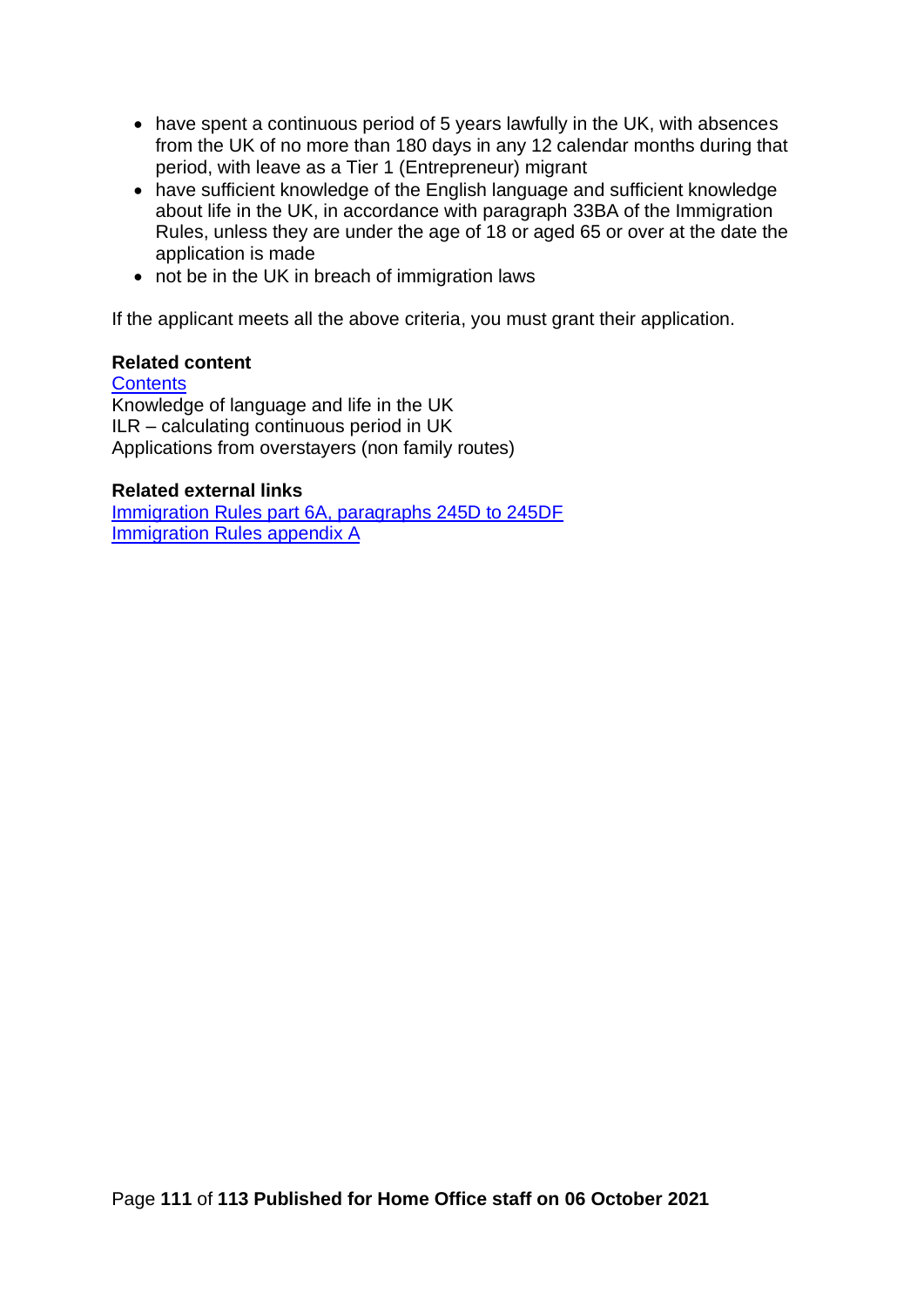# Conditions of leave

This page tells caseworkers about the conditions that an applicant must follow if they are granted leave as a Tier 1 (Entrepreneur) migrant.

Applicants granted leave in this category are subject to the following conditions:

- they cannot use public funds
- they must register with the police, if they are required to do so by paragraph 326 of the Immigration Rules
- they cannot take up employment, other than working for the business or businesses they establish, join or take over - working for such a business or businesses does not include any work the applicant does under a contract of service or apprenticeship with another business, whether:
	- o express or implied
	- o oral or written
- no employment as a professional sportsperson (including as a sports coach)
- study subject to the condition in Appendix ATAS

### **Related content**

**[Contents](#page-1-0)** Public funds Police registration

### **Related external links**

[Immigration Rules part 6A, paragraphs 245D to 245DF](https://www.gov.uk/guidance/immigration-rules/immigration-rules-part-6a-the-points-based-system)  [Immigration Rules appendix A](https://www.gov.uk/guidance/immigration-rules/immigration-rules-appendix-a-attributes) [Immigration Rules -](https://www.gov.uk/guidance/immigration-rules/immigration-rules-part-10-registering-with-the-police) paragraph 326